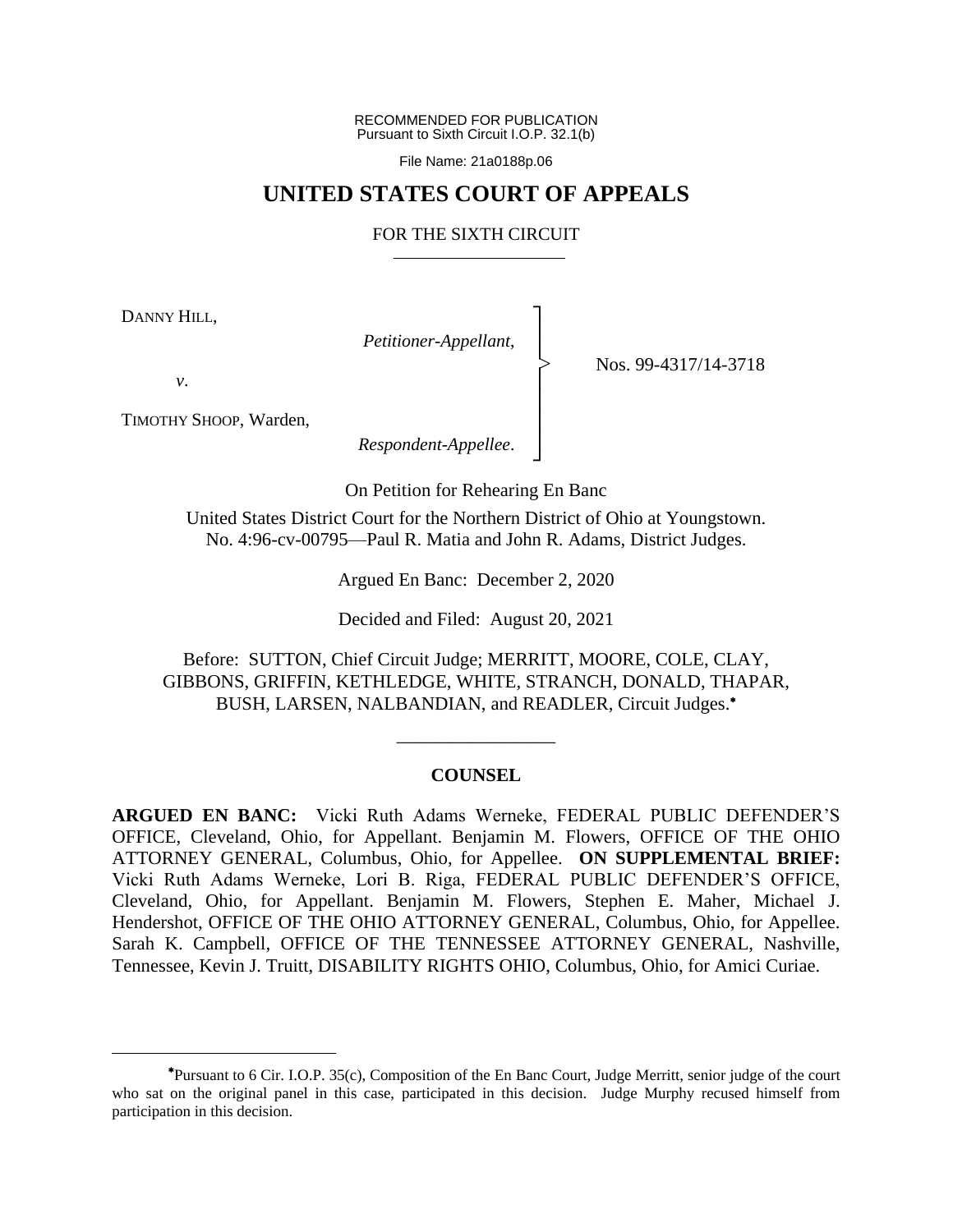GIBBONS, J., delivered the opinion of the court in which SUTTON, C.J., and GRIFFIN, KETHLEDGE, THAPAR, BUSH, LARSEN, NALBANDIAN, and READLER, JJ., joined. MOORE, J. (pp. 29–63), delivered a separate dissenting opinion, in which MERRITT, COLE, CLAY, WHITE, STRANCH, and DONALD, JJ., joined. An excerpt of the panel's 2018 opinion, *see* 881 F.3d 483 (6th Cir. 2018), is appended, (app. 64–81).

# **OPINION** \_\_\_\_\_\_\_\_\_\_\_\_\_\_\_\_\_

\_\_\_\_\_\_\_\_\_\_\_\_\_\_\_\_\_

JULIA SMITH GIBBONS, Circuit Judge. In this death penalty habeas case, appellant Danny Hill seeks collateral review of his conviction for the murder of Raymond Fife, a twelveyear-old boy. The case has been to the Supreme Court once and before panels of this court twice. The core issue in the underlying state case was whether Hill was ineligible for the death penalty because he is intellectually disabled, a question that became pertinent after the Supreme Court's 2002 decision in *Atkins v. Virginia*. 536 U.S. 304 (2002). Before us, the issues are whether, under governing AEDPA review principles, the state court decision "was contrary to, or involved an unreasonable application of, clearly established Federal law, as determined by the Supreme Court of the United States" or was "based on an unreasonable determination of the facts in light of the evidence presented in the State court proceeding." 28 U.S.C. § 2254(d). We conclude that the state court's resolution of the issue does not meet either of the criteria that would permit a federal court to disturb a state conviction. Thus, we affirm the district court's denial of Hill's petition for a writ of habeas corpus.

I.

In 1986, a three-judge Ohio state court panel convicted Hill of the murder of Raymond Fife, a twelve-year-old boy. *State v. Hill*, 894 N.E.2d 108, 111 (Ohio Ct. App. 2008). Hill abused and injured Fife in multiple horrible ways. *Id.* Fife was found by his father and died two days later. *Id.* The same panel sentenced Hill to death. *Id.* During the mitigation stage of Hill's sentencing, the court heard testimony from three medical professionals about whether Hill was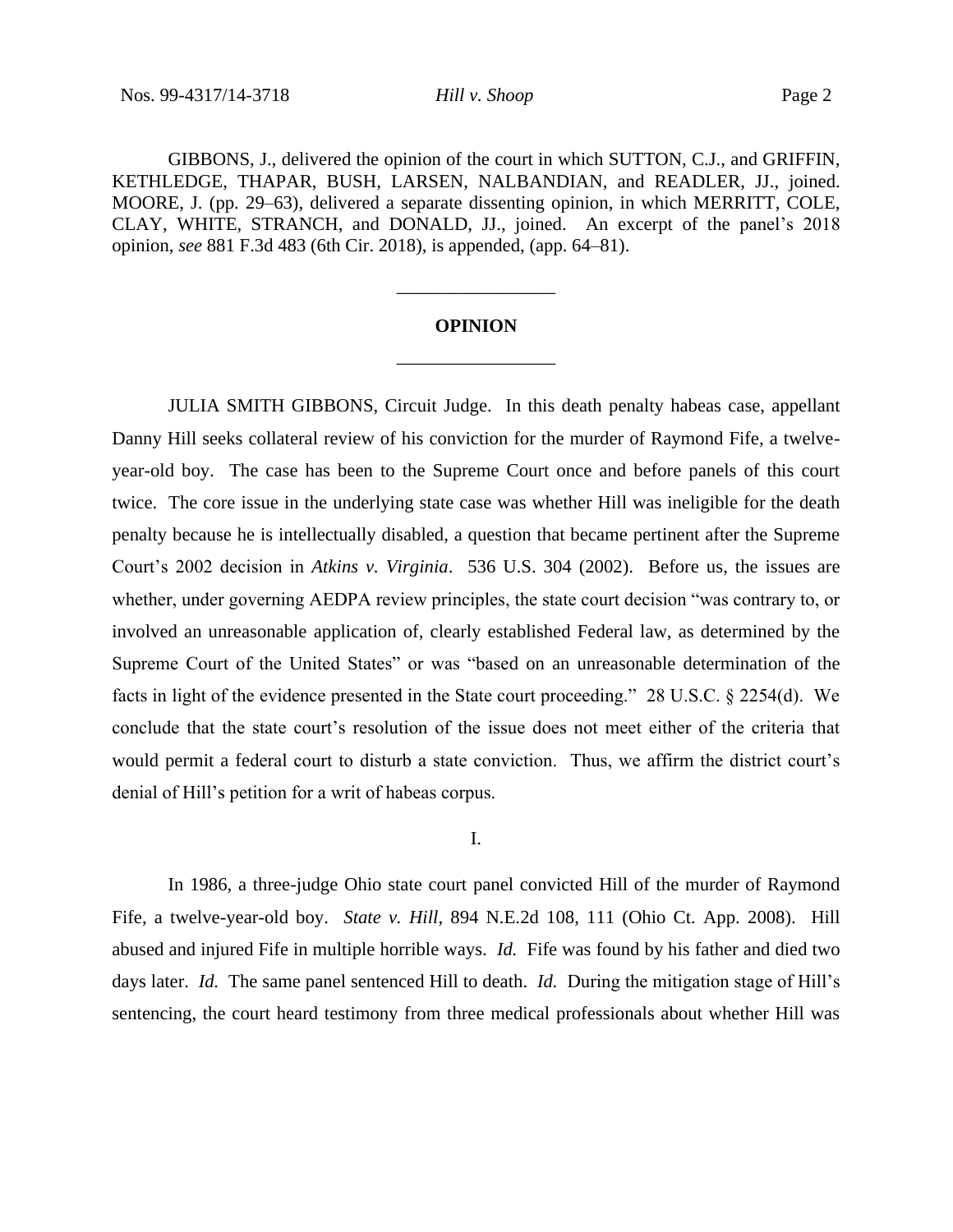intellectually disabled.**<sup>1</sup>** One found that Hill's intelligence level "fluctuat[ed] between mild retarded and borderline intellectual functioning," another that Hill fell "in the mild range of mental retardation," and the last that Hill's "upper level cortical functioning indicated very poor efficiency." *Id.* at 112 (quoting *State v. Hill*, 595 N.E.2d 884, 901 (Ohio 1992)). After considering this evidence, the Ohio state court found that the record evidence suggested that Hill had a "diminished mental capacity" and that testimony suggested he would be "categorized as mildly to moderately retarded." *Id.* (quoting *State v. Hill*, Nos. 3720, 3745, 1989 WL 142761, at \*32 (Ohio Ct. App. Nov. 27, 1989)). The Ohio Court of Appeals and Ohio Supreme Court both affirmed the trial court's imposition of the death penalty because they found that the aggravating circumstances outweighed any mitigating factors, including Hill's diminished intellectual capacity. *Id.*

In 2002, the Supreme Court decided *Atkins v. Virginia*, which held that it was unconstitutional to execute the intellectually disabled. 536 U.S. 304 (2002). The *Atkins* Court provided some discussion of the clinical definitions of intellectual disability, but it left it to the states to "develop[] appropriate ways to enforce the constitutional restriction upon [their] execution of sentences." *Id.* at 317 (second alteration in original) (quoting *Ford v. Wainwright*, 477 U.S. 399, 416–17 (1986)). In *State v. Lott*, the Ohio Supreme Court articulated a three-part test for establishing intellectual disability based on *Atkins*: "(1) significantly subaverage intellectual functioning, (2) significant limitations in two or more adaptive skills, such as communication, self-care, and self-direction, and (3) onset before the age of 18." 779 N.E.2d 1011, 1014 (Ohio 2002), *overruled by State v. Ford*, 140 N.E.3d 616 (Ohio 2019).

In response to *Atkins*, Hill filed a petition for state post-conviction relief in 2003. *State v. Hill*, 894 N.E.2d at 113. The trial court held an evidentiary hearing, and Hill, the prosecution, and the court each chose a medical expert to evaluate Hill's intellectual capabilities. *Id.* Hill retained Dr. David Hammer, a professor and director of psychology services at the Ohio State University; the prosecution hired Dr. Gregory Olley, a professor and director of the Center for

**<sup>1</sup>**At the time, the condition was referred to as "mental retardation." While some of the past decisions and material we cite use that outdated terminology, the preferred term in the current lexicon is "intellectual disability." *See Hall v. Florida*, 572 U.S. 701, 704 (2014).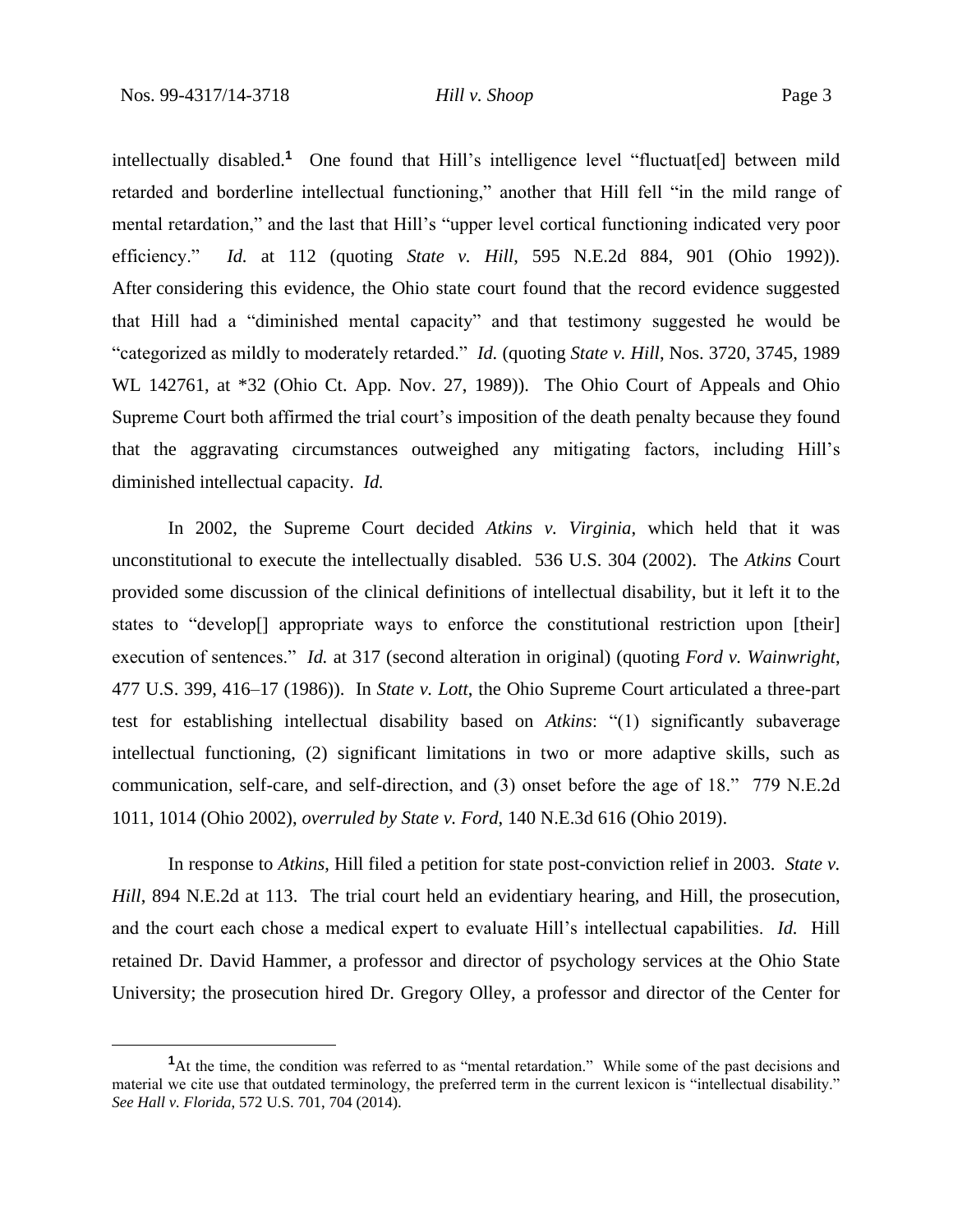the Study of Development and Learning at the University of North Carolina at Chapel Hill; and the court appointed Dr. Nancy Huntsman, a forensic psychologist who worked at the Court Psychiatric Clinic in Cleveland, Ohio. *Id.* The Ohio Court of Appeals, in reviewing Hill's *Atkins* claim, described the trial court proceedings as follows:

In April 2004, Drs. Olley, Hammer, and Huntsman evaluated Hill at the Mansfield Correctional Institution for the purposes of preparing for the *Atkins* hearing. At this time, Hill was administered the Wechsler Adult Intelligence Scale ("WAIS–III") IQ test, the Test of Mental Malingering, the Street Survival Skills Questionnaire, and the Woodcock–Johnson–III. The doctors concurred that Hill was either "faking bad" and/or malingering in the performance of these tests. As a result, the full scale IQ score of 58 obtained on this occasion was deemed unreliable, and no psychometric assessment of Hill's current adaptive functioning was possible. Thus, the doctors were forced to rely on collateral sources in reaching their conclusions, such as Hill's school records containing evaluations of his intellectual functioning, evaluations performed at the time of Hill's sentencing and while Hill was on death row, institutional records from the Southern Ohio Correctional Institution and the Mansfield Correctional Institution, interviews with Hill, corrections officers, and case workers, and prior court records and testimony.

The evidentiary hearing on Hill's *Atkins* petition was held on October 4 through 8 and 26 through 29, 2004, and on March 23 through 24, 2005. Doctors Olley and Huntsman testified that in their opinion, Hill is not mentally retarded. Doctor Hammer concluded that Hill qualifies for a diagnosis of mild mental retardation.

*Id.* at 113–14.

The trial court held that Hill was not intellectually disabled and rejected his *Atkins* claim. *Id.* at 114. The Ohio Court of Appeals affirmed, finding that Hill failed to prove he suffered from two or more significant limitations in adaptive skills that manifested before age 18. *Id.* at 126–27. The Ohio Supreme Court, with two justices dissenting, declined to hear Hill's appeal. *State v. Hill*, 912 N.E.2d 107 (Ohio 2009) (Table).

Hill then filed a petition for a writ of habeas corpus, which the district court denied. The district court concluded that Hill had not overcome the highly deferential standard of review under the Antiterrorism and Effective Death Penalty Act of 1996 ("AEDPA").<sup>2</sup> *Hill v.* 

**<sup>2</sup>**The district court was critical of the Ohio Court of Appeals opinion. Some of us agree with some of its observations. Here, however, we do not itemize the opinion's possible flaws in order to focus attention on our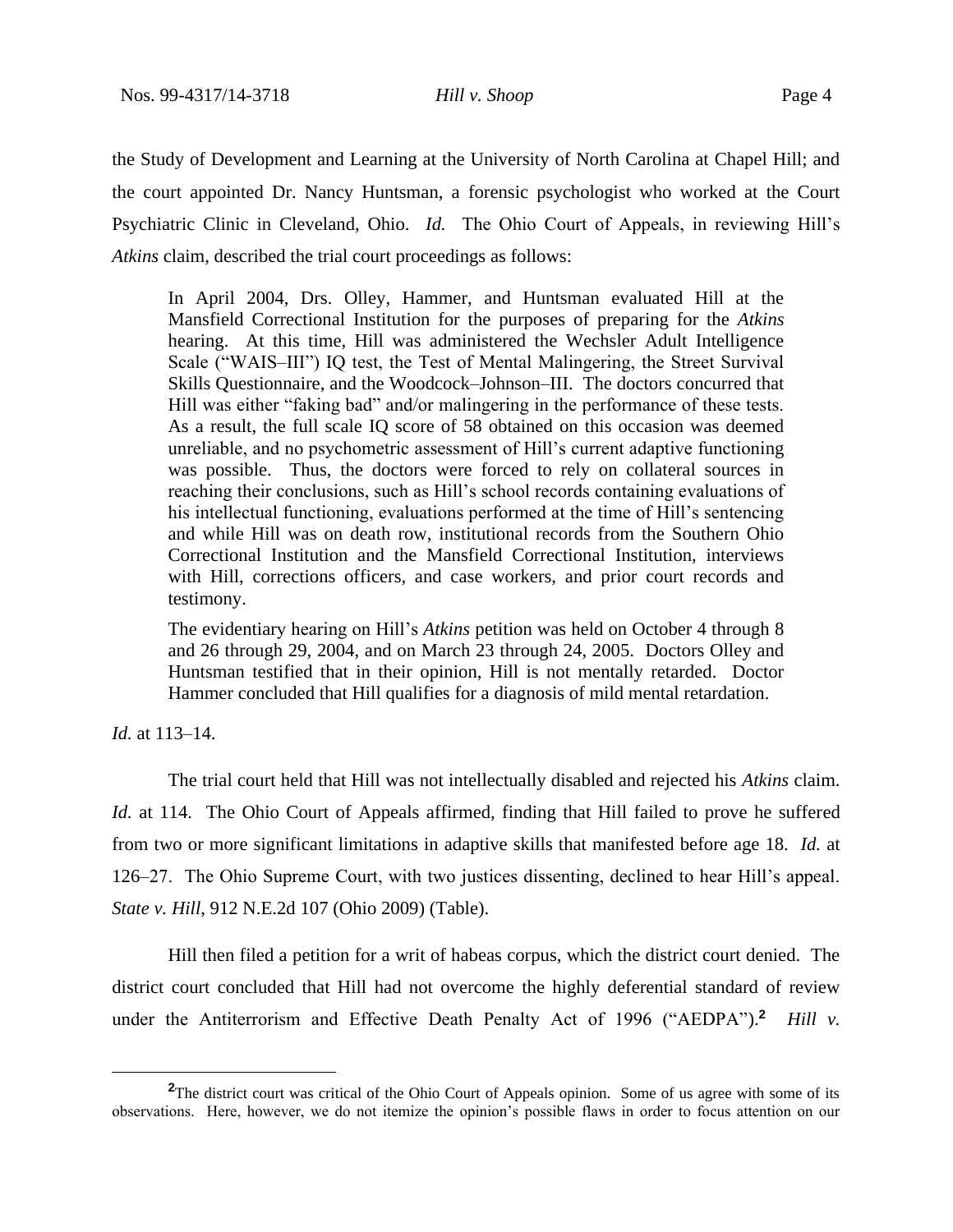*Anderson*, No. 4:96 CV 00795, 2014 WL 2890416, at \*51 (N.D. Ohio June 25, 2014). The district court explained that while reasonable minds may disagree with the state court's determination and weighing of the evidence, the state court's "conclusion regarding Hill's adaptive behavior *at the time he filed his* Atkins *claim* was supported by sufficient credible evidence and, most importantly, the opinions of two experts." *Id.*

Hill appealed, and a panel of judges on this court reversed the district court's decision on Hill's *Atkins* claim. The panel found that "the state court judgment ... amounted to an unreasonable application of the standard articulated by the Supreme Court in *Atkins* and as later explained by *Hall* and *Moore*."**<sup>3</sup>** *Hill v. Anderson*, 881 F.3d 483, 489 (6th Cir. 2018). In addition to his *Atkins* claim, Hill raised four other issues on appeal: an ineffective assistance of counsel claim related to his *Atkins* hearing, a *Miranda* claim, a claim of prosecutorial misconduct, and a due process claim based on the trial court's alleged failure to hold a pretrial competency hearing. *Id.* at 487. The panel pretermitted Hill's ineffective assistance of counsel claim and affirmed the district court's denial of the other three claims, which Hill has not challenged. *Id.* The Warden filed a petition for rehearing *en banc*, which was denied. He then filed a petition for a writ of certiorari, which the Supreme Court granted.

The Supreme Court vacated and remanded, finding that the panel's "reliance on *Moore* was plainly improper under § 2254(d)(1)." *Shoop v. Hill*, 139 S. Ct. 504, 505 (2019) (per curiam). The Court explained that "habeas relief may be granted only if the state court's adjudication 'resulted in a decision that was contrary to, or involved an unreasonable application of,' Supreme Court precedent that was 'clearly established' at the time of the adjudication." *Id.* at 506 (quoting 28 U.S.C. § 2254(d)(1)). Because *Moore* was decided after Hill's state-court proceedings, the Court found that the panel erred by relying on *Moore* when determining whether habeas relief was warranted under § 2254(d)(1). *Id.* at 508–09. The Court ordered that "[o]n remand, the [panel] should determine whether its conclusions can be sustained based strictly on legal rules that were clearly established in the decisions of this Court at the relevant

modest review role: that of determining whether the Ohio Court of Appeals unreasonably concluded that Hill was not intellectually disabled.

**<sup>3</sup>** *See Hall v. Florida*, 572 U.S. 701 (2014); *Moore v. Texas*, 137 S. Ct. 1039 (2017).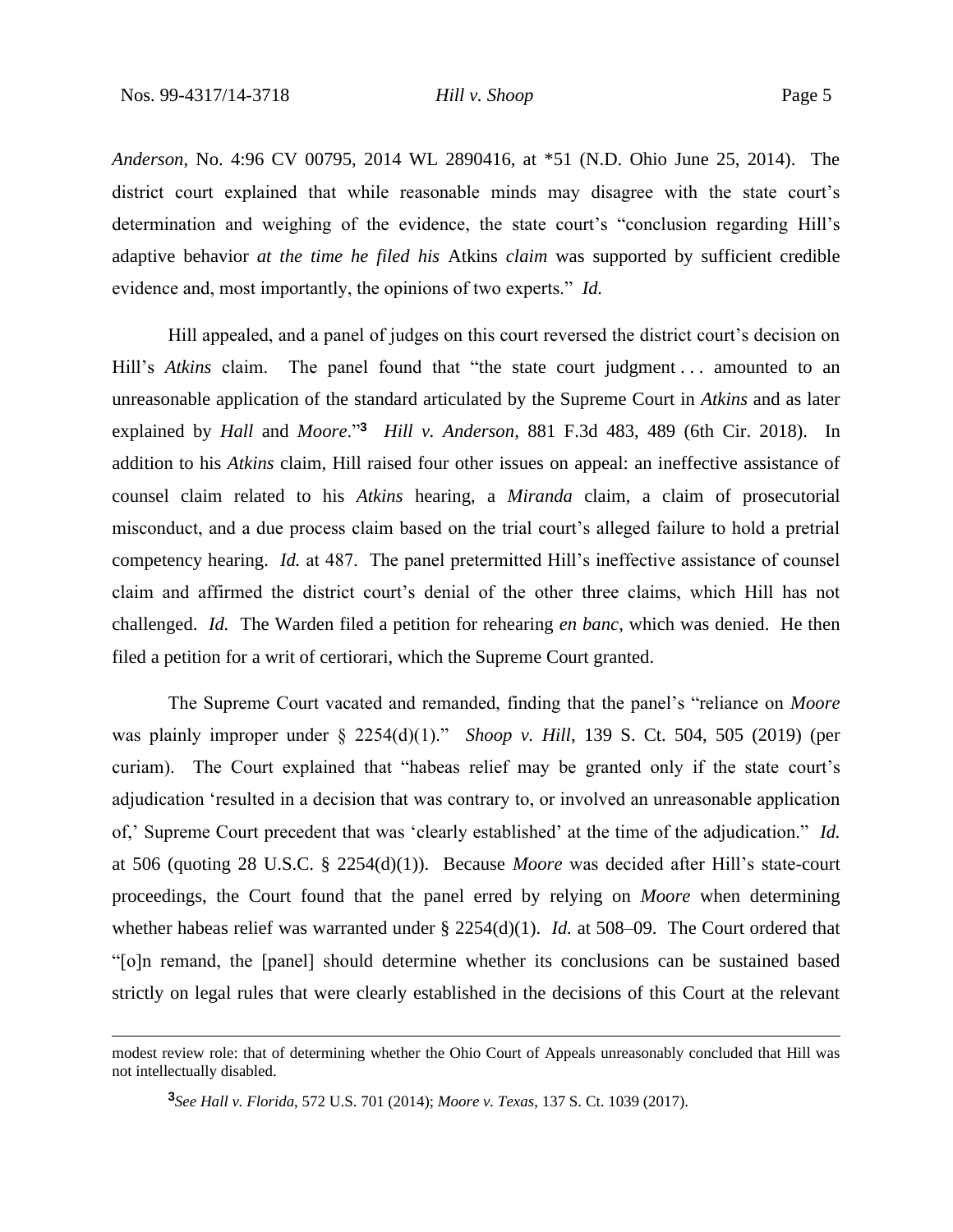time." *Id.* at 509. The Supreme Court did not directly comment on any other part of the panel's decision, including its analysis under § 2254(d)(2) or Hill's other four claims for relief. *See generally id.*

On remand, the panel again granted Hill relief on his *Atkins* claim. *Hill v. Anderson*, 960 F.3d 260, 265 (6th Cir. 2020) (per curiam). The panel also once again pretermitted Hill's ineffective assistance of counsel claim and affirmed the district court's denial of Hill's other three claims, incorporating its prior opinion in full. *Id.* at 265, 283.

The Warden filed a petition for rehearing *en banc* on Hill's *Atkins* claim, arguing that the panel erred under both § 2254(d)(1) and § 2254(d)(2). This court granted *en banc* review, which vacated the prior panel decision. Because we conclude that Hill's *Atkins* claim does not satisfy the demanding AEDPA standard, we affirm the district court's denial of habeas relief. In addition to our discussion of his *Atkins* claim, we find that Hill's ineffective assistance of counsel claim fails on its merits. We also reinstate the panel's prior discussion affirming the district court's denial of Hill's remaining claims to the extent it is consistent with this opinion.

#### II.

Under 28 U.S.C. § 2254(d)(1), a federal court may grant a writ of habeas corpus if the state court decision "was contrary to, or involved an unreasonable application of, clearly established Federal law, as determined by the Supreme Court of the United States." 28 U.S.C. § 2254(d)(1). A state court's decision is an "unreasonable application" of clearly established federal law if it "correctly identifies the governing legal rule but applies it unreasonably to the facts of a particular prisoner's case." *Williams v. Taylor*, 529 U.S. 362, 407–08 (2000). "The 'unreasonable application' clause requires the state court decision to be more than incorrect or erroneous"—it must be "objectively unreasonable." *Lockyer v. Andrade*, 538 U.S. 63, 75 (2003). Objective unreasonableness is a higher standard than clear error. *See White v. Woodall*, 572 U.S. 415, 419 (2014). To demonstrate that the state court's decision was objectively unreasonable, the petitioner "must show that the state court's ruling on the claim being presented in federal court was so lacking in justification that there was an error well understood and comprehended in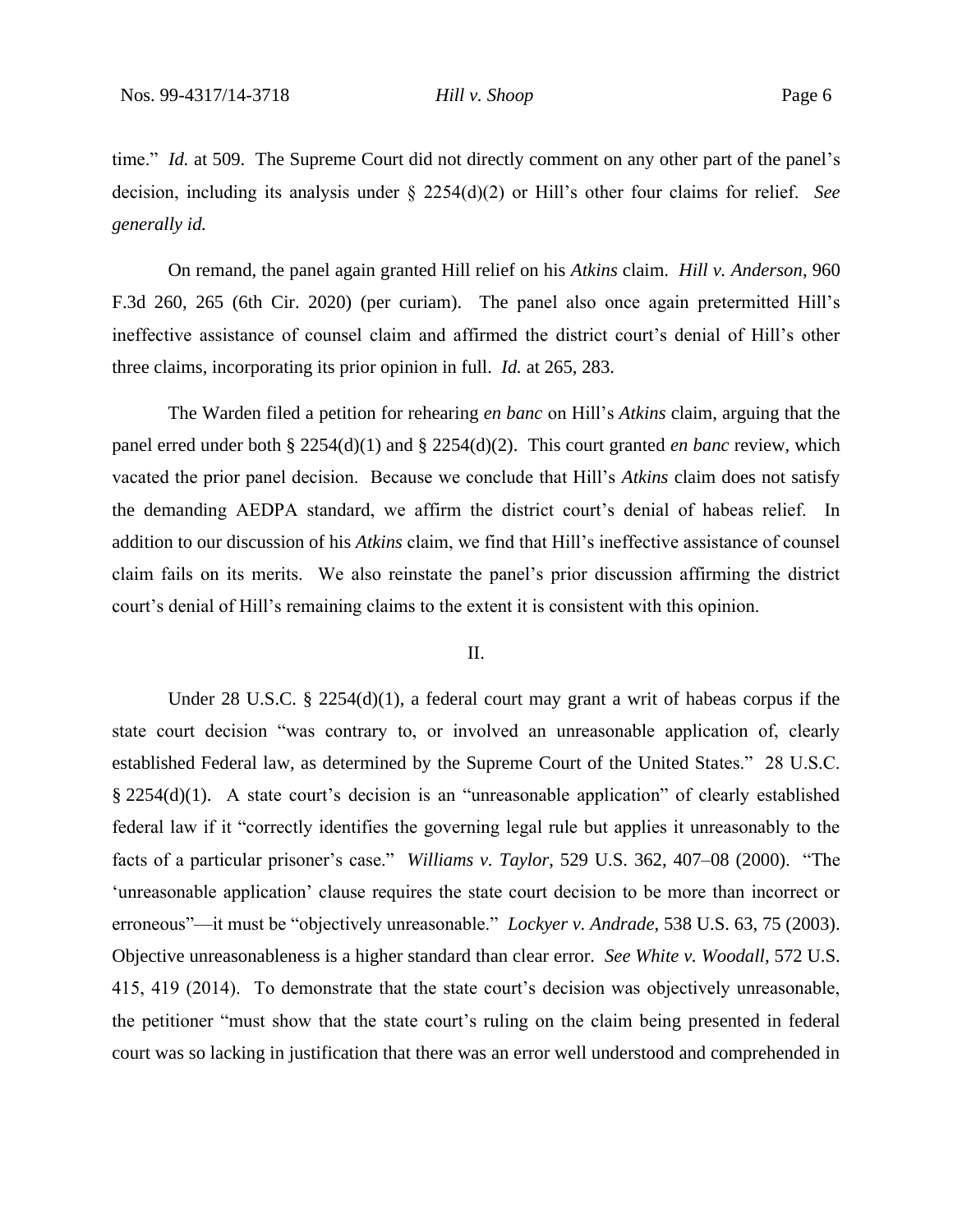existing law beyond any possibility for fairminded disagreement." *Id.* at 419–20 (quoting *Harrington v. Richter*, 562 U.S. 86, 103 (2011)).

A federal court may grant a writ under 28 U.S.C. § 2254(d)(2) if the state court proceedings "resulted in a decision that was based on an unreasonable determination of the facts in light of the evidence presented in the State court proceeding." 28 U.S.C. § 2254(d)(2). Under AEDPA, the question for this court to answer "is not whether a federal court believes the state court's determination was incorrect but whether that determination was unreasonable—a substantially higher threshold." *Schriro v. Landrigan,* 550 U.S. 465, 473 (2007). Furthermore, "the petitioner must show that the resulting state court decision was 'based on' that unreasonable determination." *Rice v. White*, 660 F.3d 242, 250 (6th Cir. 2011). Factual findings made by the state courts based on the trial record are entitled to a presumption of correctness that may be rebutted by clear and convincing evidence. 28 U.S.C. § 2254(e)(1); *Warren v. Smith,* 161 F.3d 358, 360–61 (6th Cir. 1998).

This "highly deferential standard" requires that determinations made in state court "be given the benefit of the doubt." *Cullen v. Pinholster,* 563 U.S. 170, 181 (2011) (quoting *Woodford v. Visciotti,* 537 U.S. 19, 24 (2002) *(per curiam)). When applying AEDPA, this court considers* "the decision of 'the last state court to issue a reasoned opinion on the issue[s]' raised in [the] habeas petition." *Shimel v. Warren*, 838 F.3d 685, 696 (6th Cir. 2016) (first alteration in original) (quoting *Joseph v. Coyle*, 469 F.3d 441, 450 (6th Cir. 2006)). Here, that is the Ohio Court of Appeals decision. *See State v. Hill*, 894 N.E.2d at 108.

## III.

## A.

#### 1.

While Hill's *en banc* supplemental brief only asserts a claim for relief under § 2254(d)(2), in his original appeal Hill also argued that he is entitled to relief under § 2254(d)(1). Specifically, Hill claimed that the state court's decision to evaluate whether Hill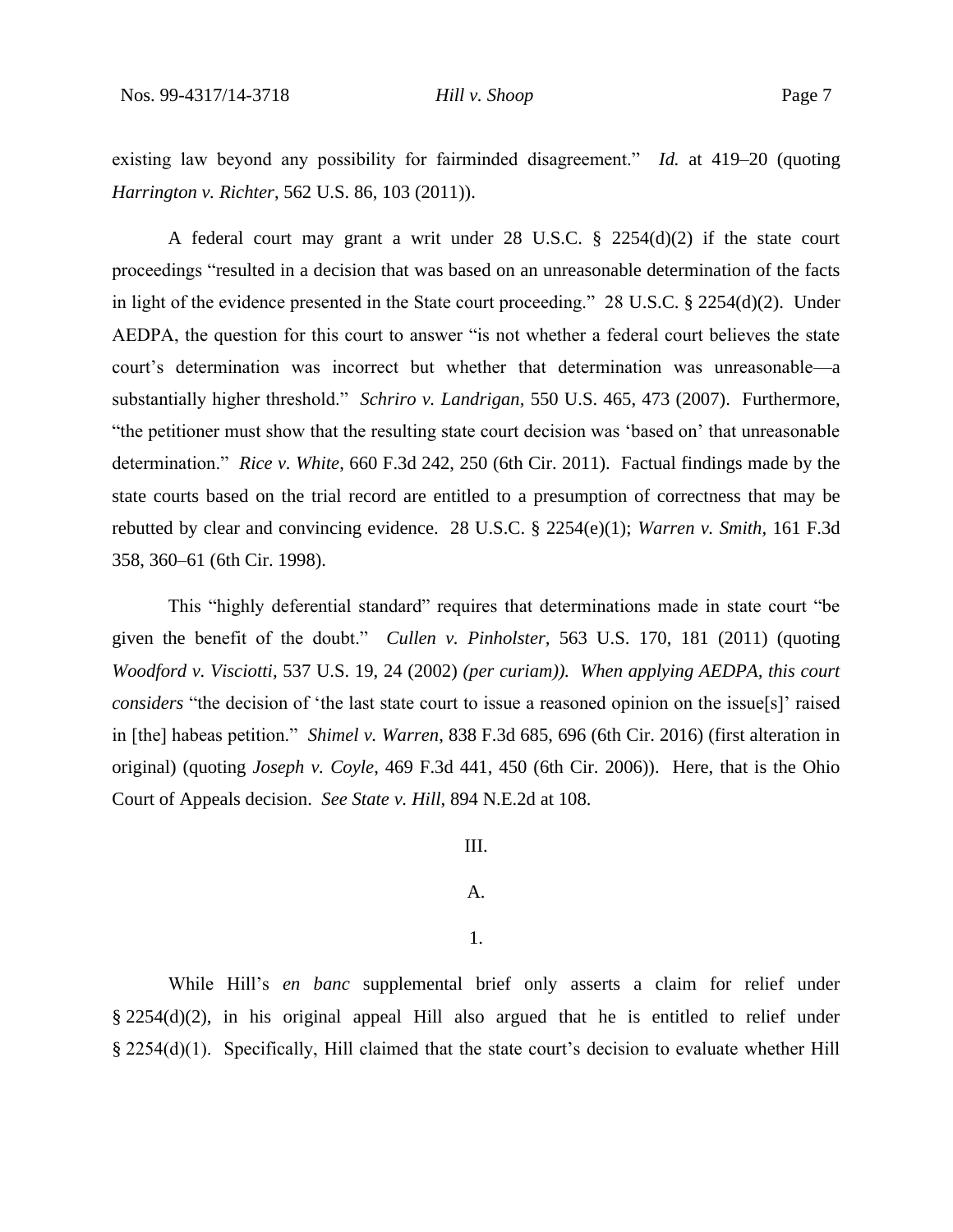was intellectually disabled at the time of his *Atkins* hearing rather than at the time the crime was committed was an unreasonable application of clearly established federal law.**<sup>4</sup>**

At the time of the Ohio Court of Appeals decision, the only clearly established Supreme Court precedent was *Atkins* itself.**<sup>5</sup>** *Atkins* held that the execution of intellectually disabled individuals violated the Eighth Amendment, but it did not provide a "comprehensive definition of 'mental retardation' for Eighth Amendment purposes." *Shoop*, 139 S. Ct. at 507. Instead, *Atkins* delegated to the states "the task of developing appropriate ways to enforce the constitutional restriction." *Atkins*, 536 U.S. at 317 (quoting *Ford*, 477 U.S. at 416). *Atkins* did not, as the Warden appears to claim, relinquish all standard-making authority to the states. *Atkins* set out several guideposts for the states' discretion by relying heavily on clinical definitions of intellectual disability and factors such as "subaverage intellectual functioning" and "significant limitations in adaptive skills . . . that became manifest before age 18." *Atkins*, 536 U.S. at 318.

Though *Atkins* took note of "standard definitions of mental retardation," the Court "did not definitively resolve how" those definitions "w[ere] to be evaluated but instead left [their] application in the first instance to the States." *Shoop*, 139 S. Ct. at 508; *see Bobby v. Bies*, 556 U.S. 825, 831 (2009) (explaining that *Atkins* "did not provide definitive procedural or substantive guides for determining when a person who claims mental retardation will be so

<sup>&</sup>lt;sup>4</sup>It is unclear whether Hill has waived this argument. In the district court, Hill argued that "[t]o the extent that the state procedures themselves used to render the factual findings of the mental retardation clinical components contributed to and fostered inaccurate and unreliable factfinding by the trial court, the procedures violated clearly established federal law." DE 94, Petition, Page ID 148. Read in the light most favorable to Hill, Hill's current argument that the Ohio Court of Appeals focused its inquiry on the incorrect time period may be construed as one of the state procedures that Hill claimed before the district court contributed to inaccurate and unreliable factual findings. Given the ambiguity, and because neither party raised the potential waiver issue, we will proceed under the assumption that Hill's argument has not been waived.

<sup>&</sup>lt;sup>5</sup>The Warden and twelve states as amici urge us to take this opportunity to overrule a line of Sixth Circuit precedent which permits courts to rely on clearly established law from both the United States Supreme Court and state supreme courts when considering an *Atkins* claim under § 2254(d)(1). *See* CA 6 R. 369, Response Br., at 14; CA 6 R. 371, Amicus Br., at 6; *see also Williams v. Mitchell*, 792 F.3d 606, 612 (6th Cir. 2015) ("[I]n the *Atkins* context, 'clearly established governing law' refers to the Supreme Court decisions and controlling state law decisions applying *Atkins*.") However, Hill does not attempt to rely on state court precedent to establish his § 2254(d)(1) claim. *See* CA 6 R. 375, Reply Br., at 7 n.2 ("The amicus brief filed on behalf of various states . . . focuses solely on a 2254(d)(1) argument that petitioner does not raise."). Because Hill does not present this issue to us, it is extraneous to this appeal, and we decline to resolve it here. *See United States v. Asakevich*, 810 F.3d 418, 421 (6th Cir. 2016) ("The federal courts have no license to issue advisory opinions . . . .").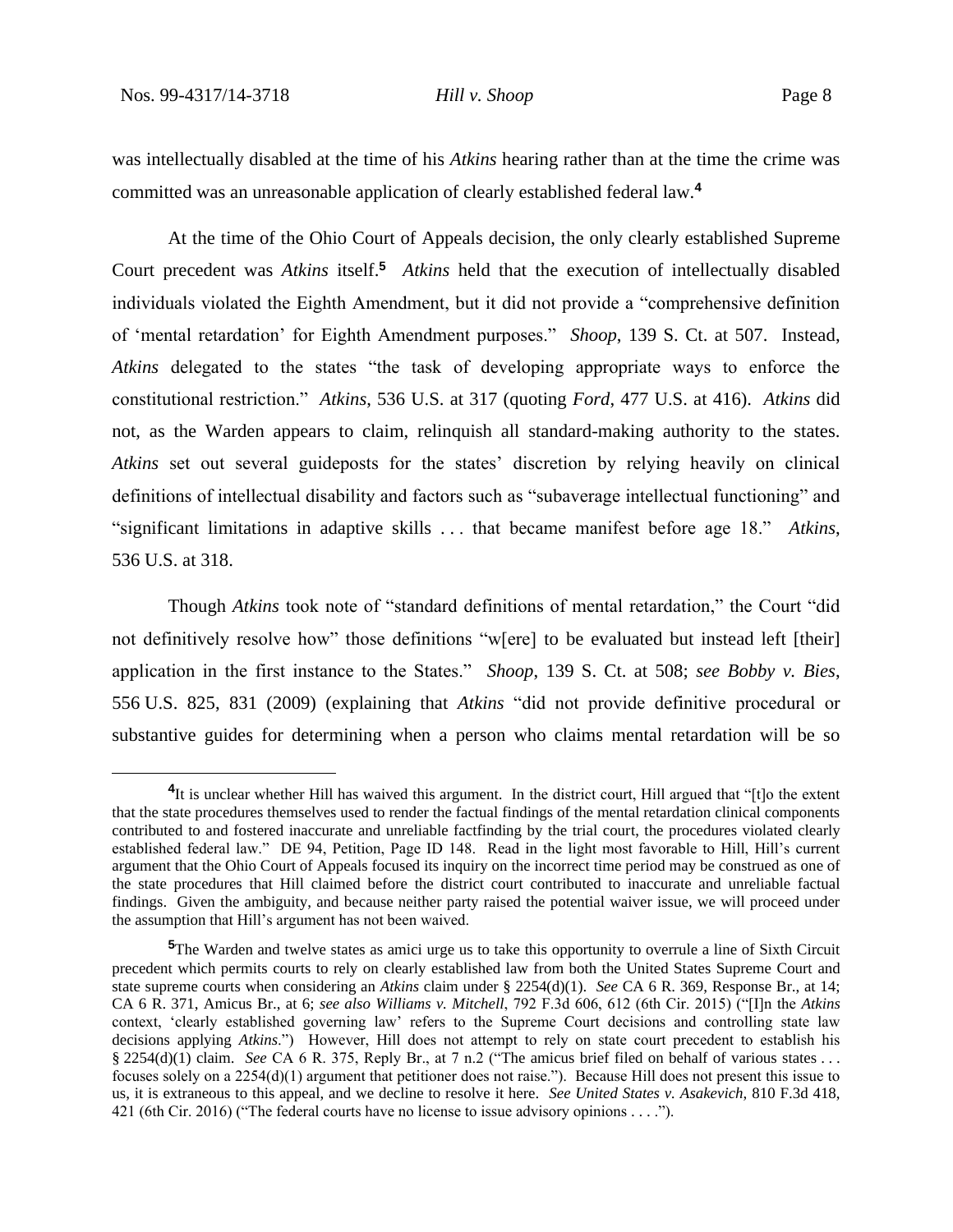impaired as to fall within *Atkins'* compass" (internal quotations omitted) (alteration adopted)). Therefore, Hill faces the difficult task of showing that the Ohio Court of Appeals applied the highly general holding of *Atkins* in an objectively unreasonable way. *Cf. Parker v. Matthews*, 567 U.S. 37, 49 (2012) (finding no unreasonable application of the "highly generalized standard for evaluating claims of prosecutorial misconduct"); *Lockyer*, 538 U.S. at 73, 76 (finding no unreasonable application of clearly established federal law when the "precise contours" of the constitutional standard at issue were "unclear" (internal quotations omitted)).

While it is possible for state courts to unreasonably apply *Atkins*, evaluating a defendant's intellectual abilities at a later date rather than at the time of the crime is not an unreasonable application of *Atkins*. *Atkins* does not define the time period when the inquiry must be made. Hill argues that because the Court in *Atkins* "list[ed] several common characteristics of those with intellectual disability . . . it contemplated their diminished culpability" which is "a reference to the time the crime was committed. Thus, any assessment of a criminal defendant's intellectual function must derive from that same moment in time." CA 6 R. 295, Petition, at 50. Hill's interpretation of *Atkins*, however, is hardly the only reasonable interpretation. As this court has previously explained, *Atkins* supports the conclusion that intellectual disability is not a transient condition. *See Williams*, 792 F.3d at 619 (concluding that "if an individual is indeed presently intellectually disabled, . . . the disability would have manifested itself before the individual turned eighteen" and "past evidence of intellectual disability . . . is relevant to an analysis of an individual's present intellectual functioning" (emphasis omitted)); *see also id.* at 626 (Gibbons, J., concurring) ("It is clear from the entire thrust of the *Atkins* decision—along with the medical literature that it cites in support—that intellectual disability is a permanent condition."); *Heller v. Doe,* 509 U.S. 312, 323 (1993) (noting, in a different context, that intellectual disability "is a permanent, relatively static condition" (citing S. Brakel et al., The Mentally Disabled and the Law 37 (3d ed. 1985))). If intellectual disability is not a transient condition, then the outcome should not change if the court evaluates a defendant's abilities at the time of the crime or at the time of a later *Atkins* hearing. Thus, we find Hill's argument that *Atkins* requires evaluating a defendant's intellectual abilities at the time of the offense to be unpersuasive.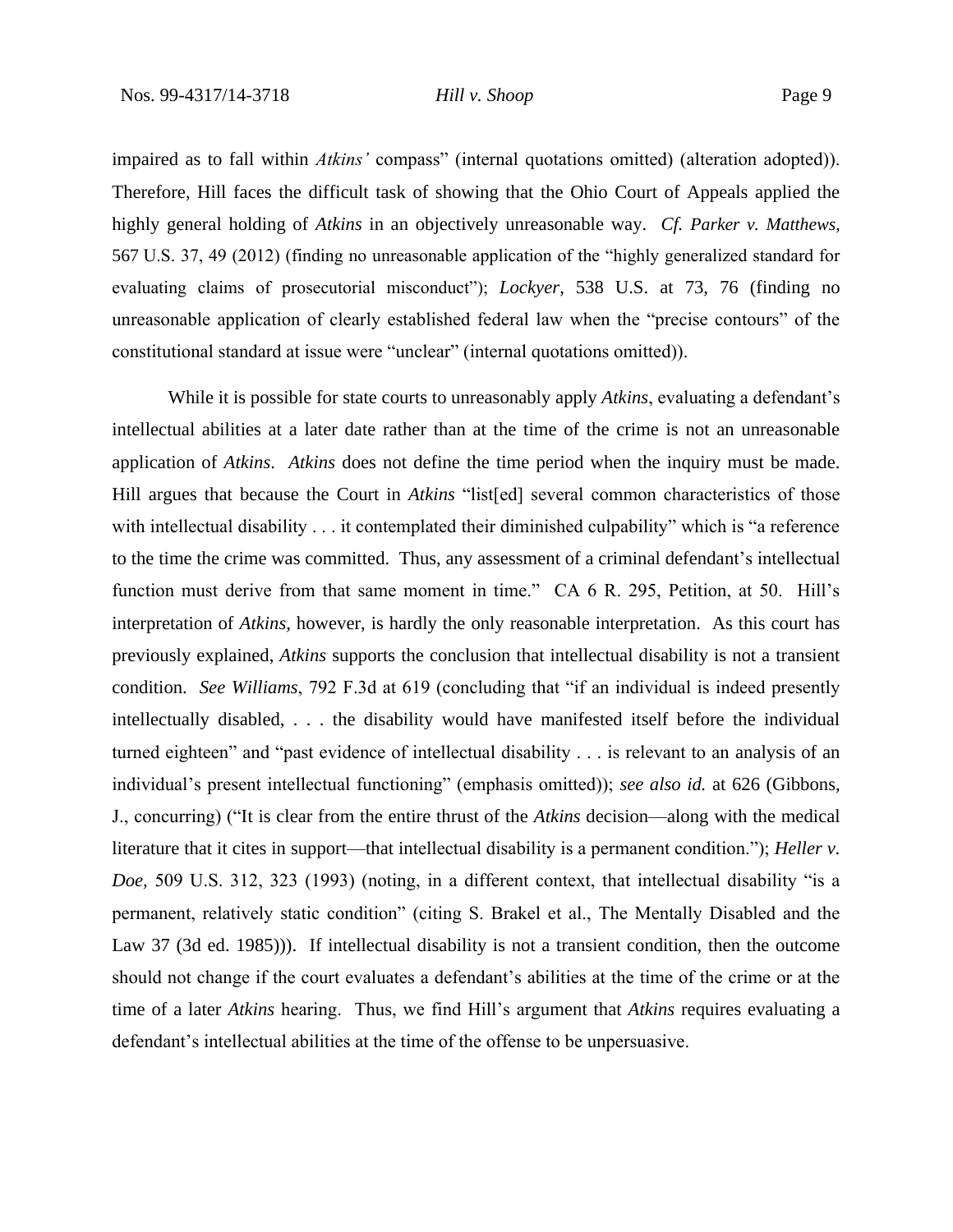Here, the Ohio Court of Appeals did not question the trial court's decision to evaluate Hill's intellectual abilities at the time of the *Atkins* proceedings rather than when the crime was committed. Nevertheless, the Ohio court considered evidence of Hill's past abilities including Hill's medical history, public school records, and prior standardized test results. *State v. Hill*, 894 N.E.2d at 123–24. The court also evaluated criteria mentioned in *Atkins* such as intellectual functioning, adaptive skills, and the onset age of disability. We cannot say that the Ohio court's decision was objectively unreasonable given the discretion *Atkins* left to the states.

#### 2.

Next, Hill argues that the Ohio Court of Appeals decision was an unreasonable determination of the facts in light of the evidence presented in the state court proceedings, in violation of 28 U.S.C. § 2254(d)(2). Specifically, Hill claims that the state court mischaracterized the record, improperly discounted historical evidence, and unreasonably concluded that Hill failed to establish that his disability manifested before age 18. The Warden argues that the state court's decision was not unreasonable because the court relied on the opinions of two experts and because the court properly evaluated the evidence in the record. We conclude that the Ohio Court of Appeals decision was not based on an unreasonable determination of the facts.

Under Ohio law at the time of Hill's *Atkins* hearing, a defendant had to prove three factors to establish that he was intellectually disabled: "(1) significantly subaverage intellectual functioning, (2) significant limitations in two or more adaptive skills, . . . and (3) onset before the age of 18."**<sup>6</sup>** *Lott*, 779 N.E.2d at 1014. While courts are to conduct an independent review of the evidence presented, they "should rely on professional evaluations of [the defendant's] mental status, and consider expert testimony." *Id.* at 1015. Both parties agree that Hill satisfied the first factor, that he had significantly subaverage intellectual functioning. The Warden also admits that any adaptive deficits that Hill does have arose before he turned 18. Thus, the only remaining dispute is whether the Ohio Court of Appeals reasonably determined that Hill failed to prove the second *Lott* factor—"significant limitations in two or more adaptive skills, such as

**<sup>6</sup>***Lott* has since been overruled, *see Ford*, 140 N.E.3d at 654–55, but it was the controlling state law at the time of the Ohio Court of Appeals decision.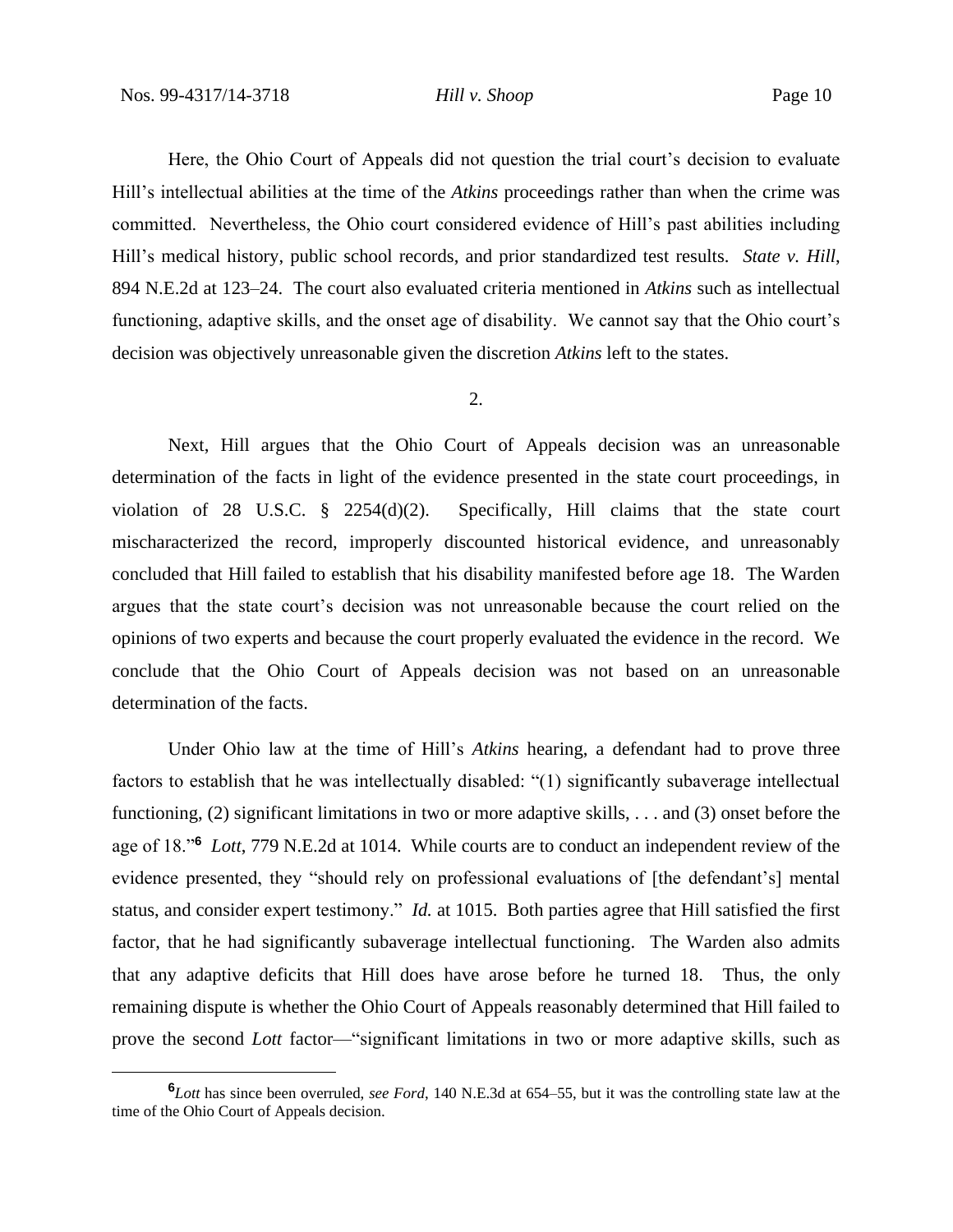communication, self-care, and self-direction." *Lott*, 779 N.E.2d at 1014; *see also Hill v. Anderson*, 2014 WL 2890416, at \*22.

As an initial matter, the Warden argues that the Ohio Court of Appeals opinion is per se reasonable because two experts concluded that Hill did not have significant adaptive deficits. CA 6 R. 369, Response Br., at 11–12, 17 (citing *O'Neal v. Bagley*, 743 F.3d 1010, 1023 (6th Cir. 2013); *Carter v. Bogan*, 900 F.3d 754, 771 (6th Cir. 2018); *Apelt v. Ryan*, 878 F.3d 800, 837 (9th Cir. 2017); *Larry v. Branker*, 552 F.3d 356, 370 (4th Cir. 2009)). None of the four cases cited by the Warden, however, suggests such a per se rule. Instead, the court in each case based its conclusion on the content of the expert testimony and overall evidence before it. *See O'Neal*, 743 F.3d at 1023 ("With expert testimony split, . . . we cannot say from this vantage that [the state court decision to credit two experts over another] was unreasonable . . . ."); *Carter*, 900 F.3d at 771; *Apelt*, 878 F.3d at 837; *Larry*, 552 F.3d at 370. The Warden claims that "[w]hen a credible expert conducts an analysis—and when the defendant failed to put on evidence contradicting that analysis beyond reasonable debate—it is not *unreasonable* for the trial court to rely on that expert testimony." CA 6 R. 369, Response Br., at 17. But that statement itself is inconsistent with a per se rule. A per se rule would eliminate the need to ask whether the defendant "put on evidence contradicting [the] analysis [of the state's experts] beyond reasonable debate." CA 6 R. 369, Response Br., at 17; *cf. Rice v. Collins*, 546 U.S. 333, 341–42 (2006). Accordingly, this court must consider whether, based on the evidence presented, the Ohio Court of Appeals's determination that Hill did not suffer from significant limitations in two or more adaptive skills was unreasonable.

Our resolution of this case turns on the Ohio Court of Appeals consideration of the expert testimony presented at the *Atkins* hearing. Nevertheless, we outline the Court of Appeals's analysis in some detail before turning to the expert opinions, following the order in which the state appellate court considered various portions of the factual record.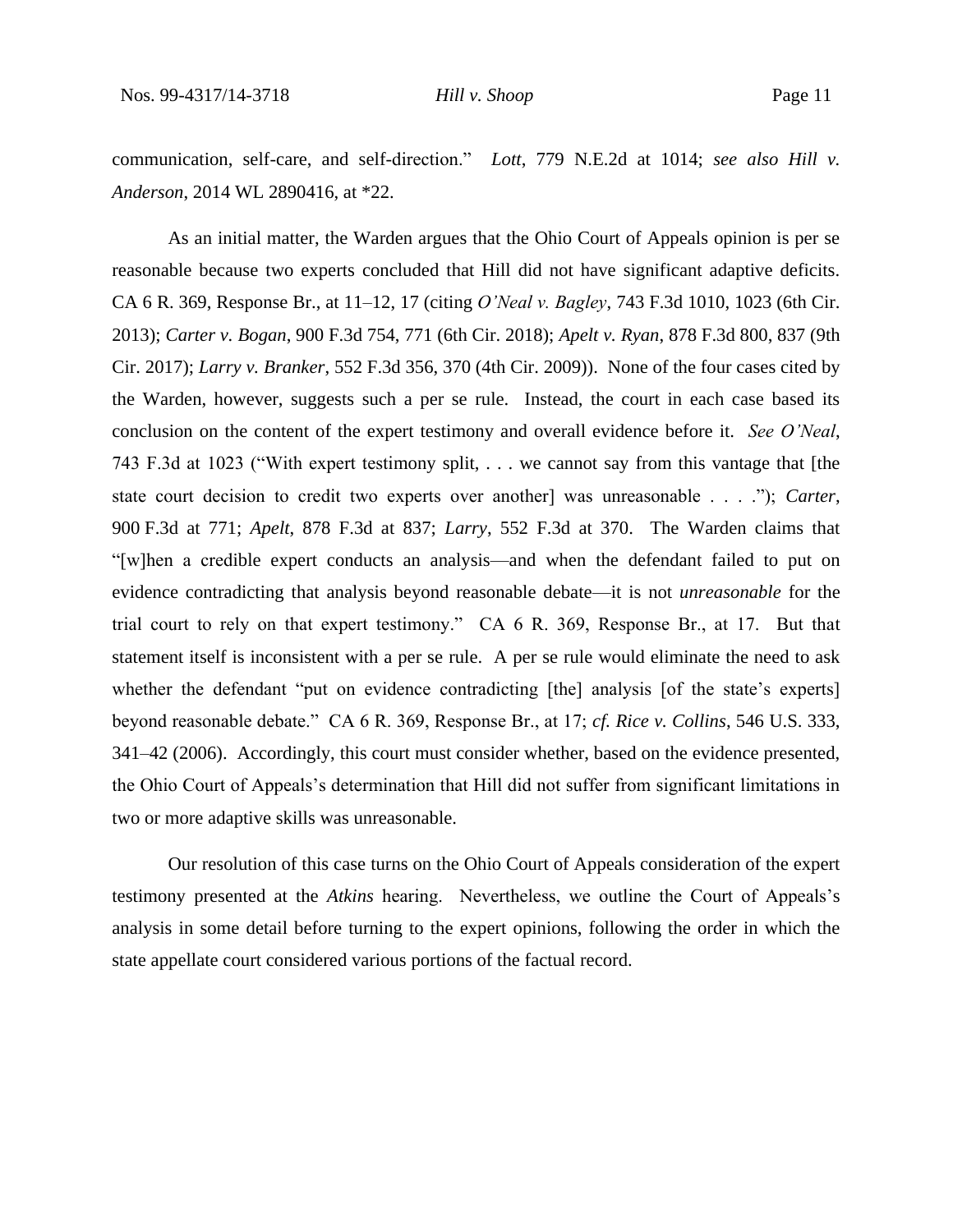The Ohio Court of Appeals began its review of the record by analyzing the standardized adaptive behavior tests performed on Hill at various stages of his life.**<sup>7</sup>** *State v. Hill*, 894 N.E.2d at 122. First, the court noted that the three experts assigned to evaluate Hill's ability at the time of the *Atkins* hearing—Drs. Hammer, Olley, and Huntsman—could not obtain "reliable [standardized test] results . . . on account of Hill's lack of effort." *Id.* The court considered standardized adaptive behavior tests Hill had completed in the past but concluded that they were unreliable because the methods used had later been discredited. *Id.* at 122–23. A voluminous 6,000 page record contains reports from Hill's teachers, school psychologists, medical experts, and prison officials about Hill's adaptive abilities. *See Hill v. Anderson*, 2014 WL 2890416, at \*24.

The Ohio Court of Appeals next separated this factual record into four categories of largely anecdotal evidence: public school records, reports around the time of the trial for the killing of Raymond Fife, records from Hill's time in prison, and Hill's appearances before the trial court itself. *State v. Hill*, 894 N.E.2d at 124–25. After summarizing each category and considering the expert opinions, the court found that Hill had not met the second *Lott* factor. *Id.* at 126.

First, the Ohio Court of Appeals considered Hill's school records. *Id.* at 124. In one paragraph, the court stated:

Hill's public school records amply demonstrate a history of academic underachievement and behavioral problems. Hill is often described as a lazy, manipulative, and sometimes violent youth. Although there are references to Hill's being easily led or influenced by others, the trial court noted that much of Hill's serious misconduct, including two rapes committed prior to Fife's murder, occurred when he was acting alone. Hill knew how to write and was described by at least one of his special education teachers as "a bright, perceptive boy with high reasoning ability."

*Id.* 

**<sup>7</sup>**The Ohio Court of Appeals reviewed the trial court's decision for abuse of discretion and stated that the trial court must be affirmed if its decision is supported by competent and credible evidence. *State v. Hill*, 894 N.E.2d at 121.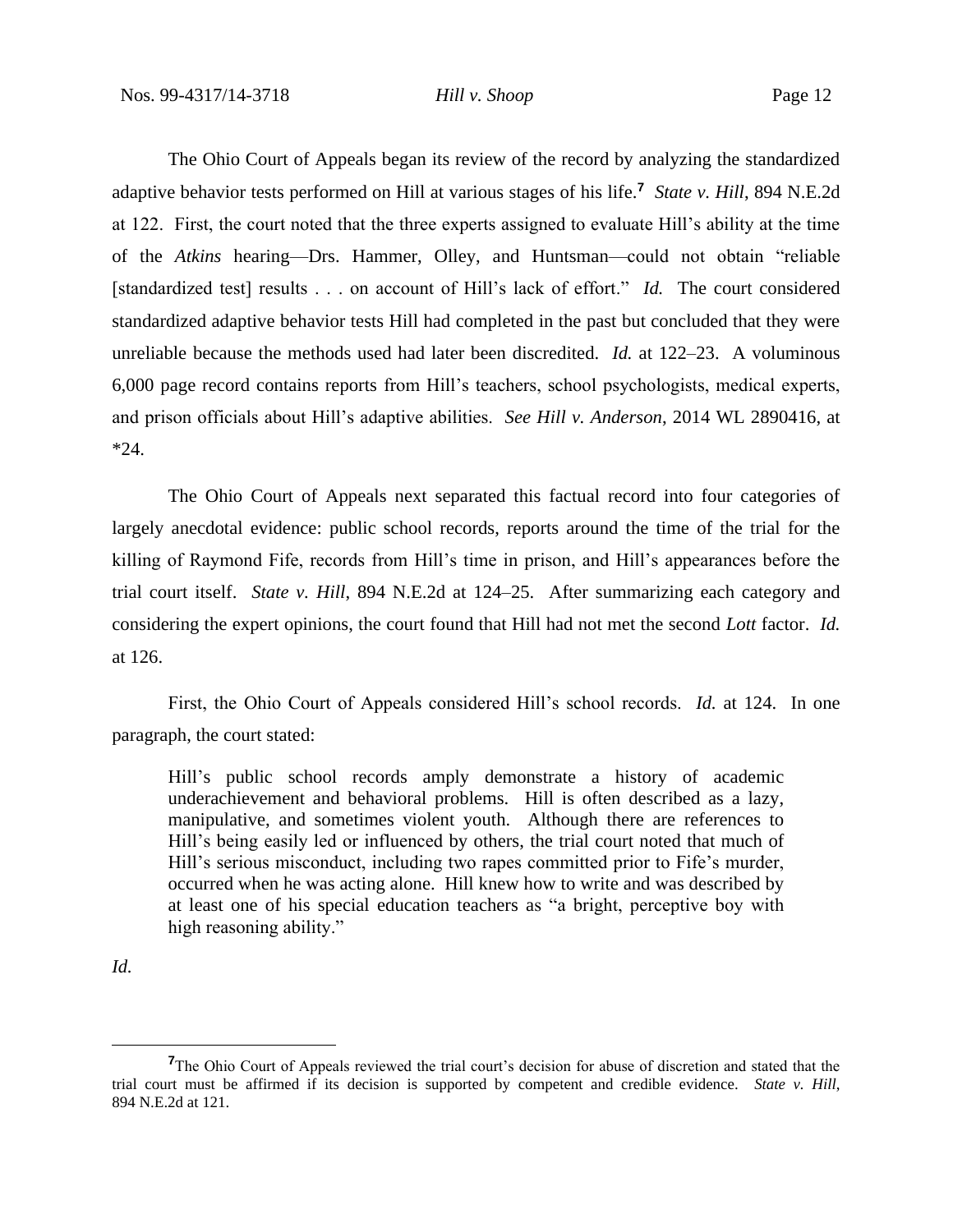This characterization of Hill's school records represents a short summary of the records. There are multiple accounts in Hill's records of his lying, stealing, and struggling to interact appropriately with his peers. *See, e.g.*, DE 97, Supp. Appendix, Page 530 ("Lying needs to be confronted."); *id.* at Page 568 ("Danny often manipulates the truth to his own advantage."); *id.* at Page 584 (describing an incident where Hill stole money from teachers' wallets); *id.* at Page 558 (listing one of Hill's annual goals when he was twelve as "improve peer-group relations"). Hill's behavioral problems, however, do not necessarily correlate with an absence of intellectual disability. *See Atkins*, 536 U.S. at 306 ("Because of their disabilities in areas of reasoning, judgment, and control of their impulses . . . [intellectually disabled individuals] do not act with the level of moral culpability that characterizes the most serious adult criminal conduct."). Each of the three experts who testified at Hill's *Atkins* proceeding agreed that Hill's behavioral problems during childhood did not necessarily contradict a finding of significant adaptive limitations. In addition to the accounts of behavioral problems, multiple evaluators also reported that Hill attempted to follow instructions and behaved well, particularly when dealing with adults. *See, e.g.*, DE 97, Supp. Appendix, Page 513 (school psychologist reported that, when given a test, Hill "did cooperate and accepted all tasks presented to him."); *id.* at Page 524 (court liaison officer describing Hill as a "personable black child who has good rapport with staff as well as the other residents" in a group home where he was placed when he was sixteen); *id.* at Page 568 ("Danny is a very affectionate child. He often expresses the desire to be hugged and will often rest his head on the teachers shoulder.").

Hill's school records suggest that he struggled academically as a child. *See, e.g.*, DE 97, Supp. Appendix, Page 515 (reporting that at age thirteen Hill's relative weaknesses included "not being able to recall everyday information, do abstract thinking, perform mental arithmetic, perceive a total social situation, perceive patterns, and to reproduce symbols using psychomotor speed and coordination"); *id.* at Page 569 (describing how at age thirteen, Hill was working on spelling words with more than four letters, learning to tell time, "hald just begun working on subtraction," and "[w]hen given sentences, he [could] write them with assistance"); *id.* at Page 594 (listing one of Hill's goals for ninth grade as being able to "read a one page story and . . . answer comprehension questions with 80% accuracy").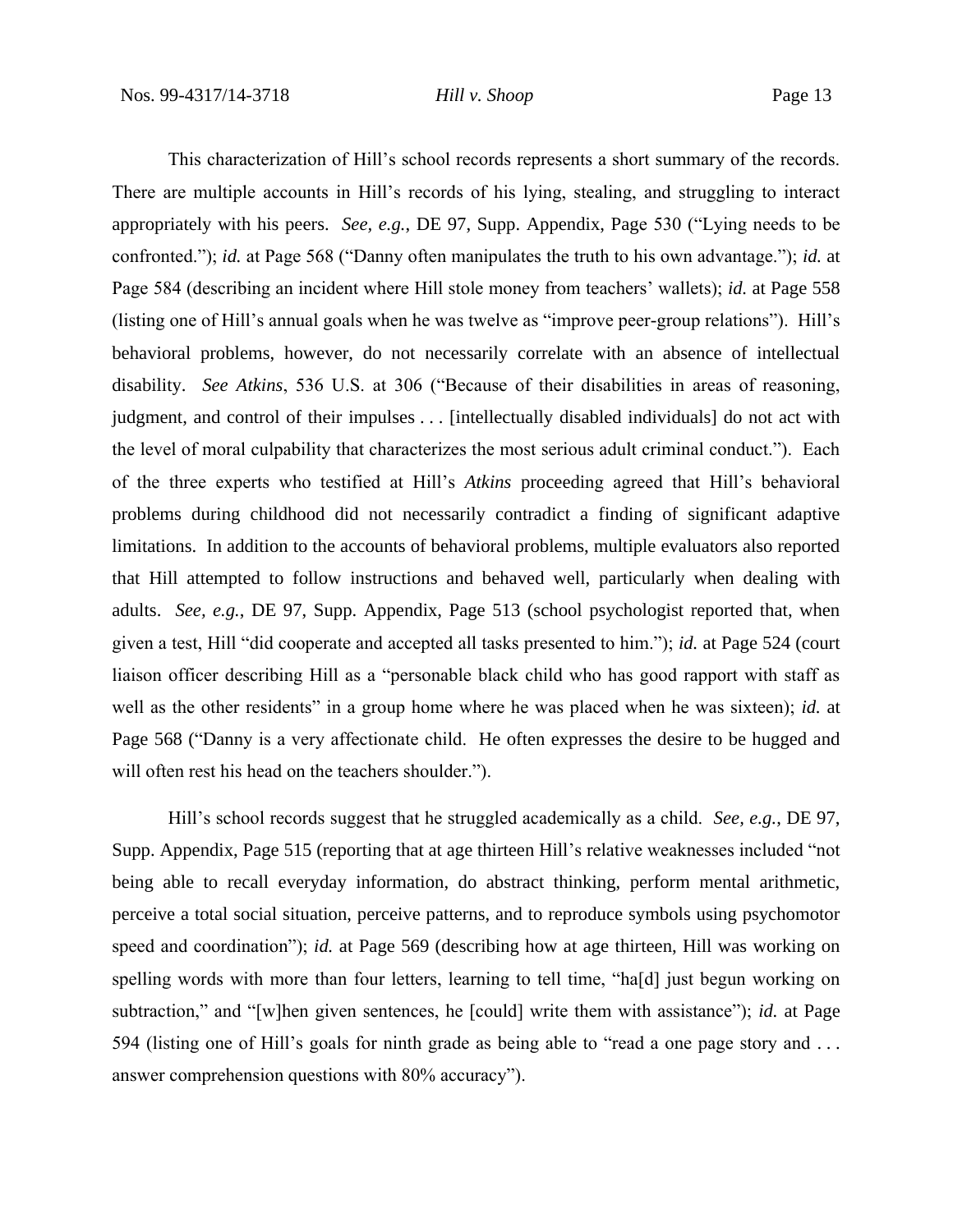There is also evidence that Hill needed reminders to perform basic personal hygiene and lacked self-direction. *See, e.g.*, *id.* at Page 511 (describing one of Hill's weaknesses as "selfdirection"); *id.* at Page 524 ("[Hill] needs constant reminder to shower, brush his teeth, etc., [but] he does attempt to do a [more] thorough job than when he first came to the program."); *id.* at Page 578 (reporting that Hill was still learning "to shower<sup>[]</sup> regularly, use<sup>[]</sup> deodorant regularly, [and] maintain<sup>[]</sup> a neat appearance" at the age of fourteen); *id.* at Page 575 (listing one of Hill's goals for ninth grade as being able to "learn to maintain[] a clean, neat, appearance" throughout the day). All of this additional evidence, not included in the Court of Appeals summary, may be relevant to determining whether Hill had significant limitations in two or more adaptive skills.

Second, the Ohio Court of Appeals considered Hill's conduct during the time period surrounding the trial for the killing of Fife:

*Hill's Trial for the Murder of Raymond Fife.* The trial court observed that the record of Hill's murder trial provided evidence of Hill's ability concerning selfdirection and self-preservation. In particular, the court noted Hill's initiative in coming to the police in order to misdirect the focus of the investigation by implicating others and Hill's ability to adapt his alibi to changing circumstances in the course of police interrogation. This last point was also noted by Dr. Olley in his hearing testimony: Hill "stood his ground during that interrogation very, very strongly. \* \* \* He not only modified his story a little bit when he was faced with evidence that couldn't possibly have avoided. \*\*\* That to me is a kind of thinking and planning and integrating complex information that is a higher level than I have seen people with mental retardation able to do."

*State v. Hill*, 894 N.E.2d at 124 (alterations in original).

In looking at the evidence, it is unclear that Hill's conduct demonstrated self-direction or self-preservation. As the district court explained, under the prevailing medical guidelines at the time, self-direction was defined as:

skills related to making choices; learning and following a schedule; initiating activities appropriate to the setting, conditions, schedule, and personal interests; completing necessary or required tasks; seeking assistance when needed; resolving problems confronted in familiar and novel situations; and demonstrating appropriate assertiveness and self-advocacy skills.

*Hill v. Anderson*, 2014 WL 2890416, at \*33 (quoting AAMR 1992 Manual, 40). While the trial court's assessment of Hill's conduct is one reasonable interpretation, a reasonable person might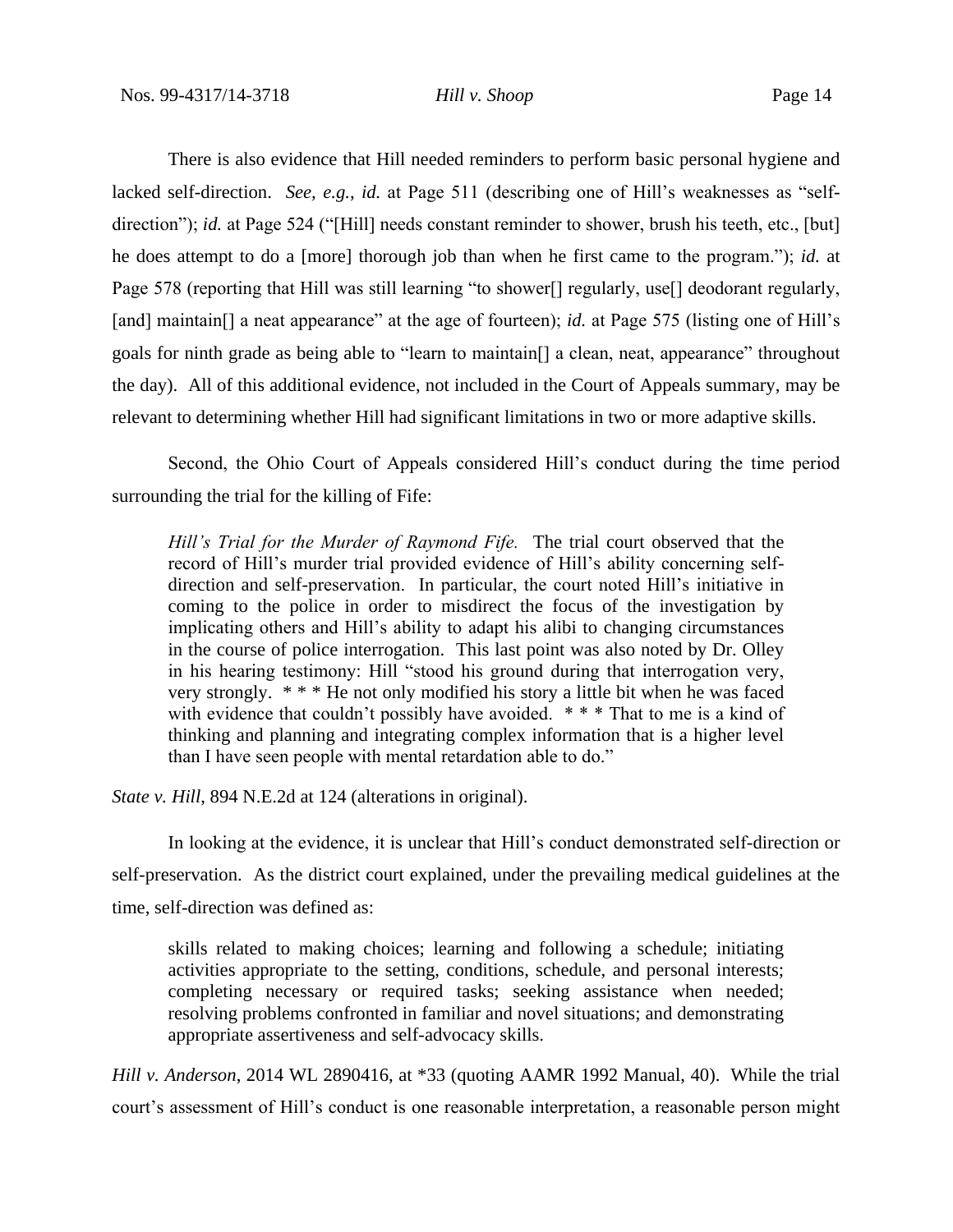also interpret Hill's conduct as evidence of a lack of self-direction. For example, before Hill came forward to the police with information about the crime, the police were not pursuing Hill. Thus, coming forward does not necessarily demonstrate appropriate self-advocacy skills since it drew more attention to Hill and linked him to the crime. But faced with two reasonable interpretations of evidence, we cannot say that the state court's decision to go with one over the other was unreasonable.

The Ohio Court of Appeals does not mention the testimony of three experts—Dr. Douglas Darnall, Dr. Nancy Schmidtgoessling, and Dr. Douglas Crush—who found that Hill was intellectually disabled at the time of the 1986 trial, *see Hill*, 595 N.E.2d at 901, though the court recognized that "several of the experts pointed out . . . [that Hill] knew right from wrong," *Hill*, 894 N.E.2d at 118 (quoting *Hill*, 595 N.E.2d at 901). On direct appeal, the Ohio Supreme Court accepted these experts' conclusion that Hill was intellectually disabled. *Hill*, 595 N.E.2d at 901. Although the experts at the mitigation stage were not using the definition of intellectual disability that was later articulated in *Lott* and *Atkins*, their testimony focused on similar characteristics such as Hill's intelligence level and adaptive skills, including whether Hill was a follower or a leader and whether he acted appropriately in different situations. *See, e.g.*, *id.* (describing Hill's moral development as "'primitive,' a level at which 'one do[es] things based on whether you think you'll get caught or whether it feels good. [T]hat's essentially whereabout [*sic*] a 2-year old is.'" (alterations in original)). Failure to grapple with the expert reports from the time of the Fife trial that found Hill to be intellectually disabled is concerning, particularly given *Lott*'s direction that courts should rely on professional evaluations of the defendant's mental state. *Lott*, 779 N.E.2d at 1015.

Third, the Ohio Court of Appeals examined the records from Hill's time on death row:

*Death Row Records.* At the time of the evidentiary hearing, Hill had been incarcerated on death row for 20 years. From this period of time, the trial court considered audiotaped interviews of Hill by Warren's Tribune Chronicle reporter Andrew Gray in the year 2000. These interviews were arranged on Hill's initiative in order to generate publicity for his case. The trial court found Hill's performance on these tapes demonstrated a high level of functional ability with respect to Hill's use of language and vocabulary, understanding of legal processes, ability to read and write, and ability to reason independently.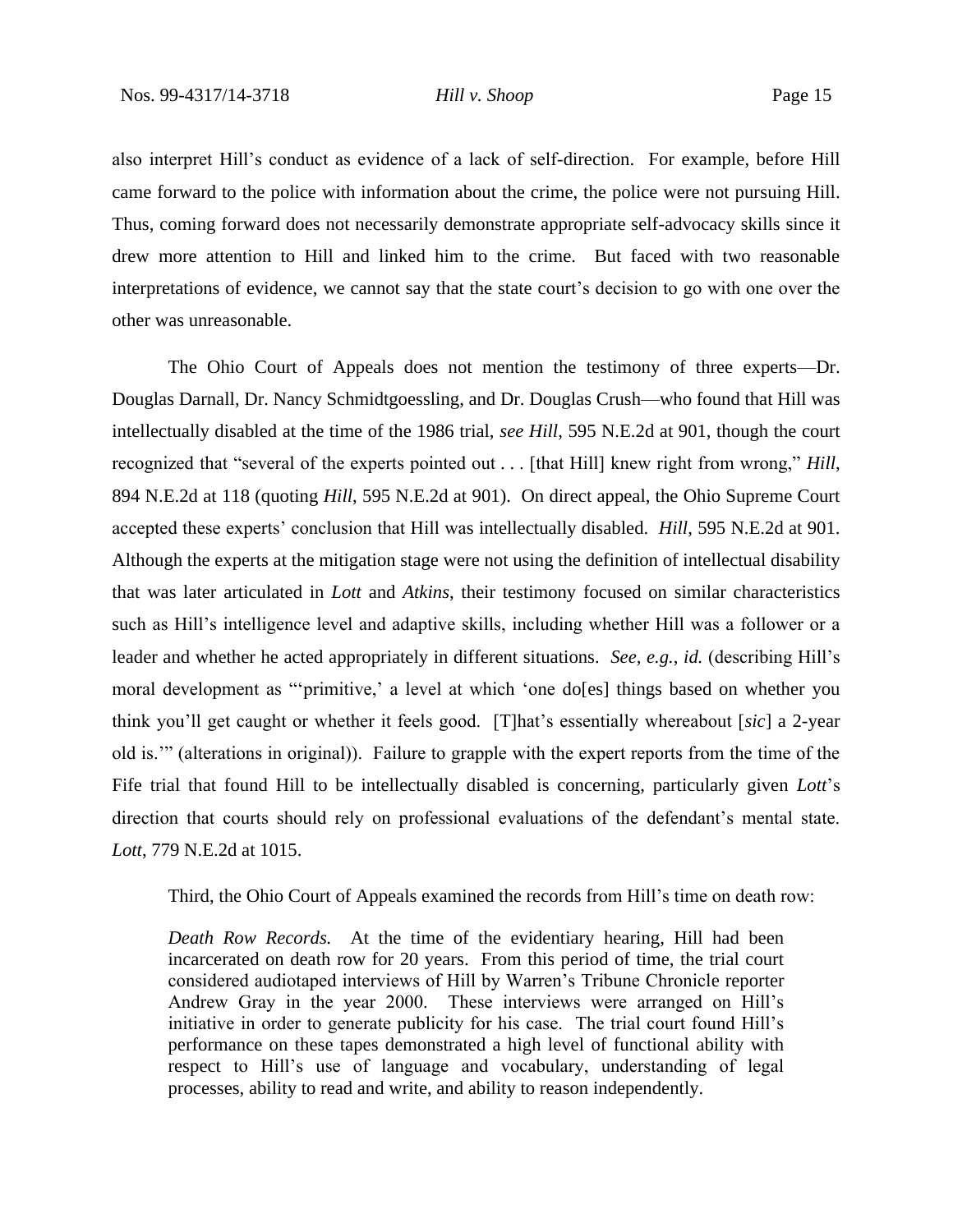The trial court considered the evidence of the various prison officials who testified at the evidentiary hearing. These witnesses consistently testified that Hill was an "average" prisoner with respect to his abilities in comparison with other death row inmates. They testified that Hill interacted with the other inmates, played games, maintained a prison job, kept a record of the money in his commissary account, and obeyed prison rules. Prison officials offered further testimony in their interviews with the expert psychologists. One official opined that Hill began to behave differently after *Atkins* was decided, and he believed that Hill was "playing a game" to make others think he is retarded. Another official reported that Hill's self-care was "poor but not terrible" and that Hill had to be reminded sometimes about his hygiene.

## *Hill*, 894 N.E.2d at 124–25.

While Hill's conduct in prison is relevant to an analysis of his adaptive skills, his time incarcerated may be an imperfect indicator of his functional abilities. Both Dr. Olley and Dr. Huntsman, who later concluded that Hill was not intellectually disabled, conceded that Hill's conduct in the highly-regulated prison environment was not a good indicator of his adaptive skills. Some courts have also discounted prison records, reasoning that they provide little insight into how the defendant would function in the general community. *See Hill v. Anderson*, 2014 WL 2890416, at \*42 (collecting cases).

Additionally, Hill's prison record is not neat. Describing Hill as an average death row inmate is ambiguous without additional context about the average inmate's adaptive functioning level, particularly if some inmates, such as Hill, had been committed to death row before *Atkins* was decided. Prison officials are also not trained to diagnose intellectual disability, and, as the district court explained in detail, there were multiple inconsistencies within the prison employees' reports. *See Hill v. Anderson*, 2014 WL 2890416, at \*43–44. The Ohio Court of Appeals, however, accurately described the accounts of some prison officials who reported that Hill did not appear to have significant limitations functioning on death row. *See, e.g.*, DE 97, Atkins Hr'g Tr., Page 787–89 (Hill did not need special accommodations to perform his prison job); *id.* at Page 793 (Hill would inform the prison staff when he had a medical problem); *id.* at Page 815 ("[Hill was] slow when he want[ed] to be slow.").

Fourth, the Ohio Court of Appeals considered the trial court's conclusion that "as a lay observer, [he] did not perceive anything about Hill's conduct or demeanor [during the court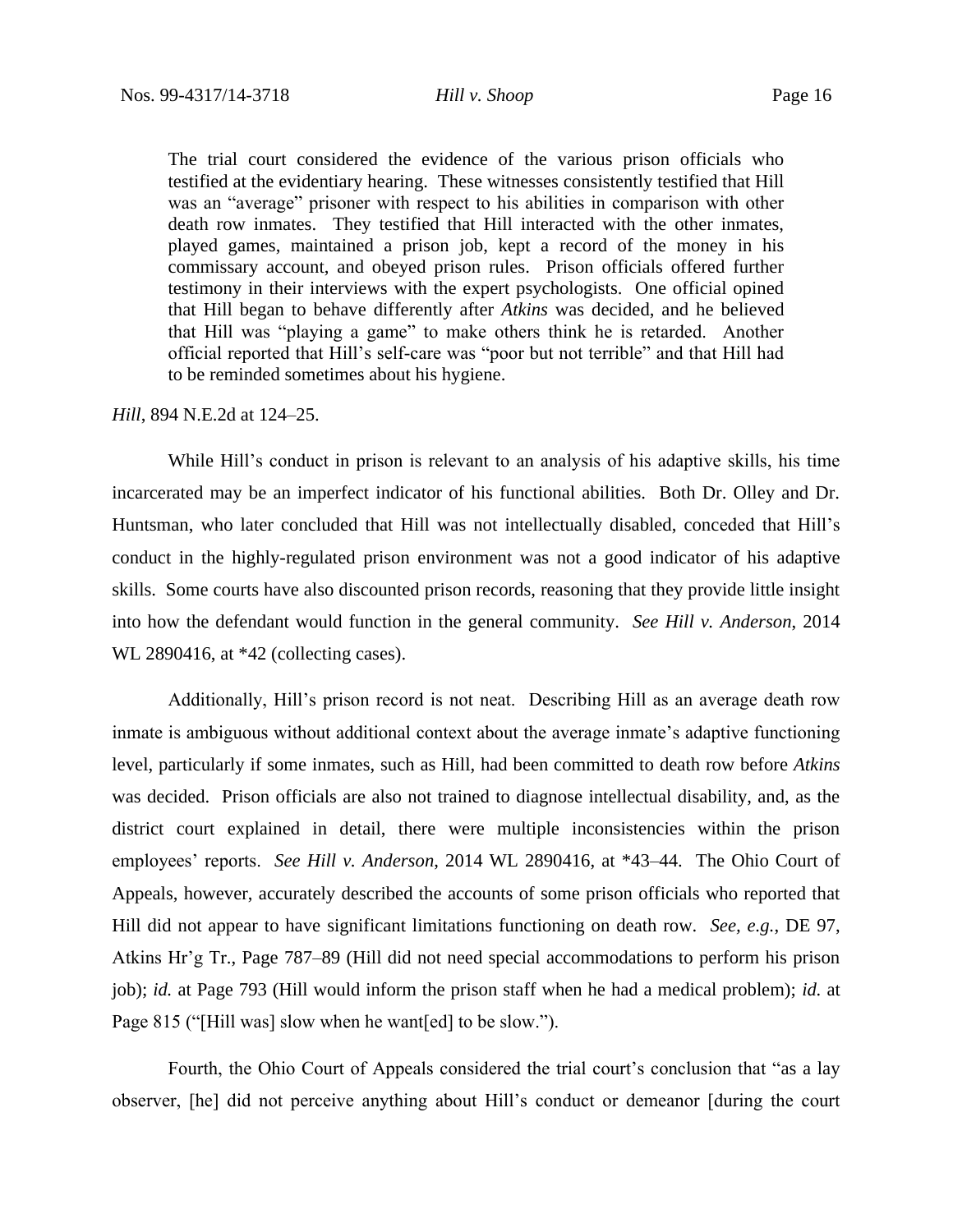proceedings] suggesting that he suffers from mental retardation." *Hill*, 894 N.E.2d at 125. While the Ohio Court of Appeals conceded that trial courts should not rely solely on their own perception of the defendant in court to determine whether the defendant is intellectually disabled, the Ohio Court of Appeals still utilized the trial court's perception here because it aligned with the conclusions of two experts. *Id.* at 125–26.

The last, and most important, type of evidence the Ohio Court of Appeals considered was the opinions of three medical experts who evaluated Hill in preparation for the *Atkins* hearing: Dr. Hammer (selected by Hill), Dr. Olley (selected by the prosecution), and Dr. Huntsman (selected by the court). *State v. Hill*, 894 N.E.2d at 113. All three experts relied on a comprehensive record of Hill's history, including his past medical reports, school records, transcripts and videos from the time of the Fife trial, accounts from prison officials, and their own evaluation of Hill. Dr. Hammer concluded that Hill was intellectually disabled, and Drs. Olley and Huntsman found that he was not. The Ohio Court of Appeals described Drs. Olley's and Huntsman's findings in detail. *Id.* at 125.

Dr. Hammer was licensed to practice psychology in the state of Ohio and was the director of psychology services at the Nisonger Center at the Ohio State University. During his career, he had specialized in behavioral pediatrics, which included working with children, adolescents, and adults with intellectual disabilities. As part of his evaluation, Dr. Hammer reviewed an extensive list of Hill's relevant history including evaluations from school officials, transcripts from Hill's past court proceedings, and prison records. Hammer concluded that "[o]verall, these records provide an extensive and consistent documentation that Mr. Hill has demonstrated, from an early age, sufficient intellectual and adaptive behavior deficits to qualify for a diagnosis of Mild Mental Retardation." DE 97, Supp. Appendix, Page 1110. Hammer noted that "the records also indicate that [Hill] was generally regarded as mentally retarded by nearly all the psychological, psychiatric, educational, and youth authority professionals he encountered over the years." *Id.*

Hammer, along with Olley and Huntsman, interviewed Hill himself. The three doctors performed a series of tests to evaluate Hill's intellectual abilities but could not complete the testing. *Id.* at Page 1111–12. Hammer reported that Hill "appeared to be quite disinterested and unmotivated" during some of the testing but was unable to determine whether Hill "was trying to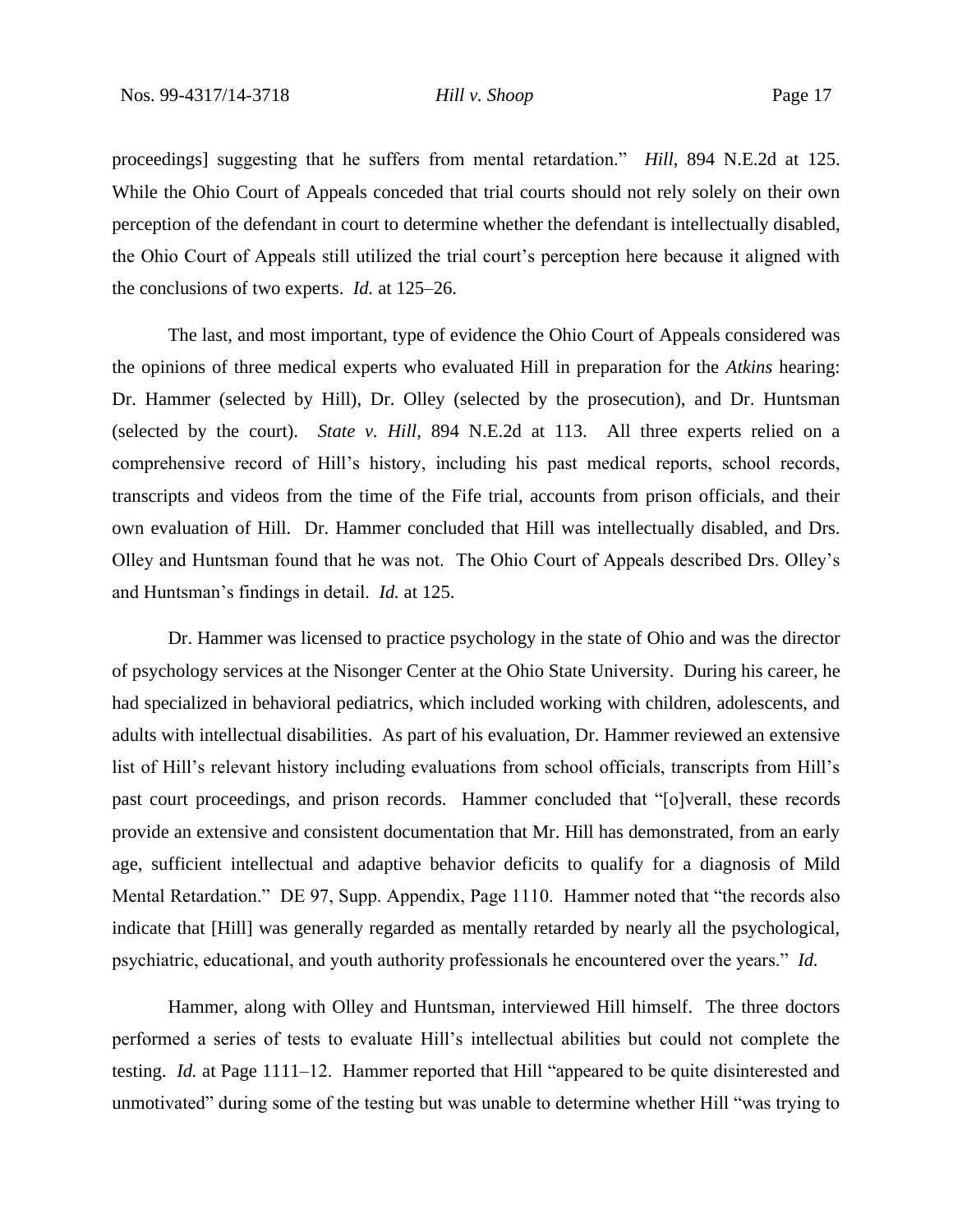deliberately do poorly on the test or whether the significant cognitive demands of the test, especially following the extensive demands of [previous testing] may have caused him to give up and shut down." *Id.* at Page 1111. However, Hammer also testified at the *Atkins* hearing that all three experts "agreed that [Hill] was trying to fake bad." DE 97, Atkins Hr'g Tr., Page 264. Because of the difficulties with testing and the inability to measure several adaptive abilities in a prison setting, "all three psychologists agreed that an independent, valid standardized adaptive behavior instrument could not be completed for Mr. Hill." DE 97, Supp. Appendix, Page 1112.

In his report, Hammer weighed the opinions of prison officials who interacted with Hill. Hammer concluded that the officials' descriptions of Hill:

[W]ere relatively consistent in describing Mr. Hill across some areas (e.g., average compared to other inmates, helping others, no 'falling out' episodes) and strikingly discrepant in others (e.g., energy level, getting along with other inmates, hygiene and self-care problems.) Overall, the description of Mr. Hill's adaptive and social behavior on Death Row was not inconsistent with that of a person with mild mental retardation and conduct problems and it was not generally contradictory of information in Mr. Hill's historical records.

*Id.* at Page 1115. In conclusion, Hammer found that "records, observations and interviews indicate adaptive behavior functioning consistent with the Mild Retardation range" and concluded that Hill had "significant deficits in functional academic, social-emotional functioning, self-care and work habits over the years." *Id.* at Page 1116–17.

Like Hammer, Dr. Olley was a licensed psychologist who specialized in working with individuals who have intellectual disabilities. He had previously testified on behalf of a defendant in nine other capital cases involving claims of intellectual disability. When making his evaluation, Olley considered Hill's historical records including evaluations performed at school, evidence from around the time of the Fife trial, and interviews with Hill and prison officials. Olley testified that "this [was] the most thorough evaluation of a death row inmate that [he] ha[d] been involved with." DE 97, Atkins Hr'g Tr., Page 773. Unlike Hammer, Olley concluded that "[r]ecords regarding Mr. Hill's adaptive behavior before age 18 [were] less extensive." DE 97, Supp. Appendix., Page 1119. But Olley acknowledged that Hill had undergone two formal adaptive behavior tests during childhood, one "yield[ing] a score in the average range, and another yield[ing] a score in the range of mild mental retardation." *Id.* at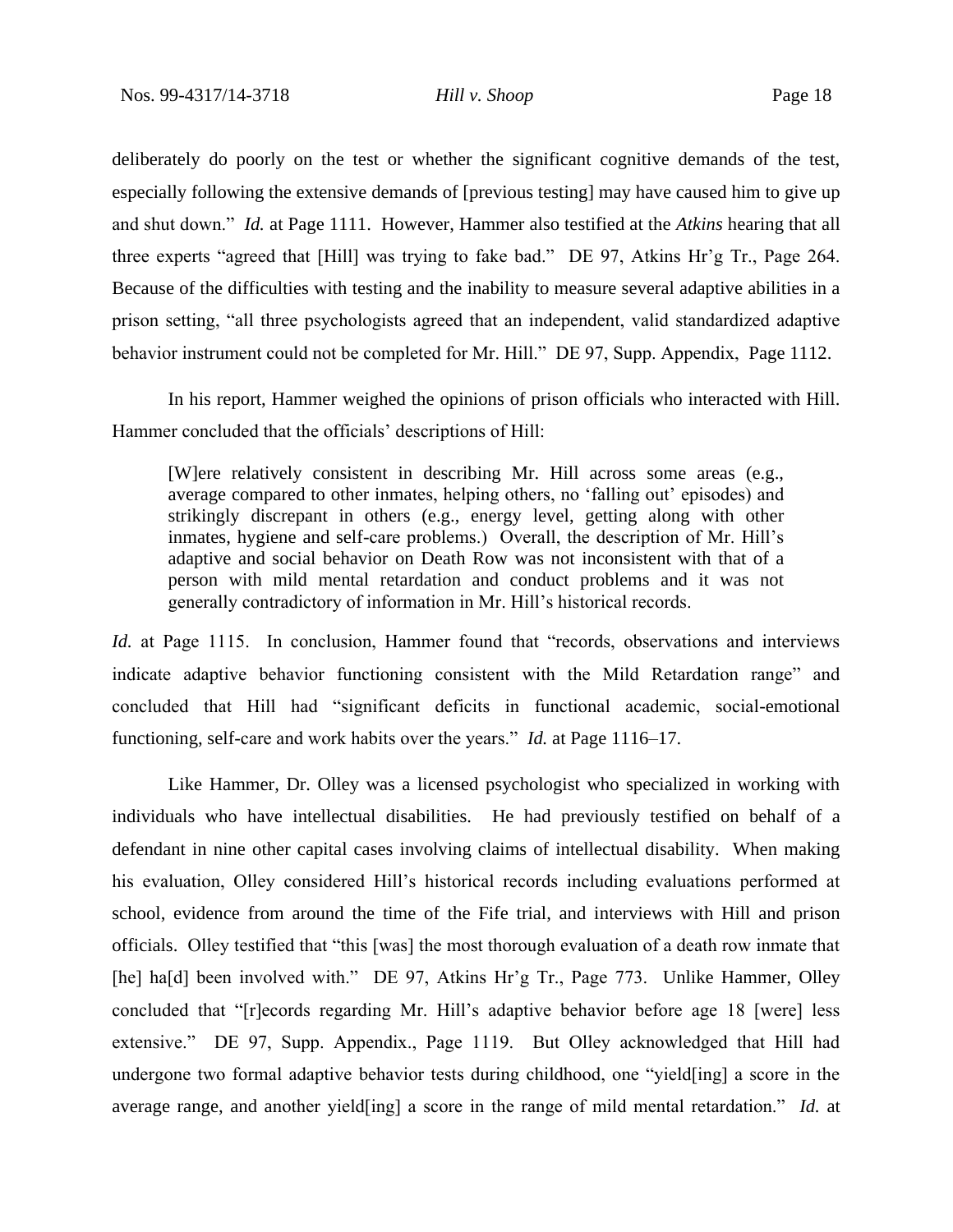Page 1119. Olley stated that Hill "had consistently low academic performance," and his "records indicate significant behavior problems from an early age and a history of lying." *Id.*

Olley also analyzed more recent evidence of Hill's intellectual abilities. He emphasized Hill's latest court appearance where he showed his "ability to orally express his claim of innocence" and "used vocabulary and sentence structure and complex reasoning that, in [Olley's] opinion, indicate[d] intellectual ability above the level of mental retardation." *Id.* Olley testified that "the way that Mr. Hill presents himself in his language, in his arguing on his own behalf and his assertiveness about his case is substantially more sophisticated than any of the other defendants with whom [he] ha[d] worked."**<sup>8</sup>** DE 97, Atkins Hr'g Tr., Page 1763. Like Hammer, Olley also interviewed several prison employees and compared their descriptions of Hill against Hill's own description of his abilities. In general, the prison officials reported that Hill had a higher adaptive capability than Hill reported having himself, which Olley stated "further support[ed] the conclusion that Mr. Hill tried to portray himself as having mental retardation." DE 97, Supp. Appendix., Page 1125. In sum, Olley held that there was "[t]oo little information . . . available about adaptive behavior in childhood to make a confident retrospective diagnosis of mental retardation" and that "[t]he available information on Mr. Hill's current functioning [did] not allow a diagnosis of mental retardation." *Id.* at Page 1124–25; *see also* DE 97, Atkins Hr'g Tr., Page 1785 (testifying that "this hits me between the eyeballs that this is not a man with mental retardation").

The third expert to testify at Hill's *Atkins* proceeding was Dr. Huntsman. Unlike Hammer and Olley, Huntsman's work focused on diagnosing defendants who suffered from serious mental disorders rather than intellectual disabilities. She had limited experience working with defendants who had intellectual disabilities and had only administered an adaptive-skills test a handful of times, the last time being several years before Hill's *Atkins* hearing. *Id.* at Page 980–81, 992. Like Hammer and Olley, Huntsman considered Hill's past school records,

**<sup>8</sup>**Hammer testified that sometimes individuals with intellectual disabilities will learn "sort of scripts or scenarios that they can kind of pull out and go through when they encounter a situation" to make it appear that they are more competent or well-spoken than they truly are. DE 97, Atkins Hr'g Tr., Page 192–93. Olley, however, did not address this cloak-of-competency theory, and Hammer himself did not verify that Hill was attempting to don a "cloak of competence" when speaking about his past conduct, *see* DE 97, Atkins Hr'g Tr., Page 191–93.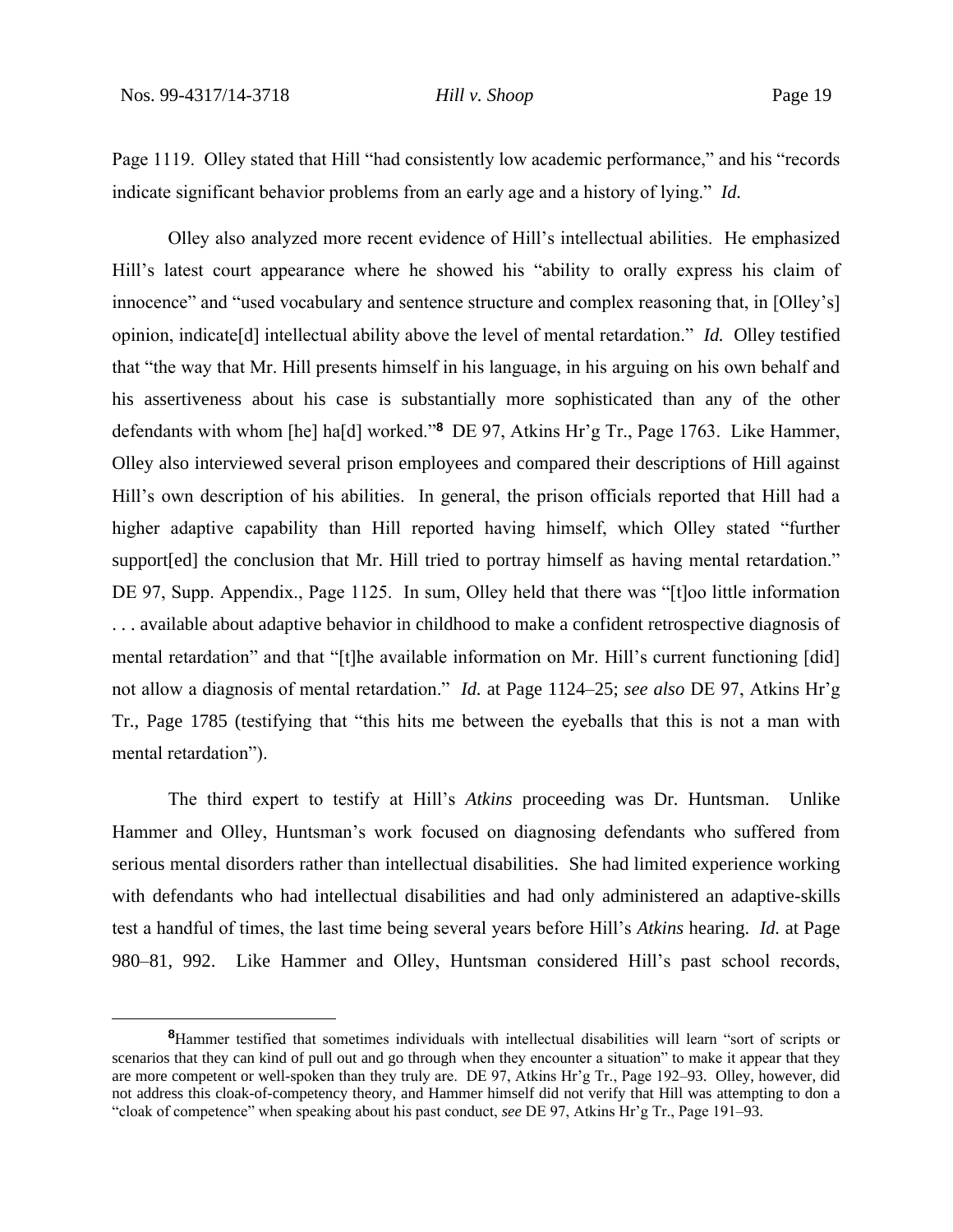evidence from around the time of the Fife trial, and contemporary evidence when assessing Hill's intellectual abilities.

Huntsman concluded that Hill fell in the "[b]orderline" range of intellectual functioning and his "level of adaptive behavior certainly exceeds the level expected of a mildly mentally retarded individual." DE 97, Supp. Appendix., Page 1140–41. Huntsman stated that "in many respects [the] most persuasive[]" evidence was the prison officials' "consistent descriptions of [Hill] as 'average' within the death row population at Mansfield." *Id.* at Page 1141. Huntsman, however, testified that it was difficult to assess adaptive behaviors in the prison setting. And as we previously explained, describing Hill as the "average" inmate is ambiguous without additional context. Huntsman also appears to have relied heavily on her own conversations with Hill, where she said Hill "demonstrated a remarkable memory for the history of his case." DE 97, Supp. Appendix., Page 1141. She emphasized that she believed Hill was malingering during standardized testing, trying "to appear less competent than he is." *Id.* at Page 1140. Huntsman concluded that in her opinion, "when one takes both his probable performance on the formal assessment of I.Q. and his level of adaptive behavior into account, [Hill's] overall level of intellectual functioning falls within the borderline range" rather than intellectually disabled. *Id.* at Page 1141.

Olley and Huntsman focused on whether Hill was intellectually disabled at the time of the evaluation rather than at the time of the Fife trial or during his childhood. *See* DE 97, Supp. Appendix, Page 1125 (Dr. Olley opining that "[t]he available information on Mr. Hill's current functioning does not allow a diagnosis of mental retardation."). Both, however, grappled with the historical evidence of Hill's intellectual functioning and reviewed records from Hill's childhood when making their determinations.

Olley testified that "[b]ased upon the available information," including records from Hill's time in school, it was his opinion that "Hill did not have mental retardation *at the time of the offense*." DE 97, Atkins Hr'g Tr., Page 779 (emphasis added). Olley did not dismiss Hill's past anecdotal evidence; rather, he concluded after reviewing the record that "there was inadequate information about adaptive behavior that would allow [him] to conclude that there was a significant impairment in adaptive behavior" at the time of the offense. *Id.* at Page 780.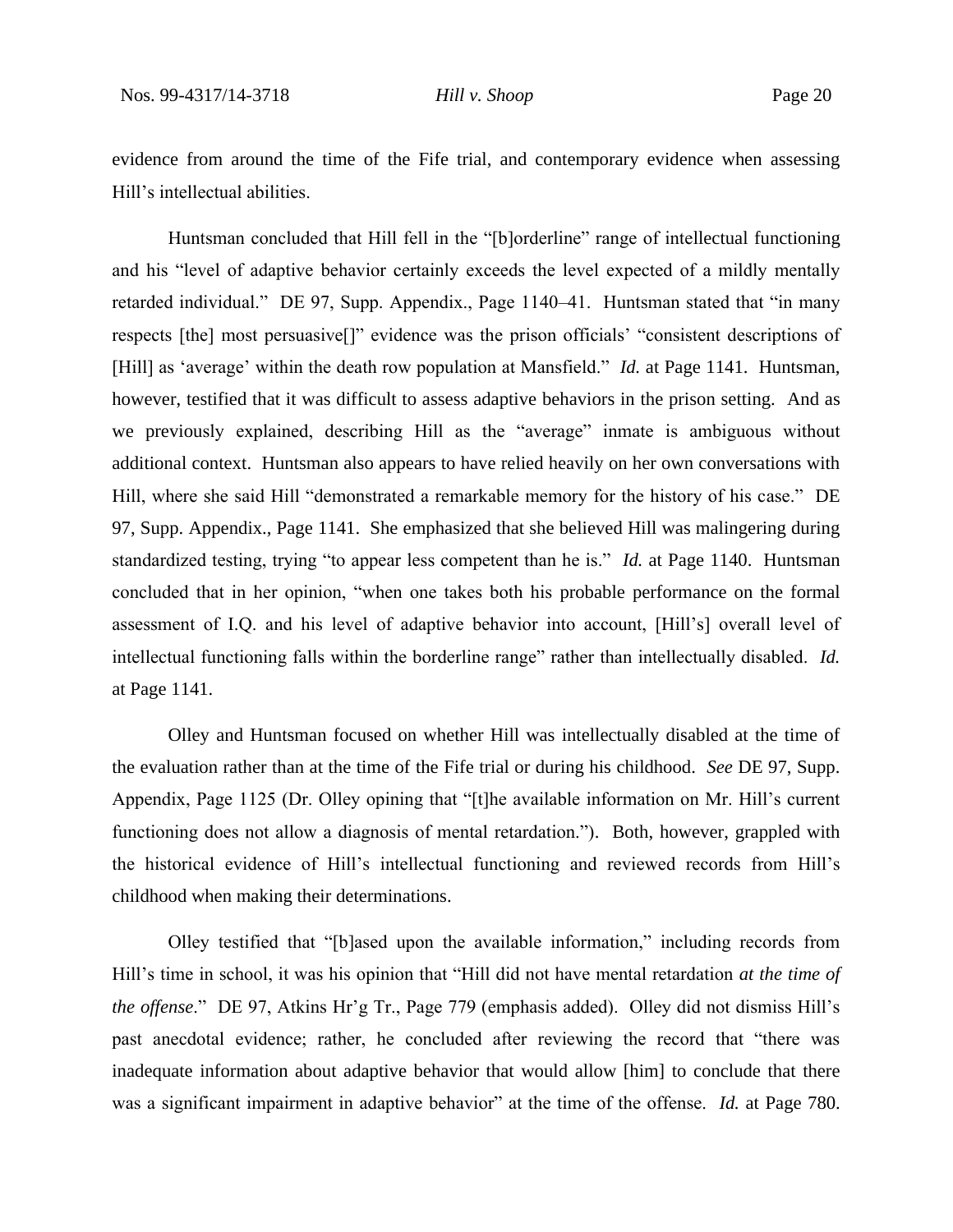Olley explained that while there were numerous IQ tests from Hill's childhood that satisfied the first requirement of *Lott*, there was insufficient evidence to find that Hill had significant adaptive deficits. *Id.* at Page 783. Olley testified that Hill "certainly did function low in academic skills" but that none of the four formal evaluations Hill had taken during childhood "confirmed adaptive behavior overall at a significantly subaverage level" and the "[o]ther information was anecdotal." *Id.* Huntsman also testified that she thought Hill probably was not intellectually disabled at the time of the offense. *Id.* at Page 1051. When making her assessment, Huntsman weighed Hill's past records including formal testing done by psychologists and the evaluations done by school officials. *Id.* at Page 1046–50. She explained that she gave less weight to school assessments because they "were being done for a very different purpose," namely to create educational interventions rather than determine whether Hill was intellectually disabled under clinical guidelines. *Id.* at Page 1046. Both doctors weighed the available evidence of Hill's past and present adaptive abilities when reaching their conclusions.

In view of this expert testimony, the Ohio Court of Appeals reasonably concluded that Hill is not intellectually disabled. Three credentialed and independent physicians met with Hill, thoroughly reviewed the evidence—including records dating back to Hill's childhood—and conveyed their findings in detailed reports. Two of those experts found that Hill is not intellectually disabled.

In conclusion, the Ohio Court of Appeals did not act unreasonably in relying on the opinions of Olley and Huntsman, trained medical professionals who had full access to the extensive record in this case. The question before us is narrow, and the AEDPA standard is demanding. The law does not allow us to weigh the evidence according to a modern understanding of intellectual disability or to engage in de novo factfinding. To prevail, Hill must demonstrate that "in light of the evidence presented" before it, the Ohio Court of Appeals's determination that he did not have significant limitations in two or more adaptive skills was unreasonable. *Schriro*, 550 U.S. at 473 ("The question under AEDPA is not whether a federal court believes the state court's determination was incorrect but whether that determination was unreasonable—a substantially higher threshold."). Hill has not cleared this high hurdle.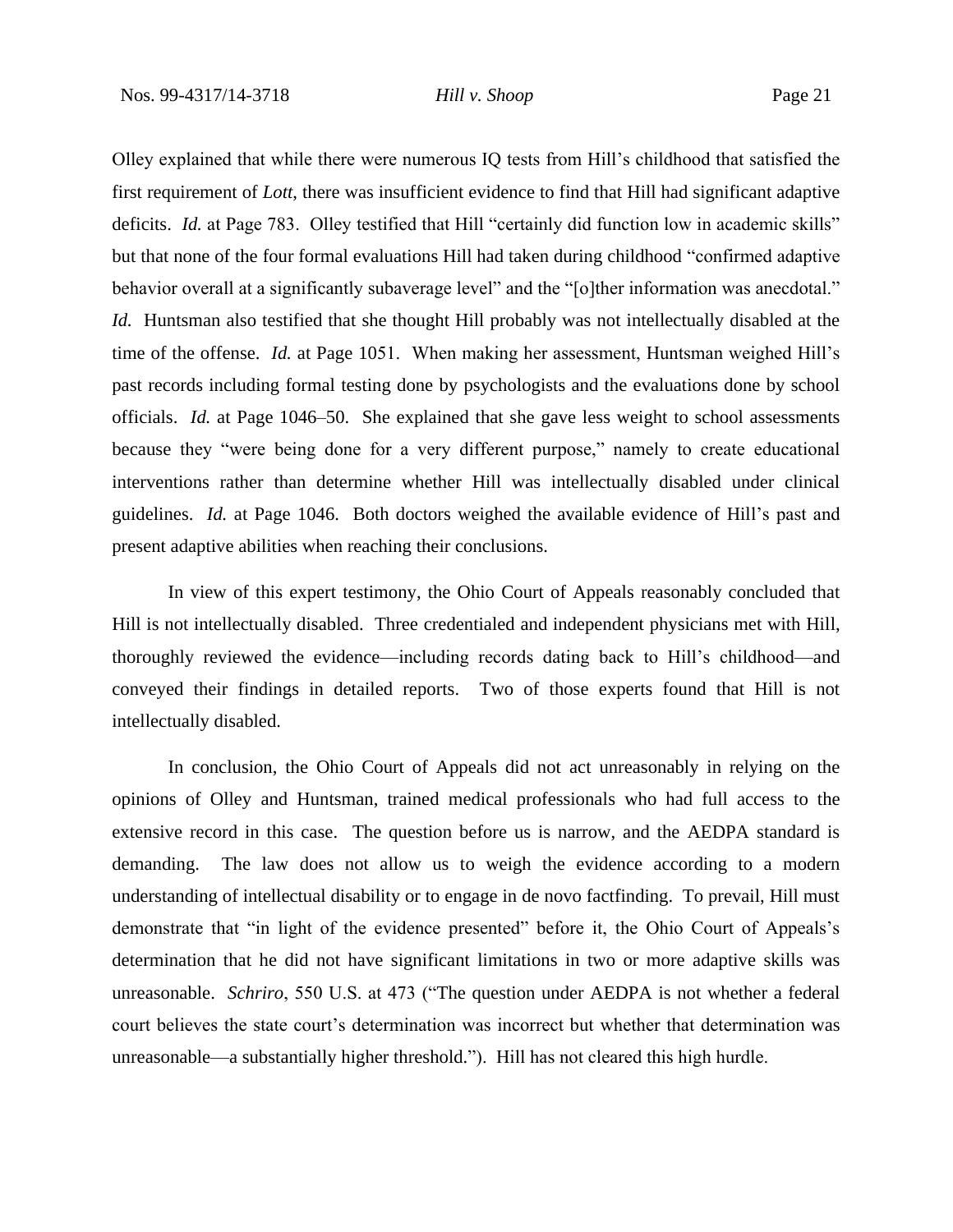Admittedly, there is evidence in the record that shows Hill has limitations in some adaptive skills such as self-care, functional academics, and self-direction. But there is also evidence that Hill's adaptive abilities were not as lacking as several of the anecdotal accounts suggest. Importantly, two medical experts, including Dr. Olley who had significant experience working with individuals with intellectual disabilities, concluded after looking at Hill's entire record that he did not have significant limitations in two or more adaptive skills, and, thus, was not intellectually disabled. In light of the evidence presented, it was not unreasonable for the Ohio Court of Appeals to rely on the reasoned judgment of two experts over another. *See O'Neal*, 743 F.3d at 1023; *see also Lott*, 779 N.E.2d at 1015 ("The trial court should rely on professional evaluations of [the defendant's] mental status, and consider expert testimony . . . in deciding this matter."). While another judge could have reasonably reached the opposite conclusion, the determination of the Ohio Court of Appeals was not unreasonable. Accordingly, Hill cannot succeed on his *Atkins* claim. The district court properly denied Hill relief under  $§$  2254(d)(2).

#### B.

Hill's ineffective assistance of counsel claim also remains unresolved. In his first habeas petition after his *Atkins* hearing, Hill argued that his *Atkins* counsel provided ineffective assistance. The district court held that Hill's claim was barred by 28 U.S.C. § 2254(i) and failed on its merits. *Hill*, 2014 WL 2890416, at \*53–57. The panel twice pretermitted the ineffective assistance of counsel claim after granting Hill relief on his *Atkins* claim, *Hill*, 881 F.3d at 487; *Hill*, 960 F.3d at 265, and the Supreme Court did not address the issue, *see Shoop*, 139 S. Ct. at 505–09. The Warden now asks this court to affirm the district court's dismissal of Hill's ineffective assistance of counsel claim under § 2254(i). While Hill does not present a full argument in his supplemental *en banc* briefing, he notes that "whether *Atkins* counsel provided ineffective assistance has not been fully adjudicated." CA 6 R. 362, Supp. Br., at 3 n.2. Because we find that Hill's claim fails on the merits, we affirm the district court.

As a preliminary matter, the parties dispute whether Hill's ineffective assistance of counsel claim is barred by  $\S$  2254(i), which provides that "[t]he ineffectiveness or incompetence of counsel during Federal or State collateral post-conviction proceedings shall not be a ground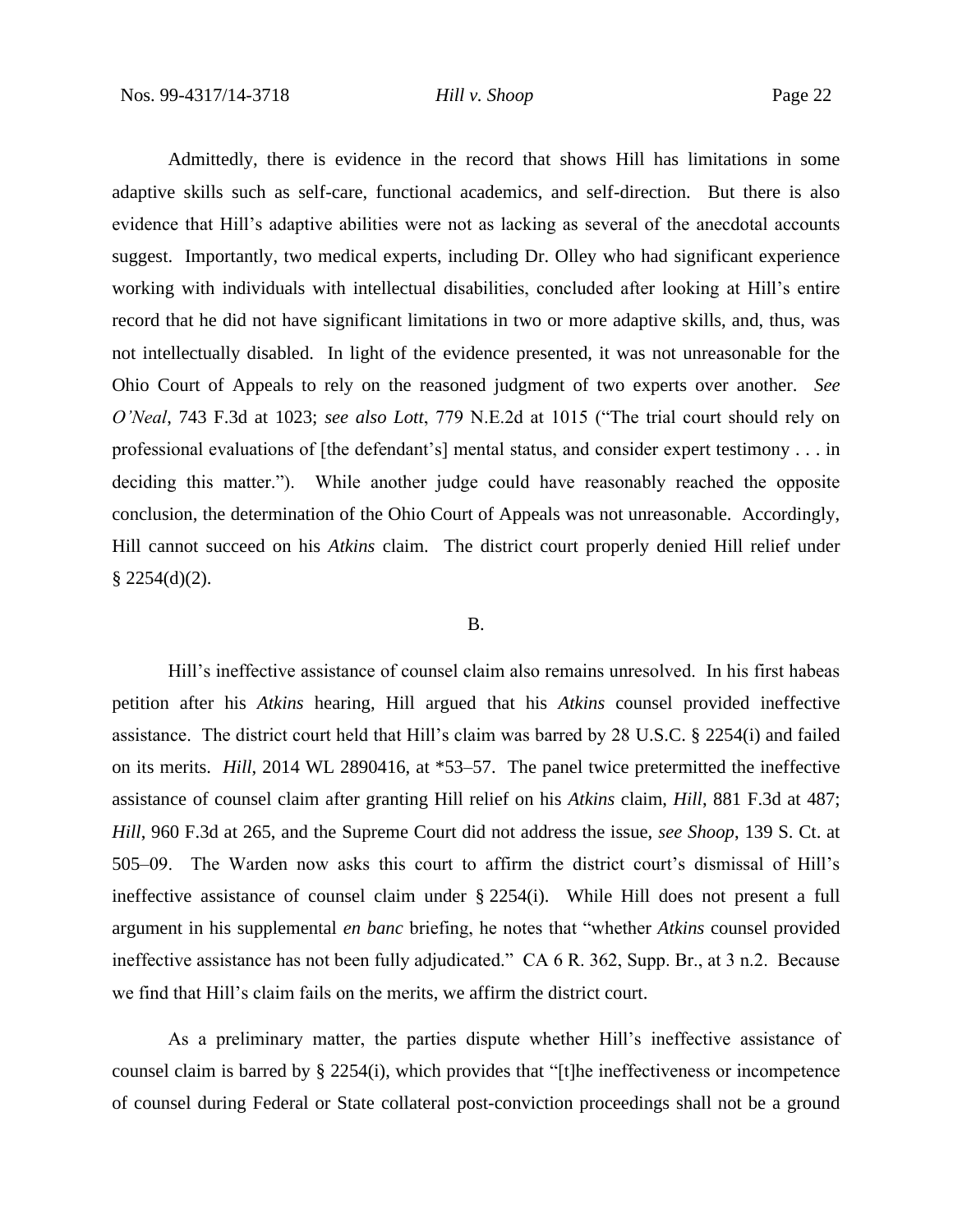for relief in a proceeding arising under section 2254." 28 U.S.C. § 2254(i). Hill argues that his claim is not barred by § 2254(i) because defendants like him, who were convicted before *Atkins* was decided have a constitutional right to counsel during their postconviction *Atkins* hearings. One circuit agrees with Hill, *see Hooks v. Workman*, 689 F.3d 1148, 1183–84 (10th Cir. 2012), and the Supreme Court has left open the possibility that a right to counsel exists during initialreview collateral proceedings, *see Martinez v. Ryan*, 566 U.S. 1, 8 (2012) (stating, without deciding, that "the Constitution may require States to provide counsel in initial-review collateral proceedings because 'in [these] cases . . . state collateral review is the first place a prisoner can present a challenge to his conviction'" (alteration and omission in original) (quoting *Coleman v. Thompson*, 501 U.S. 722, 755 (1991))). *But see Pennsylvania v. Finley*, 481 U.S. 551, 555 (1987) (holding that the right to counsel generally does not extend to collateral proceedings); *Murray v. Giarratano*, 492 U.S. 1, 10 (1989) (plurality opinion) (applying *Finley* to capital cases); ); *id.* at 14 (Kennedy, J., concurring in the judgment) (agreeing that the Constitution does not require the appointment of counsel for capital defendants in state collateral proceedings). We need not address Hill's constitutional argument here, however, because even if Hill had a right to the effective assistance of post-conviction counsel during his *Atkins* proceedings, his *Atkins* counsel provided effective assistance. *See Hooks*, 689 F.3d at 1208 (Gorsuch, J., concurring in part and dissenting in part) ("Caution is always warranted when venturing down the road of deciding a weighty question of first impression and recognizing a previously unrecognized constitutional right. And surely caution must be doubly warranted when nothing turns on it.").

To prevail on his ineffective assistance of counsel claim, Hill must first "show that counsel's performance was deficient" by "an objective standard of reasonableness," meaning that his *Atkins* counsel "made errors so serious that counsel was not functioning as the 'counsel' guaranteed the defendant by the Sixth Amendment." *Strickland v. Washington*, 466 U.S. 668, 687–88 (1984). "Judicial scrutiny of counsel's performance must be highly deferential," and there is "a strong presumption that counsel's conduct falls within the wide range of reasonable professional assistance." *Id.* at 689. "Second, the defendant must show that the deficient performance prejudiced the defense," meaning that "there is a reasonable probability that, but for counsel's unprofessional errors, the result of the proceeding would have been different." *Id.* at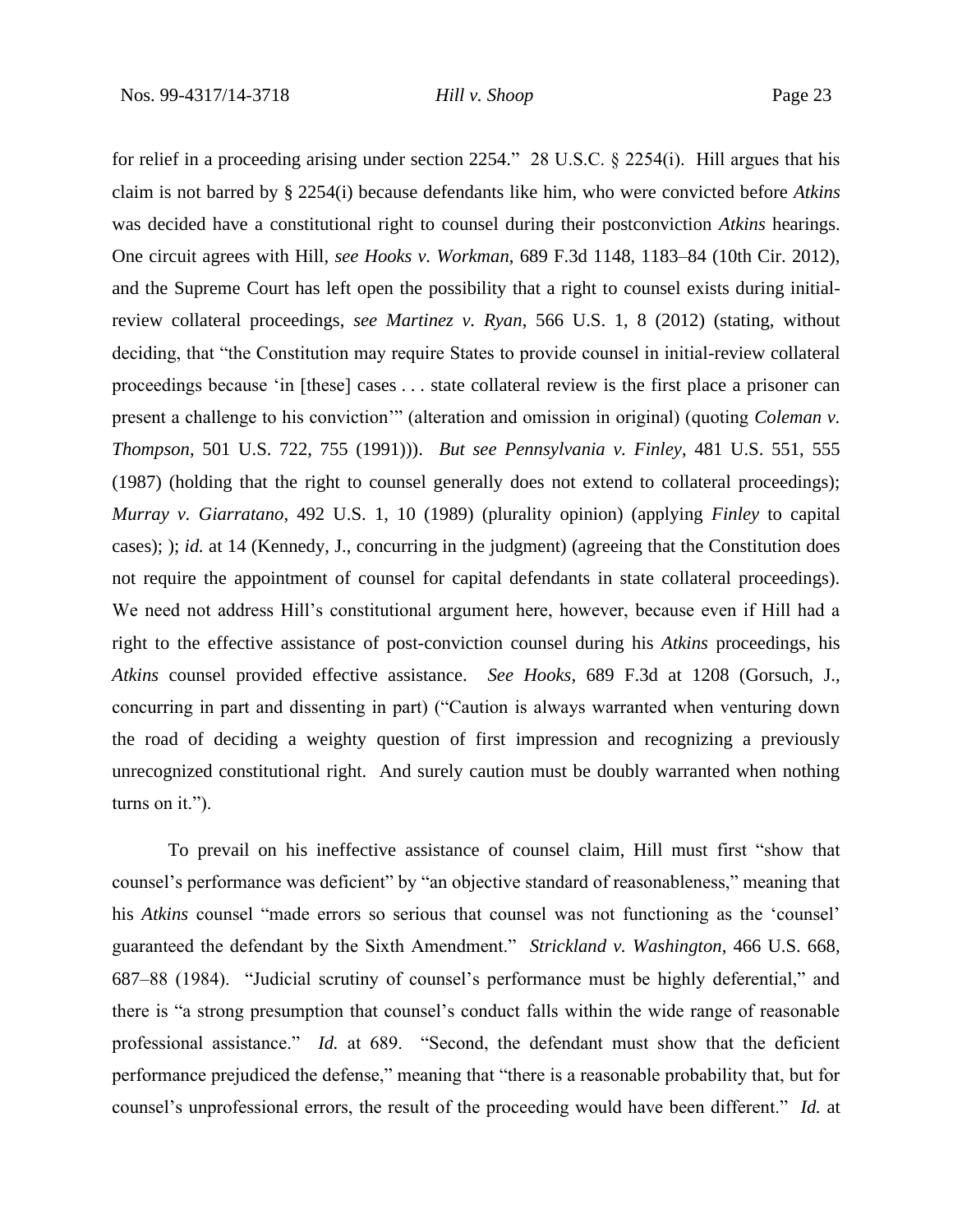687, 694. "A reasonable probability is a probability sufficient to undermine confidence in the outcome." *Id.* at 694. Because the Ohio state courts did not address the potential ineffectiveness of Hill's *Atkins* counsel, AEDPA deference does not apply, and we review the district court's findings de novo. *Hill v. Mitchell*, 842 F.3d 910, 919–20 (6th Cir. 2016).**<sup>9</sup>**

Hill argues that his *Atkins* counsel's performance was deficient in four ways: (1) failing to object to the presence of James Teeple during Hill's psychological evaluation; (2) failing to properly investigate Hill's adaptive functioning with school officials, prison psychologists, family members, and death row inmates; (3) failing to object to the *Atkins* proceeding on competency grounds; and (4) failing to withdraw as counsel given his antagonistic relationship with Hill.

1.

First, Hill claims that his *Atkins* counsel, Gregory Meyers, was ineffective for failing to object to James Teeple's presence during Hill's psychological evaluation on April 26, 2004, with Drs. Hammer, Olley, and Huntsman. Teeple was one of the detectives who was involved in the initial 1985 investigation into Hill after the killing of Fife, and Hill wrongly believed that Teeple was part of a conspiracy to frame him for Fife's murder. Because Meyers was aware that Hill distrusted Teeple, Hill argues that Meyers should have objected to Teeple's presence during the evaluation after the trial court issued an order on April 15, 2004, stating, among other things, that Teeple would be present to record the April 26 evaluation.**<sup>10</sup>**

Assuming, without deciding, that Hill is correct that Meyers should have objected to Teeple's presence, Hill has not demonstrated prejudice. To establish prejudice Hill "must show a substantial, not just conceivable, likelihood of a different result." *Campbell v. Bradshaw*, 674 F.3d 578, 586 (6th Cir. 2012) (internal quotation marks omitted) (quoting *Pinholster*, 563 U.S. at

**<sup>9</sup>**The Warden argues that Hill's claim is procedurally defaulted because he may have been able to raise a claim of ineffective assistance of *Atkins* counsel in state court. We decline to review this procedural question because Hill's claim fails on the merits. 28 U.S.C. § 2254(b)(2); *see also Lambrix v. Singletary*, 520 U.S. 518, 525 (1997); *Cyars v. Hofbauer*, 383 F.3d 485, 486 n.1 (6th Cir. 2004) ("We need not delve into the morass of procedural bar, however, because Petitioner's claim fails on the merits even *assuming* he properly exhausted available state court remedies." (emphasis omitted)).

**<sup>10</sup>**In a rare misreading of the record, the district court incorrectly found that Meyers did not have notice that Teeple would be present at the April 26 evaluation. *Hill*, 2014 WL 2890416, at \*57.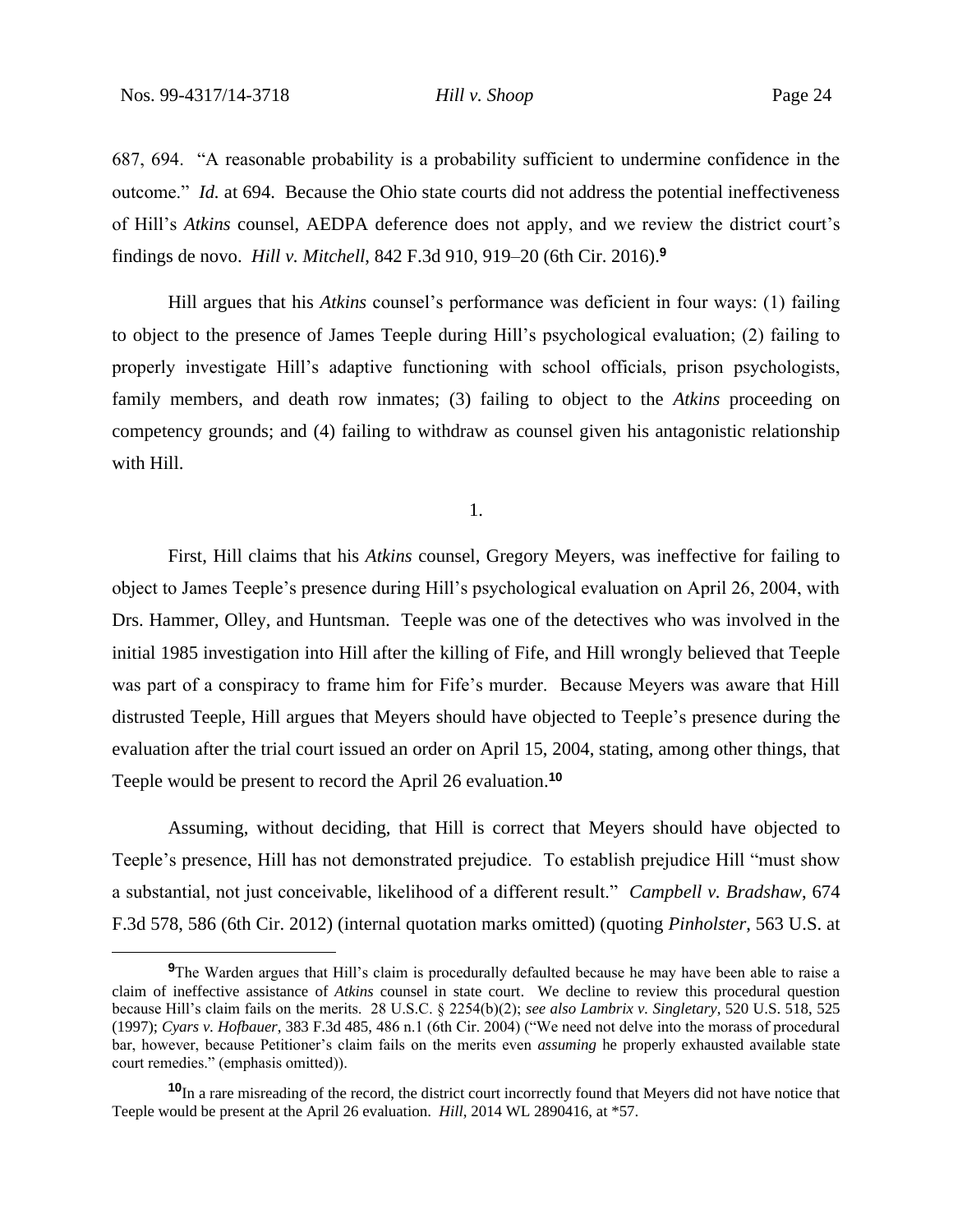189). Both Drs. Huntsman and Olley acknowledged during 2011 depositions that the presence of the three medical experts and Teeple may have negatively impacted Hill's performance during the psychological testing. Hill argues that this calls into doubt the experts' determination that he intentionally performed poorly during testing. However, neither Olley nor Huntsman stated that they believed there is a substantial likelihood that their ultimate conclusion that Hill was not intellectual disabled would have been different if Teeple had not been present. Furthermore, neither expert could say that Teeple's presence on the first of three days of testing was the only possible cause for Hill's performance. For example, Huntsman acknowledged that she did not set a proper tone at the beginning of the evaluation and that could have influenced Hill's performance. While Teeple's presence may have made Hill uncomfortable during the first day of the psychological evaluation, Hill has not proven that there is a reasonable probability that the outcome of his *Atkins* proceeding would have been different had Meyers objected to Teeple videotaping the evaluation.

#### 2.

Second, Hill argues that Meyers failed to investigate and fully prepare for the *Atkins* hearing because he only presented one witness, Dr. Hammer. Hill claims Meyers should have also presented testimony during the *Atkins* hearing from: (1) school psychologists Karen Weiselberg-Ross and Annette Campbell; (2) Dr. John Vermeulen, who evaluated Hill when he was incarcerated in 1986; (3) Dr. James Spindler, who evaluated Hill in 2000; (4) other deathrow inmates; and (5) Hill's family members, including his mother. Hill argues that "[t]he failure to investigate the issue of [Hill's] mental retardation more thoroughly and to present these additional witnesses . . . was deficient performance by Meyers which prejudiced [Hill] beyond measure." CA 6 R. 295, Petition, 73.

Failure to reasonably investigate a defendant's background and medical history or present mitigating evidence may establish ineffective assistance of counsel. *Wiggins v. Smith*, 539 U.S. 510, 522–23 (2003). However, a counsel's "strategic choices made after thorough investigation of law and facts relevant to plausible options are virtually unchallengeable; and strategic choices made after less than complete investigation are reasonable precisely to the extent that reasonable professional judgments support the limitations on investigation." *Strickland*,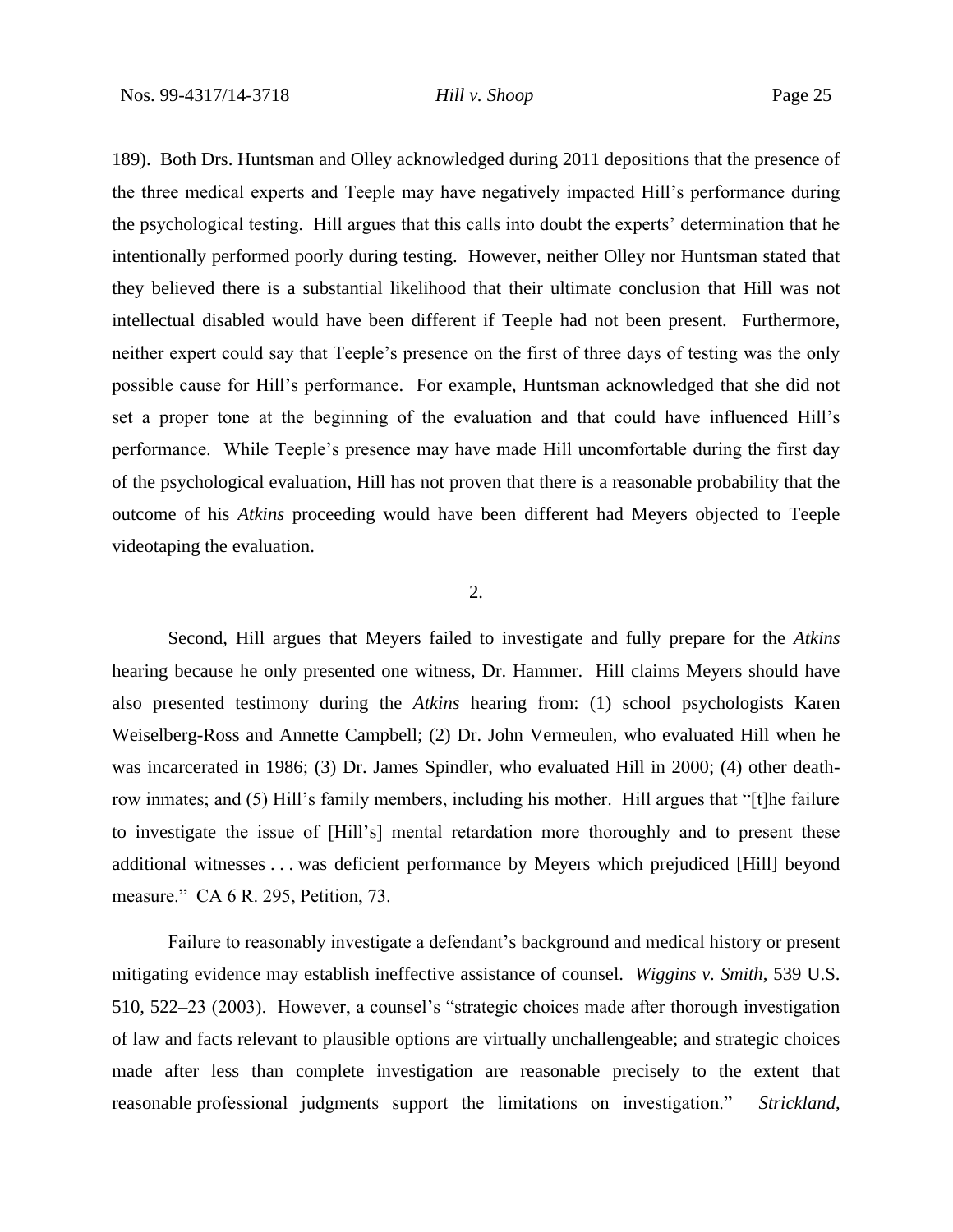466 U.S. at 690–91. While counsel may be deficient for failing to investigate a "known and potentially important witness," *United States v. Arny*, 831 F.3d 725, 732 (6th Cir. 2016) (quoting *Towns v. Smith*, 395 F.3d 251, 259 (6th Cir. 2005) (quotation omitted)), a "reasonably diligent counsel may draw a line when they have good reason to think further investigation would be a waste," *Rompilla v. Beard*, 545 U.S. 374, 383 (2005).

Meyers's decision to rely solely on Dr. Hammer's testimony and the factual record was a reasonable professional judgment. Medical expert testimony is key to determining whether a defendant is intellectually disabled under Ohio law. *See Lott*, 779 N.E.2d at 1015 ("The trial court should rely on professional evaluations of [the defendant's] mental status, and consider expert testimony, appointing experts if necessary, in deciding this matter."). A trial court "may not disregard credible and uncontradicted expert testimony in favor of either the perceptions of lay witnesses or of the court's own expectations of how a mentally retarded person would behave." *State v. White*, 885 N.E.2d 905, 915 (Ohio 2008). Given the importance of medical testimony, Meyers's choice to focus on Hammer, an expert in intellectual disabilities, was reasonable. Hammer had reviewed Hill's past school records and medical evaluations as part of his evaluation process, which included reports from many of the individuals Hill argues Meyers should have called as witnesses. Because, as Hill concedes, Hammer's evaluation and testimony "w[ere] thorough and compelling in [their] own right," CA 6 R. 295, Petition, 73, Meyers had good reason to think that further investigation would be a waste. Meyers's decision not to continue the investigation was a reasonable professional judgment. Since Meyers's performance was not deficient, we need not address the prejudice prong of *Strickland*.

## 3.

Third, Hill argues that Meyers was deficient for failing to formally raise concerns about Hill's competency. In a preliminary hearing on April 15, 2004, Meyers told the court that he had "deep professional concerns about Mr. Hill's competence" because Hill was considering not continuing his *Atkins* claim. DE 97, Supp. Appendix, Page 1192. Hill claims that based on this one statement, Meyers should have petitioned the court to evaluate Hill's competency before proceeding. Hill does not point to any evidence beyond Meyers's statement, however, that suggests that he was incompetent at the time of his *Atkins* proceeding. Particularly given the fact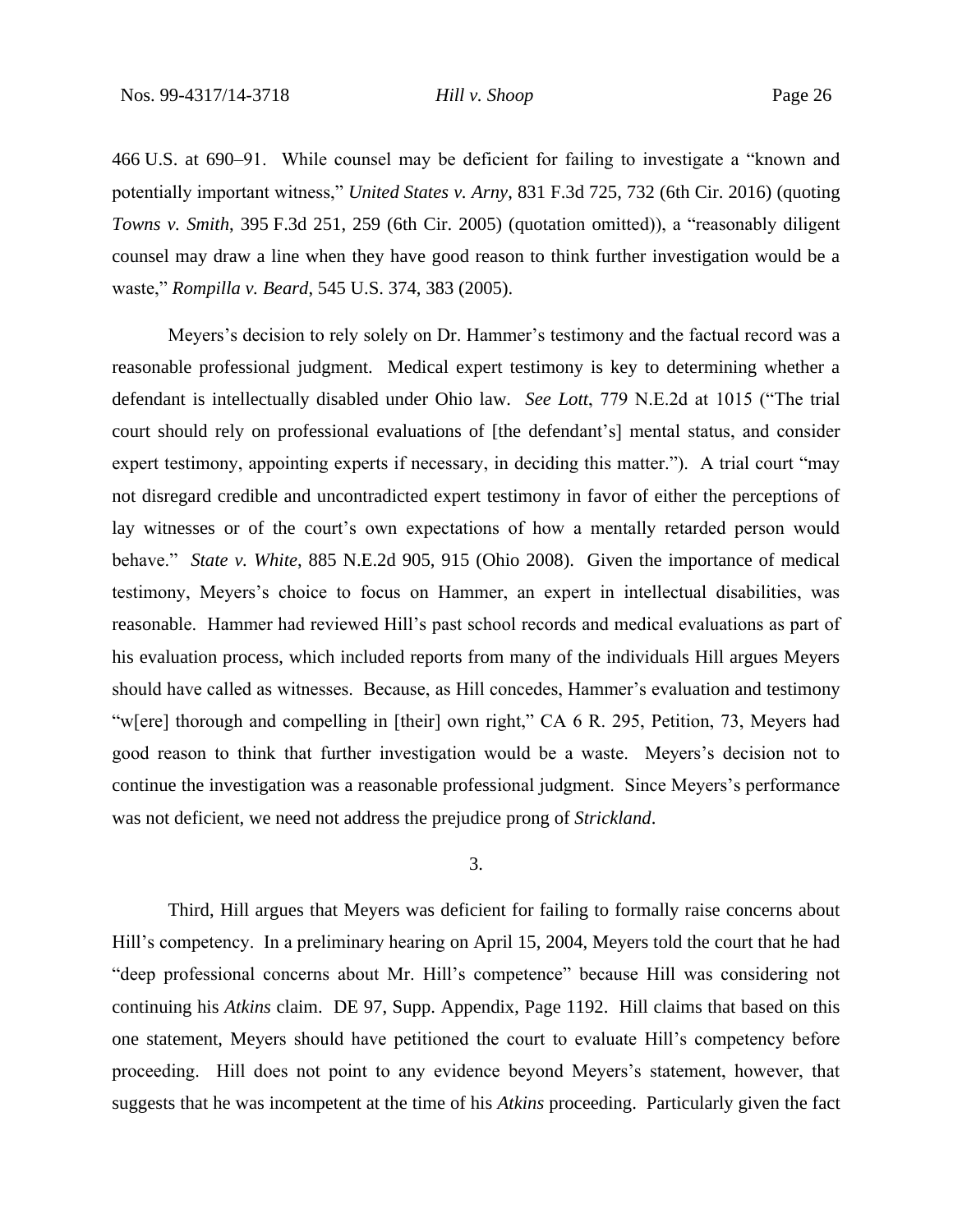that Hill continued to pursue his *Atkins* claim after Meyers's statement on April 15, 2004, there is insufficient evidence to prove either that Meyers's decision not to file a motion to evaluate Hill's competency was deficient or to demonstrate that there was a reasonable probability that, had Hill been evaluated at that time, he would have been found incompetent.

4.

Finally, Hill claims that Meyers should have done more to withdraw as his attorney considering Hill's distrust of Meyers and the Office of the Ohio Public Defender ("OPD"). Hill had a "deep and abiding antipathy towards lawyers affiliated with the [OPD]," which began before Meyers agreed to represent Hill during his *Atkins* proceeding. DE 97, Supp. Appendix, Page 461, 464. Hill believed that the OPD had misrepresented him during his first, pre-*Atkins*, postconviction litigation and was suspicious of the OPD because his uncle, Morris Hill, who Hill believed had tried to wrongly frame him for the Fife murder while working as a police officer, was an OPD investigator during his *Atkins* proceeding. Hill was also unhappy that OPD attorneys would not pursue an actual innocence claim in conjunction with his *Atkins* proceeding. According to Meyers, these longstanding issues made it impossible for him to maintain a productive attorney-client relationship with Hill.

Hill argues that Meyers had a "duty to use any means available to get off the case" once he realized the severity of the breakdown in the attorney-client relationship. CA 6 R. 295, Petition, 95. The record demonstrates, however, that Meyers did use any means available to attempt to withdraw after his relationship with Hill deteriorated. Meyers submitted two written motions and one oral motion to withdraw as Hill's counsel. DE 97, Supp. Appendix, Page 461. In his second written motion, Meyers clearly asked to be removed as counsel because he believed Hill's misguided ideas that Meyers was conspiring against him had "utterly destroyed anything akin to an attorney-client relationship" and, in his professional opinion, "no viable attorney-client relationship exist[ed] between" himself and Hill. *Id.* at Page 467. Despite Meyers's appeals, the trial court denied his motions to withdraw as counsel, citing Meyers's experience as "probably the foremost capital jurisprudence public defender in the State of Ohio" and the complicated nature of Hill's case. *Id.* at 1178; *see also id.* at 1219–20 (finding no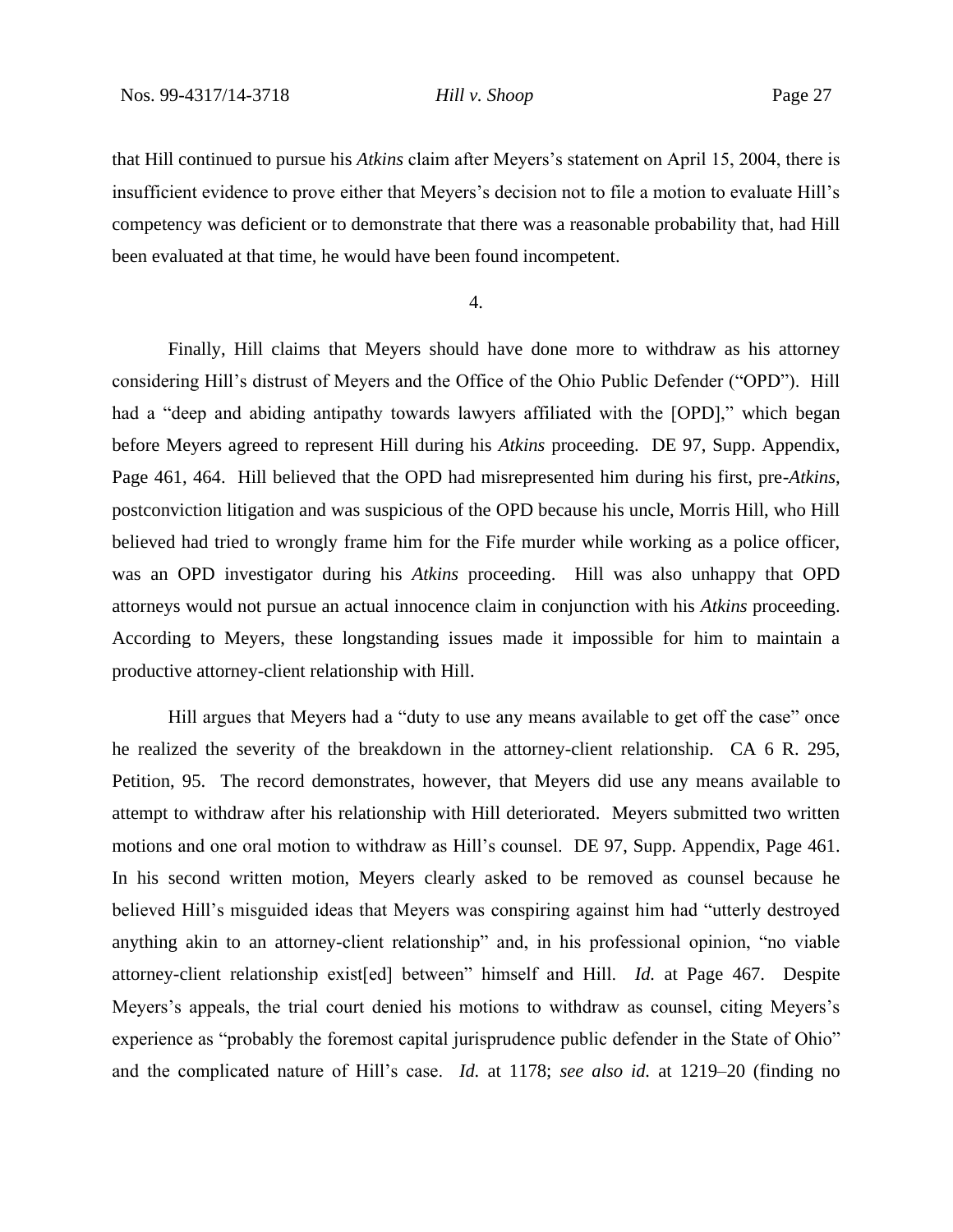conflict of interest with respect to Meyers's representation of Hill).**<sup>11</sup>** Hill has not demonstrated that Meyers was deficient for failing to bring a fourth motion to withdraw or that further attempts by Meyers would have affected the outcome of the proceeding given the trial court's consistent refusal to allow Meyers to withdraw.

Alternatively, Hill claims that Meyers should never have accepted the appointment to represent Hill in the first place because he knew that Hill had conflicts with the OPD during his trial and initial appeals. When questioned by the trial court, however, Meyers explained that he only agreed to represent Hill after carefully considering whether he could provide effective representation given Hill's past conflict with the OPD. Hill has not demonstrated that Meyers, who was not employed by the OPD during Hill's trial and first state postconviction appeal, should have realized before he filed his initial appearance that Hill's past disagreements with OPD lawyers could have prevented Meyers from developing a working attorney-client relationship with Hill. Additionally, Hill has not established a reasonable probability that the outcome of his *Atkins* proceeding would have been different had Meyers not entered his initial appearance. In sum, Hill's arguments that Meyers provided ineffective assistance of counsel are without merit. Accordingly, we affirm the district court's denial of his claim.

## C.

Hill's remaining issues were correctly resolved in the panel's 2018 opinion, *see* 881 F.3d 483 (6th Cir. 2018), and we reinstate those portions of the opinion to the extent they are consistent with this opinion. For the convenience of the reader, they are attached as an appendix to this opinion.

**<sup>11</sup>**Hill appears to suggest that his right to counsel was violated by the district court's denial of Meyers's motions to withdraw. A trial court's "decision to deny a motion to withdraw or for substitute counsel is reviewed for abuse of discretion." *United States v. Powell*, 847 F.3d 760, 778 (6th Cir. 2017); *see also id.* ("Appellate courts reviewing the denial of such a motion generally consider four factors: 'the timeliness of the motion'; 'the adequacy of the court's inquiry into the matter'; 'the extent of the conflict between the attorney and client and whether it was so great that it resulted in a total lack of communication preventing an adequate defense'; and 'the balancing of these factors with the public's interest in the prompt and efficient administration of justice.'" (quoting *United States v. Mack*, 258 F.3d 548, 556 (6th Cir. 2001)). Hill has not put forth any developed argument supporting his argument that the trial court's decision not to remove Meyers in this case was an abuse of discretion. Accordingly, Hill has waived this argument. *See United States v. Johnson*, 440 F.3d 832, 846 (6th Cir. 2006).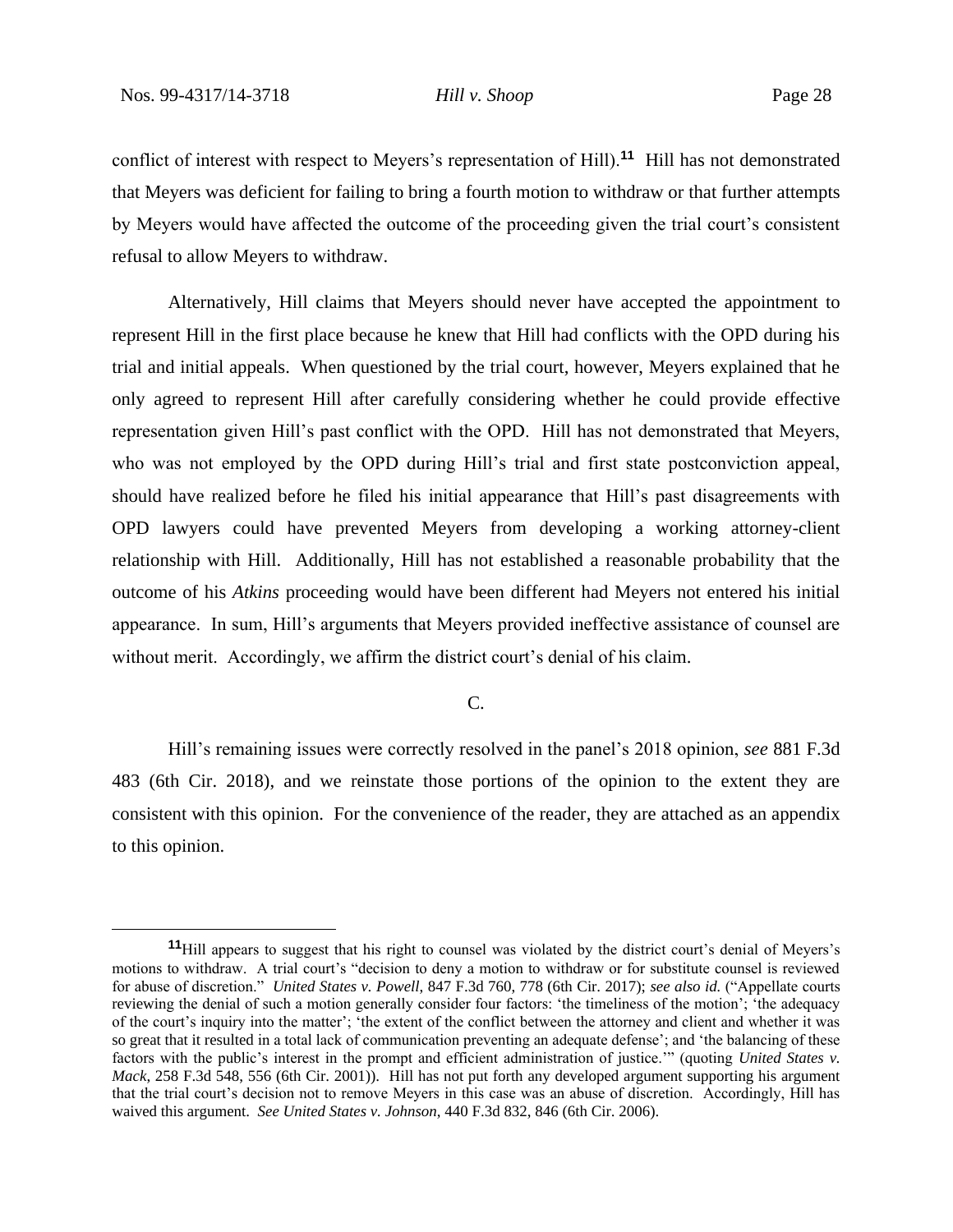# **DISSENT** \_\_\_\_\_\_\_\_\_\_\_\_\_\_\_\_\_

\_\_\_\_\_\_\_\_\_\_\_\_\_\_\_\_\_

KAREN NELSON MOORE, Circuit Judge, dissenting. Danny Hill asserts in his habeas petition that the State of Ohio may not execute him because he is intellectually disabled.**<sup>1</sup>** *See Atkins v. Virginia*, 536 U.S. 304 (2002). *Atkins*, the case that bars the execution of intellectually disabled defendants, was decided and made retroactive after Hill was convicted of murder and sentenced to death. Before *Atkins* was decided, Hill had been diagnosed as intellectually disabled approximately ten times over the course of his life, R. 97 [disc 1] (Suppl. App.) (Pages 61–76, 513–530, 592–621), including during the penalty phase of his trial when three psychological experts testified that Hill was intellectually disabled. *See State v. Hill*, Nos. 3720, 3745, 1989 WL 142761 (Ohio Ct. App. Nov. 27, 1989). The Ohio courts agreed, stating that Hill "suffers from some mental retardation" and is "mildly to moderately retarded." *See id.* at \*6; *State v. Hill*, 595 N.E.2d 884, 901 (Ohio 1992) (discussing the experts' testimony). But ultimately, Hill was sentenced to death because all that his intellectual disability counted for at the time was a point in his favor in the sentencing calculation—not a bar to his execution. *See Hill*, 1989 WL 142761, at \*4. When *Atkins* came down, our court issued a remand order directing the Ohio courts formally to assess Hill's intellectual functioning under *Atkins*. *Hill v. Anderson*, 300 F.3d 679, 682 (6th Cir. 2002). Even "[t]hough Ohio courts reviewing his case have concluded that Danny Hill is retarded, and voluminous expert testimony supported this conclusion," we issued a remand because Hill's *Atkins* claim "ha[d] not been exhausted or conceded." *Id.* (citations omitted). This time around, the Ohio courts decided that Hill was *not* intellectually disabled. *See State v. Hill*, 894 N.E.2d 108, 127 (Ohio Ct. App. 2008).

No person looking at this record could reasonably deny that Hill is intellectually disabled under *Atkins*. In holding otherwise, the Ohio courts avoided giving serious consideration to past evidence of Hill's intellectual disability. Doing so amounted to an unreasonable determination of the facts and an unreasonable application of even the general *Atkins* standard. Because *Atkins*

<sup>&</sup>lt;sup>1</sup>I will use the medical community's preferred term of "intellectually disabled" in place of "mentally retarded" except where the term is in quoted material.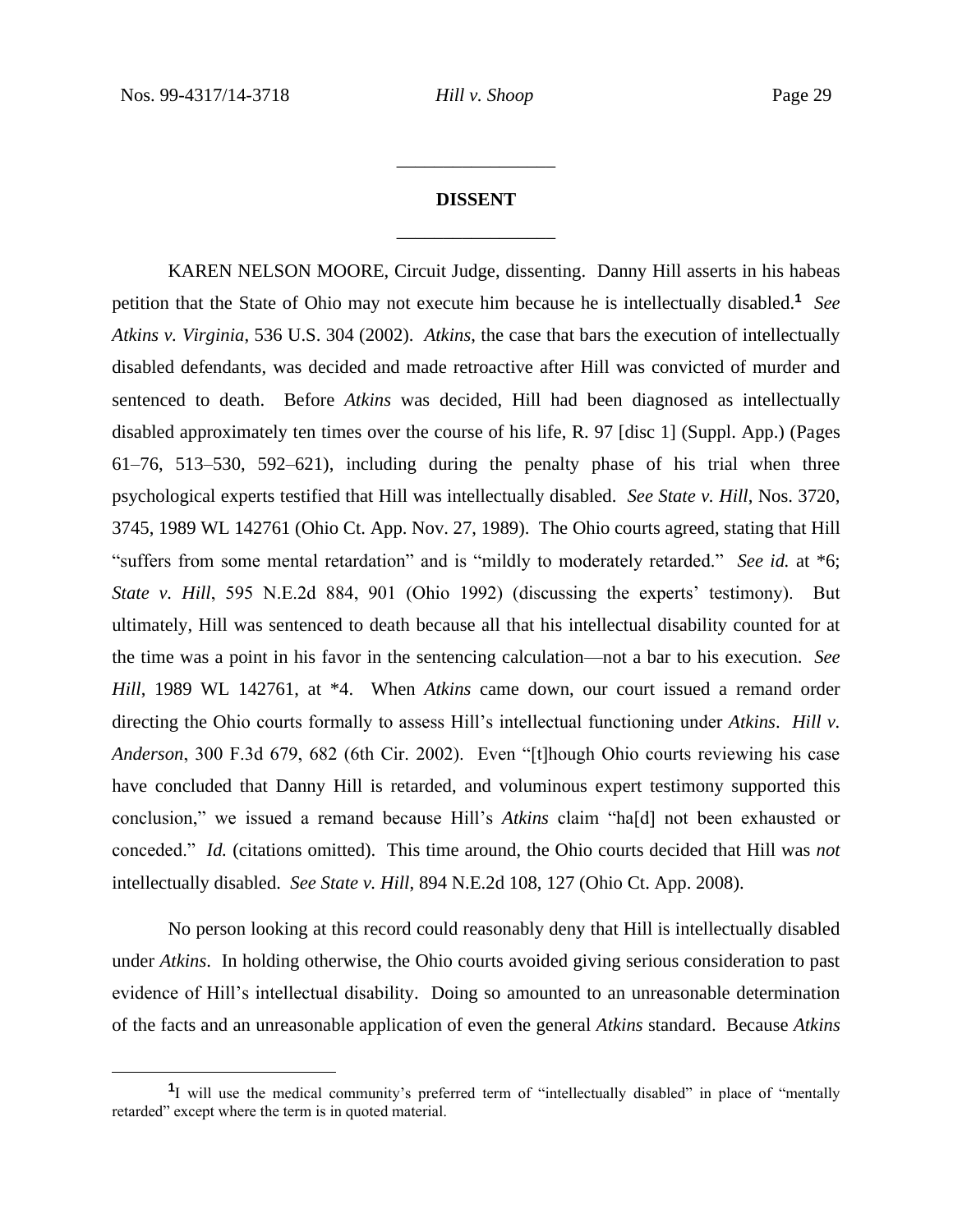and the record inescapably mandate, even under AEDPA deference, that Ohio cannot execute Hill due to his intellectual disability, I dissent.

#### **I. BACKGROUND**

The facts and legal proceedings surrounding Hill's conviction and death sentence in 1986 are set out in an earlier opinion. *See Hill*, 300 F.3d at 680–81. Because this case centers on the issue of intellectual disability, what follows is an account of the facts and proceedings relevant to that question in this case.

Several evaluations conducted around the time of Hill's trial in 1986 reveal that Hill "has a diminished mental capacity," *Hill*, 1989 WL 142761, at \*32, a fact acknowledged by the state court after Hill's *Atkins* hearing. *See Hill*, 894 N.E.2d at 112 (summarizing the testimony of the three experts who testified during the mitigation phase of the initial trial that Hill was mentally "retarded"). Hill's IQ at the time of trial ranged from 55 to 68, and his moral development was "primitive"—essentially that of a two-year-old. *Id*. There is no dispute that Hill's IQ is so low that he easily meets the first element of the clinical definition of intellectual disability.

Since his earliest days in school, Hill has struggled with academics. At the age of six, a school psychologist noted that Hill was "a slower learning child" and recommended that his teachers "make his work as concrete as possible" without "talking about abstract ideas." R. 97 [disc 1] (Suppl. App.) (Pages 489–91). After kindergarten, Hill was placed into special education classes for the remainder of his time in the public school system. R. 29 (Suppression Hr'g Tr.) (Page ID #3081-92).<sup>2</sup> Hill struggled to keep up academically even in his special education classes and had difficulty remembering even the simplest of instructions. R. 31 (Mitigation Hr'g Tr. at 173–74) (Page ID #3485–86).**<sup>3</sup>** At the age of thirteen, his academic and social skills were at a first-grade level. R. 97 [disc 1] (Suppl. App.) (Page 568). At the age of fifteen, Hill could barely read or write, and he was noted to have deficits in adaptive behavior, specifically in the areas of self-direction, socialization, and communication. R. 31 (Mitigation

**<sup>2</sup>**Because the pagination in the original transcript of the suppression hearing is unclear, I will cite the pagination used by the district court.

**<sup>3</sup>**The Mitigation Hearing Transcript can be found in the district court record at R. 31 in *Hill v. Anderson*, No. 4:96-cv-00795 (N.D. Ohio Jan. 28, 1997).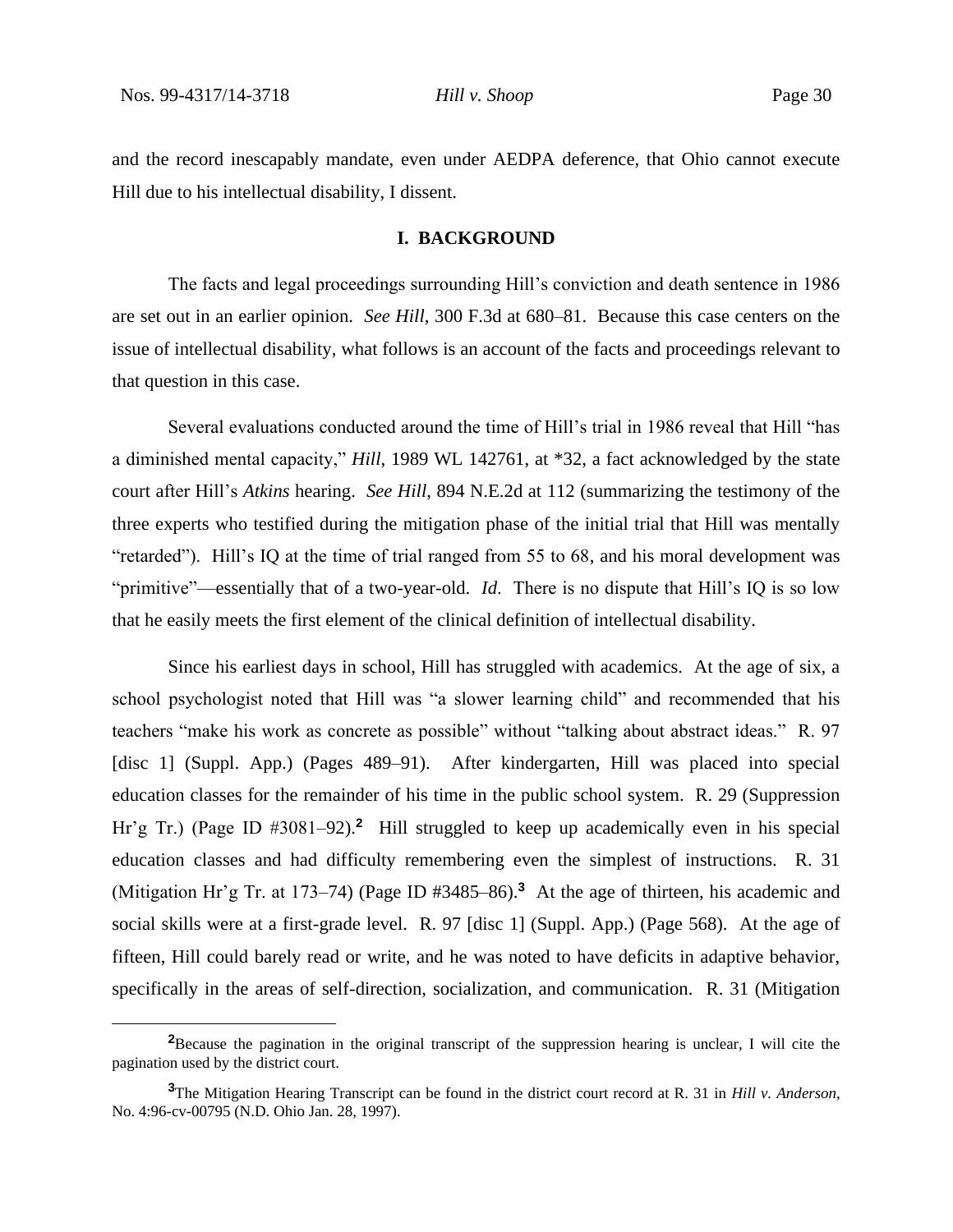Hr'g Tr. at 79–89) (Page ID #3391–401); R. 97 [disc 1] (Suppl. App.) (Pages 592–93). Those problems persist today.

Hill has also been unable to take care of his hygiene independently from a young age. During his time in a home for children with behavioral issues, Hill could not remember to comb his hair, brush his teeth, or take a shower without daily reminders. R. 31 (Mitigation Hr'g Tr. at 88) (Page ID #3400). Even in the highly structured environment of death row, Hill would not shower without reminders.

After receiving two convictions for rape at age seventeen, Hill was assessed for intellectual disability by the juvenile court. R. 97 [disc 1] (Suppl. App.) (Page 527). He was diagnosed as "mildly retarded" with very poor adaptive functioning. *Id.* at 527–28. Before *Atkins* was decided, Hill had been diagnosed as intellectually disabled approximately ten times over the course of his life. *Id.* at 61–76, 513–30, 592–621. During the mitigation phase of his trial for the Fife murder, the psychological experts and the Ohio courts decided that Hill was intellectually disabled and had significant adaptive deficits. *Hill*, 1989 WL 142761, at \*6; *Hill*, 595 N.E.2d at 901. Nevertheless, the Ohio Supreme Court upheld his death sentence because it was then constitutional to execute intellectually disabled defendants. *See Hill*, 1989 WL 142761, at \*4.

The Supreme Court decided *Atkins* in 2002 while Hill's appeal from the district court's denial of his habeas petition was pending before this court. We remanded the case to the district court with instructions to remand Hill's unexhausted *Atkins* claim to the state court and to stay the remaining claims pending resolution of the *Atkins* claim. *Hill*, 300 F.3d at 683. After the case was returned to the state court, three experts—Drs. David Hammer, J. Gregory Olley, and Nancy Huntsman—examined Hill and testified over the course of several evidentiary hearings on Hill's *Atkins* claim. Hill retained Dr. Hammer, Dr. Olley acted as the state's expert, and Dr. Huntsman was appointed by the trial court. Dr. Hammer concluded that Hill met all three prongs for a diagnosis of intellectual disability. However, Drs. Olley and Huntsman concluded that Hill was not intellectually disabled.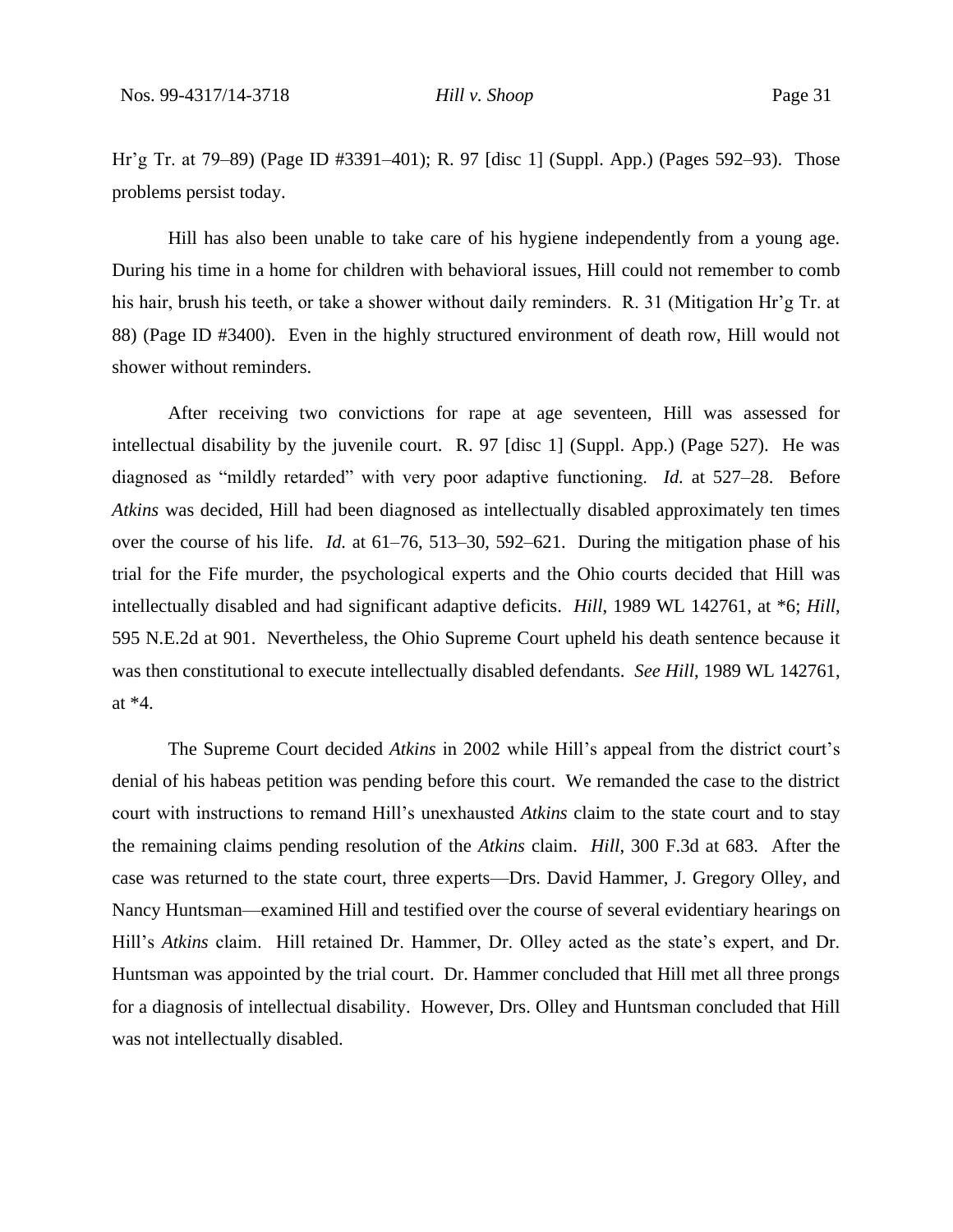The state trial court denied Hill's petition for relief under *Atkins*, finding that Hill did not exhibit significant adaptive deficits and that any deficits that he did have did not manifest before the age of 18. *State v. Hill*, No. 85-CR-317 (Ohio Ct. of Common Pleas Feb. 15, 2006) (unreported) [R. 97 [disc 1] (Suppl. App.) (Pages 3399–482)]. The Ohio Court of Appeals affirmed that decision, over a dissent, holding in the first instance that issue preclusion did not require a different result "because the finding that he was mentally retarded was not essential to the imposition of the death penalty in the same way that it is essential in the *Atkins/Lott* context." *Hill*, 894 N.E.2d at 116, 127. The Ohio Supreme Court declined to review the case, with two justices dissenting. *State v. Hill*, 912 N.E.2d 107 (Ohio 2009) (table).

With the conclusion of his state-court proceedings, Hill moved to reopen and amend his habeas petition in this case to include claims under *Atkins*. There is no dispute that Hill's IQ is so low (ranging from a low of 48 to a high of 71) that he easily meets the first element of the clinical definition of intellectual disability. The parties disagree, however, on the propriety of the state courts' holdings that Hill did not exhibit sufficient adaptive deficits (the second element).**<sup>4</sup>** Thus, the issue before us is whether it was unreasonable for the Ohio courts to decide that Hill did not exhibit significant adaptive deficits.

### **II. STANDARD OF REVIEW**

In his opening brief, Hill argued that we should review the state courts' determinations on adaptive deficits as both legal and factual conclusions under 28 U.S.C. § 2254(d)(1) and (2). *See*  Hill Opening Br. at 34 ("The state courts' application of the law and the determination of the facts were unreasonable, and therefore habeas relief is warranted under 28 U.S.C. § 2254(d)(1) and (2)."). That would mean that we ask whether, under  $\S 2254(d)(1)$ , those decisions amount to an unreasonable application of *Atkins* and whether, under §§ 2254(d)(2) and 2254(e)(1), there is clear and convincing evidence that the state courts' findings amounted to an unreasonable determination of the facts.

**<sup>4</sup>**The Warden concedes that Hill's "adaptive deficits (the second element) arose before age eighteen (the third element) if they arose at all." Warden Supp. En Banc Br. at 16.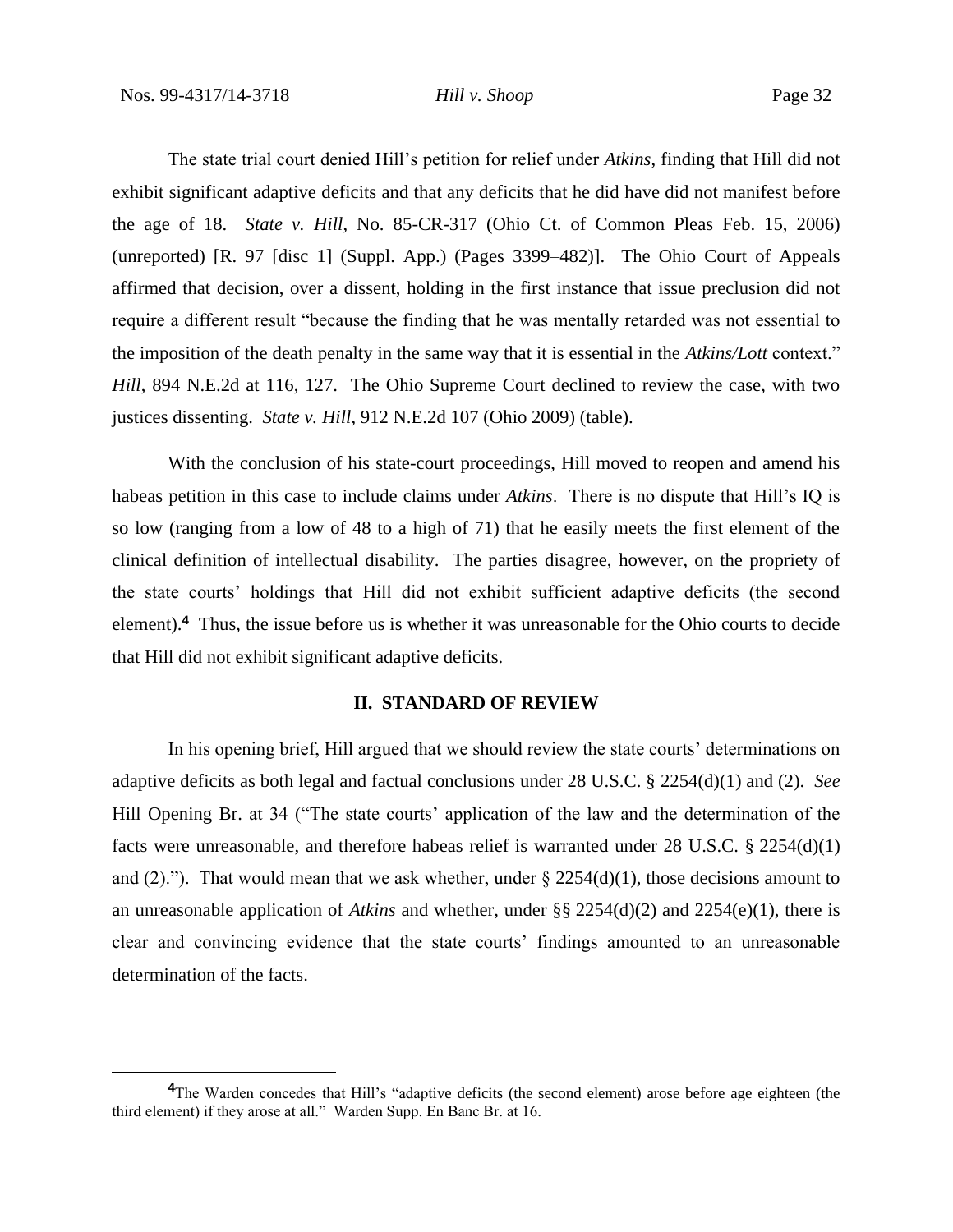I agree with Hill that the state courts' determination on adaptive deficits should be analyzed as both legal and factual conclusions under  $\S 2254(d)(1)$  and (2). Hill's arguments attack the reliability of the state courts' determination of the facts and their interpretation of *Atkins*. But, at the same time, his case partly turns on what a court must consider under *Atkins* in testing for intellectual disability, which we have recognized is a question of law. Moreover, Hill presented a § 2254(d)(1) argument in his opening brief. Hill's strategic decision to focus on § 2254(d)(2) in his en banc brief does not waive the prior arguments raised in his opening brief. And the Warden does not argue that Hill has waived his § 2254(d)(1) argument. Warden Supp. En Banc Br. at 12. Accordingly, I will analyze Hill's adaptive-deficits argument under both § 2254(d)(1) and (2), keeping in mind that Hill's arguments draw heavily on the facts.

Under § 2254(d)(1), we must decide whether the state courts' conclusion that Hill did not exhibit significant adaptive limitations was "contrary to, or involved an unreasonable application of, clearly established Federal law, as determined by the Supreme Court of the United States." Section 2254(d)(1) applies when the state court "correctly identifies the governing legal rule but applies it unreasonably to the facts of a particular prisoner's case." *Williams v. Taylor*, 529 U.S. 362, 407–08 (2000). Under § 2254(d)(2), our review is limited to the question of whether the state court's findings amount to "an unreasonable determination of the facts in light of the evidence presented in the State court proceeding." In making that assessment, we are mindful that AEDPA directs us to presume that facts decided by the state court are correct absent "clear and convincing evidence" to the contrary.  $\S 2254(e)(1)$ .

"As a condition for obtaining habeas corpus from a federal court, a state prisoner must show that the state court's ruling on the claim being presented in federal court was so lacking in justification that there was an error well understood and comprehended in existing law beyond any possibility for fairminded disagreement." *White v. Woodall*, 572 U.S. 415, 419–20 (2014) (quoting *Harrington v. Richter*, 562 U.S. 86, 103 (2011)). We recognize, of course, that state court determinations are entitled to a great deal of deference. But "[e]ven in the context of federal habeas, deference does not imply abandonment or abdication of judicial review. Deference does not by definition preclude relief." *Miller-El v. Cockrell*, 537 U.S. 322, 340 (2003).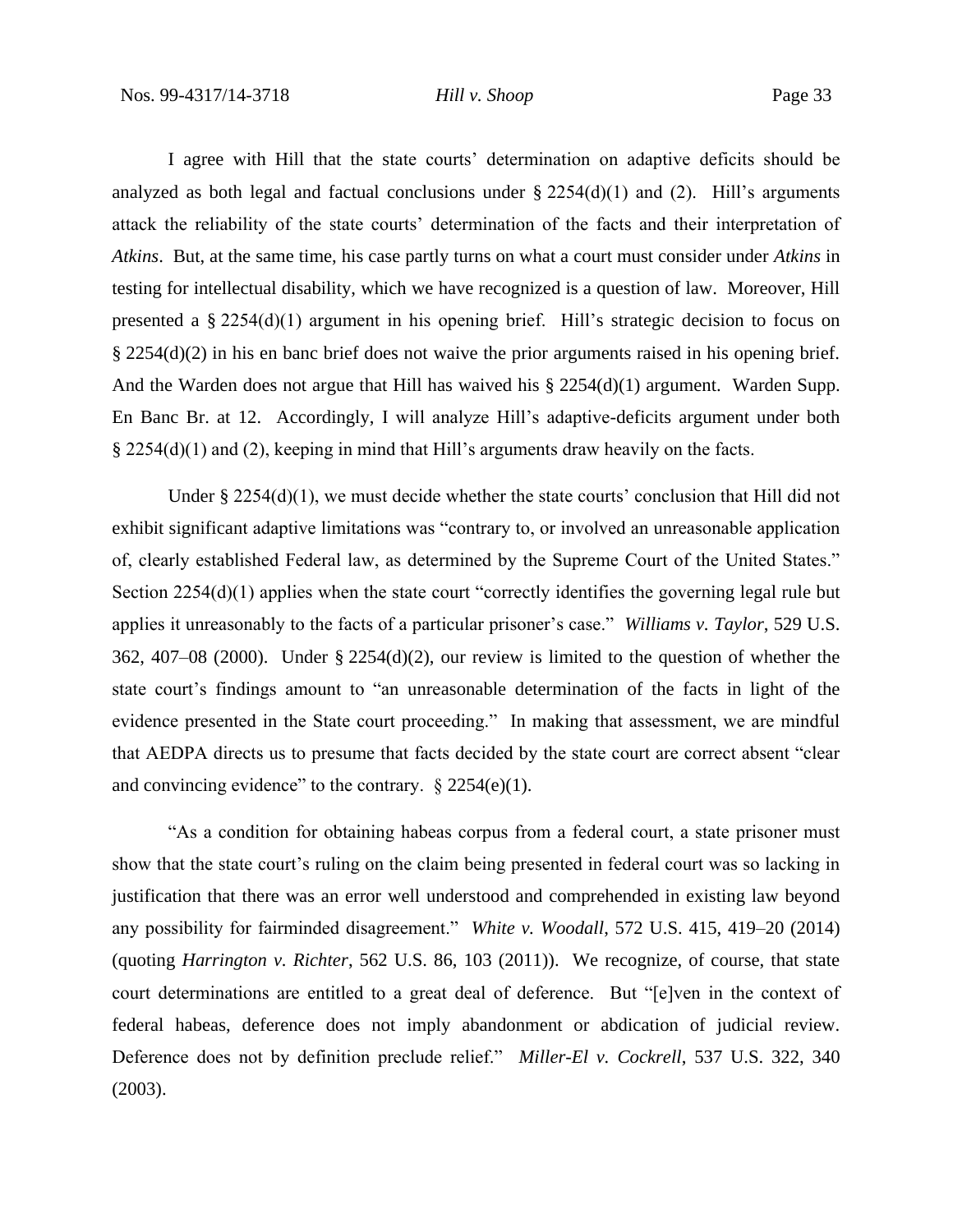#### **III. DISCUSSION**

### **A.** *Atkins* **Claim**

The Supreme Court held in *Atkins* that the Eighth Amendment prohibits the execution of intellectually disabled individuals. 536 U.S. at 314–17. Although it ultimately left the development of the test for intellectual disability up to the states, *id.* at 317, the Supreme Court noted that two diagnostic manuals of the psychiatric profession require three separate findings before a diagnosis of intellectual disability is appropriate.**<sup>5</sup>** *Id.* at 308 n.3. Those findings are: (1) "significantly subaverage intellectual functioning";—typically indicated by an IQ level at or below 70; (2) "significant limitations in adaptive functioning in at least two of the following skill areas: communication, self-care, home living, social/interpersonal skills, use of community resources, self-direction, functional academic skills, work, leisure, health, and safety"; and (3) manifestation or onset before the age of 18. *Id*.

Ohio adopted the three-prong standard set forth in *Atkins* for evaluating a claim of intellectual disability in *State v. Lott*, 779 N.E.2d 1011 (Ohio 2002).**<sup>6</sup>** The Supreme Court of Ohio specifically approved the definition of intellectual disability set forth in the then current editions of the diagnostic manuals. *Id.* at 1014. Applying the standards in those manuals, individuals had significant limitations in adaptive skills if they exhibited deficits in at least two of the skill areas set out in *Atkins*. *Id.*

Hill disputes the Ohio courts' finding that he did not exhibit significant adaptive limitations, and he emphasizes that he has been diagnosed as intellectually disabled and lacking in adaptive skills from a young age. I agree: Hill has exhibited significant adaptive limitations since childhood and cannot justifiably be executed even under the general *Atkins* standard. *See Panetti v. Quarterman*, 551 U.S. 930, 953 (2007) ("[E]ven a general standard may be applied in an unreasonable manner."); *see e.g.*, *Williams*, 529 U.S. at 367 (finding that a state-court

**<sup>5</sup>**Prior to 2007, the American Association on Intellectual and Developmental Disabilities (AAIDD) was known as the American Association on Mental Retardation (AAMR).

**<sup>6</sup>**Ohio later overruled *Lott* and substantially amended its standard for evaluating intellectual disability in *State v. Ford*, 140 N.E.3d 616 (Ohio 2019).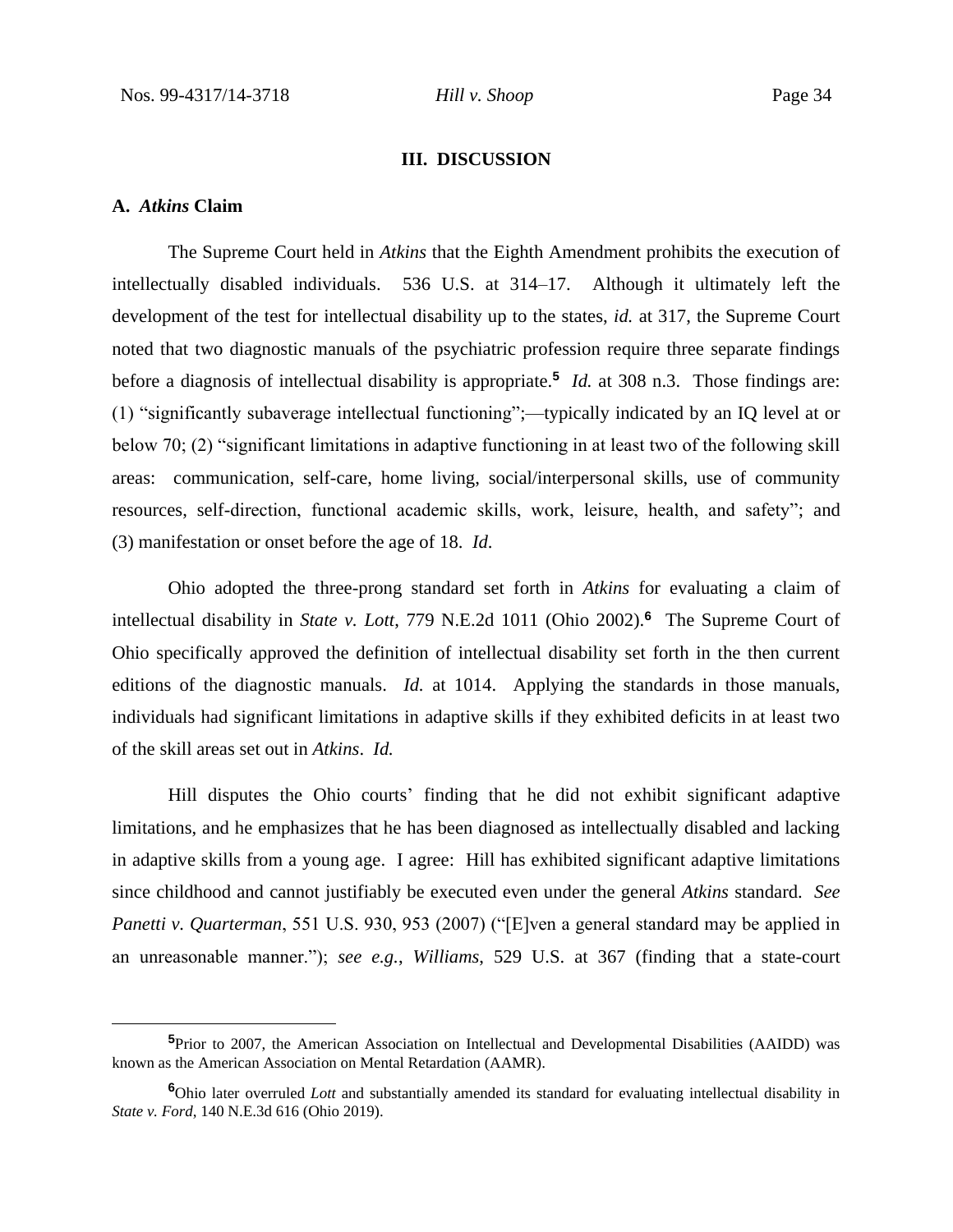decision was both contrary to and an unreasonable application of the generalized standard for evaluating whether a petitioner's right to effective assistance of counsel was violated).

A state court decision is not entitled to AEDPA deference when "the factfinding procedures upon which the [state] court relied were 'not adequate for reaching reasonably correct results' or, at a minimum, resulted in a process that appeared to be 'seriously inadequate for the ascertainment of the truth.'" *Panetti*, 551 U.S. at 954 (quoting *Ford v. Wainwright*, 477 U.S. 399, 423–24 (1986) (Powell, J., concurring in part and concurring in the judgment)). Here, the state trial court ruled that the focus of the evaluation would be Hill's present functioning, and therefore that contemporary evidence was what was primarily relevant—not historical accounts. The Ohio courts failed seriously to contend with the extensive past evidence of Hill's intellectual disability. *Atkins* cannot reasonably be interpreted to permit state courts to exclude or discount past evidence of intellectual disability. And the Ohio courts' cafeteria-style selection of some evidence from Hill's behavior during the proceedings in this case and while incarcerated, over evidence from his special education classes, resulted in an unreasonable determination of the facts.

The Supreme Court stated in *Atkins* that "clinical definitions of mental retardation require not only subaverage intellectual functioning, but also *significant limitations in adaptive skills* such as communication, self-care, and self-direction *that became manifest before age 18*." 536 U.S. at 318 (emphasis added). Accordingly, in *Williams v. Mitchell*, we held that the "refusal to consider past evidence of intellectual disability in determining whether [the petitioner] has significantly subaverage mental functioning and adaptive skills limitations" contravenes "clearly established Supreme Court precedent." 792 F.3d 606, 617, 619 (6th Cir. 2015). "[T]he clinical definitions cited with approval by *Atkins* and adopted by *Lott* do not treat present functioning and early onset as unrelated parts of a disconnected three-part test." *Id.* at 619. Intellectual disability must manifest before age eighteen. *Id.* Based on a "plain reading" of *Atkins*, "past evidence of intellectual disability—including evidence of intellectual disability from an individual's childhood—is relevant to an analysis of an individual's present intellectual functioning." *Id.*; *see also id.* at 626 (Gibbons, J., concurring in part and concurring in the judgment) (noting that *Atkins* "plainly require[s]" the consideration of past evidence of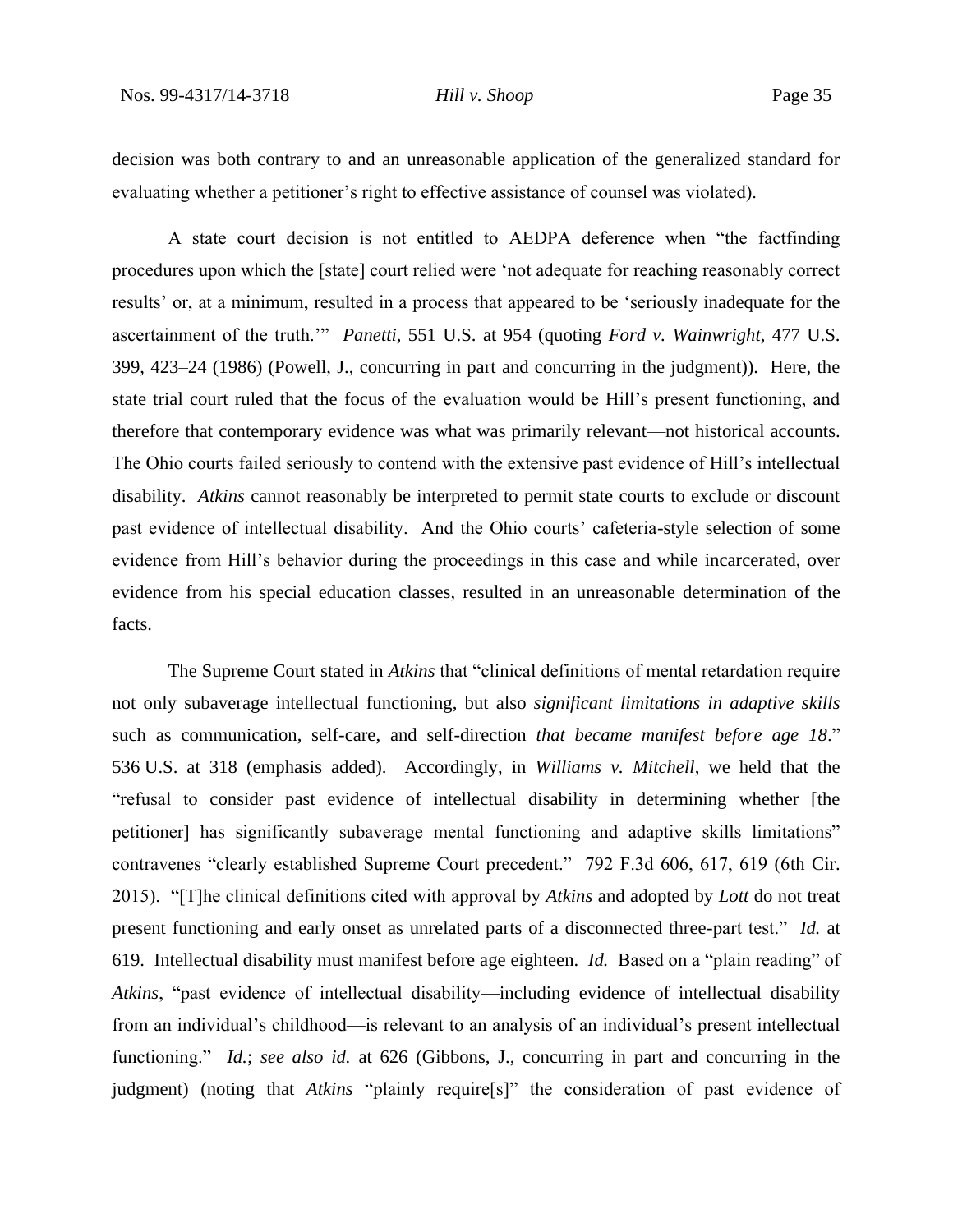intellectual disability, including evidence of a defendant's functioning pre-incarceration, "[g]iven the enduring nature of intellectual disability").

We also noted in *Williams* that, prior to *Atkins*, the Supreme Court had recognized that past evidence of intellectual disability is relevant to present or future functioning. *See id.* at 620 (majority opinion) (citing *Heller v. Doe*, 509 U.S. 312, 321–23 (1993)). In *Heller*, the Supreme Court held that civilly committing people with intellectual disabilities based on clear and convincing evidence of future dangerousness was constitutional because intellectual disability manifests during childhood and "is a permanent, relatively static condition, so a determination of dangerousness may be made with some accuracy based on previous behavior." 509 U.S. at 321– 23 (citation omitted). "Thus, 'almost by definition in the case of the retarded [adult] there is an 18-year record upon which to rely' when assessing the individual's *future intellectual functioning*." *Williams*, 792 F.3d at 620 (alteration in original) (quoting *Heller*, 509 U.S. at 323). Although *Atkins* left to the states the job of delineating the precise contours of how to evaluate intellectual disability, clearly established law mandates that courts cannot, under any reasonable interpretation of *Atkins*'s general standard, discount or ignore evidence of intellectual disability from an individual's childhood.

In Hill's case, the Ohio Court of Appeals correctly set forth the three-prong *Atkins*  standard as adopted by the Ohio Supreme Court in *Lott*. It also correctly noted that the second criterion under *Lott* requires the defendant to demonstrate "significant limitations in two or more adaptive skills, such as communication, self-care, and self-direction." *Hill*, 894 N.E.2d at 113 (quoting *Lott*, 779 N.E.2d at 1014). Then it veered off track. Focusing mostly on Hill's interactions with law enforcement, prison officials, and the courts, the Ohio courts discounted extensive past evidence of intellectual disability—including multiple diagnoses of intellectual disability and numerous comments on Hill's adaptive deficiencies made while Hill was in school. The two experts who concluded that Hill did not exhibit significant adaptive deficits did the same. In the few instances where the Ohio courts did confront Hill's school records, they grossly misrepresented the contents. The Ohio courts' decision to focus on and privilege contemporary evidence over historical accounts is contrary to clearly established Supreme Court precedent in *Atkins* and *Heller* and seriously undermined the courts' ability to make an accurate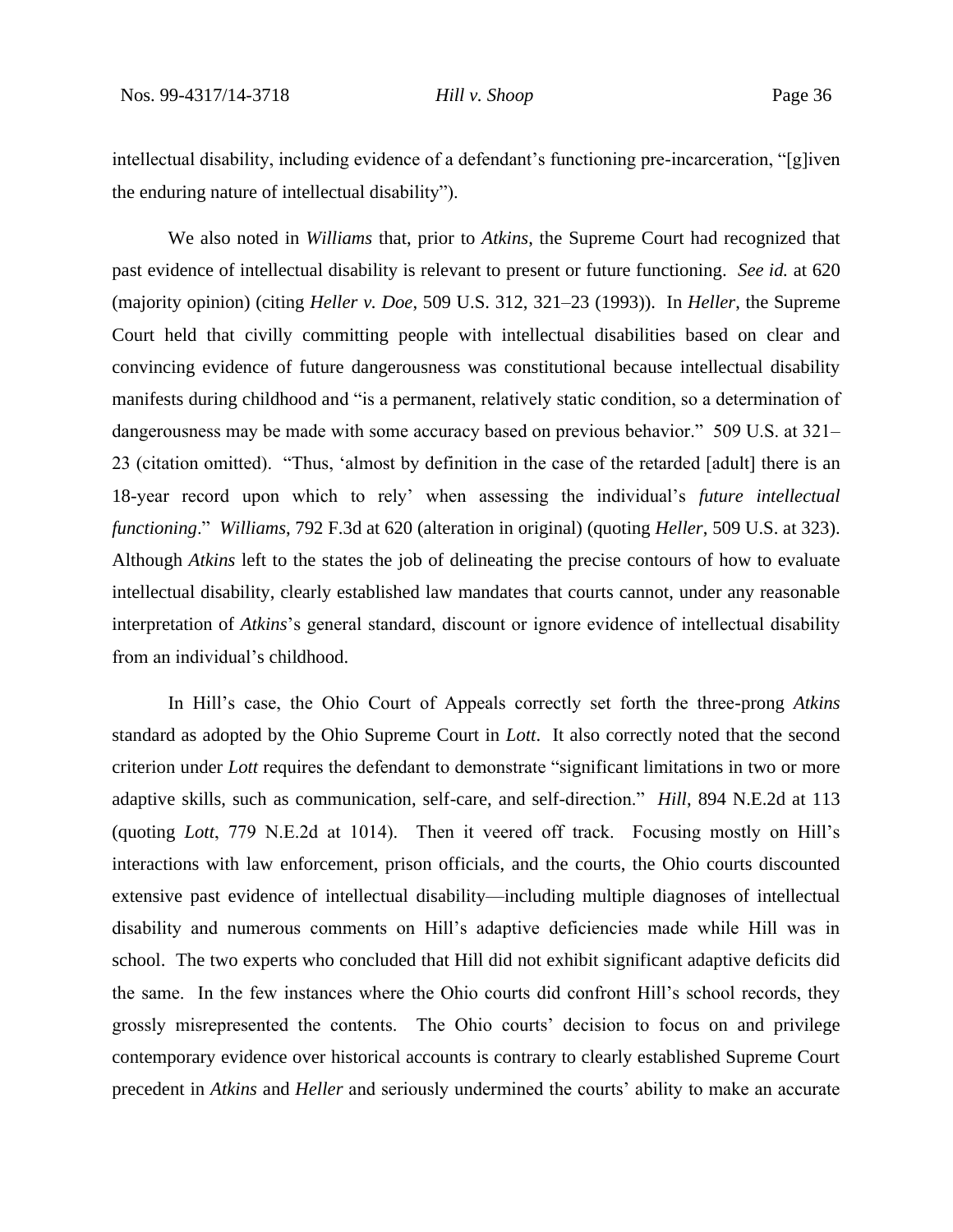assessment of Hill's intellectual disability. These errors amount to an unreasonable application of *Atkins* and an unreasonable finding of fact. *See Williams*, 792 F.3d at 626 (Gibbons, J., concurring in part and concurring in the judgment) ("By excluding the pre–1989 evidence, the state court severely limited its own ability to make a reasoned assessment of Williams's condition according to the legal and medical standard that *Atkins* . . . plainly require[s]."); *see also Panetti*, 551 U.S. at 953 (recognizing that "a general standard may be applied in an unreasonable manner," especially when a reviewing court faces "a record that cannot, under any reasonable interpretation of the controlling legal standard, support a certain legal ruling"). The majority, in concluding otherwise, refuses to acknowledge the significance, and in some cases the very existence, of these failures, misrepresentations, and omissions.

# **1. Significant Limitations**

The history of Hill's diagnoses and adaptive limitations was given short shrift in the Ohio courts. According to the Ohio courts, the anecdotal evidence in the record "constituted a 'thin reed' on which to make conclusions about Hill's diagnosis." *Hill*, 894 N.E.2d at 124. Yet, as the district court noted, "the state-court record was hardly a 'thin reed.' At well over 6,000 pages, it was voluminous." *Hill v. Anderson*, No. 4:96-cv-00795, 2014 WL 2890416, at \*24 (N.D. Ohio June 25, 2014). "[T]he true 'thin reed' in this case was the information that was available concerning Hill's adaptive functioning at the time he filed his *Atkins* claim," which, for whatever reason, was "the focus of the evaluation." *Id*.

Of the criteria for adaptive deficits set out in *Lott*, it is clear from the record that Hill displayed significant limitations, at the very least, in functional academics, hygiene/self-care, social skills, and self-direction. With respect to functional academics, Hill was considered "mentally retarded" by the Warren City Schools. He was diagnosed as "mildly retarded," "trainable mentally retarded," or "educable mentally retarded" several times before he turned 18, beginning with the recognition that he was a "slower learning child" when he began formal schooling at age 6. *See* R. 97 [disc 1] (Suppl. App.) (Pages 489–91). He scored 70 or below on every IQ test administered during his school years. *Id.* at 489–94, 511–19. He attended special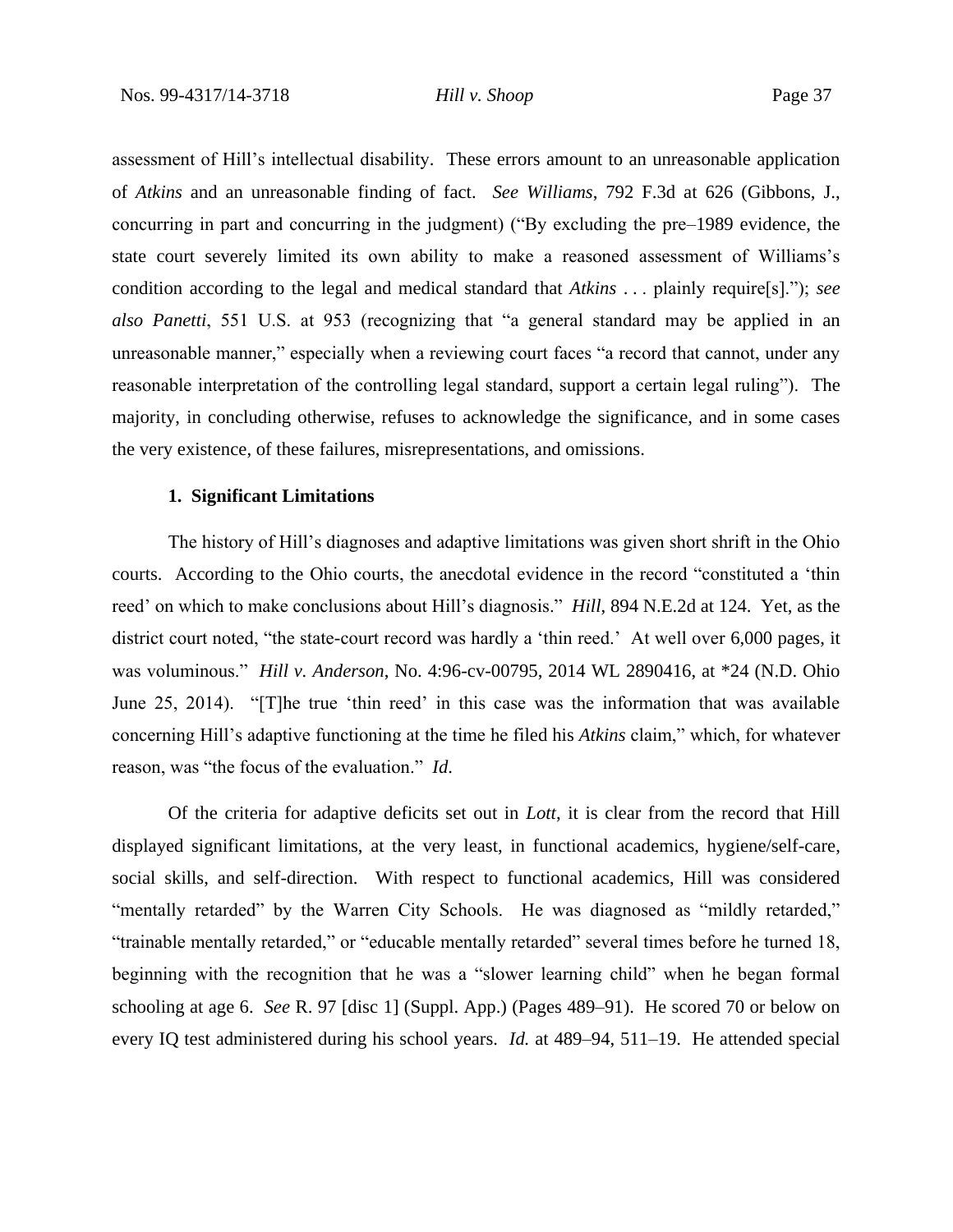education classes for the entirety of his school career. R. 29 (Suppression Hr'g Tr.) (Page ID #3081–88).**<sup>7</sup>**

At age six, Hill did not know his age, but thought he was nine. R. 97 [disc 1] (Suppl. App.) (Page 489). His visual-motor coordination was at the three-year-old level, his reading and verbal skills were at the five-year-old level, and he had a mental age of four years and six months. *Id.* at 490. At age 8 years and 8 months, Hill was considered functioning at a "midkindergarten to beginning first grade level." *Id.* at 493. At age thirteen, he was functioning at the "mid-2nd grade level" in reading and the "mid-1st grade level" in arithmetic. *Id.* at 515. His psychologist noted that his learning abilities "ha[d] fallen 22 points" in the last five years, and that his relative weaknesses lie "in not being able to recall everyday information, do abstract thinking, perform mental arithmetic, perceive a total social situation, [and] perceive patterns." *Id.* At the same age, he was sent to a school for intellectually disabled children to continue his special education. *See id.* at 513–19. A school psychologist set out instructional goals that included teaching Hill his address and phone number, as well as how to tell time. *Id.* at 578. He exhibited weaknesses in reasoning ability, originality, verbal interaction, and a lack of intellectual independence.

By age fourteen, Hill was reading at a first-grade level and his math skills were at a thirdgrade level. He still had not mastered writing his own signature. *Id.* His teacher was working on self-control skills that should generally be mastered by a kindergarten student, including "working without being disruptive" and not touching other students inappropriately. *Id*. Teachers set academic objectives like learning to: tell time in five-minute intervals; write his own signature; shower regularly; put soiled clothing in the appropriate place; and eat and drink in a manner appropriate in a school setting.

Hill was transferred to another, similar school at fifteen because of poor academic achievement and behavior. R. 31 (Mitigation Hr'g Tr. at 77–79) (Page ID #3389–91). He received tutoring at a first-grade level for reading and a second-grade level for math. R. 97

<sup>&</sup>lt;sup>7</sup>Hill was "mainstreamed" only in physical education and music, and struggled even there to keep up with and socialize normally with his peer group. R. 97 [disc 1] (Hammer Test., *Atkins* Hr'g Tr.) (Pages 247–49). There is no record of him taking "mainstream" classes in any academic subject area, i.e., math, reading, or history. *See id.*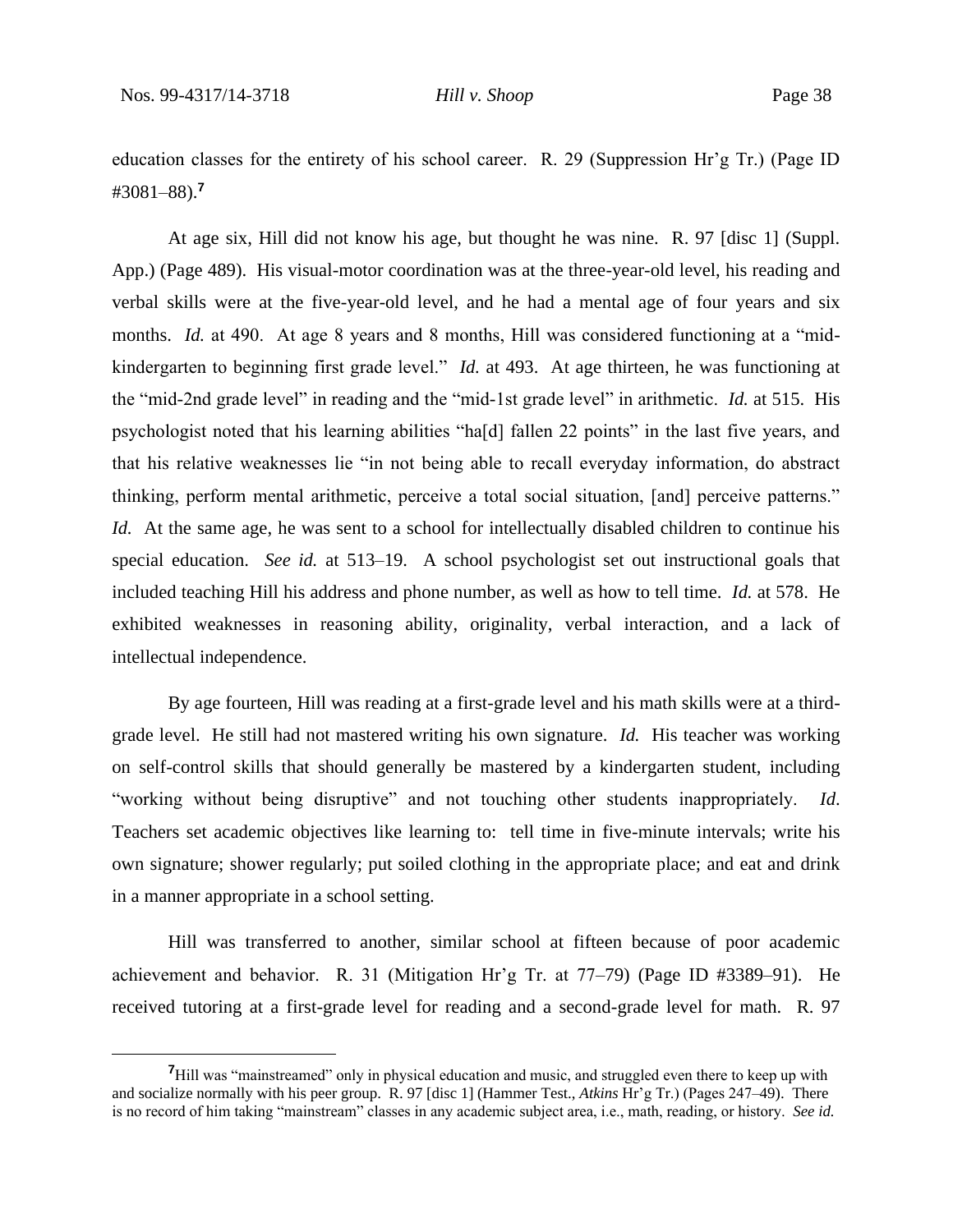[disc 1] (Suppl. App.) (Page 525)*.* At seventeen years old, after being arrested for, and pleading guilty to, two felony rape charges, the juvenile court placed Hill in a facility that housed youth offenders with mental disabilities or emotional problems. R. 31 (Mitigation Hr'g Tr. at 120–23) (Page ID #3432–35). There, Hill completed ninth grade in special education classes at age 18. R. 97 [disc 1] (Suppl. App.) (Page 533). After being released, he returned to high school, and testing indicated Hill was at a second-grade level for reading and math. *Id.* at 1109. Fife's murder occurred six months later.

The record also demonstrates that Hill was deficient in hygiene and self-care. At the age of fourteen, he still needed to be told to shower regularly, brush his teeth, and apply deodorant every day. He would not independently follow through and take care of his hygiene unless he was told to do so. At approximately age sixteen, a group home officer noted that although Hill was "improving in his personal hygiene," he still "need[ed] constant reminder[s] to shower, brush his teeth, etc." *Id.* at 524. Hill continued to have problems with his hygiene in prison and had to be reminded frequently to groom himself.

The record also demonstrates that Hill had limitations in the area of social skills. For example, the district court pointed to the testimony of psychologists who spoke to Hill's "poor self-esteem, inability to interpret social situations and create positive relationships, and [the fact] that he was easily influenced by people, gravitated toward an antisocial peer group, and did not respond appropriately to authority figures." *Hill*, 2014 WL 2890416, at \*38. Hill's school and court records demonstrate that he had trouble making friends. At seventeen, Hill was described as "socially constricted" and possessing "very few interpersonal coping skills." R. 97 [disc 1] (Suppl. App.) (Page 530).

Hill also showed limitations in at least one more area—self-direction. Hill was described as "easily led" in both his school and court records, during periods both before and after he committed serious crimes while apparently acting alone. In school, Hill was described as immature and "easily led by others into trouble around school," like fighting. *Id.* at 515. He was vulnerable to exploitation by older individuals, displayed inappropriate and immature behaviors in class, rarely considered the consequences before acting, and had trouble conforming his behavior to the rules or the law. When Hill was thirteen, he was described as exhibiting a "great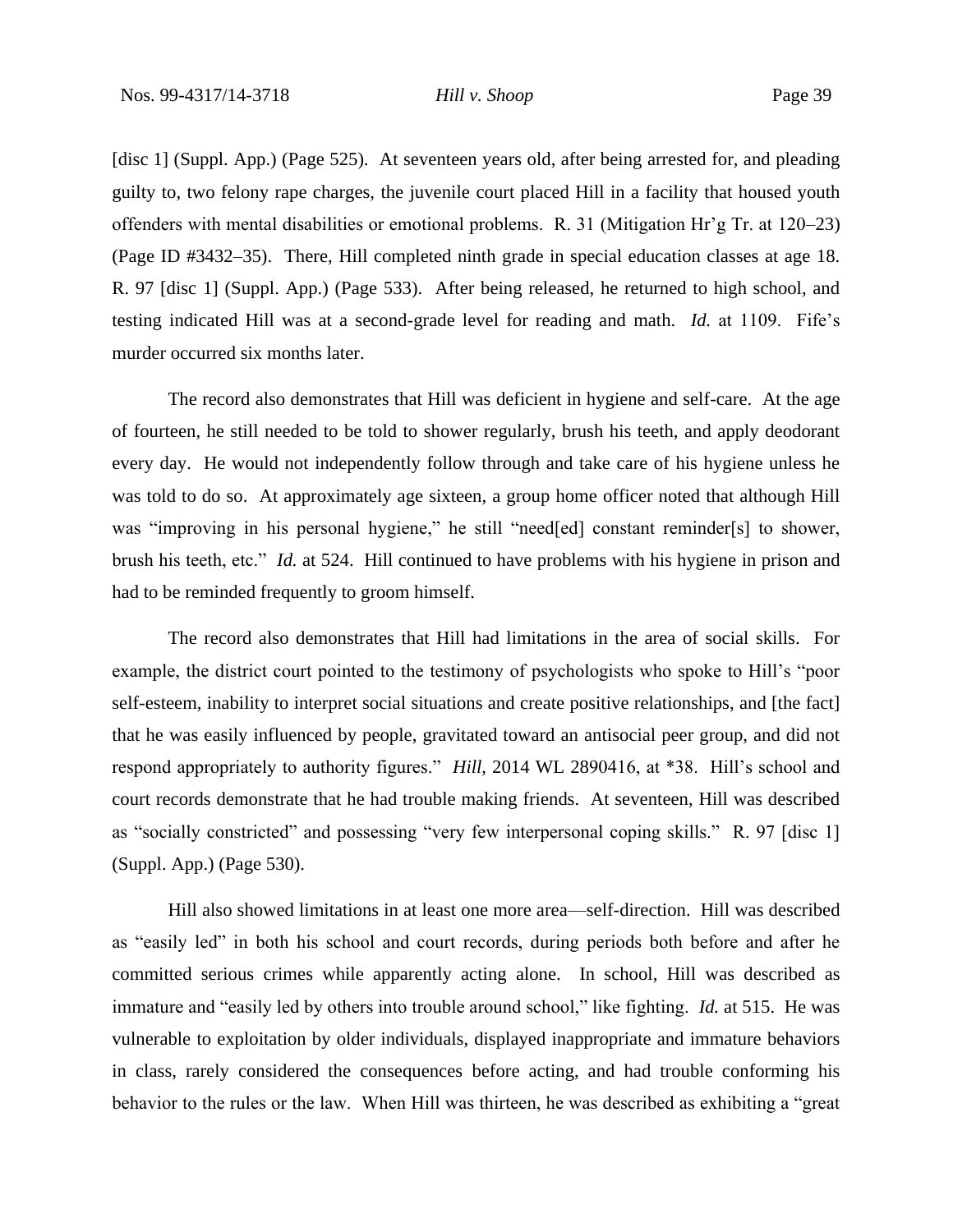deal of impulsivity." *Id*. When Hill was seventeen, he was evaluated by a psychologist who concluded that he had poor judgment, "d[id] not think of consequences," was "highly suggestable," and "was 'likely to be exploited" if placed in a halfway home for adults "[b]ecause of his passivity and limited intellectual ability." *Id.* at 527–28. Another report from that same time expressed concern about his tendency to follow others. Even when he was in prison at age twenty-one, a correctional officer reported that Hill was easily led by other inmates and had to be told how to do his job at every step of the way. *See* R. 97 [disc 1] (*Atkins* Hr'g Tr.) (Pages 437–39).

Time after time, psychologists examined Hill and diagnosed him as intellectually disabled. R. 97 [disc 1] (Suppl. App.) (Pages 61–76, 513–30, 592–621). These psychologists assessed Hill's IQ and his adaptive skills. During one of the earliest assessments, his school's psychologist noted that Hill was limited in functional academics and self-direction. *Id.* at 63–65 (noting that Hill is "limited in his ability to generalize, to transfer learning from one situation to another, . . . or to do much self-evaluation"). Later assessments consistently detailed the same issues and deficits in social skills, communication, and self-care as well. *See, e.g.*, *id.* at 69, 71, 516, 519, 527–28, 530, 592.

In addition to his significant limitations in functional academics, self-care, social skills, and self-direction, the record also demonstrates that Hill never has lived independently, never had a driver's license or a bank account, never has been able to perform a job without substantial guidance from supervisors, was labeled "functionally illiterate" at school and in prison, could never read or write above a third-grade level, and could never adequately sign his own name.

Even if Hill appeared to be functioning at an average skill level to a layperson's eyes, it is common for someone with mild intellectual disability to present as functioning. *See* R. 97 [disc 1] (Hammer Test., *Atkins* Hr'g Tr.) (Page 189).That is why the impressions of schoolteachers are critical—because children often are not diagnosed "until they get to school and teachers who are familiar with kids at various cognitive abilities discover that this child is, No. 1, not where they should be for their age in terms of their current [intellectual] functioning . . . . And, two, that as they try to teach them they learn at a much slower rate." *Id.* Comments from Hill's schoolteachers were largely left unaddressed—or were distorted—in the Ohio courts' analysis.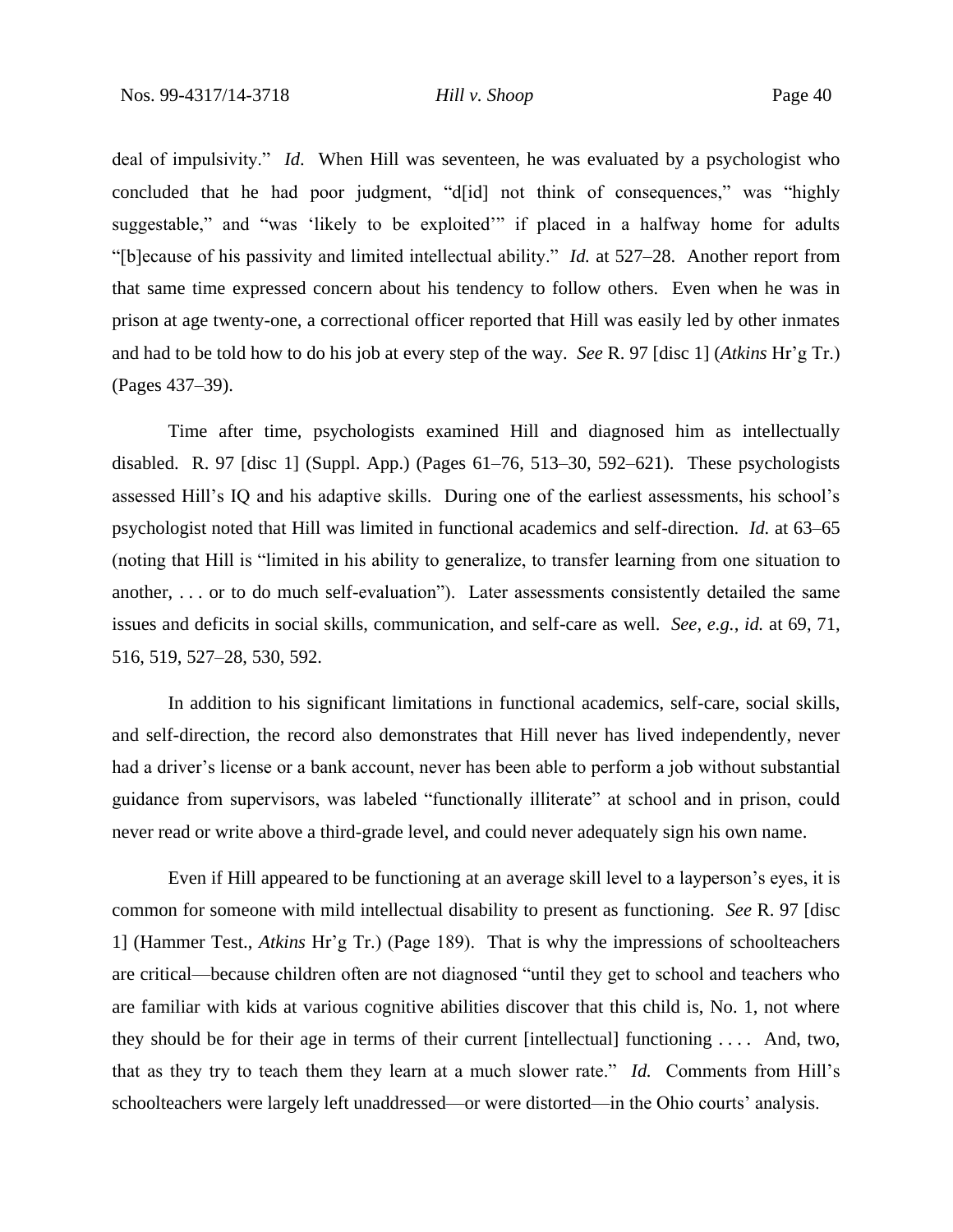# **2. Unreliable Experts**

Nevertheless, it might seem that the Ohio courts rendered a reasonable decision because they relied on the opinions of two psychological experts who found that Hill did not exhibit significant adaptive deficits. The majority here certainly takes that stance. Maj. Op. at 21–22. According to the Ohio Court of Appeals, the experts *and* the record provided "competent and credible evidence to support the trial court's conclusion that Hill does not meet the second criterion for mental retardation." *Hill*, 894 N.E.2d at 126. But both experts, at the trial court's direction, ignored evidence of adaptive deficiencies from Hill's school years, or set it aside as irrelevant to the task at hand. Anecdotal evidence, such as comments and records from schoolteachers and others who have interacted with or evaluated the subject, is key to the adaptive-deficits analysis. *See Hill*, 894 N.E.2d at 124–25 (discussing anecdotal evidence); R. 97 [disc 1] (Hammer Test., *Atkins* Hr'g Tr.) (Pages 383–84) (stating that the psychological profession values "collateral information"); R. 97 [disc 1] (Olley Test., *Atkins* Hr'g Tr.) (Page 696) (stating the importance of "drawing information from many different sources of functioning in every day life under every day circumstances").

Two experts testified in Hill's *Atkins* proceedings that Hill did not display significant adaptive limitations. *State v. Hill*, No. 85-CR-317, at 79–80 (Ohio Ct. of Common Pleas Feb. 15, 2006) (unreported) [R. 97 [disc 1] (Suppl. App.) (Pages 3477–78)]. The state trial court relied upon their opinions to conclude that Hill had failed to demonstrate significant adaptive deficits. *Id*. at 81 (Page 3479).**<sup>8</sup>** All three experts, including Dr. Hammer (Hill's expert), found that Hill malingered or tried to "fake bad" on the adaptive skills tests given to him in 2004. *Id.* at

**<sup>8</sup>**We have previously denied *Atkins* relief in an AEDPA case arising out of Ohio where, as here, two of the three mental-health experts testified that the petitioner was not intellectually disabled. *O'Neal v. Bagley*, 743 F.3d 1010, 1023 (6th Cir. 2013) ("With expert testimony split, as it often is, the state court chose to credit Dr. Chiappone and Dr. Nelson over Dr. Tureen, and we cannot say from this vantage that it was unreasonable to do so."). However, *O'Neal* is distinguishable on its facts, and Hill's claim for *Atkins* relief is much stronger than the petitioner's claim in *O'Neal*. For example, in *O'Neal* there was insufficient evidence to prove that the petitioner met the first prong in demonstrating "significantly subaverage intellectual functioning." *Id*. at 1022. Here, by contrast, Hill's IQ is so low that the Warden concedes that Hill satisfies the first prong. Additionally, O'Neal's claim for *Atkins* relief also failed because his adaptive deficits may well have been better explained by his drug abuse and personality disorder rather than organic mental illness. *Id*. at 1022–23. Furthermore, we have never held that a reliance on an expert witness's conclusion makes a state court's determination reasonable per se. Instead, we consider whether "the record read as a whole" allows a reviewing court to conclude that the state court's determination was unreasonable. *Id.* at 1022; *see also Carter v. Bogan*, 900 F.3d 754, 768, 771 (6th Cir. 2018).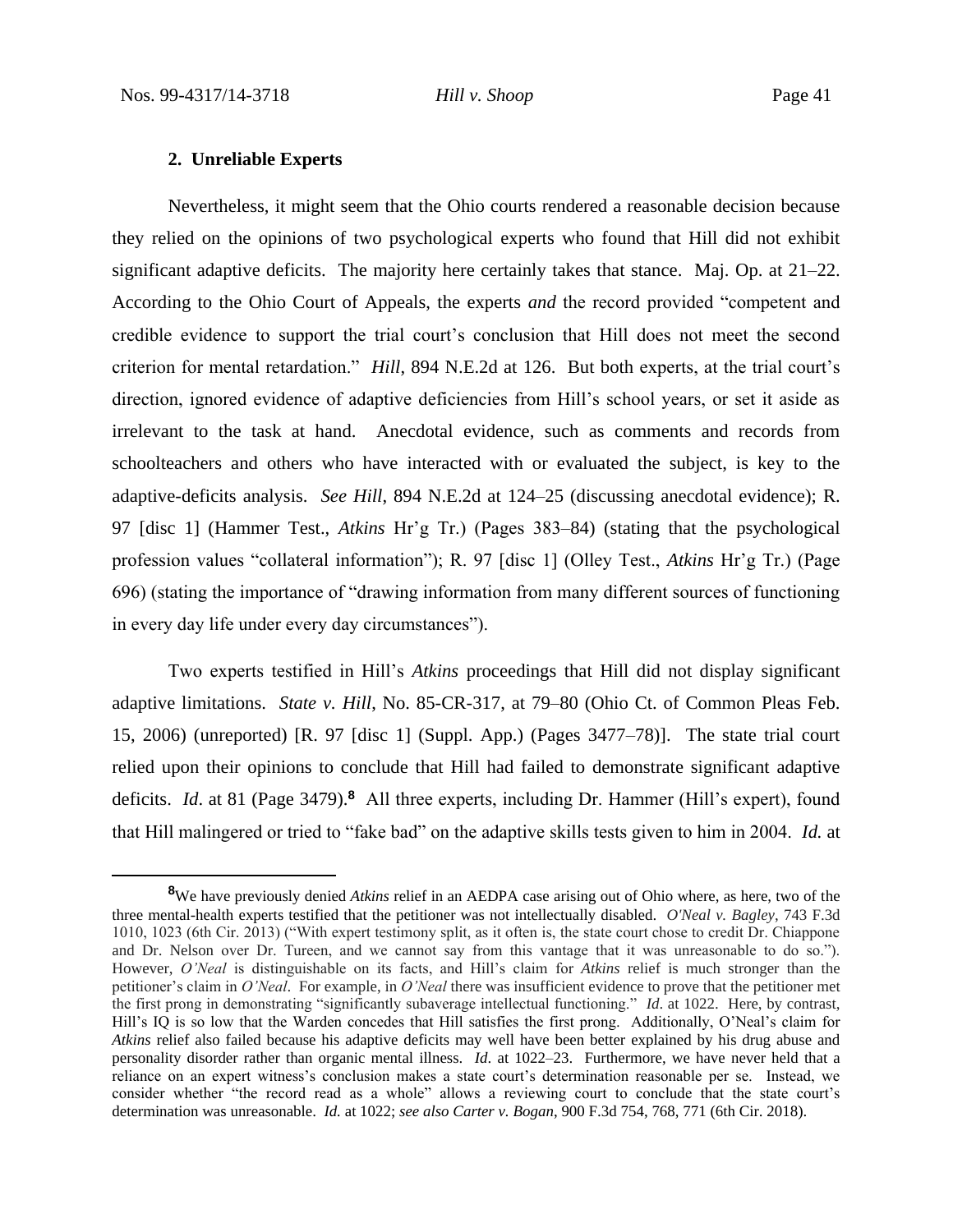53, 81 (Pages 3451, 3479). In coming to their decision that Hill was not, at present, intellectually disabled, Drs. Olley (the state's expert) and Huntsman (the trial court's expert) heavily weighed the fact that Hill malingered. *See* R. 97 [disc 1] (Olley Test., *Atkins* Hr'g Tr.) (Page 781); R. 97 [disc 1] (Huntsman Test., *Atkins* Hr'g Tr.) (Pages 1050–51). *But see* R. 97 [disc 1] (Hammer Test., *Atkins* Hr'g Tr.) (Page 211) (stating that a person with intellectual disability can still lie, manipulate, and cheat). Drs. Olley and Huntsman also emphasized the sophistication of Hill's crimes and his interactions with prison, law-enforcement, and court officials. *See* R. 97 [disc 1] (Olley Test., *Atkins* Hr'g Tr.) (Pages 726–31, 737–50, 770–75); R. 97 [disc 1] (Huntsman Test., *Atkins* Hr'g Tr.) (Pages 1027, 1034–35, 1040–44). Dr. Hammer, on the other hand, based his diagnosis on all types of anecdotal evidence, including Hill's records from school, and concluded that Hill satisfied all three prongs for a diagnosis of intellectual disability. *See* R. 97 [disc 1] (Hammer Test., *Atkins* Hr'g Tr.) (Pages 383–84); *id.* at 156 ("My opinion is that [Hill] falls within the high end of the mild retardation range."); *see also id.* at 190 (describing mild intellectual disability as "significant" or "severe" impairment in the ability to function).

Dr. Olley (the state's expert) stated that Hill's memory was very good in court on April 15, 2004, when he provided details of events. R. 97 [disc 1] (Olley Test., *Atkins* Hr'g Tr.) (Page 744). Dr. Olley also stated, based on an interview with Hill, that Hill was able "to express a complex explanation of the crime in order to support his claim of innocence." R. 97 [disc 1] (Suppl. App.) (Page 1125). Although Dr. Olley admitted that Hill's case was a "close call," R. 97 [disc 1] (Olley Test., *Atkins* Hr'g Tr.) (Page 861), he nevertheless concluded that Hill's "way of presenting himself," both in his police interrogation and before the court, was inconsistent with an intellectual-disability diagnosis, *id.* at 718–19, 726–27. Dr. Olley said that he had never heard of an intellectually disabled inmate calling the media to arrange an interview, as Hill did in this case by reaching out to the *Tribune Chronicle*. *Id.* at 763. Dr. Olley noted that Hill was able to tell an elaborate "conspiracy" theory about the events leading to his capital trial for Fife's murder, which echoed a "very similar" soliloquy he made before the trial court on April 15, 2004. *Id.* at 770–72. Dr. Olley characterized this soliloquy as "long," "rambling," and ultimately implausible—but he testified that he was nonetheless "struck" by Hill's "sophisticated memory and reasoning." *Id.* at 744, 771–72.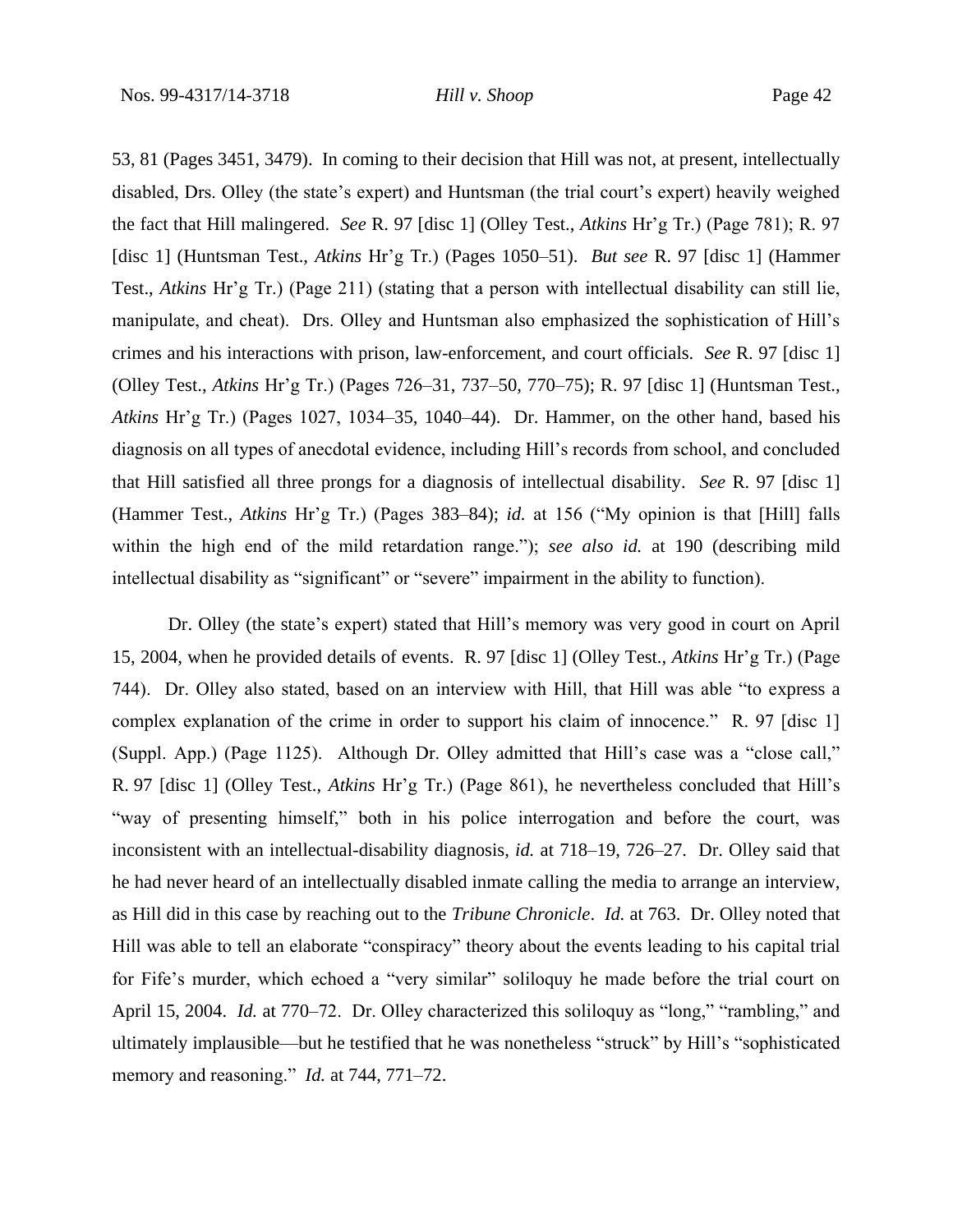Dr. Huntsman (the trial court's expert) similarly focused in her report on Hill's "remarkable memory for the history of his case," his detailed and "very complex explanation for how Raymond Fife came to be killed," as well as the "competencies" observed by staff members in prison. R. 97 [disc 1] (Suppl. App.) (Page 1141). Dr. Huntsman described Hill's story as "bouncing around in time," and she initially "couldn't keep track of what [they] were talking about." R. 97 [disc 1] (Huntsman Test., *Atkins* Hr'g Tr.) (Pages 1021). She characterized the conspiracy story as "remarkable and not likely, not very plausible." *Id.* at 1025. Still, despite the story's apparent lack of "logic," Dr. Huntsman noted "the degree of organization, the degree of complexity[,] and the degree of memory that he displayed as [they] talked." *Id.* at 1025–26, 1031. She testified that it was not the story Hill told, but his "process of telling the story" which demonstrated complexity, "sophistication," a noteworthy vocabulary, and a "general ability to communicate"—that led to her conclusion that he was not intellectually disabled. *Id.* at 1190.

In the end, Drs. Olley and Huntsman each opined that Hill was "borderline intellectual functioning" as defined in the DSM-IV. *See* R. 97 [disc 1] (Olley Test., *Atkins* Hr'g Tr.) (Page 936); R. 97 [disc 1] (Huntsman Test., *Atkins* Hr'g Tr.) (Page 1044); *id.* at 1049 (stating that "what makes me say that I believe that in my opinion he falls within the borderline range of intellectual functioning has to do with his adaptive behavior"). Dr. Olley described borderline intellectual functioning as "no mental retardation but it is the . . . functioning that is . . . between one standard deviation below the mean and two standard deviations below the mean," *i.e.*, an IQ range between "71 to 85." R. 97 [disc 1] (Olley Test., *Atkins* Hr'g Tr.) (Page 936). Drs. Olley and Huntsman came to this conclusion even though people at the lower end of borderline intellectual functioning and the higher end of intellectual disability are "going to be quite similar . . . in some regards," R. 97 [disc 1] (Hammer Test., *Atkins* Hr'g Tr.) (Page 465), including in their ability to create a "script" involving various people and events, *id.* at 537–38.

In the opinion of Dr. Hammer (Hill's expert), Hill's behavior was not inconsistent with that of a person with mild intellectual disability because those persons often attempt to don a "cloak of competence." *Id.* at 191–92. "[M]any people with mild [intellectual disability]," he explained, "are quite aware of their deficits in learning and functioning and are somewhat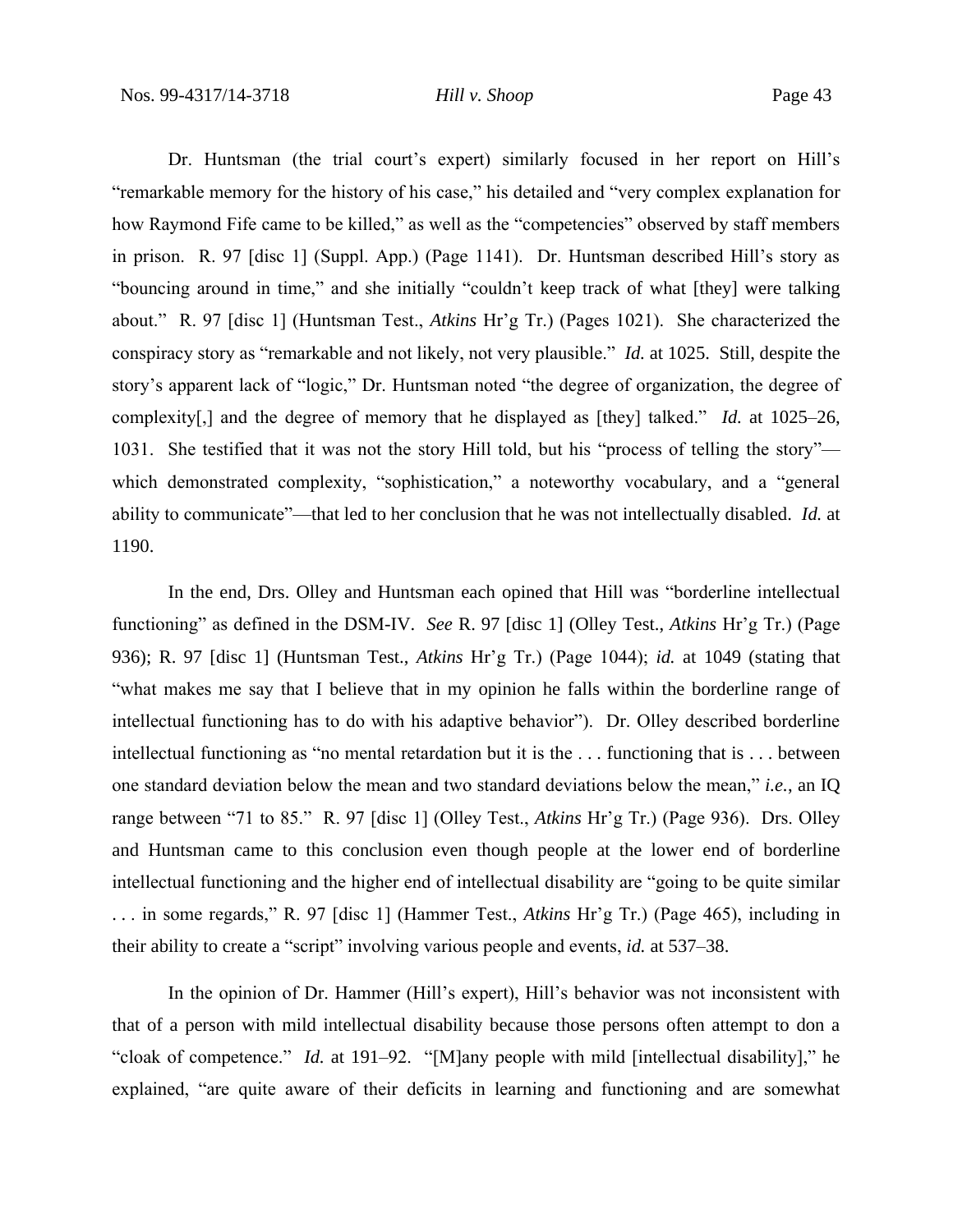worried that other people will find that also. So they oftentimes will develop certain skill areas that they can hold out as indicating that they have a competence in a certain area and, therefore, are trying to mask . . . what their deficits actually are." *Id*. This frequently involves "learning sort of . . . scripts or scenarios that they can kind of pull out." *Id.* at 192–93. The trial court, which adopted the opinions of Drs. Olley and Huntsman, but made no reference to Dr. Hammer's cloak of competence discussion in its opinion, apparently did not afford this concept much weight.

Drs. Olley and Huntsman also placed significant weight on the testimony of prison officials about Hill's recent behavior in the prison environment. These officials considered Hill "average" in intelligence compared to other death row inmates. "They testified that Hill interacted with the other inmates, played games, maintained a prison job, kept a record of the money in his commissary account, and obeyed prison rules." *Hill*, 2014 WL 2890416, at \*39 (quoting *Hill*, 894 N.E.2d at 124). One official said that Hill was feigning intellectual disability for his *Atkins* claim, and another said that Hill's hygiene was "poor but not terrible." *Id.* (quoting *Hill*, 894 N.E.2d at 125).

As the district court noted, all of the experts conceded that relying on Hill's behavior in prison to assess adaptive skills is problematic because "death row is a segregated, highly structured and regulated environment." *Id.* at \*42.9 Evidence of adaptive functioning in this kind of controlled setting is of limited value because inmates do not have the same opportunities to acquire new skills or show weaknesses in existing skills. Assessing Hill's adaptive deficits as an adult is particularly challenging given the absence of any reliable testing to measure Hill's adaptive functioning and the lack of reliable evidence of how Hill would have functioned as an adult in general society as he has been incarcerated for all but six months of his adult life. Given the lack of evidence regarding Hill's likely adaptive performance as an adult in the general community, the experts should have utilized all available evidence.

**<sup>9</sup>**The medical literature available in 2008 prohibited the assessment of adaptive skills in atypical environments like prison. For example, the 2002 AAMR Manual says "[l]imitations in present functioning must be considered within the context of community environments typical of the individual's age peers and culture." AAMR, *Mental Retardation: Definition, Classification, and Systems of Supports* 13 (10th ed. 2002). It explains: "[t]his means that the standards against which the individual's functioning must be measured are typical communitybased environments, not environments that are isolated or segregated by ability." *Id.* at 8.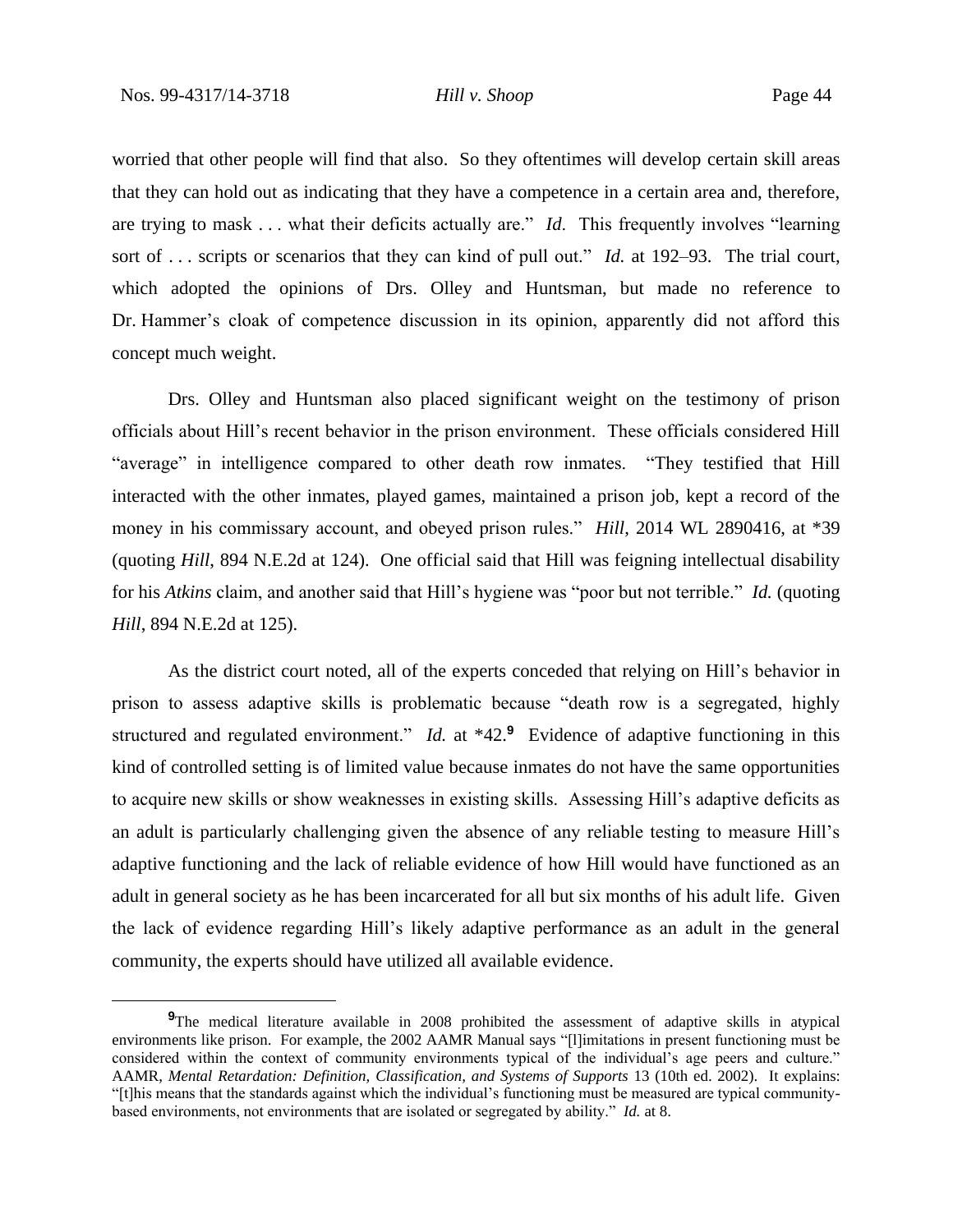The majority acknowledges that Dr. Huntsman, in particular, considered prison officials' descriptions of Hill's adaptive behavior as "'[the] most persuasive[]' evidence" of Hill's adaptive functioning. Maj. Op. at 22 (alterations in original) (quoting R. 97 [disc 1] (Suppl. App.) (Page 1141)). Given that the existing medical guidelines prohibited measuring an individual's functioning based on their behaviors in a prison setting, Dr. Huntsman's weighty reliance on this evidence in coming to her conclusion about Hill's intellectual disability casts serious doubt on its reasonableness. The same is true for Dr. Olley, especially in light of his own admission that "[i]t is impossible to assess all of Mr. Hill's adaptive behavior while he is in prison." R. 97 [disc 1] (Suppl. App.) (Page 1124).

Drs. Olley and Huntsman leaned heavily on these prison officials' testimony rather than treating them with the degree of skepticism mandated by the medical literature. As the district court noted, the weight of the testimony from various death-row prison officials was limited by their potential bias against the inmates they were charged with guarding, as well as the shortcomings affecting lay opinions about intellectual disability generally. *Hill*, 2014 WL 2890416, at \*42–43. And many of the specific prison officials' statements were "rife with contradictions, with themselves and each other." *Id*. at \*43.

These flaws might be forgivable under AEDPA deference, but there is one problem with Drs. Olley's and Huntsman's testimony that we cannot overlook: neither of them grappled with the extensive past evidence of Hill's intellectual disability. Both experts, instead, assessed Hill's adaptive skills "as they existed at the time of the hearing"—even though intellectual disability is a static condition. *Id.* at \*23; *see Heller*, 509 U.S. at 323; *Williams*, 792 F.3d at 617–19; R. 97 [disc 1] (Suppl. App.) (Page 1125) (Dr. Olley reporting that "[t]he available information on Mr. Hill's *current functioning* does not allow a diagnosis of mental retardation") (emphasis added). At the State's urging, the trial court ruled that it would focus the *Atkins* inquiry on Hill's current functioning, but noted that it would not preclude historical evidence from coming in. R. 97 [disc 1] (Suppl. App.) (Pages 175–81, 217–23, 247–50). As a result, the opinions of Drs. Olley and Huntsman, like the Ohio courts' own assessments, lack a credible foundation.

Dr. Olley recognized the importance of anecdotal evidence when he relied on testimony from prison guards to assess Hill's adaptive skills. But when it came to past anecdotal evidence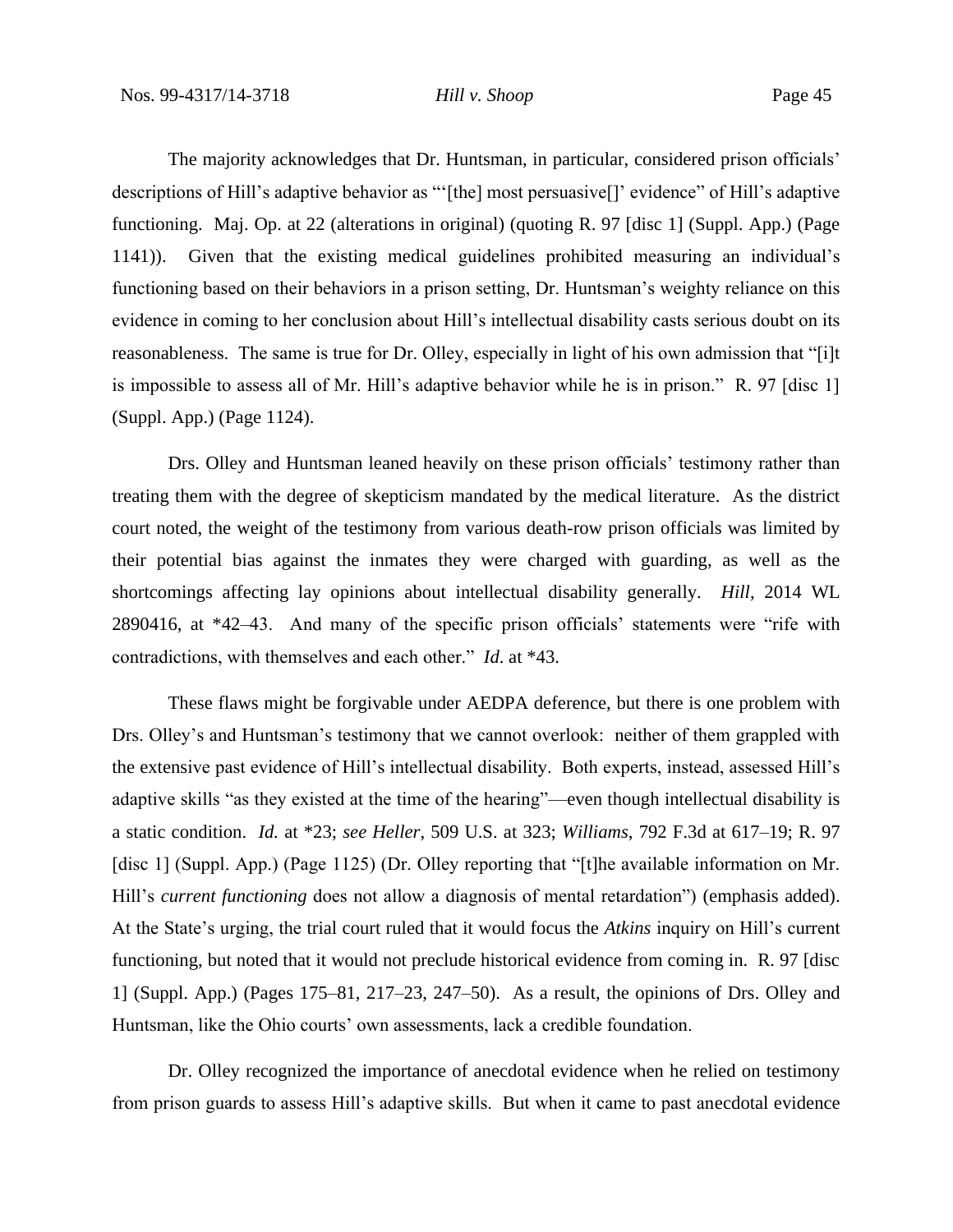of Hill's adaptive deficits, Dr. Olley dismissed it as evidence of low *academic* skills only. R. 97 [disc 1] (Olley Test., *Atkins* Hr'g Tr.) (Page 783). Acknowledging that Hill's schoolteachers thought he was intellectually disabled, Dr. Olley said that he could not say the same because "[t]he information is simply not available." *Id.* As detailed extensively above, that is simply not true.

The majority finds Dr. Olley's determination to be reliable because Dr. Olley "did not dismiss Hill's past anecdotal evidence; rather, he concluded after reviewing the record that 'there was inadequate information about adaptive behavior that would allow [him] to conclude that there was a significant impairment in adaptive behavior' at the time of the offense." Maj. Op. at 20 (alteration in original) (quoting R. 97 [disc 1] (Olley Test., *Atkins* Hr'g Tr.) (Page 780)). But that conclusion ignores Dr. Olley's failure to engage with or consider the numerous reports from teachers, mental health professionals, and other relevant observers of Hill's adaptive behavior, directly contravening Dr. Olley's admitted methodology for determining intellectual disability and what constitutes adequate information. *See* R. 97 [disc 1] (Olley Test., *Atkins* Hr'g Tr.) (Pages 696–97) (noting that for retrospective determinations of intellectual disability, experts should rely on records and statements from "teachers," "mental health professionals," and "other people who know the individual well").**<sup>10</sup>** Those records are replete with observations and diagnoses of significant limitations in adaptive behavior that Dr. Olley never mentioned or explained away as irrelevant or inadequate in the areas of self-care or self-direction. For example, in the area of self-direction, Dr. Olley failed to contextualize the results of the standardized tests administered by mental health professionals with the numerous accounts throughout Hill's childhood and teenage years from teachers, psychologists, and social workers who testified that Hill was easily led and a follower. *Hill*, 2014 WL 2890416, at \*30–33. More importantly, Dr. Olley admitted that Dr. Nancy Schmidtgoessling, one of the psychologists who testified during the mitigation phase of Hill's trial, assessed Hill's adaptive behavior when she diagnosed him as intellectually disabled. *See* R. 97 [disc 1] (Olley Test., *Atkins* Hr'g Tr.) (Pages 941–42). But Dr. Olley never explained why he found that diagnosis unreliable.

**<sup>10</sup>**Dr. Olley explained to the trial court that "our protocol was different" from other cases for which he had served as an expert "in the sense that in speaking among the three psychologists, we were aware of your order to look at Mr. Hill's present functioning." R. 97 [disc 1] (Olley Test., *Atkins* Hr'g Tr.) (Page 862). He further explained that it was because of the trial court's order that the experts focused on Hill's adaptation to prison life. *Id.*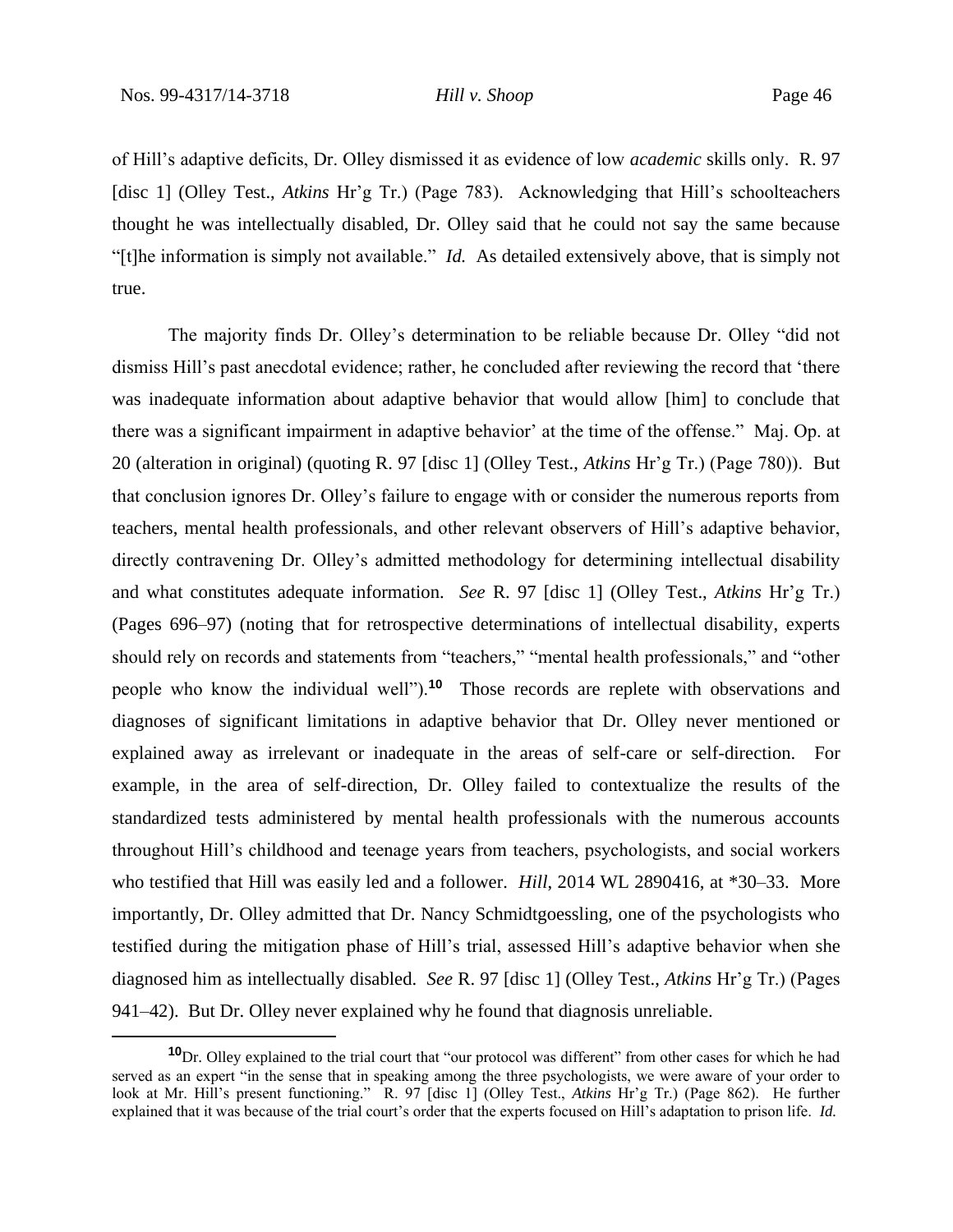As for Dr. Huntsman, she, too, did not give much thought to the past anecdotal evidence of Hill's adaptive deficits. She stated that she was retained to decide "whether [Hill] is *now* a mentally retarded individual." R. 97 [disc 1] (Huntsman Test., *Atkins* Hr'g Tr.) (Page 1052) (emphasis added). When prompted for her opinion of Hill's school records, she stated that these records were not as reliable as the court-conducted tests because teachers' assessments "were being done for a very different purpose." *Id.* at 1046. Never mind that the Ohio Supreme Court had already decided in *White* that school records *are* relevant for an adaptive-deficits analysis. *State v. White*, 885 N.E.2d 905, 916 (Ohio 2008); *see also Heller*, 509 U.S. at 323 (noting that for intellectual disability determinations "there is an 18-year record [of past behavior] upon which to rely"). Never mind that several of the assessments used to evaluate Hill relied on definitions of intellectual disability that match *Lott*'s factors. *See e.g.*, R. 97 [disc 1] (Suppl. App.) (Page 592–93) (finding that Hill qualified for placement into a special education program for intellectually disabled students because he exhibited "significant subaverage intellectual functioning" and deficiencies in at least two areas of adaptive behavior as determined by a multidisciplinary team that included a qualified psychologist). Dr. Huntsman also speculated that Hill had not tried his hardest in school. R. 97 [disc 1] (Huntsman Test., *Atkins* Hr'g Tr.) (Page 1048).**<sup>11</sup>** In fact, at one point Dr. Huntsman dismissed the evidence of Hill's adaptive deficits during his teenage years as Hill being "a pretty troubled and pretty troublesome youth" due to his school system record. *Id.* at 1047. Despite Dr. Huntsman's detailed analysis of the reports from prison guards, there is no comparable analysis of the overwhelming historical records detailing Hill's struggles with self-care, self-direction, and academic functioning. Dr. Huntsman testified that, excluding Hill's mother, the record did not contain any non-school records providing evidence of Hill's adaptive skills or deficits. *Id.* at 1090, 1098.**<sup>12</sup>** This completely ignores the highly relevant non-school records and testimony from Brinkhaven, where social workers observed Hill at all times and noted significant limitations in self-care, academic functioning, and self-direction. *See Hill*, 2014 WL 2890416, at \*31. Having disregarded much of the past anecdotal evidence, Dr. Huntsman stated that Hill

**<sup>11</sup>**Dr. Huntsman did not point to, nor have we been able to discover, any evidence in Hill's school records demonstrating that he intentionally performed poorly in school.

**<sup>12</sup>**The record also indicates that, if anything, Hill's mother "overestimated [Hill's] adaptive behavior." R. 97 (Suppl. App.) (Page 527).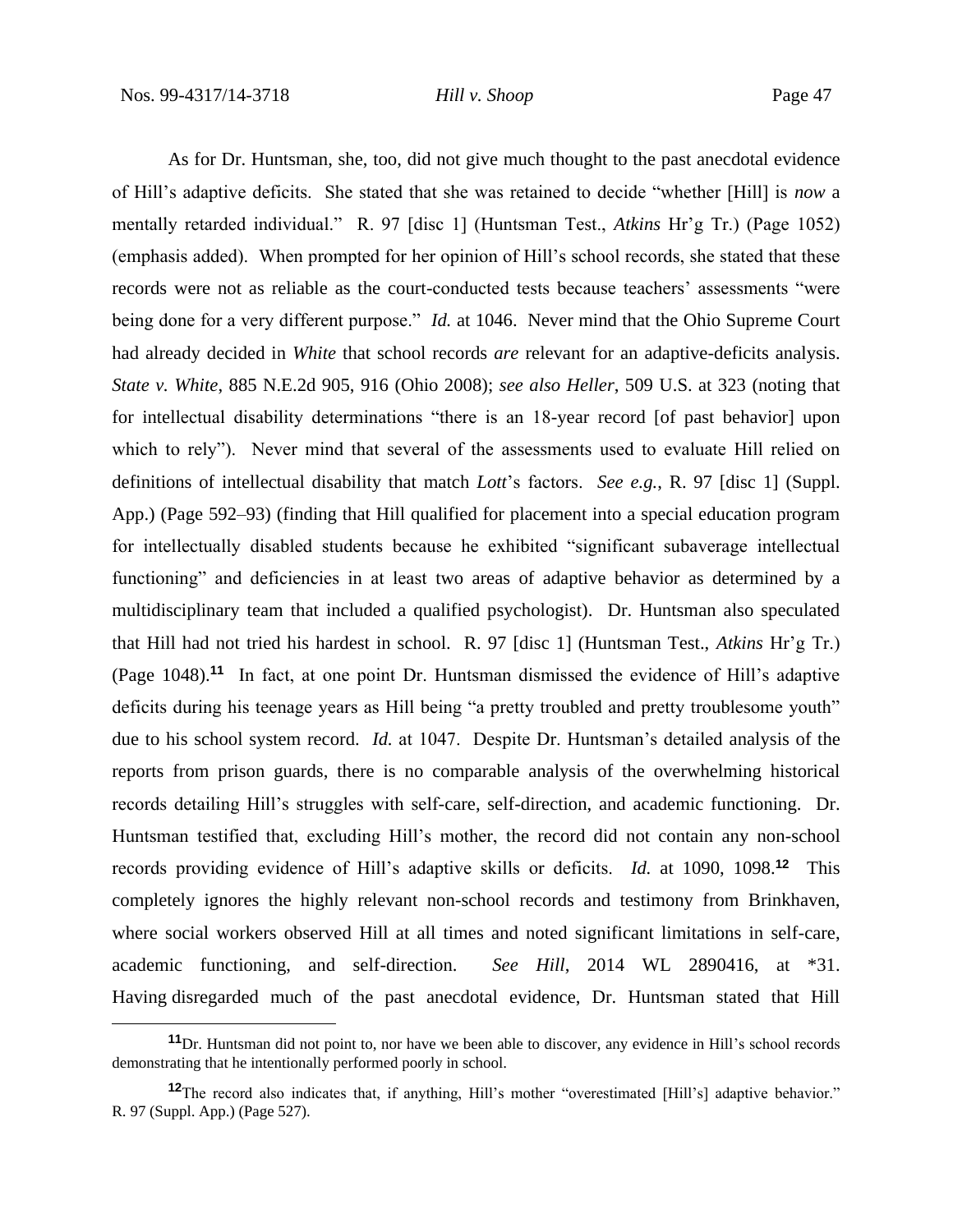"probably" was not intellectually disabled at the time of the offense. R. 97 [disc 1] (Huntsman Test., *Atkins* Hr'g Tr.) (Page 1052) ("I think that the only thing that I've said today that I didn't say previously in my report, because I wasn't asked to address it in my report, is that my opinion is that he was probably not retarded at the time of the offense.").

Even though Drs. Olley and Huntsman conceded that this was a close case, they made no real attempt to reconcile their outcome with Hill's past diagnoses of intellectual disability and the voluminous relevant evidence of Hill's significant adaptive limitations—and in fact, they were effectively told not to do so. As we held in *Williams*, *Atkins* and *Lott* recognized that intellectual disability presents itself in childhood and is a permanent condition. *See Williams*, 792 F.3d at 619–20. Under *Atkins*, courts cannot limit their focus to contemporary accounts while discounting past evidence of intellectual disability. The Ohio trial court's erroneous instruction substantially undermined the Ohio courts' ability to rely reasonably on Dr. Olley's and Dr. Huntsman's conclusions regarding Hill's intellectual disability.

Having set their gaze on Hill's interactions with prison, court, and police officials, Drs. Olley and Huntsman said next to nothing about the substantial evidence in the record from Hill's time both in school and in prison that Hill was easily led, struggled to communicate, struggled with his personal hygiene, and struggled to read. These failures only encouraged the Ohio courts to do the same. Rather than grapple with the extensive record of Hill's intellectual disability, the state trial court made its findings based on Hill's scattered and scripted conspiracy story of the Fife murder, his demeanor in interacting with law enforcement and the legal system, and the supposed sophistication of his crimes. *State v. Hill*, No. 85-CR-317, at 73–77 (Ohio Ct. of Common Pleas Feb. 15, 2006) (unreported) [R. 97 [disc 1] (Suppl. App.) (Pages 3471–76)]. Those "adaptive strengths" convinced the state trial court that Hill could not be intellectually disabled because he had "remarkable" communication and vocabulary skills and was selfdirected. *Id*. at 74 (Page 3472). As shown throughout this discussion, there is substantial evidence in the record to contradict these findings, which are based on evidence—Hill's functioning in a prison setting—prohibited by existing medical guidelines. *See, e.g.*, discussion *infra* Section III.A.3. Unlike the Ohio courts and Drs. Olley and Huntsman, I cannot cast aside years of highly probative evidence and repeated diagnoses of intellectual disability. To do so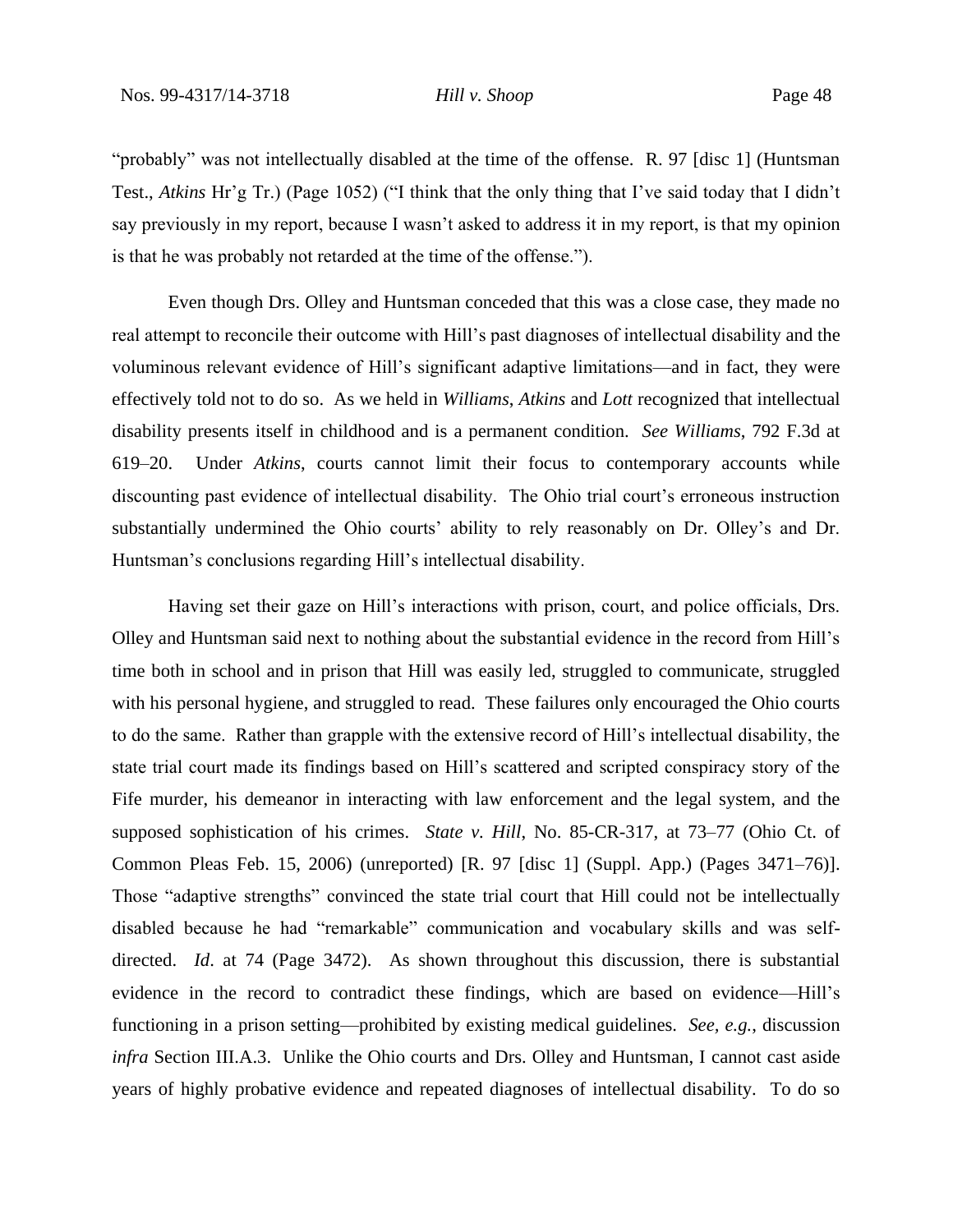flies in the face of then-prevailing medical standards, relevant guidance from the Ohio Supreme Court, and the doctors' own methodologies. Viewed in the context of the entire record and based on clearly established Supreme Court precedent, no fairminded jurist could find their factual determinations to be reasonable.

# **3. Myths and Misrepresentations**

To the extent that the Ohio courts addressed past evidence of Hill's adaptive deficits, they misconstrued it or tried to offset it with irrelevant facts. Rather than take this evidence seriously, the Ohio Court of Appeals adopted the trial court's analysis as consistent with its own perception of the record:

*Public School Records*. Hill's public school records amply demonstrate a history of academic underachievement and behavioral problems. Hill is often described as a lazy, manipulative, and sometimes violent youth. Although there are references to Hill's being easily led or influenced by others, the trial court noted that much of Hill's serious misconduct, including two rapes committed prior to Fife's murder, occurred when he was acting alone. Hill knew how to write and was described by at least one of his special education teachers as "a bright, perceptive boy with high reasoning ability."

*Hill's Trial for the Murder of Raymond Fife*. The trial court observed that the record of Hill's murder trial provided evidence of Hill's ability concerning self-direction and self-preservation. In particular, the court noted Hill's initiative in coming to the police in order to misdirect the focus of the investigation by implicating others and Hill's ability to adapt his alibi to changing circumstances in the course of police interrogation. This last point was also noted by Dr. Olley in his hearing testimony: Hill "stood his ground during that interrogation very, very strongly. \* \* \* He not only modified his story a little bit when he was faced with evidence that couldn't possibly have avoided. \*\*\* That to me is a kind of thinking and planning and integrating complex information that is a higher level than I have seen people with mental retardation able to do."

*Death Row Records*. At the time of the evidentiary hearing, Hill had been incarcerated on death row for 20 years. From this period of time, the trial court considered audiotaped interviews of Hill by Warren's Tribune Chronicle reporter Andrew Gray in the year 2000. These interviews were arranged on Hill's initiative in order to generate publicity for his case. The trial court found Hill's performance on these tapes demonstrated a high level of functional ability with respect to Hill's use of language and vocabulary, understanding of legal processes, ability to read and write, and ability to reason independently.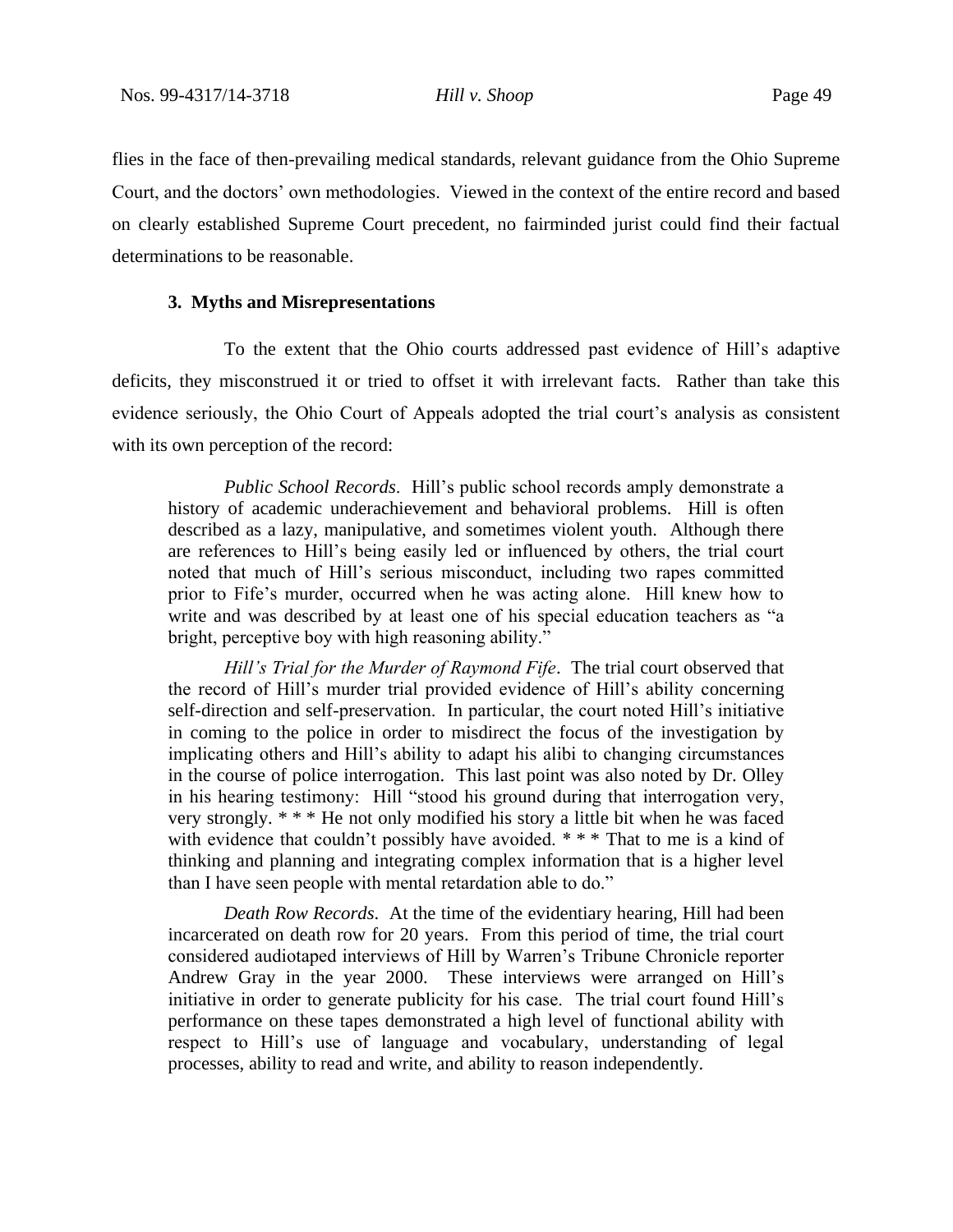The trial court considered the evidence of the various prison officials who testified at the evidentiary hearing. These witnesses consistently testified that Hill was an "average" prisoner with respect to his abilities in comparison with other death row inmates. They testified that Hill interacted with the other inmates, played games, maintained a prison job, kept a record of the money in his commissary account, and obeyed prison rules. Prison officials offered further testimony in their interviews with the expert psychologists. One official opined that Hill began to behave differently after *Atkins* was decided, and he believed that Hill was "playing a game" to make others think he is retarded. Another official reported that Hill's self-care was "poor but not terrible" and that Hill had to be reminded sometimes about his hygiene.

*Hill's Appearances in Court*. The trial court stated that it had "many opportunities" to observe Hill over an extended period of time and, as a lay observer, did not perceive anything about Hill's conduct or demeanor suggesting that he suffers from mental retardation.

*Hill*, 894 N.E.2d at 124–25.

These findings are deeply troubling. To start, the Ohio courts' finding "that Hill 'underachieved' academically or in any other adaptive skill as a child is," as the district court remarked, "squarely contradicted by the record." *Hill*, 2014 WL 2890416, at \*26. The district court could not find, and neither could I, "one reference in Hill's school records by a teacher, school administrator, psychologist, psychiatrist, or anyone else suggesting that Hill was capable of performing at a substantially higher level but chose not to." *Id*. (footnote omitted). And as the experts in this case testified, evidence of behavioral problems or a conduct disorder simply does not undermine a simultaneous finding of intellectual disability. *See* R. 97 [disc 1] (Hammer Test., *Atkins* Hr'g Tr.) (Page 612); R. 97 [disc 1] (Olley Test., *Atkins* Hr'g Tr.) (Page 713) ("[I]f he's having conduct problems in school, that's neither here nor there to a diagnosis of mental retardation."); (R. 97 [disc 1] (Huntsman Test., *Atkins* Hr'g Tr.) (Pages 1102–03). While conceding that "there are references to Hill's being easily led or influenced by others, the trial court noted that much of Hill's serious misconduct, including two rapes committed prior to Fife's murder, occurred when he was acting alone." *Hill*, 894 N.E.2d at 124.**<sup>13</sup>** The state courts incorrectly discounted the numerous reports that Hill was easily led because he committed

**<sup>13</sup>**The Ohio courts' use of the word "references" is also a serious mischaracterization of the record. As the district court found, almost every evaluation of Hill in his school records described Hill's tendency to be "easily influenced" by others. *Hill*, 2014 WL 2890416, at \*26 n.19. These consistent assessments amount to much more than fleeting "references."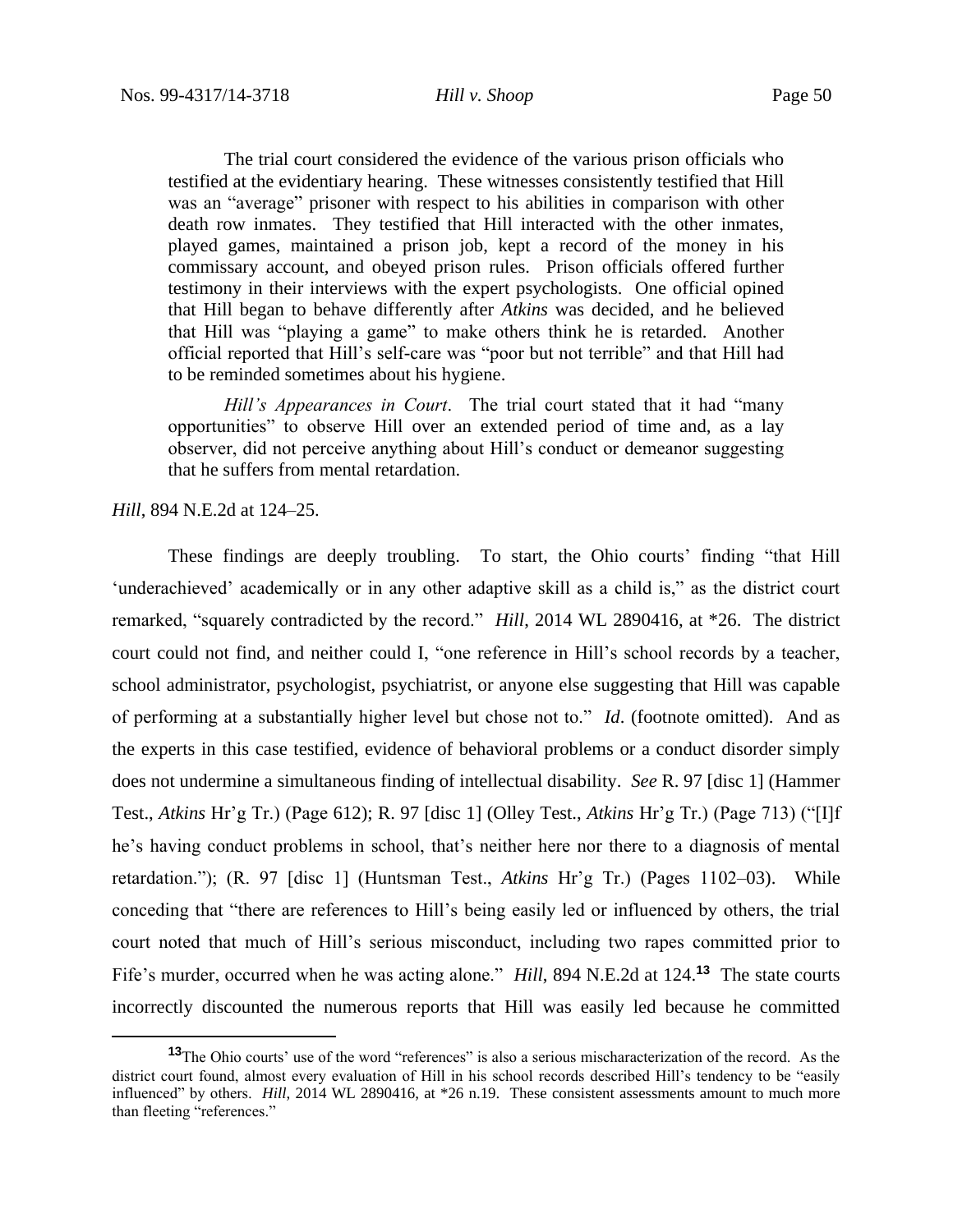crimes on his own. Under then-prevailing medical standards, Hill's prior criminal behavior is completely irrelevant to any determination of whether he exhibited deficits in adaptive skills. *See Hill*, 2014 WL 2890416, at \*26.

The Ohio courts' focus on a note drafted by a teacher *in a school for intellectually disabled children* describing Hill as "'bright' and 'perceptive,' with 'high reasoning ability'" was, as the district court put it, "almost cynical in its selective misrepresentation of the facts." *Hill*, 2014 WL 2890416, at \*27. In the same report, Hill's special education teacher noted that Hill, who was thirteen at the time, had the reading skills of a first-grader and the math skills of a third-grader. R. 97 [disc 1] (Suppl. App.) (Page 578).Her proposed goals for Hill were for him to shower regularly, eat and drink in a manner appropriate to school, blend letter sounds to say words altogether out loud, tell time in five-minute intervals, and count change up to \$1.00. *Id.* The Ohio courts' statement that Hill knew how to write suffers from the same flaw. At best, it is an erroneous description of Hill's abilities; at worst, it purposefully distorts the record. *See Hill*, 2014 WL 2890416, at \*27 (finding that there is "no evidence in the record that Hill could write much more than his name during his school years, and struggled even with that"). More importantly, the Ohio Court of Appeals blatantly omits the uncontradicted evidence from Hill's childhood through teenage years detailing Hill's consistent academic struggles. *See* discussion *supra* Section III.A.1.

The Ohio courts' handling of evidence regarding self-care is equally troubling. The Ohio Court of Appeals's sole reference to Hill's deficits with regard to self-care was its summary of testimony provided by a prison official "that Hill's self-care was 'poor but not terrible' and that Hill had to be reminded sometimes about his hygiene." *Hill*, 894 N.E.2d at 125. Such a statement downplays the record's extensive chronicling of Hill's struggles with hygiene, including the fact that an individual education plan established for Hill when he was nearly fourteen years old included an "[a]nnual [g]oal and [o]bjective" of helping Hill "learn to shower when necessary" and to "put soiled clothing in the appropriate place." R. 97 [disc 1] (Hammer Test., *Atkins* Hr'g Tr.) (Pages 280–81, 327). In short, the Ohio Court of Appeals's description of Hill's school records does not contain a single accurate characterization of the evidence that is relevant to determining whether Hill exhibits significant limitations in adaptive behavior.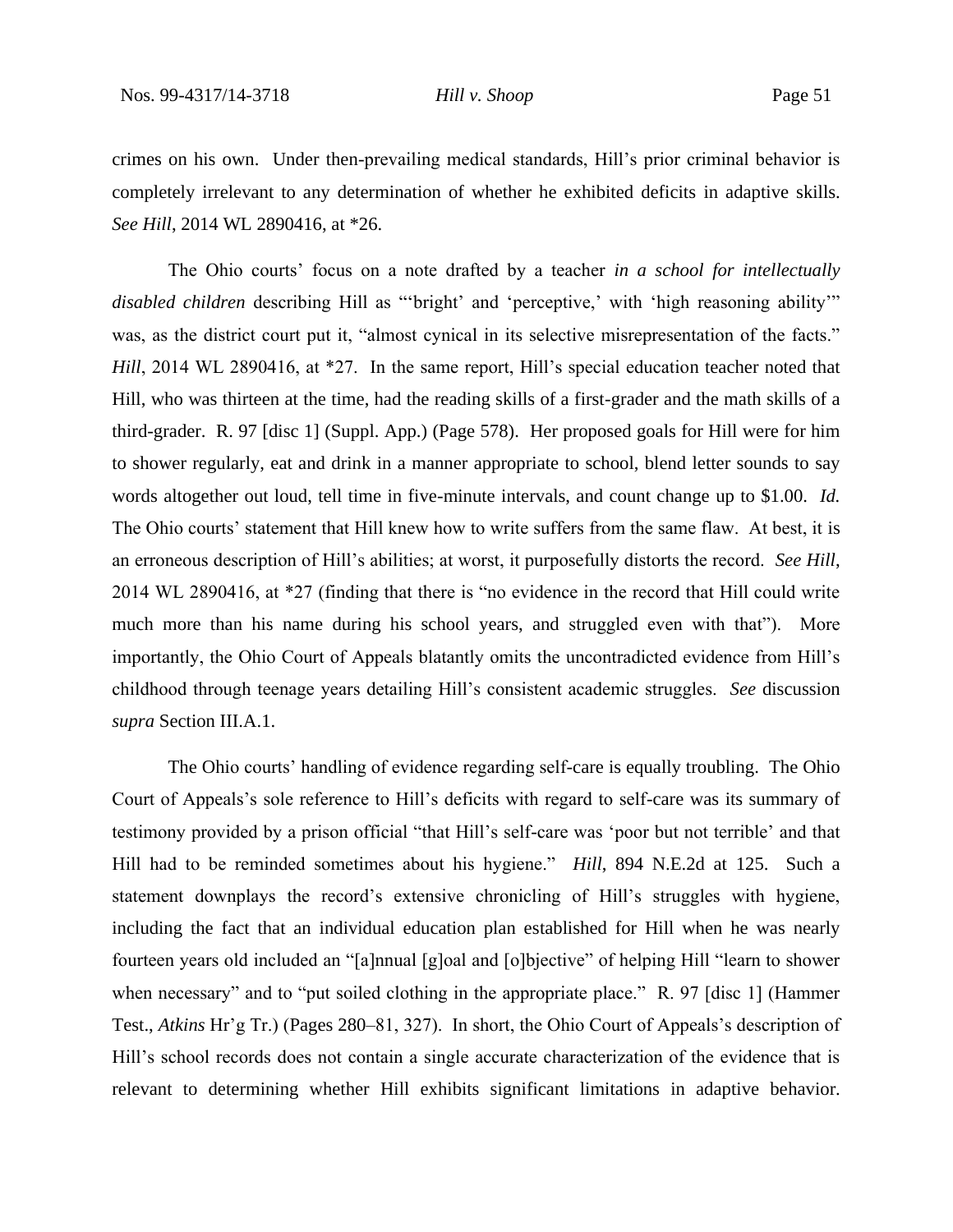Instead, we are left to assume that the appellate court and also the trial court were all but oblivious to the ample amount of evidence that credibly establishes Hill's limitations in functional academics, self-care, social skills, and self-direction.

The state trial court also unduly relied on Hill's "initiative in coming to the police" after Fife's death, as well as his alleged efforts to misdirect the investigation and fabricate an alibi while under interrogation, as "evidence of Hill's ability concerning self-direction and self-preservation." *Hill*, 894 N.E.2d at 124. But Hill was not even a suspect before he went to the police, and his statements are what aroused their suspicion. Incriminating oneself is hardly self-preservation. And as the district court noted, "'[s]elf-preservation' is not [even] among the adaptive skills measured under the clinical definitions of intellectual disability." *Hill*, 2014 WL 2890416, at \*33. And "self-direction" covers a host of behaviors—including "initiating activities appropriate to the setting" and "demonstrating appropriate assertiveness and selfadvocacy skills"—that are either unrelated or directly contrary to Hill's decision to make contact with the police. *Id.* (quoting AAMR, *Mental Retardation: Definition, Classification, and Systems of Supports* 40 (9th ed. 1992)).

Moreover, contrary to the Ohio courts' findings, Hill's "performance" during the police interrogation revealed him to be "childlike, confused, often irrational, and primarily selfdefeating," and Hill's attempts to change his story under pressure failed to "skillfully hid[e] his part" in Fife's death. *Id.* at \*34. The police even stated that Hill was suggestible, telling him that "Everytime [*sic*] we suggest something to you, you have a tendency to agree with us." R. 26 (Trial Tr. at 30) (Page ID #2105). Hill often changed his story or "embellished his statement[s] at the slightest suggestion by the police, even when the information at issue was irrelevant or incriminating." *Hill*, 2014 WL 2890416, at \*35. These actions "were quite the opposite of adaptive." *Id.* at \*34.This is especially true where Hill's decision to approach the police did not "resolve his problems," but "succeeded only in immediately drawing the police's attention to himself." *Id*. I fail to see how such behavior reasonably could be interpreted as exhibiting *skills* in "making choices," "resolving problems," and "demonstrating appropriate assertiveness and self-advocacy skills." AAMR, *Mental Retardation: Definition, Classification, and Systems of Supports* 40 (9th ed. 1992).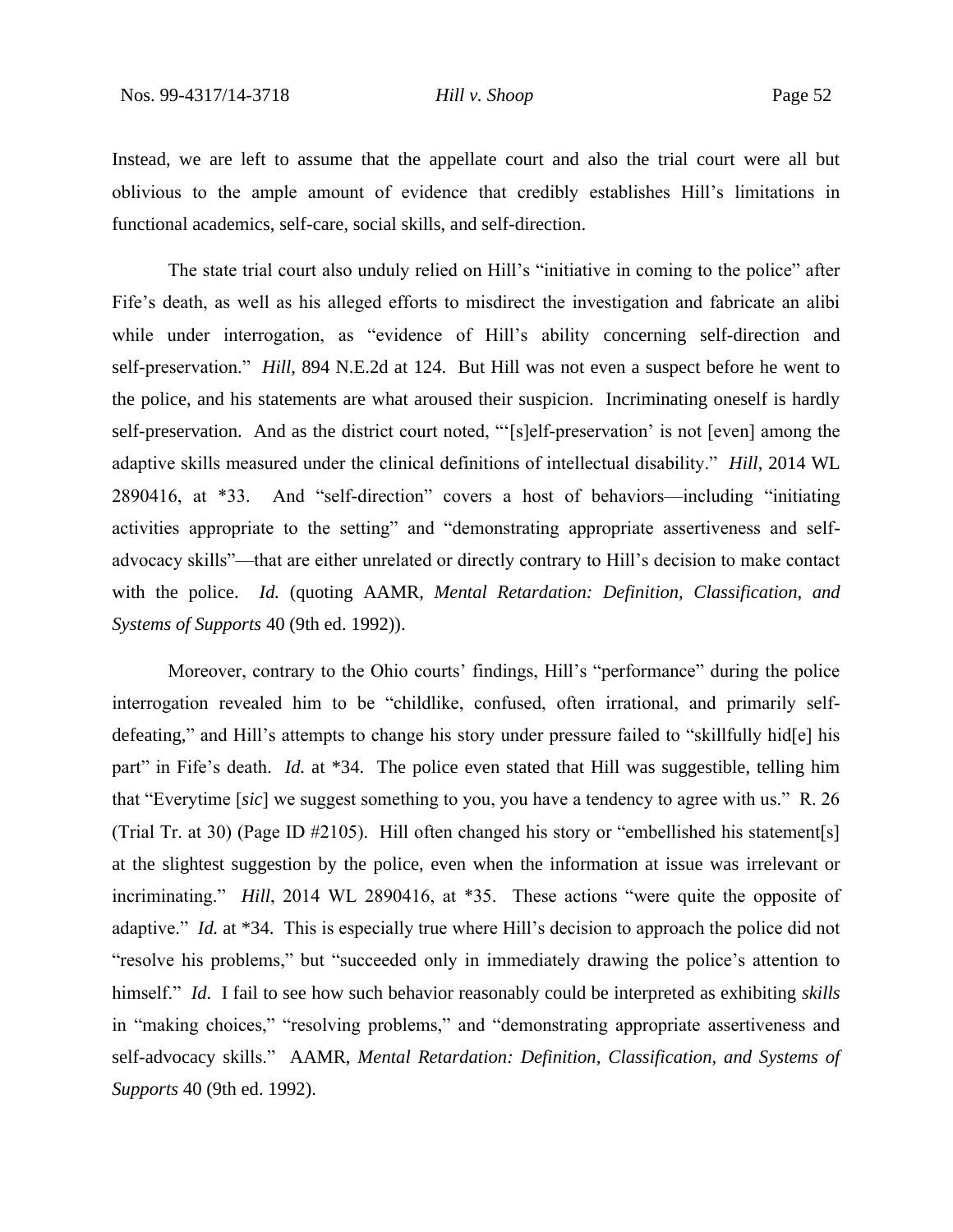While purportedly relying on prison accounts, the Ohio courts made no mention of Hill's prison *records*. Those records reflect that prison officials always understood Hill to be mentally incapacitated or "slow." As when he was in school, Hill was considered to be illiterate in prison. He was understood to have a "very limited writing ability," and he had other inmates write for him. R. 97 [disc 1] (Hammer Test., *Atkins* Hr'g Tr.) (Page 439).Notes written from Hill to prison officials make clear that he had trouble keeping track of his prison account balance. According to fellow inmates, when Hill was given a task, he had to be carefully supervised because he could not remember how to complete the assigned task. At least one prison official reported that Hill was able to perform his job as a porter because the cleaning supplies were sorted by color, so Hill was not required to read the supplies' instructions. *Id.* at 363, 1381.

Rather than credit the ten intellectual-disability diagnoses that Hill received prior to *Atkins* even being decided, the trial court made its own lay judgment that "there is nothing about [Hill's] general appearance—facial expressions or conduct—suggesting . . . that the Petitioner is mentally retarded." *State v. Hill*, No. 85-CR-317, at 76 (Ohio Ct. of Common Pleas Feb. 15, 2006) (unreported) [R. 97 [disc 1] (Suppl. App.) (Page 3474)]. The Ohio Court of Appeals defended that lay judgment on the basis that the experts also believed that Hill failed to exhibit significant adaptive deficiencies. *See Hill*, 894 N.E.2d at 125–26.

Perhaps most disturbing, three psychologists who testified at Hill's pre-*Atkins* mitigation hearing concluded that Hill was intellectually disabled and had extremely poor adaptive functioning. On appeal, the Ohio Supreme Court and Court of Appeals found these psychologists' testimony credible and concluded that Hill was intellectually disabled. *See State v. Hill,* 595 N.E.2d 884, 901 (Ohio 1992); *State v. Hill*, Nos. 3720, 2745, 1989 WL 142761, at \*6, \*32 (Ohio Ct. App. Nov. 27, 1989). It was only after *Atkins* came down, and Hill was again assessed for intellectual disability in renewed state-court proceedings, that the Ohio courts reversed course. *See Hill*, 300 F.3d at 682 (remanding this case to the Ohio courts so that Hill could exhaust his *Atkins* claim, while recognizing that the "Ohio courts reviewing his case have [already] concluded that Danny Hill is retarded and voluminous expert testimony supported this conclusion" (citation omitted)). Yet the Ohio Court of Appeals does not attempt to address this highly relevant evidence. *See* Maj. Op. at 15.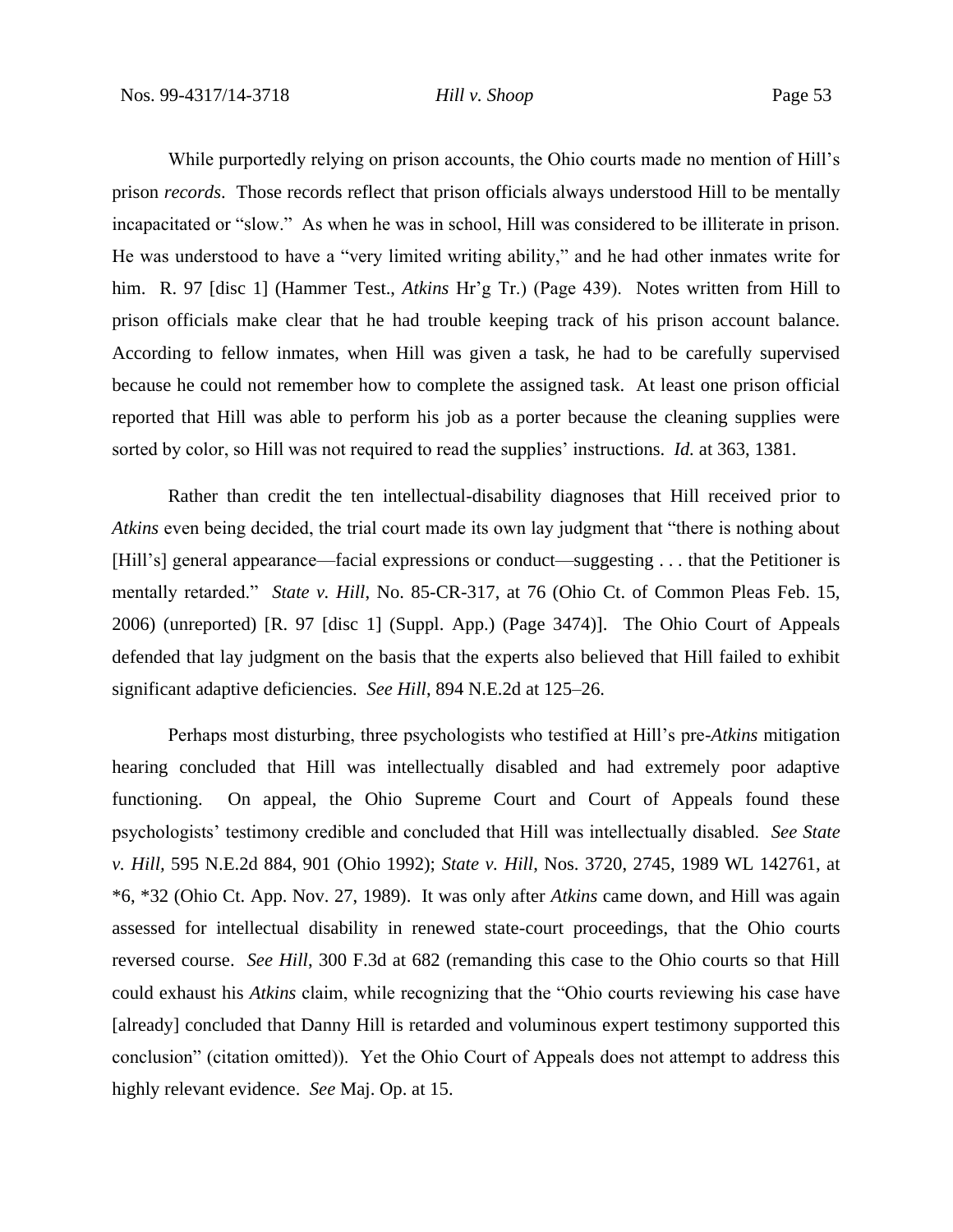Unfortunately, the majority papers over, when it does not outright ignore, the Ohio Court of Appeals's egregious mischaracterizations and omissions of probative favorable evidence. Like the Ohio courts, the majority flagrantly downplays the overwhelming evidence in Hill's juvenile records that sets out Hill's limitations in adaptive functioning. For example, the majority describes Hill's school records as merely "suggest[ing] that [Hill] struggled academically as a child." Maj. Op. at 13. But unanimous observations from teachers, social workers, and psychologists that Hill consistently performed far below his age-level in almost every academic arena do not constitute a "suggestion" of a deficit. They are uncontradicted evidence of a significant limitation. The majority admits that the Ohio Court of Appeals's "short summary of [Hill's school records]" omits evidence concerning Hill's skills in academics, selfdirection, and self-care. *Id.* at 12. But again, it attempts to erase the significance of this error by portraying the evidence as only possibly "relevant to determining whether Hill had significant limitations in two or more adaptive skills." *Id.* at 14. That characterization cannot stand in the face of clearly established law that instructs us to rely on "the documentation and other evidence of [intellectual disability]" that has accumulated during the individual's first eighteen years when assessing intellectual functioning. *Williams*, 792 F.3d at 620 & n.4 (quoting *Heller*, 509 U.S. at 322) ("[E]vidence of intellectual disability from earlier in life is directly relevant to present-day intellectual disability determinations.").

The majority refuses to recognize the substantial effect of these errors on our determination of whether the Ohio Court of Appeals's conclusion that Hill did not have significant limitations in two or more adaptive skills was more than just incorrect but was unreasonable. Several courts have recognized that errors of this magnitude can fatally undermine the factfinding process, rendering the resulting factual finding unreasonable. *See Taylor v. Maddox*, 366 F.3d 992, 999–1001 (9th Cir. 2004) (holding that a state court's clear misapprehension or misstatement of the record that "goes to a material factual issue that is central to petitioner's claim" and a state court's "failure to consider and weigh relevant evidence" that is "highly probative and central to the petitioner's claim" can render "the resulting factual finding unreasonable"), *abrogated on other grounds by Cullen v. Pinholster*, 563 U.S. 170 (2011); *Byrd v. Workman*, 645 F.3d 1159, 1171–72 (10th Cir. 2011) (following *Taylor*); *Gray v. Zook*, 806 F.3d 783, 791 (4th Cir. 2015) ("When a state court apparently ignores a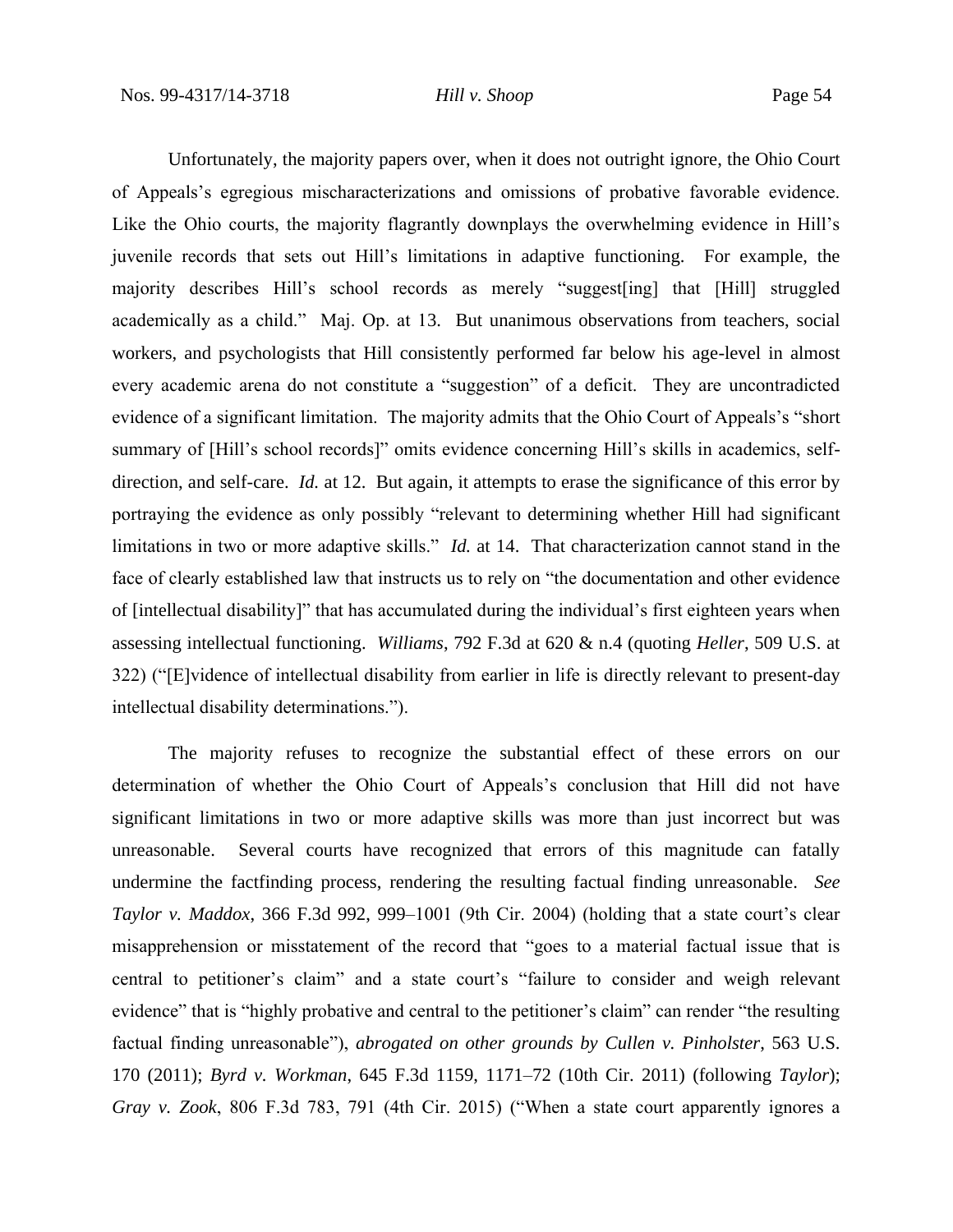petitioner's properly presented evidence, its fact-finding process may lead to unreasonable determinations of fact under § 2254(d)(2)."); *see also Miller-El*, 537 U.S. at 346 (finding it concerning under  $\S 2254(d)(2)$  that a "state court also had before it, and apparently ignored" probative evidence that was central to a petitioner's claim of a constitutional violation). The Ohio Court of Appeals did not just plainly misstate and grossly mischaracterize the record. Its misstatements and mischaracterizations are of highly probative evidence related to Hill's adaptive functioning, which is central to his *Atkins* claim. Furthermore, the Ohio Court of Appeals's treatment of the historical record and of Hill's functioning in prison contained inexcusable omissions of evidence that not only are inconsistent with its findings but also are "sufficient to support [Hill's *Atkins*] claim when considered in the context of the full record." *Taylor*, 366 F.3d at 1001, 1007–08. As detailed above, the Ohio courts' reliance on the conclusions of Drs. Olley and Huntsman cannot serve to mitigate or cure these errors.

### \*\*\*

The evidence that Hill is intellectually disabled is overwhelming. It is clear from the record that Hill was universally considered to be intellectually disabled and seriously lacking in adaptive skills by schoolteachers, administrators, social workers, psychologists, the juvenile court system, and even (previously) the Ohio Supreme Court. Hill consistently performed very poorly in school (functional academics); there was consistent documentation that he had trouble maintaining proper hygiene despite reminders (self-care); he had trouble making friends and responding appropriately to authority figures (social and communication); and he was described as a follower, easily led, and vulnerable to exploitation by adults (self-direction). The record shows that these deficits largely continued into adulthood, particularly with respect to self-care and functional academics. Nevertheless, the state courts and the experts they retained failed to grapple with this extensive social history, choosing instead to favor the accounts of prison guards and personal observations.

The Ohio courts' legal conclusions breach the most basic tenets of *Atkins*, and their factual findings cannot be sustained on this record. *Atkins*, on its most basic level, forbids the execution of persons who are intellectually disabled. It requires courts to look at all relevant evidence of intellectual disability—and certainly evidence of manifestations before the age of 18.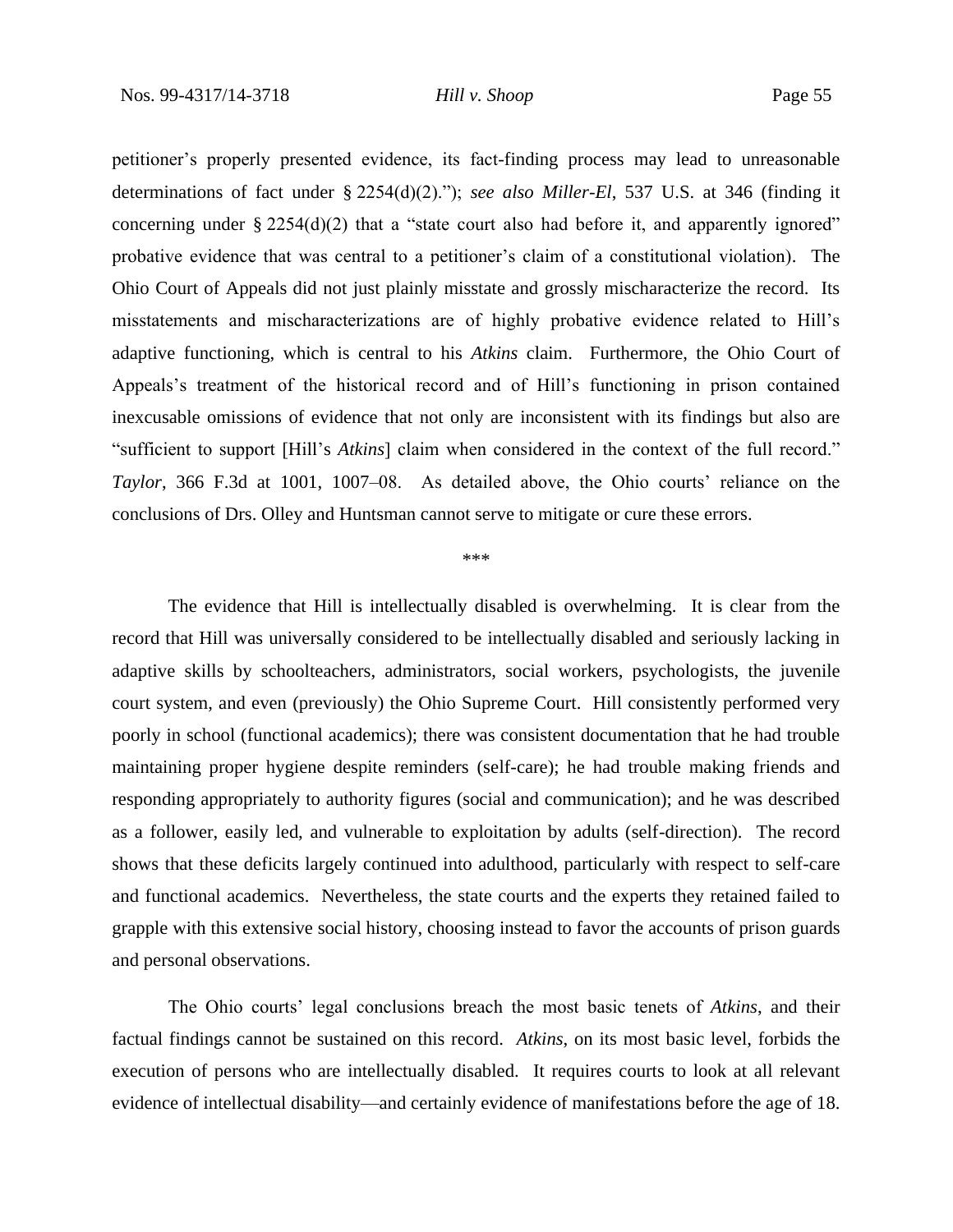This is not a case where evidence of intellectual disability comes out after conviction. Hill was diagnosed as intellectually disabled from a very young age. He attended special education classes. He could not be counted on to bathe. Yet, the Ohio courts were impressed by his ability to incriminate himself to the police and to rehash a scripted story in a cloak of competency. They valued the conflicting opinions of prison guards interacting with Hill in a highly structured setting over professional reports and diagnoses recorded over a lifetime. Even if *Atkins* alone poses no bar to offsetting adaptive deficiencies with adaptive strengths, the Ohio courts failed to grapple with the evidence in the record indicating that Hill's perceived strengths were actually weaknesses. As the Ohio Court of Appeals itself stated at the penalty phase, "The record is replete with competent, credible evidence which states that [Hill] has a diminished mental capacity. He is essentially illiterate, displays poor word and concept recognition and, allegedly, has deficient motor skills." *Hill*, 1989 WL 142761, at \*32. There is no getting around it—Hill is intellectually disabled. To deny the obvious is unreasonable. Thus, respectfully, I dissent.

# **B. Ineffective Assistance of Counsel**

Because I believe that we should grant habeas relief on Hill's *Atkins* claim, I would pretermit Hill's claim of ineffective assistance by his *Atkins* counsel. However, because the majority reaches Hill's ineffective-assistance-of-counsel claim, I write to express my views on its analysis. The district court held that Hill's ineffective-assistance-of-counsel claim is barred by 28 U.S.C. § 2254(i), which prohibits a petitioner from seeking habeas relief because of the ineffectiveness of his counsel at a post-conviction proceeding. *Hill*, 2014 WL 2890416, at \*52–53. At the heart of this issue is a deeply important constitutional question: whether petitioners bringing *Atkins* claims that arise after their initial appeals due to the retroactivity of *Atkins* have a Sixth Amendment right to the effective assistance of counsel. An answer in the affirmative would trump any statutory instruction that seemingly bars such a claim. The majority, in denying Hill's claim on the merits, decides not to resolve this issue. Maj. Op. at 23. However, I believe that the importance of the issue warrants addressing why we should conclude that Hill had the right to effective assistance of counsel during his *Atkins* hearing.

The Warden's argument and the district court's conclusion that § 2254(i) prevents Hill from bringing a habeas claim based on the ineffectiveness of his *Atkins* counsel rests on the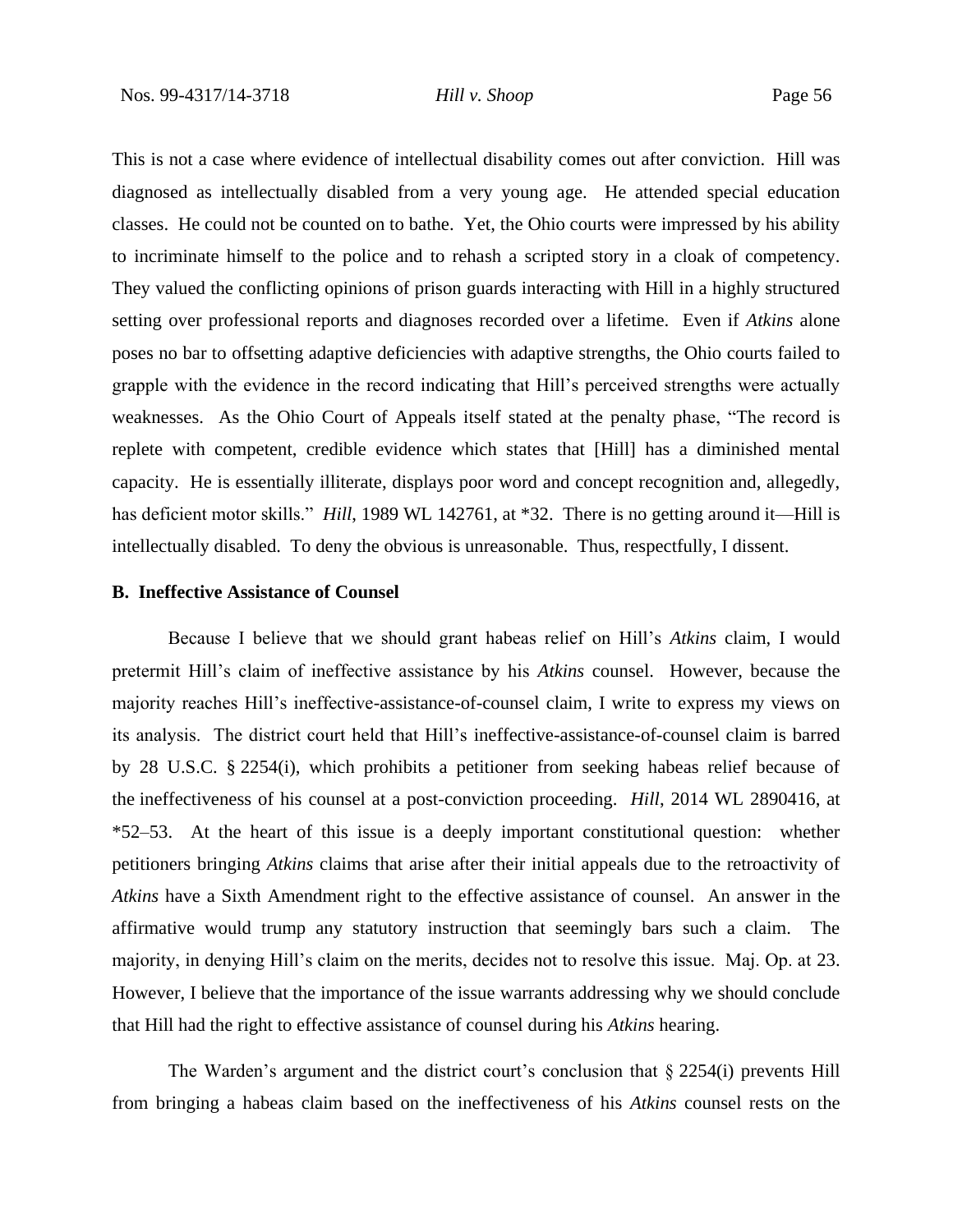foundation that Hill's *Atkins* hearing qualifies as a post-conviction proceeding. Thus, under the Supreme Court's general rule, Hill had "no constitutional right to an attorney" and consequently "cannot claim constitutionally ineffective assistance of counsel in such [a] proceeding[]." *Coleman v. Thompson*, 501 U.S. 722, 752 (1991). However, in *Hooks v. Workman*, the Tenth Circuit, the only other circuit to review this issue, "concluded that defendants in *Atkins* proceedings have the right to effective counsel secured by the Sixth and Fourteenth Amendments" even when the *Atkins* proceeding takes place after a defendant's conviction due to the retroactivity of *Atkins*. 689 F.3d 1148, 1183–84 (10th Cir. 2012). Consequently, the Tenth Circuit held that, in such circumstances, a defendant's ineffective-assistance-of-counsel claim "[was] properly . . . subject to federal habeas review under 28 U.S.C. § 2254." *Id.* at 1174. I find the Tenth Circuit's reasoning to be persuasive. The Supreme Court's fundamental-fairness jurisprudence also mandates that we conclude that Hill's claim is cognizable under § 2254. When examined in the context of Supreme Court habeas and capital-punishment caselaw, *Atkins* should be read as establishing a special exception regarding the right to counsel for intellectual-disability determinations due to the high stakes of the penalty involved: the irrevocable taking of a person's life.

First, as *Hooks* makes clear, the nature of an *Atkins* proceeding clearly compels a determination that the Sixth Amendment's guarantee of effective assistance of counsel attaches to the proceeding. For petitioners like Hill, an *Atkins* proceeding is "'postconviction' only in the strict chronological sense." *Id.* at 1183. Because *Atkins* was decided in 2002, after Hill had been convicted and sentenced in 1986, Hill's *Atkins* hearing was "'the first designated proceeding' at which he could raise a claim of mental retardation." *Id.* (quoting *Martinez v. Ryan*, 566 U.S. 1, 11 (2012)). That Hill had not and could not previously litigate his substantive constitutional right not to be executed due to his intellectual disability "underscores the importance of providing a capital defendant with the opportunity to fully present his constitutional issue, even in the postconviction context." *State v. Lorraine*, No. 2003-T-0159, 2005 WL 1208119, at \*6 (Ohio Ct. App. May 20, 2005). Moreover, because the *Atkins* hearing was Hill's first time arguing the merits of his constitutional claim, Hill did not "have a brief from counsel or an opinion of the court" on the issue, rendering Hill "ill equipped to represent [himself]." *Martinez*,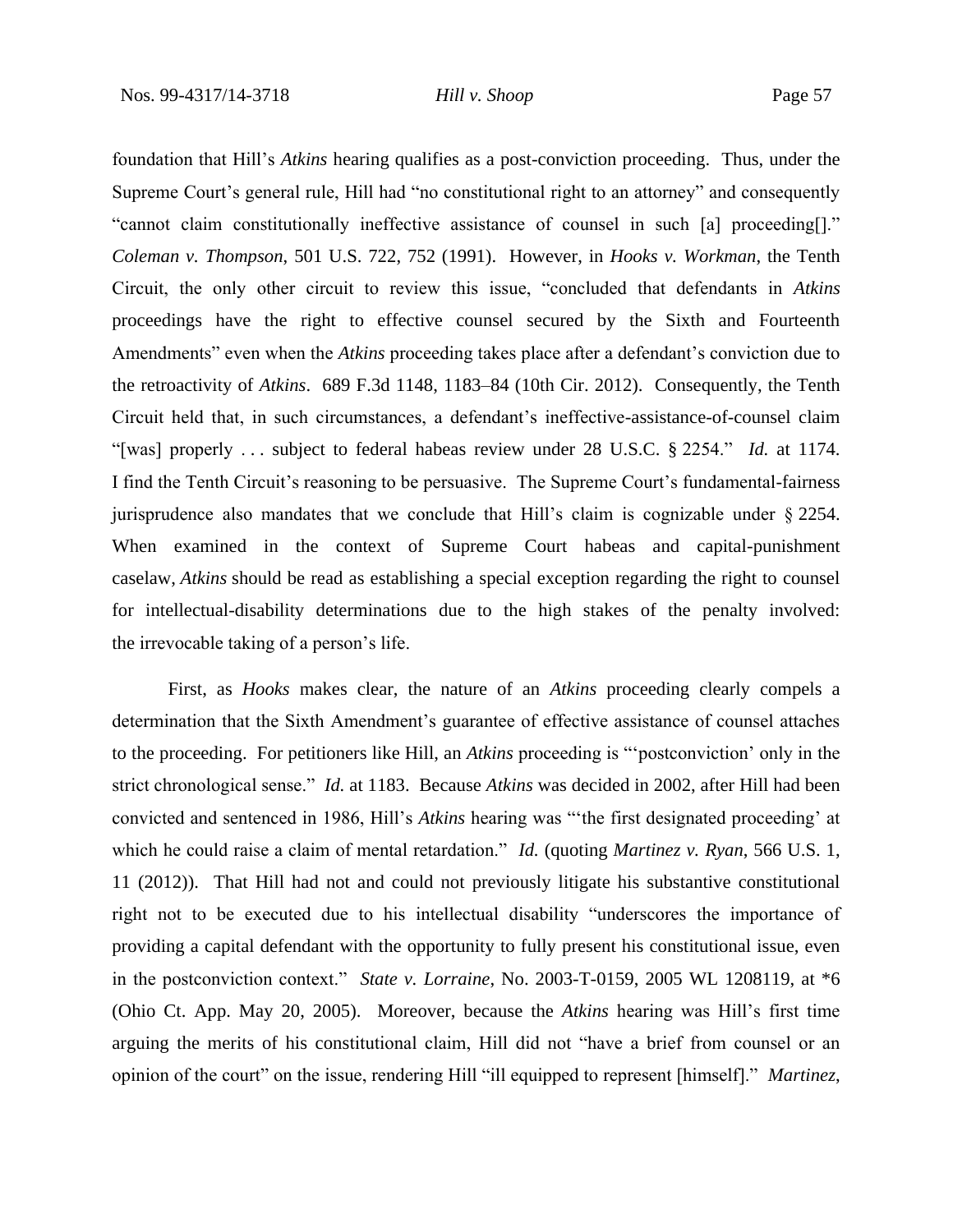566 U.S. at 11 (quoting *Halbert v. Michigan*, 545 U.S. 605, 617 (2005)).**<sup>14</sup>** Consequently, "the usual rationale for denying a right to counsel in postconviction proceedings is inapposite." *Hooks*, 689 F.3d at 1183.**<sup>15</sup>** In the death-penalty context, a defendant's first opportunity to argue that the State should not impose a capital sentence is always accompanied by the Sixth Amendment right to effective assistance of counsel. There is no reason why that should not be the case here.

Although initiated by a civil petition in cases like Hill's, an *Atkins* claim is intimately associated with a capital criminal prosecution and its sentencing proceeding. Both the Supreme Court and the Sixth Circuit recognize that an Eighth Amendment prohibition on the execution of intellectually disabled persons imposes a substantive restriction on "the State's power to punish." *Penry v. Lynaugh*, 492 U.S. 302, 330 (1989), *abrogated on other grounds by Atkins*, 536 U.S. at 304; *see Atkins*, 536 U.S. at 321; *Hill*, 300 F.3d at 681–82. Because an *Atkins* hearing goes to the essential question of whether the State can impose the death penalty at all, it is "inextricably intertwined with sentencing" and therefore cannot simply be categorized as a civil proceeding. *Hooks*, 689 F.3d at 1184; *see also Montgomery*, 577 U.S. at 205–06; *Austin v. United States*, 509 U.S. 602, 608–09 n.4 (1993) (noting that "protections associated with criminal cases may apply to a [civil proceeding] if it is so punitive that the proceeding must reasonably be considered criminal"). And it is beyond question that an *Atkins* hearing is a critical stage of a criminal proceeding, holding "significant consequences for the accused." *Bell v. Cone*, 535 U.S. 685, 696 (2002); *Hooks*, 689 F.3d at 1184 ("We are hard-pressed to imagine a more 'significant consequence[] for the accused' than a determination of whether the State has the power to take his life." (alteration in original) (quoting *Bell*, 535 U.S. at 696)). Thus, in his *Atkins* proceeding, Hill has the Sixth Amendment right to effective assistance of counsel guaranteed to all critical

**<sup>14</sup>**The trial court also suggested that Hill's "case may present a first time opportunity for an Ohio common pleas court to determine whether the *Atkins* decision bars the execution of a particular Death Row Inmate." R. 97 [disc 1] (Suppl. App.) (Page 177).

**<sup>15</sup>**I join the Tenth Circuit in querying "whether the retroactive applicability of *Atkins* to cases on collateral review . . . makes void, as a matter of law, any '*post* conviction' character that an *Atkins* proceeding might have." *Hooks*, 689 F.3d at 1183–84 n.18; *see also Montgomery v. Louisiana*, 577 U.S. 190, 205 (2016) (noting "that the retroactive application of substantive rules does not implicate a State's weighty interests in ensuring finality of convictions and sentences" because "no resources marshaled by a State could preserve a conviction or sentence that the Constitution deprives the State of power to impose").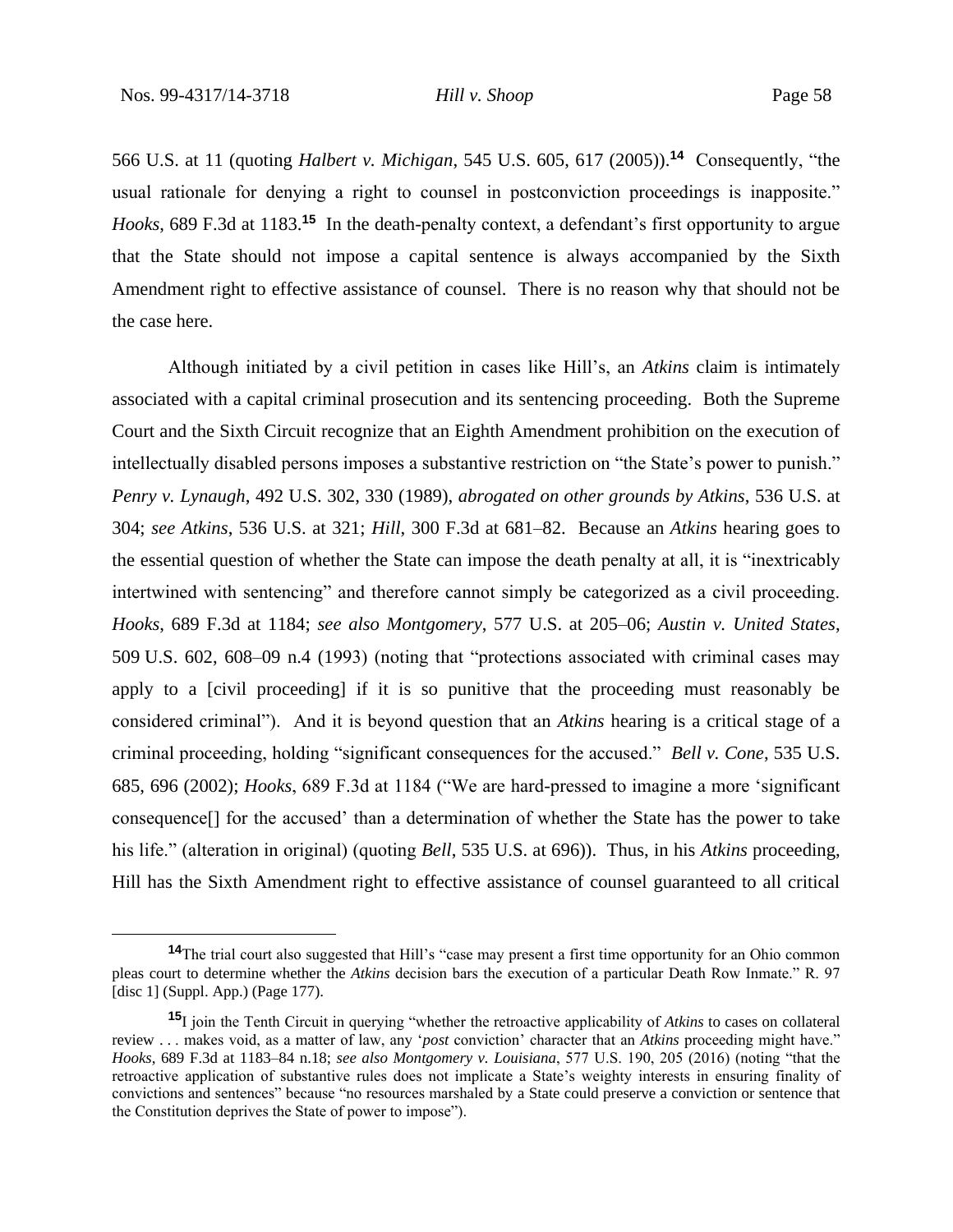stages of criminal proceedings, including sentencing proceedings. *See Montejo v. Louisiana*, 556 U.S. 778, 786 (2009); *Gardner v. Florida*, 430 U.S. 349, 358 (1977).

Additionally, the Fourteenth Amendment's fundamental-fairness jurisprudence compels us to conclude that *Atkins* hearings occurring due to retroactivity require effective assistance of counsel. Importantly, neither *Martinez* nor *Coleman* forecloses applying the Fourteenth Amendment's fundamental-fairness concerns to this issue. As *Martinez* notes, "*Coleman v. Thompson*, left open ... a question of constitutional law" and "suggested, though without holding, that the Constitution may require States to provide counsel in initial-review collateral proceedings because 'in [these] cases . . . state collateral review is the first place a prisoner can present a challenge to his conviction.'" *Martinez*, 566 U.S. at 8 (second and third alterations in original) (quoting *Coleman*, 501 U.S. at 755). And *Martinez* declined to answer that constitutional question. *Id.* at 9.

As discussed above, Hill's *Atkins* posture is akin, but not identical, to an initial-review collateral proceeding. No Supreme Court caselaw explicitly precludes applying due-process considerations to this issue. In fact, the Supreme Court's Due Process jurisprudence implicitly and explicitly mandates that fundamental fairness requires the effective assistance of counsel as a procedural safeguard in *Atkins* proceedings, even if they occur after a petitioner's conviction and initial sentencing due to chronological happenstance. In assessing what due process requires for the post-conviction collateral proceedings at issue in *Coleman*, *Murray v. Giarratano*, 492 U.S. 1 (1989), and *Pennsylvania v. Finley*, the Supreme Court held that "the fundamental fairness mandated by the Due Process Clause does not require that the State supply a lawyer." 481 U.S. 551, 557 (1987). Unlike the discretionary post-conviction collateral proceedings at issue in those cases, "the Constitution requires state collateral review courts to give retroactive effect to [substantive rules]," which includes any procedural requirements, such as hearings, that "give[] effect" to the Supreme Court's "substantive holding." *Montgomery*, 577 U.S. at 200, 210. Unlike other post-conviction claims that states are allowed to bar, states are constitutionally required to provide hearings for non-frivolous *Atkins* claims. Unlike collateral attacks that attempt to "upset the prior determination of guilt," *Finley*, 481 U.S. at 555 (quoting *Ross v. Moffit*, 417 U.S. 600, 611 (1974)), an *Atkins* claim seeks to demonstrate that the imposed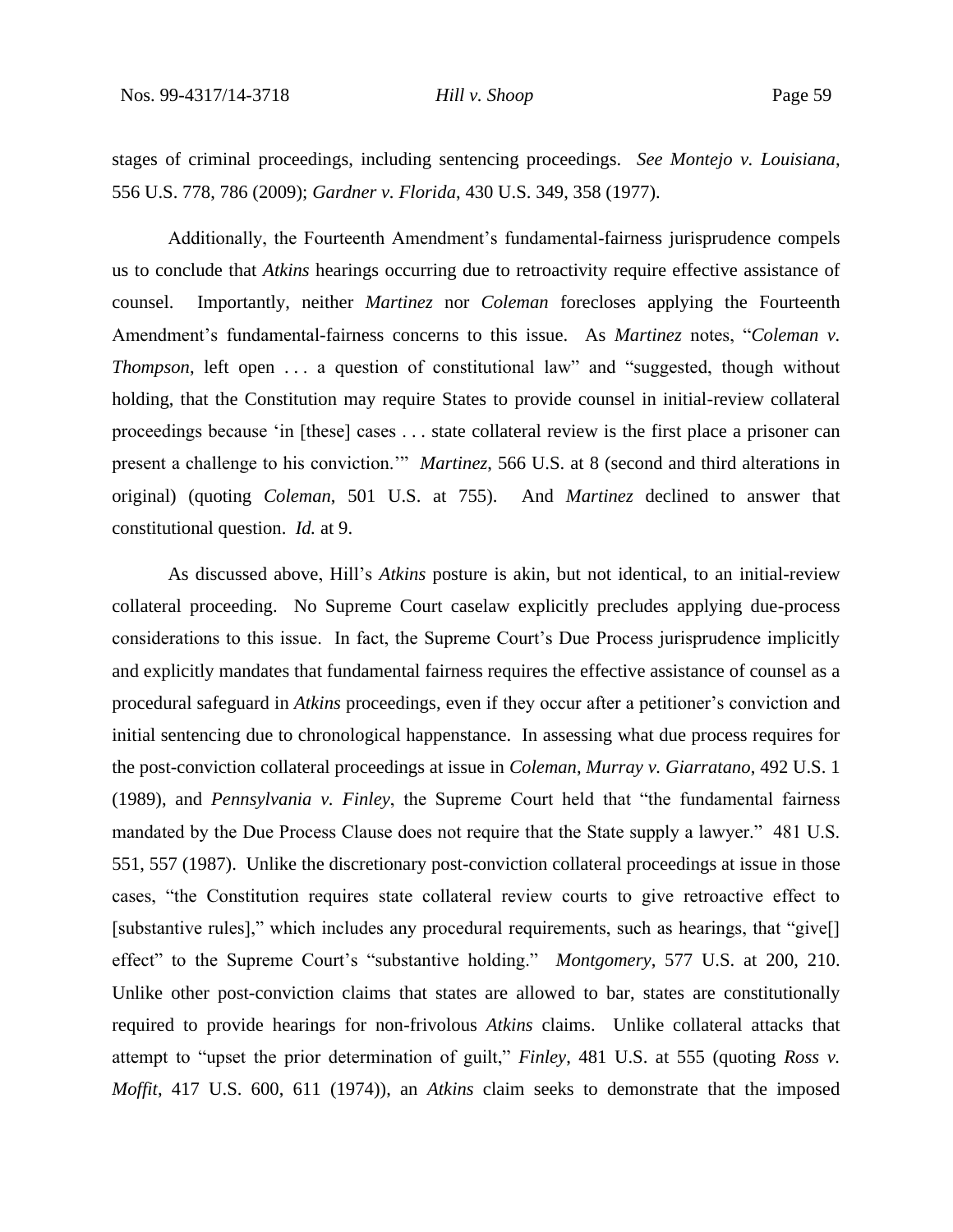sentence is in fact void. *See Montgomery*, 577 U.S. at 203 ("[A] court has no authority to leave in place a conviction or sentence that violates a substantive rule, regardless of whether the conviction or sentence became final before the rule was announced."). Defendants like Hill are in a "fundamentally different position." *Finley*, 481 U.S. at 559. They seek to vindicate a constitutionally mandated right and to litigate their first opportunity to challenge the State's effort to deprive them of their life.

Due to Hill's unique position, at the very least, fundamental fairness mandates that he receives effective assistance of counsel. "[F]undamental fairness entitles indigent defendants to 'an adequate opportunity to present their claims fairly within the adversary system.'" *Ake v. Oklahoma*, 470 U.S. 68, 77 (1985) (quoting *Ross*, 417 U.S. at 612). "[T]he lodestar of any effort to devise a procedure must be the overriding dual imperative of providing redress for those with substantial claims and of encouraging accuracy in the factfinding determination." *Ford*, 477 U.S. at 417 (Marshall, J.) (plurality opinion). This is particularly so in the Eighth Amendment context where "[t]he stakes are high." *Id*.; *see also id.* at 425 (Powell, J., concurring in part and concurring in the judgment) ("Due process is a flexible concept, requiring only 'such procedural protections as the particular situation demands.'" (quoting *Mathews v. Eldridge*, 424 U.S. 319, 334 (1976))).

The nature of an *Atkins* hearing evinces a clear need for effective assistance of counsel. One reason is because of the penalty at issue. The Supreme Court has consistently recognized the "qualitative difference between death and other penalties calls for a greater degree of reliability when the death sentence is imposed." *Lockett v. Ohio*, 438 U.S. 586, 604 (1978). In turn, the Court has held that determining "whether [a] petitioner should be executed at all," requires "heightened procedural requirements." *Ford*, 477 U.S. at 425 (Powell, J., concurring in part and concurring in the judgment); *see Murray*, 492 U.S. at 8–9 (noting that heightened protections are needed when a court and jury "decide the question[] of . . . punishment"). Among the myriad of procedural protections afforded to defendants in capital proceedings to ensure fairness and reliability, the most basic and fundamental is the right to effective counsel. As the Supreme Court explained in *Powell v. Alabama*, "[t]he right to be heard," especially for "those of feeble intellect," "would be, in many cases, of little avail if it did not comprehend the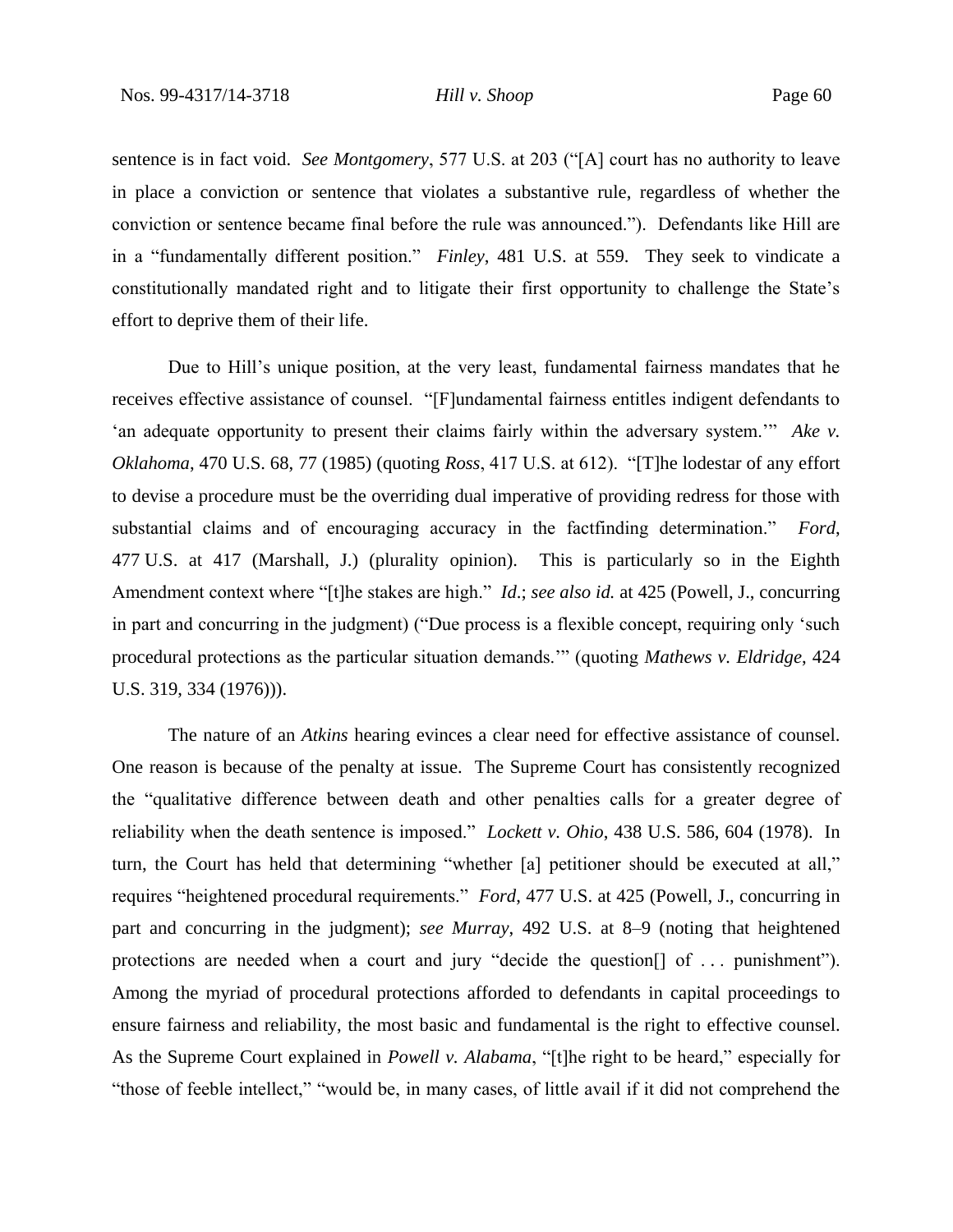right to be heard by counsel." 287 U.S. 45, 68–69 (1932); *see also Johnson v. Zerbst*, 304 U.S. 458, 462–63 (1938) (stating that the right to counsel "embodies a realistic recognition of the obvious truth that the average defendant does not have the professional legal skill to protect himself when brought before a tribunal with power to take his life or liberty"). Without the assistance of counsel, in cases like Hill's, the defendant often remains unequipped to develop and litigate effectively the factual and legal basis for an *Atkins* claim and already is at a disadvantage due to confinement and intellectual disabilities. Under these conditions, when the defendant has the burden of proof, the fairness and reliability of an *Atkins* proceeding must be called into question. To hold that defendants do not have a right to counsel in an *Atkins* hearing, when it is the first opportunity to determine whether the State has the power to execute a petitioner under the applicable law, would require us to ignore the great weight of Supreme Court precedent that instructs us that a proceeding determining the irreversible punishment of death necessitates additional procedural protections. The loss of the right to counsel would ensure that "justice will not 'still be done.'" *Johnson*, 304 U.S. at 462 (citation omitted).

Second, a claim of intellectual disability makes defendants like Hill different from other petitioners, even other capital petitioners, because "some characteristics of [intellectual disability] undermine the strength of the procedural protections that [the Supreme Court's] capital jurisprudence steadfastly guards." *Atkins*, 536 U.S. at 317. Persons with intellectual disabilities "have diminished capacities to understand and process information, to communicate, . . . [and] engage in logical reasoning." *Id.* at 318. To force them to litigate their condition without the aid of counsel by definition leaves them subject to an increased risk of wrongful execution. *See id.* at 306–07 (noting that these "impairments can jeopardize the reliability and fairness of capital proceedings"). And any perceived competence could lead judges and juries to find a lack of a disability, just as the Ohio courts did with Hill. Furthermore, due to the infirmities of those who are intellectually disabled, the risk that they might be executed in violation of the Eighth Amendment is heightened if their counsel provides ineffective assistance. For an action in which the State's legitimacy must be unassailable, the failure to recognize a constitutional right to counsel in *Atkins* hearings occurring post-conviction would inflict grievous doubts on the legitimacy of the State to take the life of one of its citizens.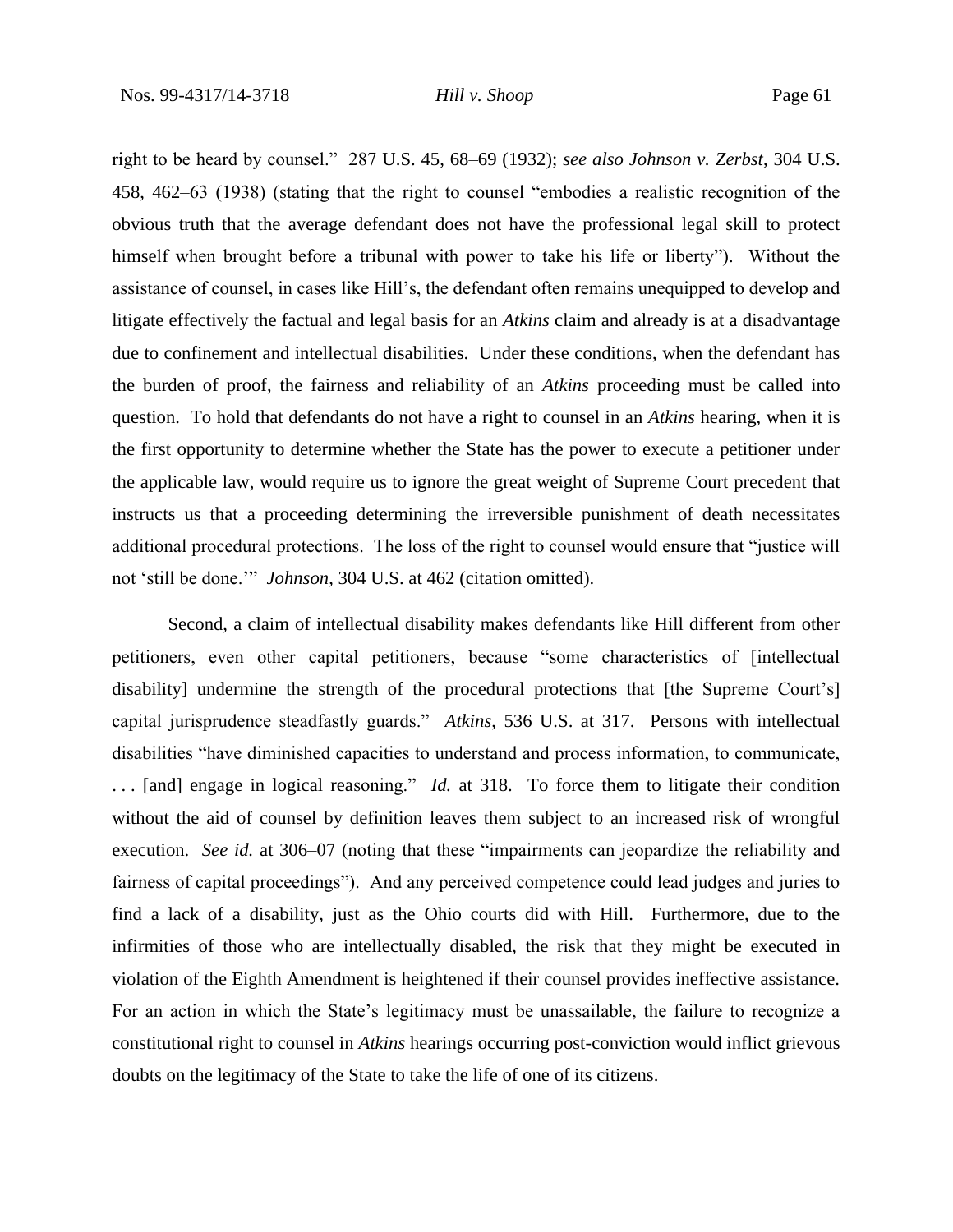Whatever procedures a state devises to give effect to the Supreme Court's substantive holding in *Atkins*, the Supreme Court's reasoning in *Atkins* and its fundamental fairness jurisprudence already have established a constitutional floor, which includes effective assistance of counsel. Due to the nature of the penalty and the "special risk of wrongful execution" that intellectually disabled defendants face, *Atkins*, 536 U.S. at 321, the risk of a wrongful sentence is intolerably high without the assistance of counsel. That is a risk that the Due Process Clause cannot tolerate. And it is a risk that we, as a society, cannot tolerate. *See Gardner*, 430 U.S. at 357–58.

Following *Hooks* and based on the above discussion, it is clear that "the right to counsel flows directly from, and is a *necessary* corollary to, the clearly established law of *Atkins*." *Hooks*, 689 F.3d at 1184. I acknowledge, as does the Tenth Circuit, that the Supreme Court has never explicitly said that defendants have a right to counsel in *Atkins* proceedings or identified an *Atkins* proceeding as a critical stage. *Id*. But the Court's recognition in *Atkins* of the impairments caused by intellectual disability and their effects on the reliability and fairness of capital proceedings, as well as the Court's Due Process jurisprudence at the time of *Atkins*, dictate only one conclusion. In a proceeding in which one of our fundamental rights, the right to life, can be extinguished by the State, the Sixth Amendment and due process demand, at the very least, the right to effective assistance of counsel as a safeguard to ensure a court's determination in an *Atkins* proceeding is fundamentally fair. *See id.* at 1185. I see no other constitutionally permitted outcome.

"[F]undamental fairness is the central concern of the writ of habeas corpus." *Strickland v. Washington*, 466 U.S. 668, 697 (1984). In this context, not only would § 2554(i) curtail a constitutional right, but also it would run afoul of the central purpose of the constitutional writ that it governs. For these reasons, we should conclude that Hill had a right to effective assistance of counsel during his *Atkins* hearing and thus § 2254(i) does not bar his claim.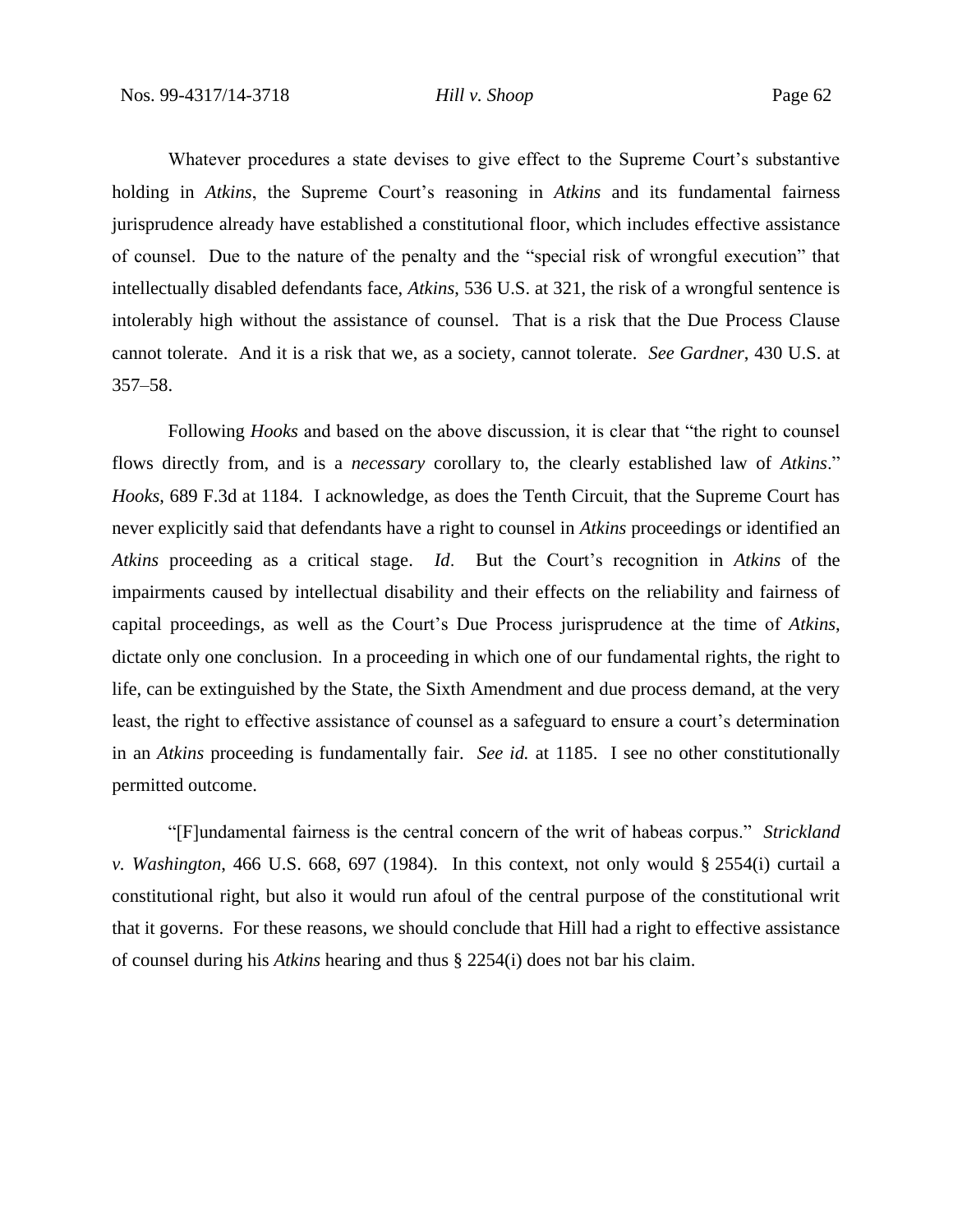# **IV. CONCLUSION**

Long before the Supreme Court decided *Atkins*, teachers, administrators, psychologists, and even the Ohio courts all determined that Danny Hill is intellectually disabled. Voluminous records and observations detail Hill's significant struggles with academics, self-care, and other adaptive skills. At the time of Hill's sentencing, none of those determinations carried any constitutional significance in barring the State from imposing the death penalty as Hill's sentence for his conviction. But they mattered. That changed after *Atkins* held that the Eighth Amendment bars the execution of intellectually disabled defendants. Now their consequence also carried constitutional heft. Faced with a potential restriction on the ability of Ohio to execute Hill, the Ohio courts reversed course and heedlessly discounted or disregarded the historical evidence they once respected and considered. The question before us is whether this sea change was an unreasonable application of *Atkins* and resulted in an unreasonable factual determination. Somehow, the majority here answers no, brushing a thin veneer of deference over the Ohio courts' glaring omissions and mischaracterizations of the record and blatant alteration of *Atkins*'s requirements. But the basic tenets of *Atkins* and the record evidence compel us not to discount or disregard the Ohio courts' unreasonable determinations. They matter. Respectfully, I dissent.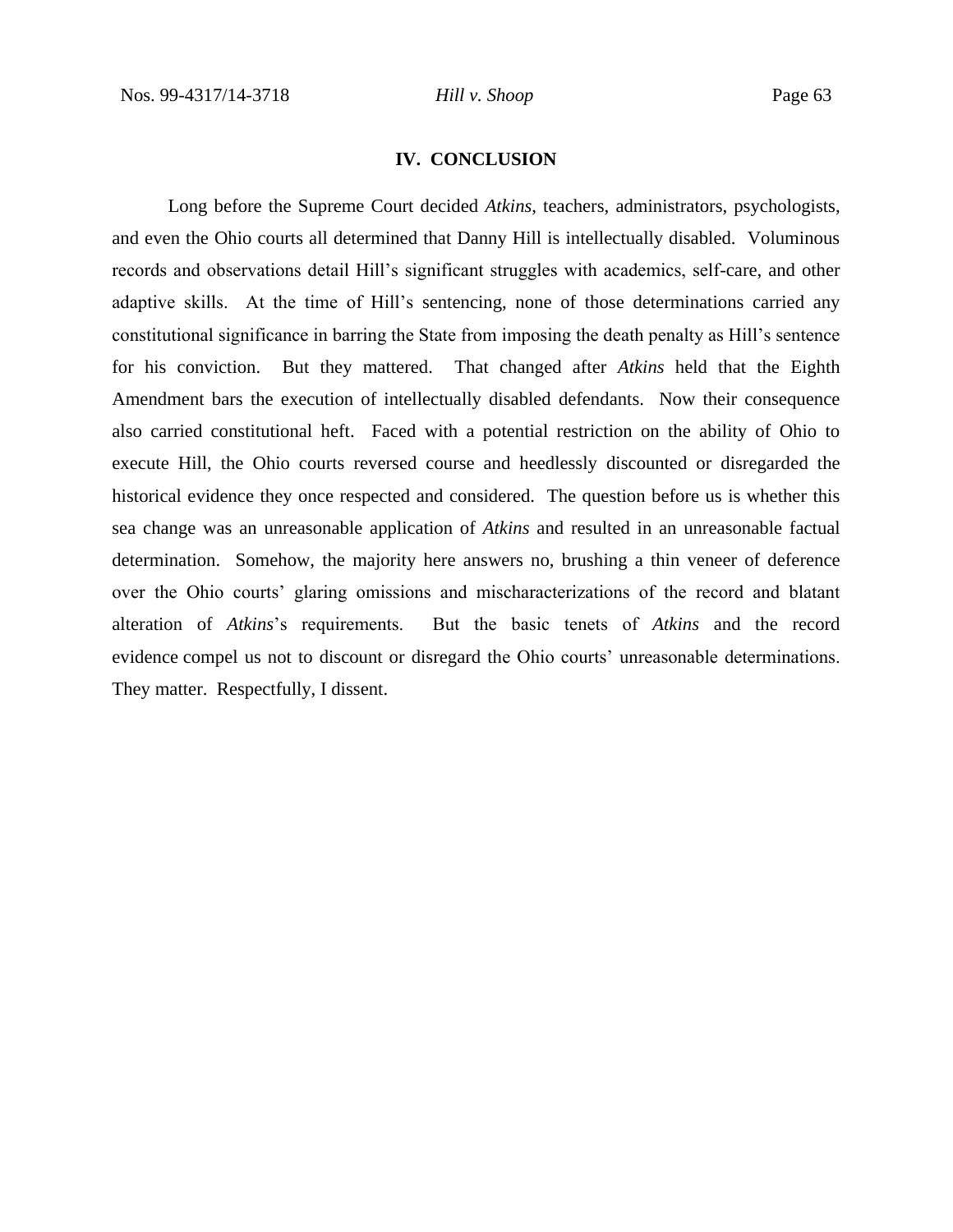# **APPENDIX** \_\_\_\_\_\_\_\_\_\_\_\_\_\_\_\_\_

\_\_\_\_\_\_\_\_\_\_\_\_\_\_\_\_\_

# **V. Suppression of Pretrial Statements to the Police**

In addition to challenging his eligibility for the death penalty after *Atkins*, Hill raised several challenges to his conviction in his habeas petition. Because we remanded his case to the state court after *Atkins* was decided in 2002, we did not reach the merits of those claims. *Hill v. Anderson*, 300 F.3d 679 (6th Cir. 2002). We do so now and **AFFIRM** his conviction.

Hill contends that the Ohio courts unreasonably applied clearly established federal law in determining that Hill's statements to police were admissible. Hill maintains that his statements were "involuntary and false" because: his intellectual disability made him especially vulnerable to police coercion; his intellectual deficiencies were known by the police, including interrogators Sergeant Thomas Stewart, Sergeant Dennis Steinbeck, and his physically abusive uncle, Detective Morris Hill; the police made statements to Hill that led him to believe that denying guilt was "hopeless"; and Hill lacked the intellectual capacity to understand the legal consequences of the statements he made (and the police recorded) while he was at the Warren police station.

Because the Ohio courts rejected this claim on the merits as part of Hill's direct appeal, *see Hill*, 595 N.E.2d at 890-91; *Hill*, 1989 WL 142761, at \*\*5-8, Hill must show that the state courts' decisions involved an unreasonable application of clearly established federal law, as determined by the Supreme Court. S*ee* 28 U.S.C. § 2254(d)(1). "[A]n unreasonable application of th[e Supreme Court's] holdings must be objectively unreasonable, not merely wrong; even clear error will not suffice." *White v. Woodall*, 134 S. Ct. 1697, 1702 (2014) (citation and quotation marks omitted).

In *Miranda v. Arizona*, 384 U.S. 436 (1966), the Supreme Court held that "[a] suspect in custody must be advised . . .[,] 'prior to any questioning[,] that he has the right to remain silent, that anything he says can be used against him in a court of law, that he has the right to the presence of an attorney, and that if he cannot afford an attorney one will be appointed for him prior to any questioning if he so desires.'" *Berghuis v. Thompkins*, 560 U.S. 370, 380 (2010)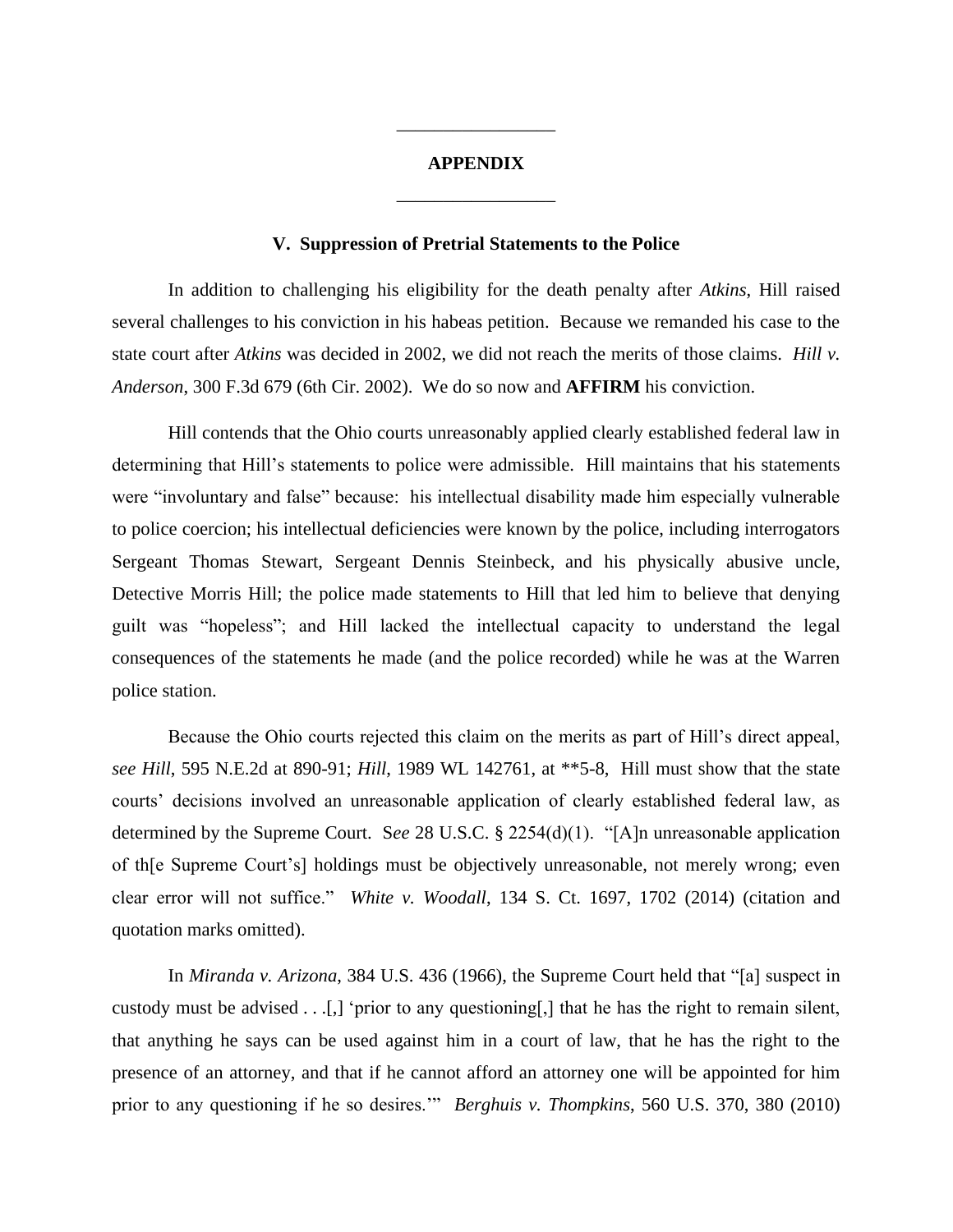(quoting *Miranda*, 384 U.S. at 479). This holding was necessitated by the Supreme Court's acknowledgement that "the coercion inherent in custodial interrogation blurs the line between voluntary and involuntary statements, and thus heightens the risk that an individual will not be accorded his privilege under the Fifth Amendment not to be compelled to incriminate himself." *Dickerson v. United States*, 530 U.S. 428, 434-35 (2000) (citation, quotation marks, and ellipses omitted). Thus, "[w]hen police ask questions of a suspect in custody without administering the required warnings, *Miranda* dictates that the answers received be presumed compelled and that they be excluded from evidence at trial in the State's case in chief." *Oregon v. Elstad*, 470 U.S. 298, 317 (1985); *see also Lego v. Twomey*, 404 U.S. 477, 487-88 (1972) ("[*Miranda*] excludes confessions flowing from custodial interrogations unless adequate warnings were administered and a waiver was obtained.").

In this case, it is undisputed that Hill was given *Miranda* warnings and signed a waiver prior to making the recorded statements that he sought to suppress at trial. Hill's challenge, then, is to the validity of that waiver. He argues that because his waiver was not knowing, intelligent, and voluntary, it was invalid.

A suspect may waive his *Miranda* rights only if "the waiver is made voluntarily, knowingly and intelligently." *Moran v. Burbine*, 475 U.S. 412, 421 (1986) (citation and quotation marks omitted).

The inquiry has two distinct dimensions. First, the relinquishment of the right must have been voluntary in the sense that it was the product of a free and deliberate choice rather than intimidation, coercion, or deception. Second, the waiver must have been made with a full awareness of both the nature of the right being abandoned and the consequences of the decision to abandon it. Only if the totality of the circumstances surrounding the interrogation [reveals] both an uncoerced choice and the requisite level of comprehension may a court properly conclude that the *Miranda* rights have been waived.

*Id.* (citations and quotation marks omitted). For a waiver to be knowing and intelligent, the suspect must be "fully advised of [his] constitutional privilege[s]." *Colorado v. Spring*, 479 U.S. 564, 574 (1987). To be voluntary, a confession may not be "the product of coercion, either physical or psychological." *Rogers v. Richmond*, 365 U.S. 534, 540 (1961). However, "[p]loys to mislead a suspect or lull him into a false sense of security that do not rise to the level of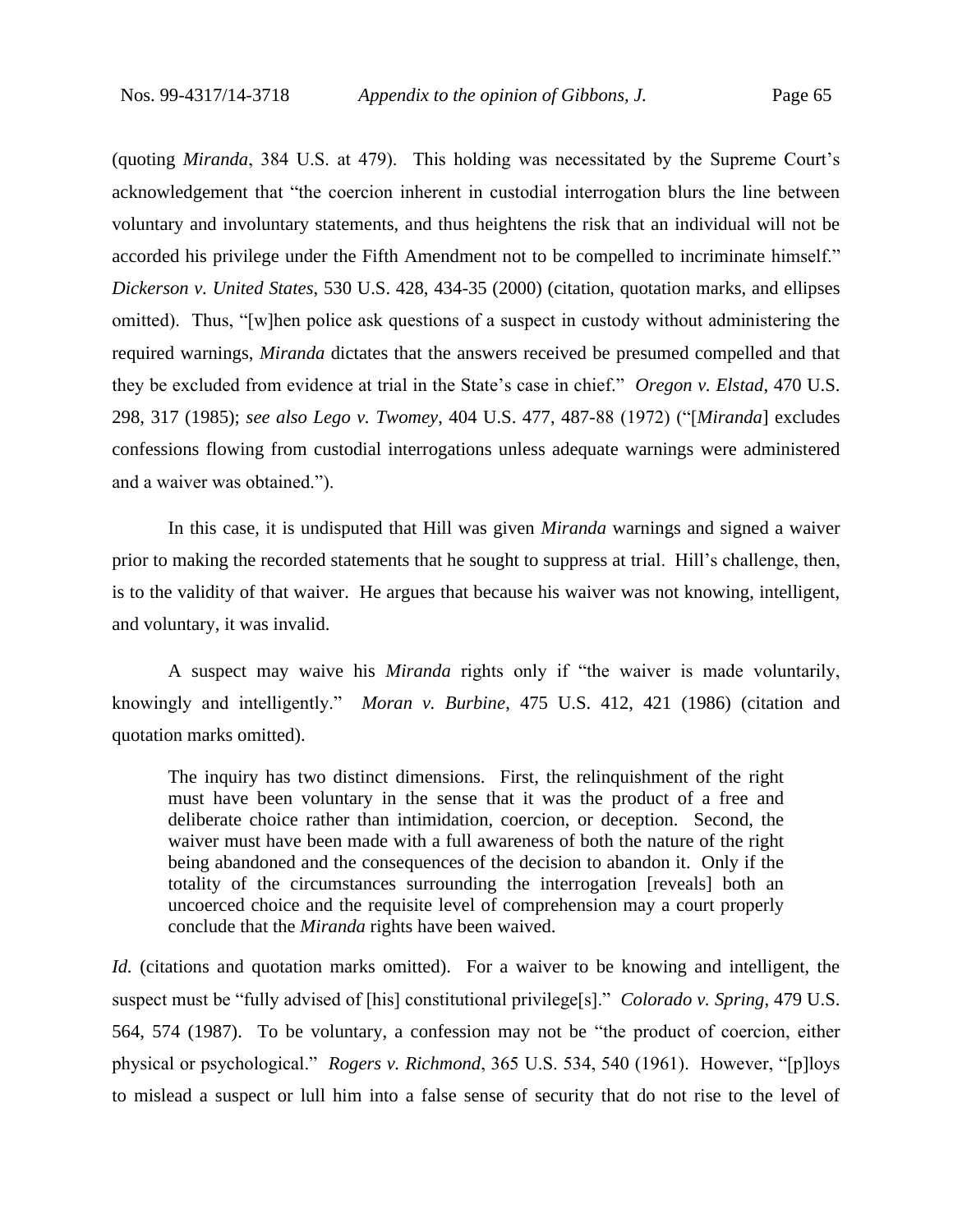compulsion or coercion to speak are not within *Miranda*'s concerns." *Illinois v. Perkins*, 496 U.S. 292, 297 (1990); *see, e.g.*, *Oregon v. Elstad*, 470 U.S. 298, 317 (1985) ("[T]he [Supreme] Court has refused to find that a defendant who confesses, after being falsely told that his codefendant has turned State's evidence, does so involuntarily.") (citation omitted).

"[C]oercive police activity is a necessary predicate to the finding that a confession is not 'voluntary . . . .'" *Colorado v. Connelly*, 479 U.S. 157, 167 (1986). Although a suspect's mental condition may be a "significant factor in the 'voluntariness' calculus," that "mental condition, by itself and apart from its relation to official coercion, should [n]ever dispose of the inquiry into constitutional 'voluntariness.'"**<sup>11</sup>** *Id.* at 164.

On December 16, 1985, the Ohio state trial court held a hearing on Hill's motion to suppress his audio- and video-taped statements to the police.**<sup>12</sup>** At the suppression hearing, witnesses testified to the following facts.

On September 12, 1985, two days after Fife was attacked, Hill went to the Warren Police Department and approached Sergeant Stewart to talk about that "boy being beat up in the field." R. 28, PageID# 2748-49. Stewart, who was a friend of Detective Hill and had known (Danny) Hill since he was approximately six years old, agreed to talk to Hill in the "Narcotics Room." *Id*. at 2750-51, 2782. Stewart testified that Hill had come to the police station voluntarily, i.e., that no one had "brought him in," and Hill's testimony corroborated this assertion. *Id.* at 2751; R. 29, PageID# 3130.

Once in the Narcotics Room, Hill told Stewart that he had seen another boy, Reecie Lowery, riding the bike of the boy "who was beat up." R. 28, PageID# 2751-52. When Stewart asked Hill, "How do you know it's the boy's bike?", Hill responded, "I know it is." *Id*. at 2752*.* 

**<sup>11</sup>**Under Supreme Court precedent, a person who meets the standard for intellectual disability may not be executed. As discussed extensively above, we find that Hill is intellectually disabled and is entitled to have the writ issue with respect to his sentence. However, the requirements for determining whether someone is intellectually disabled under *Atkins* and *Lott* are different from the requirements for determining whether a waiver is knowing and voluntary under *Miranda*. And a person who is intellectually disabled may still be able to knowingly and voluntarily waive his *Miranda* rights.

**<sup>12</sup>**The transcript of the suppression hearing can be found in the district court record at R. 28 and R. 29 in *Hill v. Anderson*, No. 4:96-cv-00795 (N.D. Ohio Jan. 28, 1997). Because the pagination in the original transcript is unclear, we will cite to the pagination used by the district court.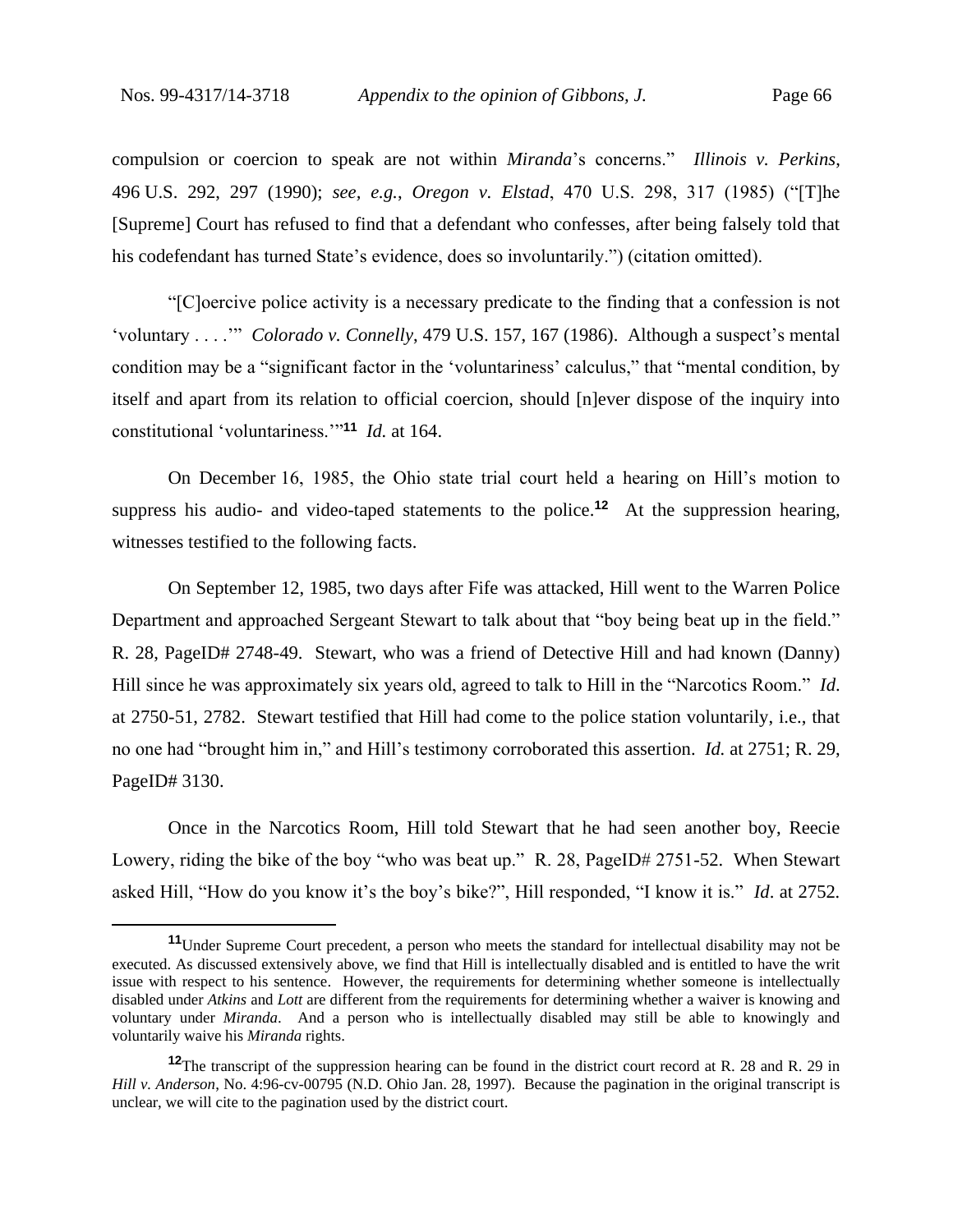Hill then told Stewart about the bike's location and encouraged Stewart to "go out and get the bike" before Lowery put it back in the wooded field where Fife was attacked. *Id.* After Hill told Stewart that he was willing to show him where the bike was located, Stewart and Hill began talking about various persons, including Tim Collins and Tim Combs (Hill's co-defendant). Hill insinuated that both Collins and Combs liked boys and might have been the ones who attacked Fife. At some point during their talk, Hill mentioned that Fife was choked with his underwear. *Id*. at 2756-57.

Eventually, Stewart drove Hill to look for the bike, but because it was raining and visibility was poor, Stewart and Hill did not go to the wooded field. Instead, Hill showed Stewart where Combs lived.*Id*. at 2753-54.After dropping Hill off at his house, Stewart compiled a report that he shared with his fellow officers, including Sergeant Steinbeck. *Id*. at 2755, 2757-58.

The next day, September 13, 1985, Steinbeck went to Hill's home around 9:30 or 10:00 in the morning to follow-up on the information that Hill had given to Stewart. Steinbeck asked Hill to come talk to him at the police station and Hill agreed. *Id*. at 2762-63, 2881. Hill was driven to the police station in the front seat of Steinbeck's police cruiser and was not booked, fingerprinted, or placed under arrest. Steinbeck read Hill his *Miranda* rights aloud, asked Hill if he understood those rights, and had Hill sign a waiver of his *Miranda* rights before questioning Hill off and on for approximately three hours. *Id*. at 2863-64, 2882-84.During those three hours, Hill never asked for the questioning to stop, tried to leave, or asked to see an attorney. *Id*. at 2865-66, 2885-89.After talking to Hill, Steinbeck transcribed a copy of Hill's statement, which also included a recital of his *Miranda* rights. However, Hill did not sign the statement that day because Steinbeck had forgotten to ask him to do so after telling Hill he could go home with his mother. *Id*. at 2866-69, 2889-90.

On September 16, 1985, both Steinbeck and Detective Hill went to Hill's home, ostensibly to ask Hill to sign his statement from September 13 and to ask Hill's mother for a written statement regarding Hill's alleged alibi. After putting up some initial resistance to speaking to the police again, Hill, at the behest of his mother, agreed to come down to the police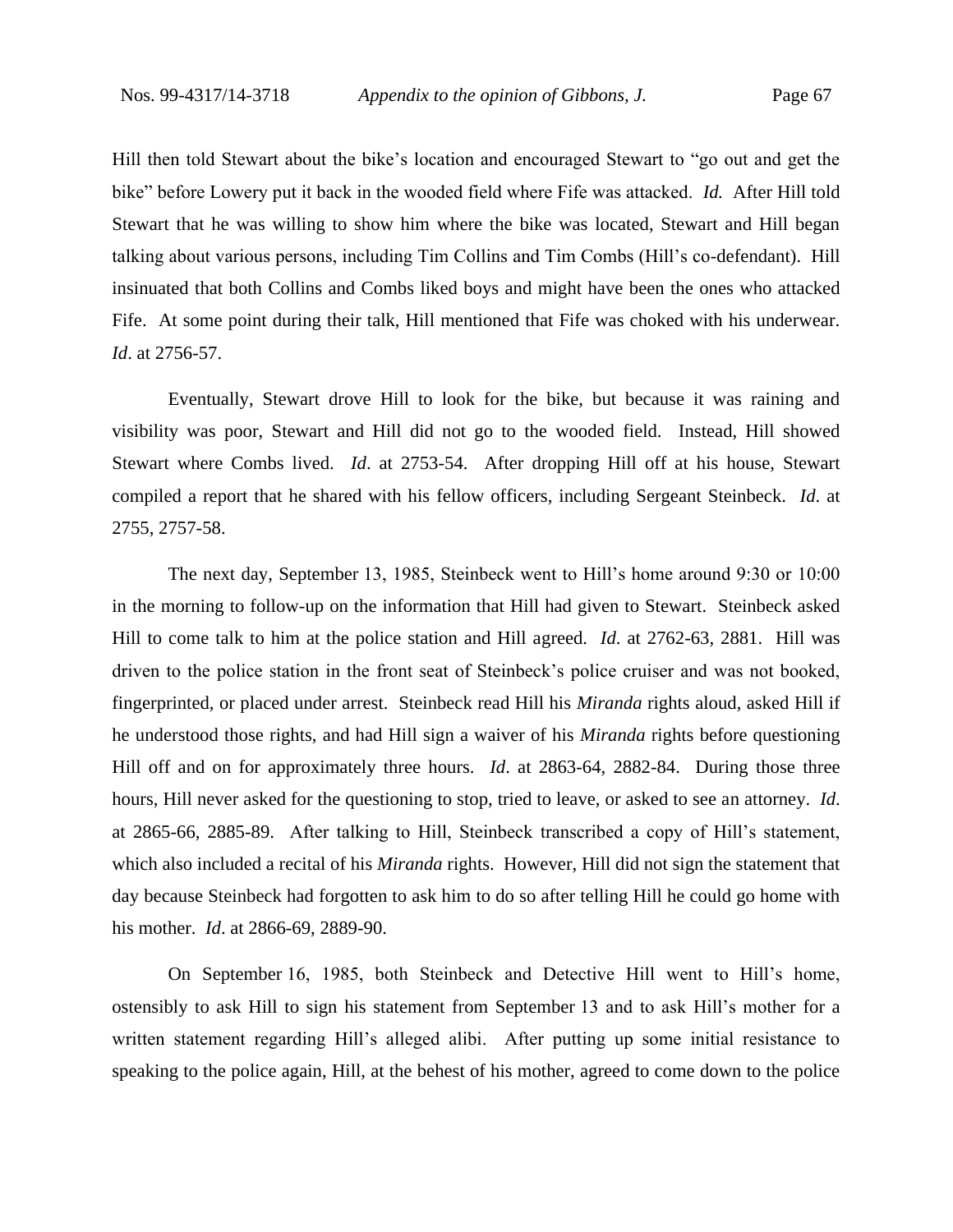station, this time accompanied by his mother. Hill was not placed under arrest, booked, fingerprinted, or handcuffed. *Id*. at 2869-70, 2890-92, 2899-2901, 2930-32.

In the interrogation room, and apparently separated from his mother, Hill was verbally advised of his *Miranda* rights by Detective Hill. *Id*. at 2871, 2901-02, 2933.Hill indicated that he understood his rights. *Id*. at 2902. Although not initially present, Sergeant Stewart eventually encountered Sergeant Steinbeck and Detective Hill in the interrogation room with (Danny) Hill. *Id*. at 2758, 2872, 2908.At some point, officers told Hill they did not believe he was telling the truth, and Stewart told Hill that he needed to be honest if he had "anything to do with [Fife's murder]." *Id*. at 2872, 2909-10.Officers also told Hill that it would "benefit him" to tell them the truth, believing that Combs would likely blame the attack on Hill alone. *Id*. at 2909.

Apparently at Hill's request, Detective Hill was left alone with his nephew. According to (Danny) Hill, while he and Detective Hill were alone, Detective Hill "threw [him] against the wall," slapped him across the face, and told him that he "better tell" the police what happened. *Id*. at 2759, 2810-11, 2859, 2910, 2936-37, 2953. Hill also testified that his uncle kicked him under the table in order to prompt Hill to (1) consent to his statement being taped and (2) begin talking to police at the beginning of the taping.

Detective Hill, unsurprisingly, described the time he spent alone with his nephew very differently, testifying:

At that point in time, you know, I set [sic] there, and I tried to let Danny know that wasn't anyone [sic] going to hurt him. No one was going to do anything to him, but [I also told him] the fact that I kn[e]w that he was involved in the homicide, and I wanted to get the truth out of him. At that point in time, he looked at me and tears started to come from his eyes. When tears started coming from his eyes, he told me ..., "I was there. I was in the field when he got murdered." When the young Fife kid got murdered.**<sup>13</sup>**

R. 28, PageID# 2937.When Detective Hill emerged from the interrogation room a few minutes later, he told the other officers that Hill was going to cooperate and tell them what happened. At the time Detective Hill made this announcement, Hill was either crying or had tears in his eyes. *Id*. at 2759, 2811, 2839, 2873, 2937-38.

**<sup>13</sup>**Detective Hill also denied kicking his nephew.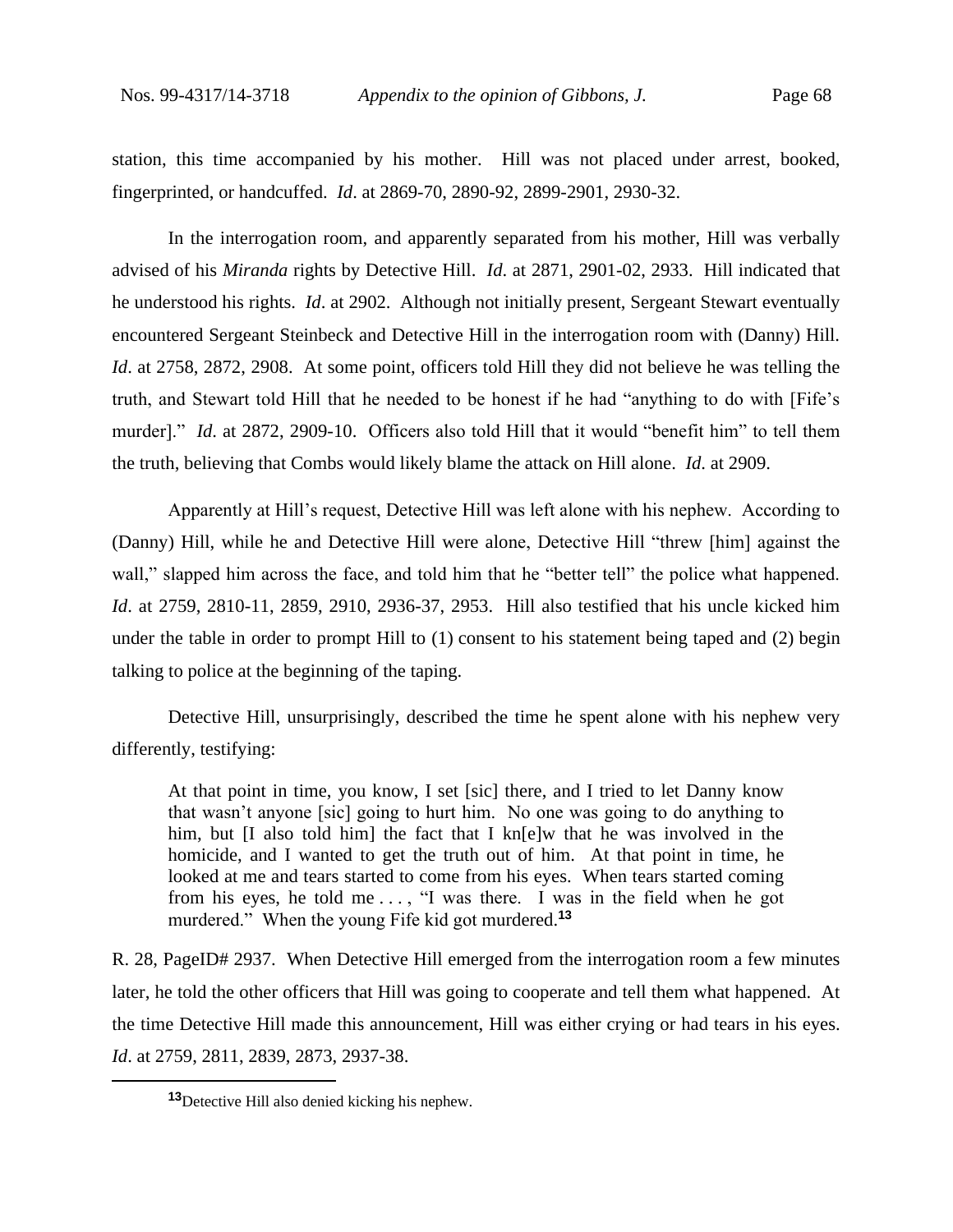At Stewart's suggestion, Hill gave the police permission to tape his statement. *Id*. at 2759-60, 2873-76, 2912.Sergeant Steinbeck, Sergeant Stewart, and Detective Hill were all present when Hill gave this initial audiotaped statement, as well as when Hill gave a second statement that was videotaped by Detective James Teeple. *Id*. at 2874-75.According to Stewart, Hill was not crying during the taped statement itself. About halfway through the audio-taping, the police asked Hill to sign the statement he had given to Steinbeck on September 13. *Id*. at 2903.Hill was also read his *Miranda* rights once more at some point prior to giving the second, videotaped statement. *Id*. at 2876, 2923, 2963-64.While giving his statements, Hill never asked to stop the interrogation, requested an attorney, or asked to leave. Sometime after the interrogation, Hill was placed under arrest based on the details included in his statements. *Id*. at 2776.

When asked questions about the nature of the interrogation generally, both Detective Hill and Sergeant Stewart denied that the police threatened or made promises to Hill during the interrogation, and asserted that Hill never asked for a lawyer. *Id*. at 2760, 2772, 2935, 2938. When prompted by the prosecutor about Hill's previous encounters with the police, Detective Hill estimated that by the date of the September 16, 1985 interrogation, Hill had been arrested by the Warren Police Department "[a]pproximately 15 to 20 times." *Id*. at 2929.Both Detective Hill and Sergeant Steinbeck testified that they had arrested Hill on prior occasions and had read him his *Miranda* rights "[m]any times." *Id*. at 2876, 2928-29.And two of the prosecution's exhibits at the suppression hearing included a waiver form and voluntary statement—both of which included a recitation of *Miranda* rights—signed by Hill on March 6, 1984, which was approximately a year-and-a-half before the September 16, 1985 interrogation.

In adjudicating this claim, the state appellate court rejected Hill's argument that his waiver of his *Miranda* rights was invalid. *Hill*, 1989 WL 142761, at \*5. Acknowledging that it needed to make "discrete inquiries" as to both the "knowing and intelligent" and "voluntary" aspects of Hill's waiver, the appellate court considered these criteria in turn.

With regard to the knowing and intelligent factor, the appellate court noted that although the "lack of mental acuity . . . can interfere with an accused's ability to give a knowing and intelligent waiver," there is no bright line rule for distinguishing between "those capable of an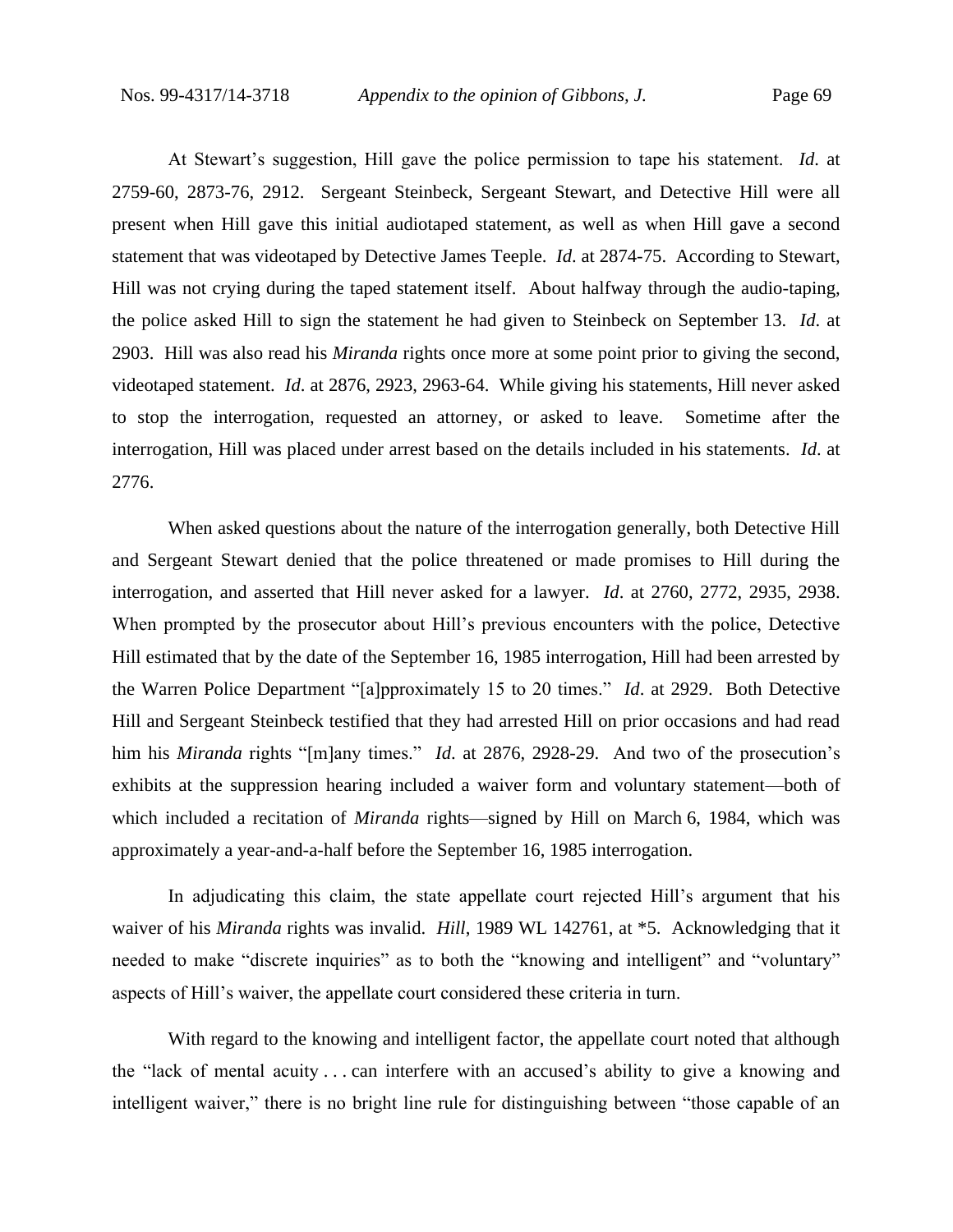intelligent waiver from those who lack the ability to do so." *Id.* The appellate court also acknowledged the Supreme Court's admonition in *Connelly* that a suspect's mental condition, by itself, does not necessarily prevent him from effectively waiving his *Miranda* rights. *Id.* In analyzing the facts of Hill's case specifically, the appellate court opined:

[Hill] admittedly suffers from some mental retardation (although the evidence presented is divergent as to the severity of the handicap) and has had concomitant difficulties in language comprehension throughout his formal education. [Hill] is categorized as being mildly to moderately retarded. Evidence was presented which indicates that appellant is illiterate and this court acknowledges that literal recognition of each word contained in the "*Miranda* Rights" and/or "waiver form" may be beyond [Hill's] mental comprehensive capacity.

However, from the record here, particularly during the suppression hearing, this court is also aware (as was the trial court below) of the long and multi-faceted exposure [Hill] has had with the state's criminal justice system. The evidential table in this case also demonstrates that [Hill] exhibited a functional capacity to understand these rights, including the right to appointed counsel. This was evident from the exchange that occurred during the audio and video tape sessions. The officers who interrogated [Hill] had either significant contact with him and/or had questioned him on prior occasions and had developed informed estimates as to [Hill's] ability to understand, albeit in a vernacular sense, all aspects of the *Miranda* warning. The audio and video tapes of [Hill's] interrogations disclose that [Hill] was capable of understanding the questions put to him and of responding intelligently.

Moreover, the behavior of [Hill] during the police investigation belies the notion that he was no more than a malleable victim of police suggestion. [Hill] possessed the requisite intelligence to implicate other persons in the murder and was capable of modifying his story when inconsistencies were demonstrated to him. Additionally, [Hill] qualified and corrected the police officers' misstatements of the factual scenario which he had related to them. He also was able to follow "verbal concepting," displaying an understanding of the officers' direction of questioning and the dialogue utilized during the interrogation.

*Hill*, 1989 WL 142761, at \*6. Based on the aforementioned concerns, and citing the Supreme Court's decisions in *Miranda* and *Lego* in support, the state appellate concluded that Hill's waiver was knowing and intelligent. *Id.*

In addressing voluntariness, the appellate court rejected Hill's argument that his waiver was involuntary "as a result of his mental [infirmities] and the coercive action of the police." *Id.* First, the court noted that Hill's IQ was not necessarily dispositive as to whether he was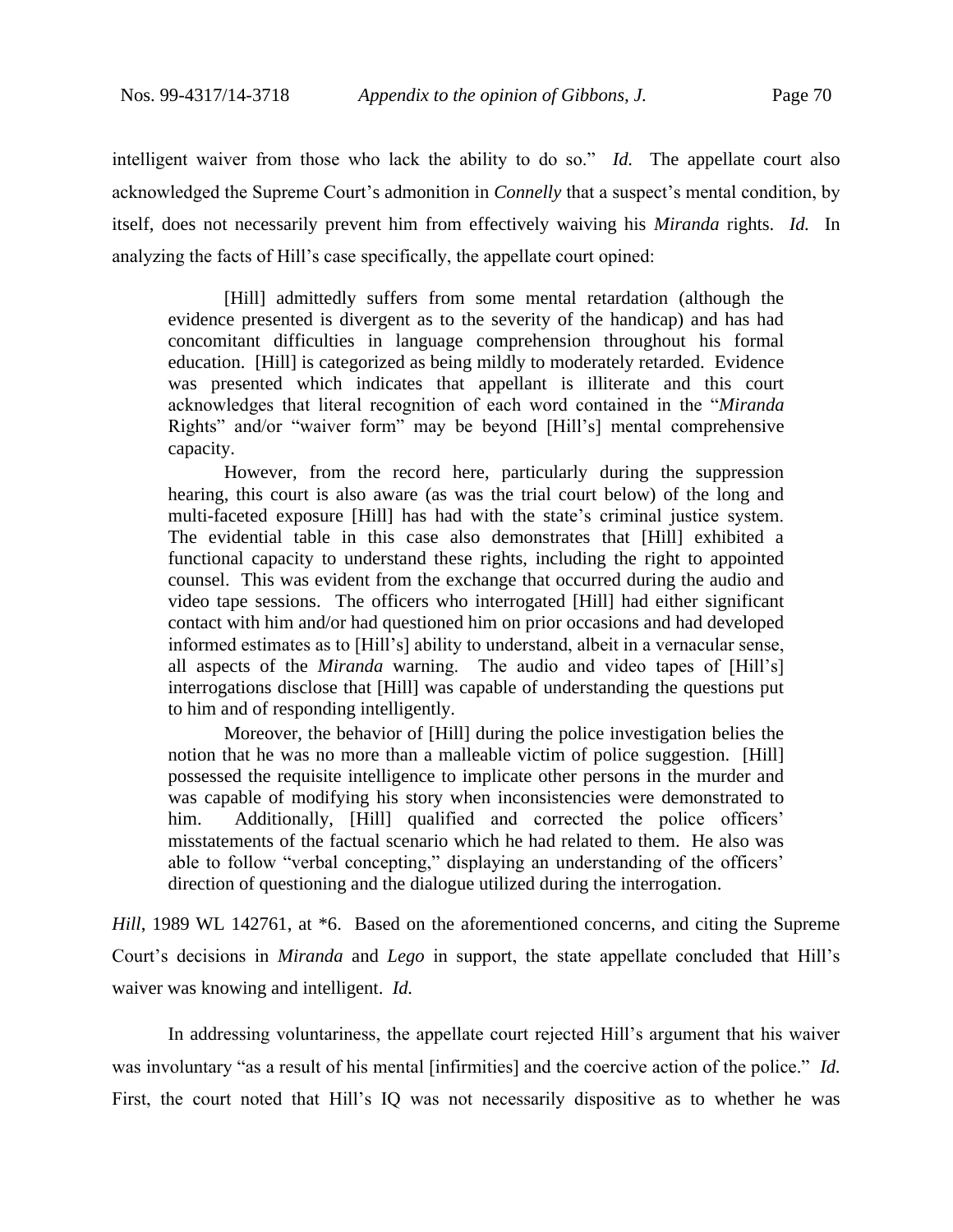incapable of voluntarily waiving his *Miranda* rights, particularly since he had been read those rights in his many prior encounters with police. *Id.* at \*\*6-7. In addressing Hill's argument that his intellectual deficiencies made him vulnerable to the police officers' "psychological ploys," the appellate court noted that Hill was read his *Miranda* rights multiple times on September 13 and 16, 1985, and "appeared articulate and coherent as he answered questions." *Id.* at \*8. Finally, in concluding that the record was "devoid of evidence indicating that the custodial interrogation of [Hill] violated his constitutional rights," the appellate court reasoned that because (among other things): (1) Hill originally approached the police on September 12 of his own accord; (2) Hill was read his *Miranda* rights numerous times without ever being placed under arrest; and (3) "[t]he recorded conversations [between Hill and the police] d[id] not suggest the use of any improprieties by the police," Hill's *Miranda* claim was without merit. *Id.*  at \*\*9-10.

The Ohio Supreme Court ruled similarly, stating: "Upon a careful review of the record, we can discern no coercive or overreaching tactics employed by the police during questioning." *Hill*, 595 N.E.2d at 890. In making this finding, the court explicitly acknowledged that before Hill turned 18, Detective Hill "would at times physically discipline [his nephew] at the request of [Hill's] mother."<sup>14</sup> *Id.* In fact, the court appeared to credit Detective Hill's version of events i.e., that "[Hill] stated to [Detective] Hill that he was 'in the field behind Valu King when the young Fife boy got murdered.'" *Id.* The court also found, based on the Supreme Court's ruling in *Connelly* and Hill's "his prior dealings with the criminal process as a juvenile," that Hill's "mental aptitude did not undercut the voluntariness of his statements or his waiver of *Miranda* rights." *Id*. Finally, the Ohio Supreme Court rejected Hill's contention that his waiver was rendered involuntary by virtue of the police's tactics during the interrogation. *Id.* at 891 ("Upon a careful review of the testimony and the audiotape and videotape statements, we do not find that the interrogation tactics used by the police officers, even in light of [Hill's] mental capacity, rendered the statements involuntary, or that the officers improperly induced [Hill] to make incriminating statements.").

**<sup>14</sup>**Hill was 18 at the time of the September 16, 1985 interrogation, and Detective Hill testified at the suppression hearing that he had not physically disciplined his nephew since at least six to eight months prior. R. 28, PageID# 2976.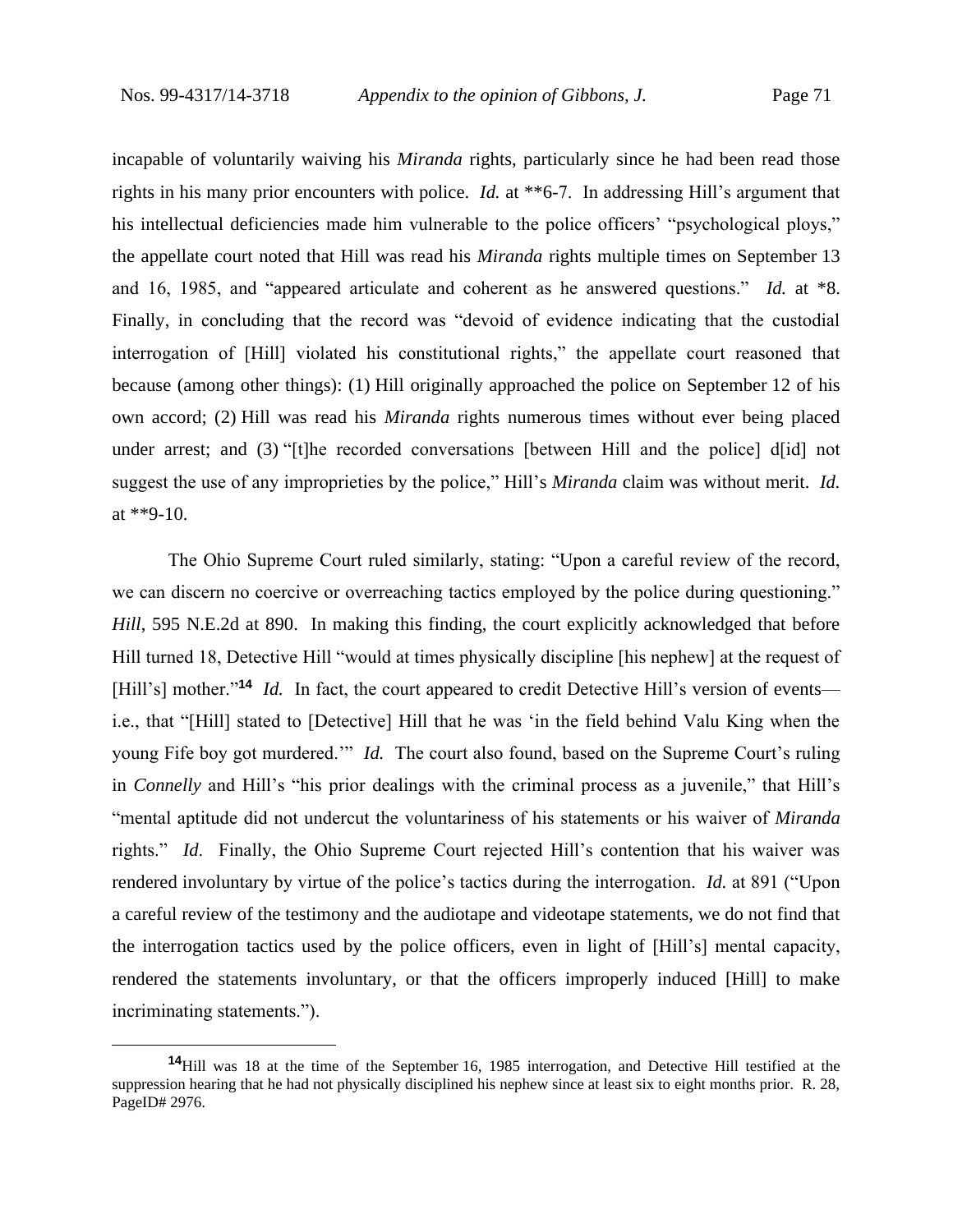Reviewing the state courts' decisions under  $\S$  2254(d)(1), the district court found that Hill's arguments that he should be granted habeas relief on this claim were without merit. *Hill v. Anderson*, No. 4:96-cv-00795, 1999 U.S. Dist. LEXIS 23332, at \*\*78-92 (N. D. Ohio Sept. 29, 1999).

Applying AEDPA's deferential review standard, we ask whether the state courts unreasonably applied Supreme Court precedent in finding that Hill's waiver of his *Miranda*  rights was voluntary, knowing, and intelligent. *See* 28 U.S.C. § 2254(d)(1). *Connelly* tells us that a compromised mental state does not, "by itself and apart from its relation to official coercion," vitiate a defendant's ability to waive his *Miranda* protections. *See* 479 U.S. at 164. And *Miller v. Fenton*, 474 U.S. 104 (1985), directs us to treat state-court findings on "subsidiary questions, such as the length and circumstances of the interrogation, the defendant's prior experience with the legal process, and familiarity with the *Miranda* warnings" as "conclusive" on habeas review if they are "fairly supported in the record." *Id.* at 117.

In light of these admonitions, the state courts' conclusion that Hill effectively waived his *Miranda* rights was not "unreasonable" as that term has been defined by the Supreme Court. The state courts could plausibly credit Detective Hill's account of his interrogation techniques over Hill's allegations of physical abuse to find a lack of undue coercion and could point to Hill's prior experiences with the criminal justice system and the *Miranda* process as evidence that Hill understood the nature of his waiver.

Although the required deference to the state courts' finding compels our holding on this issue, we wish to express our consternation with this result. The record contains ample evidence demonstrating that Hill's waiver was neither voluntary nor knowing. Hill was interrogated, in private, by a police-officer uncle who admitted to disciplining Hill physically in the past, and who allegedly "'threw [Hill] against the wall,' slapped him across the face, and told him that he 'better tell' the police what happened" during the course of the interrogation. *Supra* p. 28. Hill's uncle then purportedly kicked Hill under the table to induce his consent to a videotaped confession and kicked Hill again when he was reluctant to begin the confession. When considered alongside Hill's intellectual disabilities, Detective Hill's behavior raises grave questions about the voluntariness of Hill's waiver.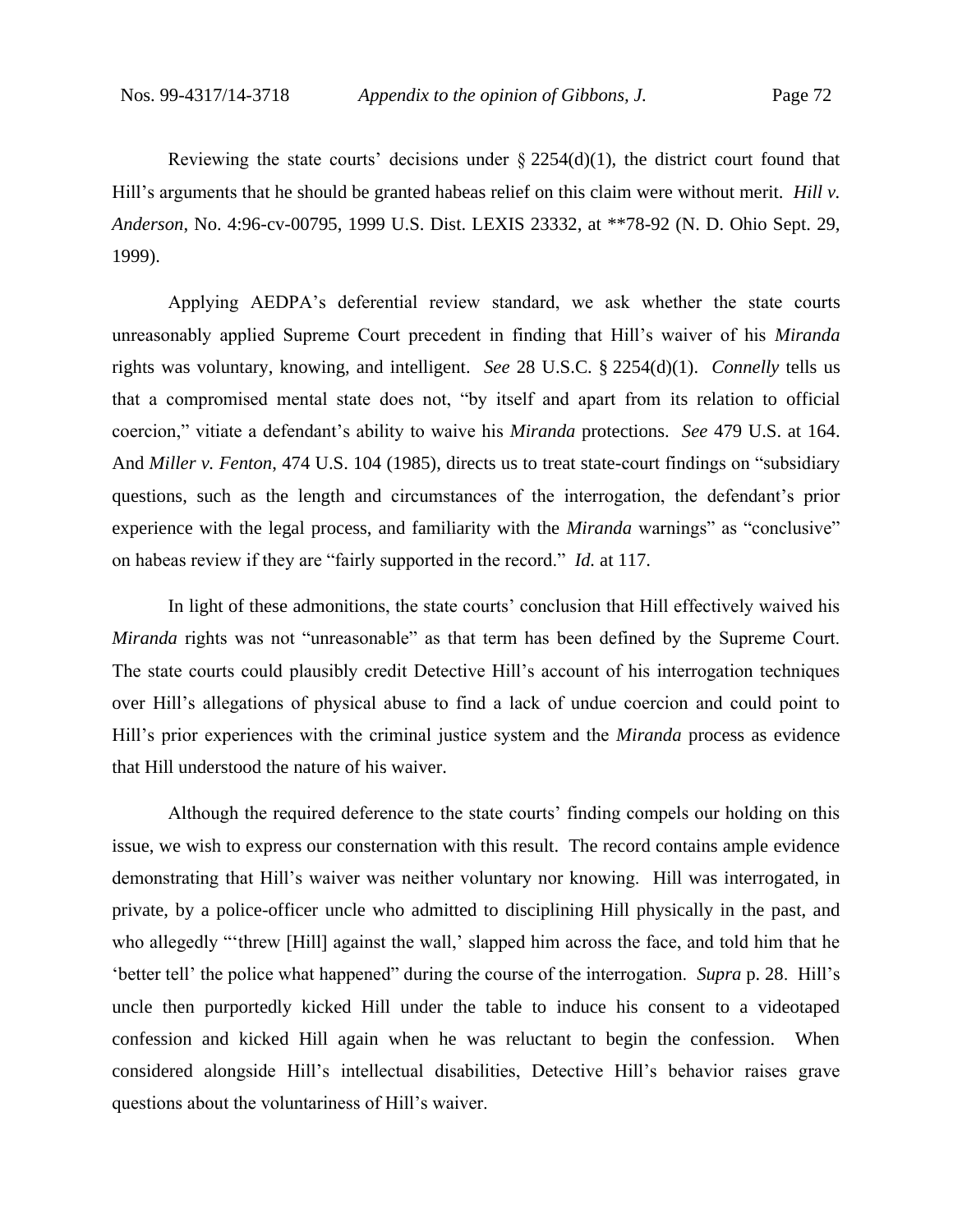And while Hill was certainly exposed several times to *Miranda* warnings, we are not convinced that he ever registered the warnings' meaning. During the suppression hearing the state trial court held in 1985, Hill's attorney asked Hill a number of basic questions about his

understanding of *Miranda*:

- Q: [W]hat are your Constitutional Rights?
- A: I don't know.
- Q: What's the word constitution mean?
- A: I don't know.
- Q: What's the word appointed—
- A: When you point at somebody.
- Q: You point at somebody?
- A: Yeah.

. . . .

- Q: When the police talked to you, did you go ahead and talk to them?
- A: Yes.
- Q: Why?
- A: They police. [sic] You're supposed to talk to them.
- Q: You have to talk to them?
- A: Yep!
- Q: Do you know what's an attorney? [sic]
- A: I don't know.

R.29, PageID# 3114-16.

It is difficult, in light of this testimony, to accept the state courts' determination that Hill "exhibited a functional capacity to understand [his] rights." *Hill*, 1989 WL 142761, at \*6. Nevertheless, because of the procedural posture of this case, we are compelled to affirm the district court.

Accordingly, we **AFFIRM** the district court's denial of habeas relief as to his suppression claim.

## **VI. Inflammatory Statements by the Prosecutor During Hill's Bench Trial**

Hill also makes a prosecutorial misconduct claim based on the prosecutor's allegedly inflammatory statements to the three-judge panel that convicted Hill and sentenced him to death.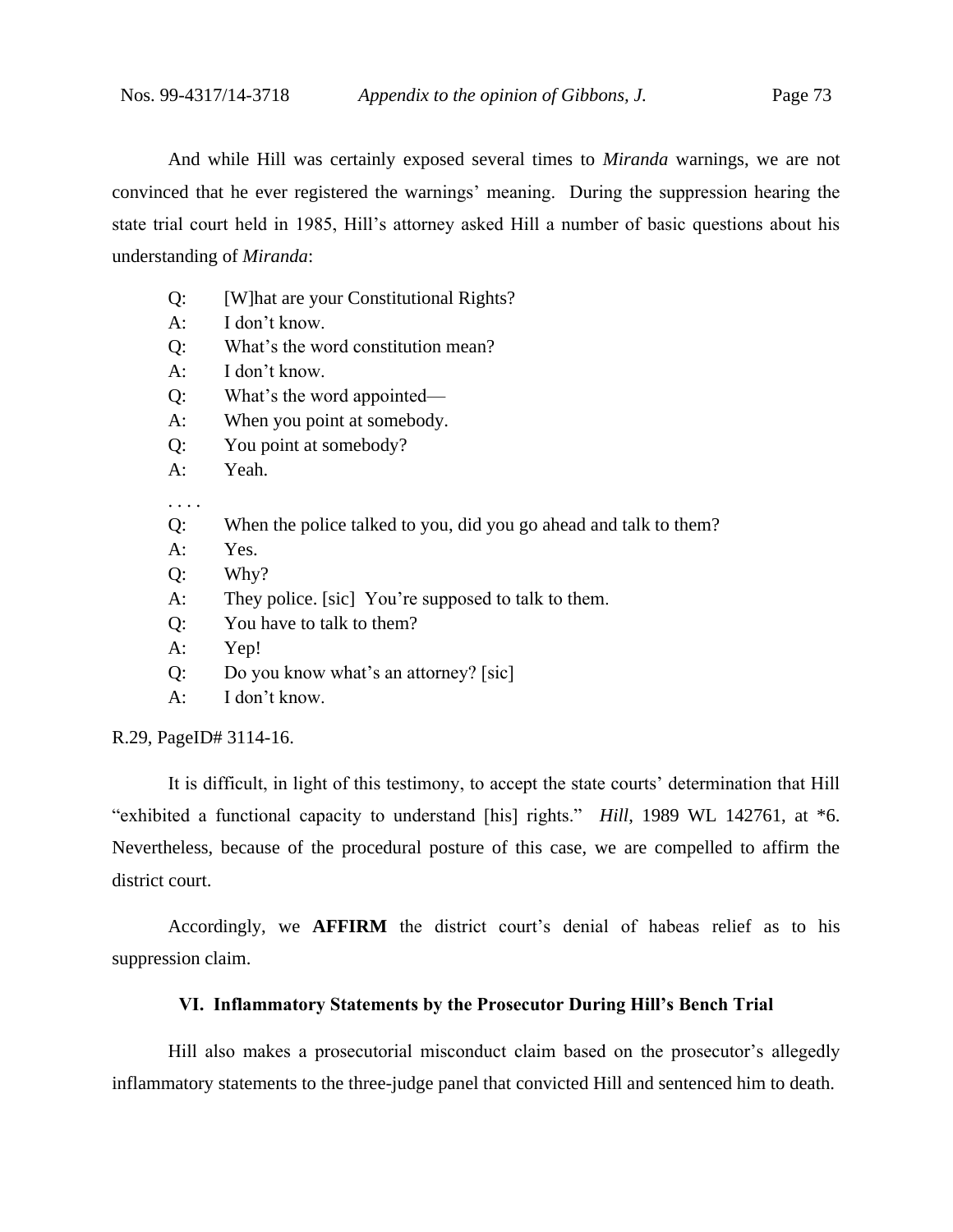This claim is governed by  $\S 2254(d)(1)$ . As indicated above, Hill must show that the state court's decision "involved an unreasonable application of, clearly established Federal law, as determined by the Supreme Court." 28 U.S.C. § 2254(d)(1).

The full-text of the "inflammatory statements" challenged by Hill may be found in his opening brief. Some of those comments included:

- A reference to Raymond Fife being a 12-year-old boy from the community who had a "right to live," a right to "be in school," and a right "to be here today";
- Statements that Hill was an "animal," who "destroyed and devoured" Fife, and "would make the Marquis de Sade proud";
- A statement that "you don't necessarily have fingerprints on everything" with reference to the apparent lack of Fife's fingerprints on his bike;
- The prosecutor's opinion about which expert witness on a particular issue was "more qualified";
- A statement that Detective Hill did not want to testify against his nephew;
- A reference to Hill being a "poor, dumb boy" who nonetheless violently raped two women and therefore "relishe<sup>[d]</sup> ... inflicting pain and torture [on] other human beings";
- A statement that Hill put Fife through a "living hell," that Fife "had no justice while he was living," and that justice demanded a guilty verdict;
- The prosecutor's opinion that defense counsel had not shown "any mitigating factors" and that the aggravated factors "clearly outweigh[ed] the absence of any mitigation";
- Two more references to Hill's history of sexual assault, which the prosecution argued belied the idea that Hill had "difficulty with his motors skills";
- A rambling soliloquy about how the prosecution would have liked to called Fife as a witness so he could describe the beating, strangulation, and sexual assault he endured, but Fife was "not here to testify about that thanks to [Hill]." The prosecutor also stated that Fife, if alive, would have testified about how he missed his family and his friends;
- A reference to Hill as "this manifestation of evil, this anomaly to mankind, this disgrace to mankind."

In adjudicating this claim as part of Hill's direct appeal, the Ohio Supreme Court (1) noted that trial counsel never objected to any of the "complained-of comments," (2) opined that those comments were therefore subject to plain error review only, and (3) concluded that the prosecutor's statements amount to "neither prejudicial error nor plain error[.]" *Hill*, 595 N.E.2d at 898. The Ohio Supreme Court also noted that in Ohio, "[courts] indulge in the usual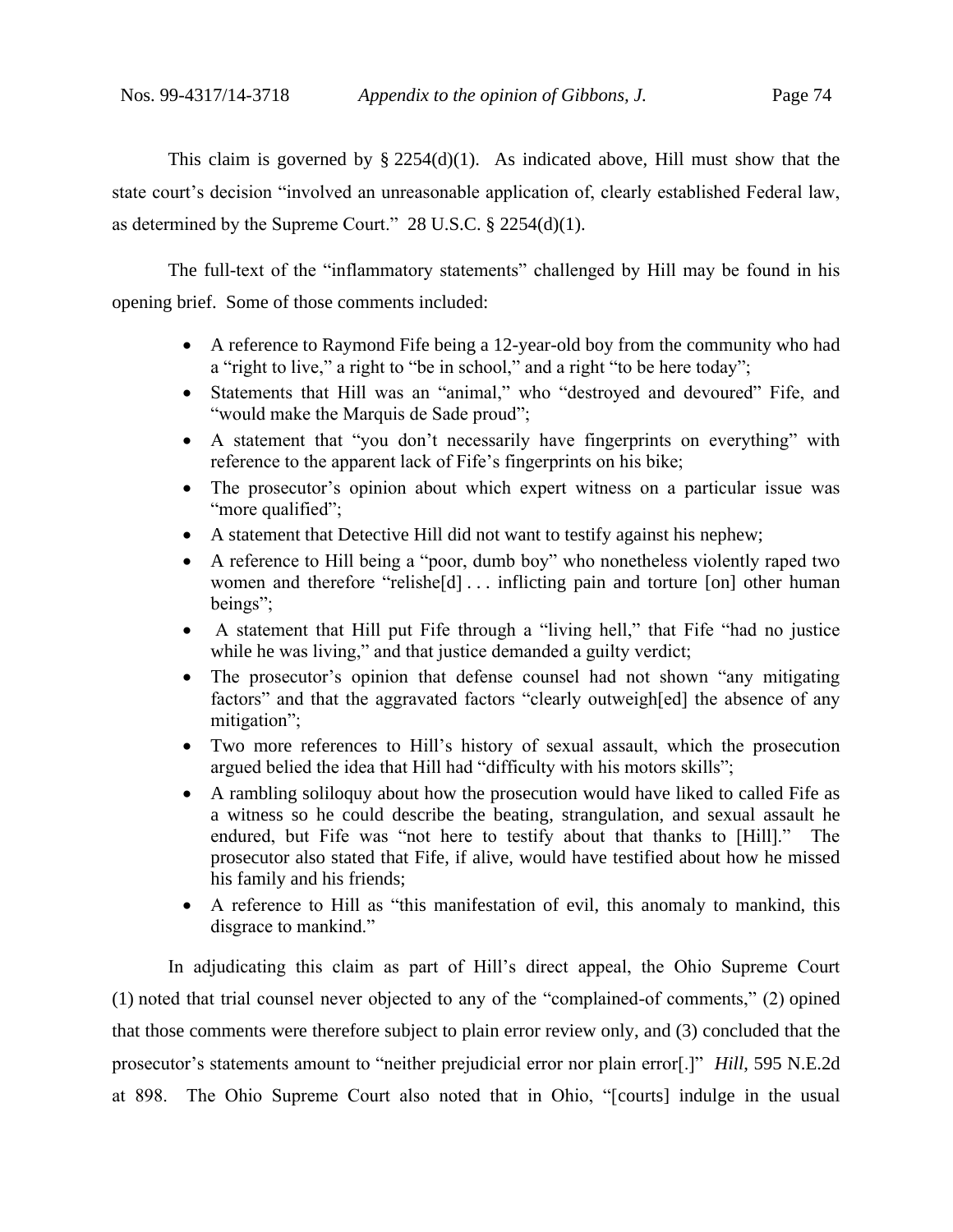presumption that in a bench trial in a criminal case the court considered only the relevant, material, and competent evidence in arriving at its judgment unless it affirmatively appears to the contrary." *Hill*, 595 N.E.2d at 898 (quoting *State v. White*, 239 N.E.2d 65, 70 (1968)).

The district court rejected Hill's prosecutorial misconduct claim as well, reasoning that:

[Hill's] case was tried before a three judge panel [that] presumably was able to remember the evidence presented at trial and not be misled by any of the prosecutor's statements. Most of the statements were harmless . . . . Three judges should have been able to disregard any intended undue influence.**<sup>15</sup>**

1999 U.S. Dist. LEXIS 23332, at \*110. Accordingly, the district court concluded that the Ohio Supreme Court's determination that "no prejudicial or plain error occurred . . . was not an unreasonable application of clearly established law." *Id.* at \*\*110-11.

In assessing whether the Ohio Supreme Court's decision involved an unreasonable application of federal law, the relevant Supreme Court holding is the Court's decision in *Darden v. Wainwright*, 477 U.S. 168, 181 (1986), which held that "a prosecutor's improper comments will be held to violate the Constitution only if they 'so infected the trial with unfairness as to make the resulting conviction a denial of due process.'" *Parker v. Matthews*, 576 U.S. 37, 45 (2012) (quoting *Darden*, 477 U.S. at 181). The Supreme Court has also held that "the *Darden* standard is a very general one, leaving courts 'more leeway in reaching outcomes in case-by-case determinations." *Id.* at 48 (citation, quotation marks, and ellipses omitted).

In *Darden*, the Supreme Court found that comments similar to some of those made by the prosecutor in this case—particularly allusions to the death penalty and the defendant being an "animal"—were improper. 477 U.S. at 179-80. Those comments, unlike the comments in this case, were made before a jury, not a three-judge panel. *Id.* at 170-71. Nonetheless, the Supreme Court noted that these improper statements did not "manipulate or misstate the evidence, [or] implicate other specific rights of the accused such as the right to counsel or the right to remain silent." *Id.* at 182.

**<sup>15</sup>**The state appellate court, in adjudicating this claim, similarly noted that although some of the prosecutor's comments would have "perhaps [been] prejudicially erroneous in a jury trial, [that] was not so [in Hill's case]." *Hill*, 1989 WL 142761, at \*15.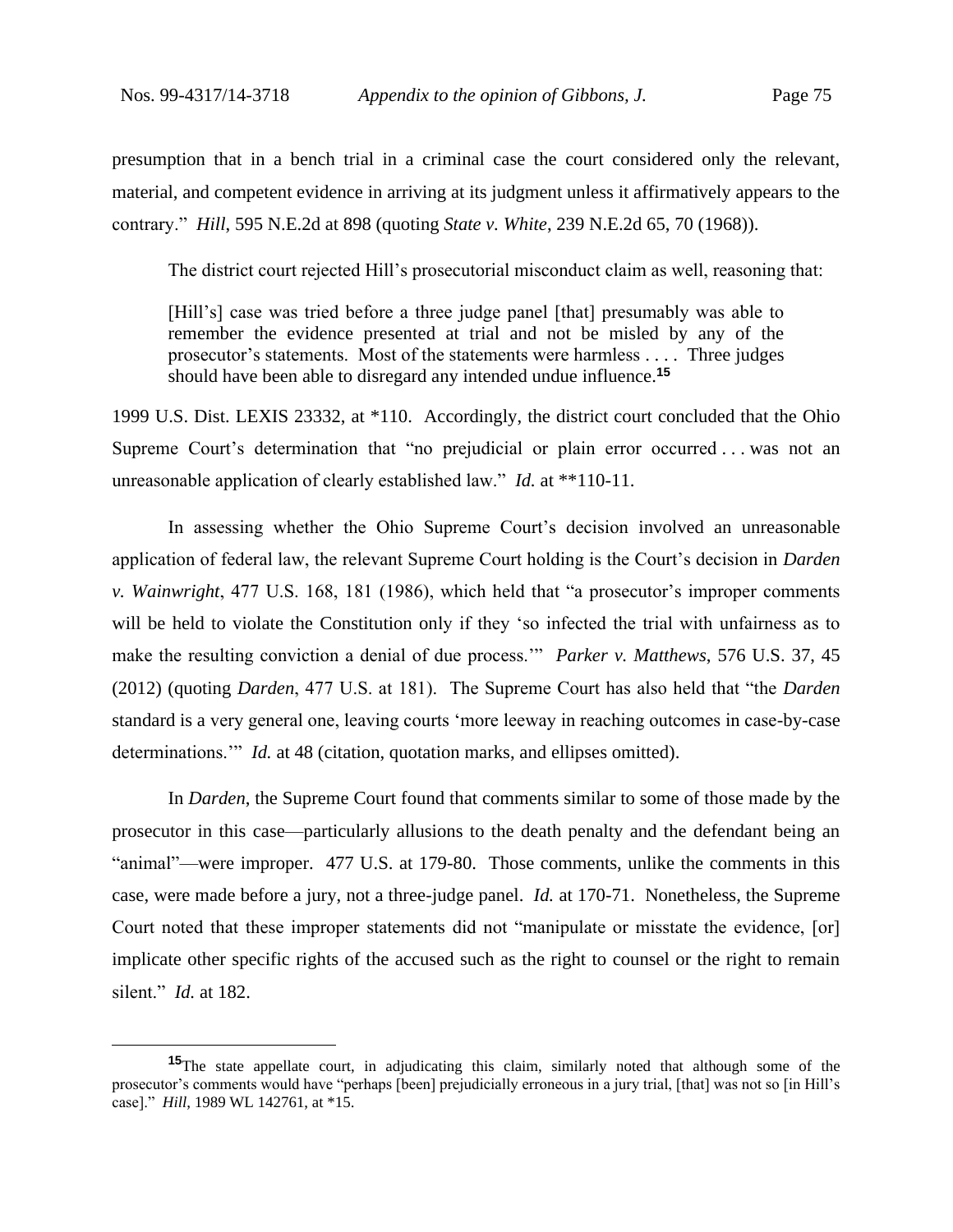In this case, it is clear that the prosecutor's comments were emotionally charged and designed to paint Hill in a bad light. However, it does not appear that they misstated the evidence in the case or implicated Hill's constitutional rights. Further, any efforts to play on the emotions of the three-judge panel would likely have been futile. Although they may not adopt a presumption as strong as the one "indulged" by the Ohio courts, federal courts similarly presume that a judge, as the trier of fact, can readily identify credible evidence, *United States v. Thomas*, 669 F.3d 421, 425 (4th Cir. 2012), give proper weight to the evidence, *Caban v. United States*, 728 F.2d 68, 75 (2d Cir. 1984), and understand what law is relevant to his or her deliberations, *United States v. Curtis*, 782 F.2d 593, 599 (6th Cir. 1986). And Hill has put forth no evidence indicating that the three-judge panel that tried his case was incapable of discerning what constitutes admissible evidence and parsing such evidence out from any inflammatory or irrelevant**<sup>16</sup>** comments by the prosecutor.**<sup>17</sup>** For these reasons, we conclude that the decision by the Ohio Supreme Court was not an unreasonable application of clearly established law.

We **AFFIRM** the district court's denial of habeas relief as to Hill's prosecutorial misconduct claim.

## **VII. The Trial Court's Failure to Hold a Pretrial Competency Hearing**

Lastly, Hill argues that the trial court's failure to inquire about Hill's competency denied him a fair trial under the due process clause of the Fourteenth Amendment. Here, the term "trial court" refers to the court that tried Hill's underlying offenses in 1985 and 1986.

This claim is governed by  $\S 2254(d)(1)$ . As indicated above, the Supreme Court has held that to obtain relief under §  $2254(d)(1)$ , the petitioner "must show that the state court's ruling on the claim being presented in federal court was so lacking in justification that there was an error

**<sup>16</sup>**For example, the three-judge panel disclaimed any reliance on Hill's "prior crimes . . . in reaching its verdict." *See Hill*, 595 N.E.2d at 893.

**<sup>17</sup>**Hill's reference to a single line in the panel's opinion that referred to Hill and Combs' "blood lust characterized by a series of acts of torture, rape, and murder," does not change this conclusion. The rest of the opinion describes Fife's injuries, and the means by which they were inflicted (based on the evidence at trial), in great detail. The opinion also indicates that the judges were struck by the "total lack of remorse" shown by Hill appearing at the police station to seek a reward after Fife's death. Looking at the document as a whole, there is no indication that the comment with which Hill takes issue was derived from the prosecutor's statements rather than the judges' own assessments of the offenses.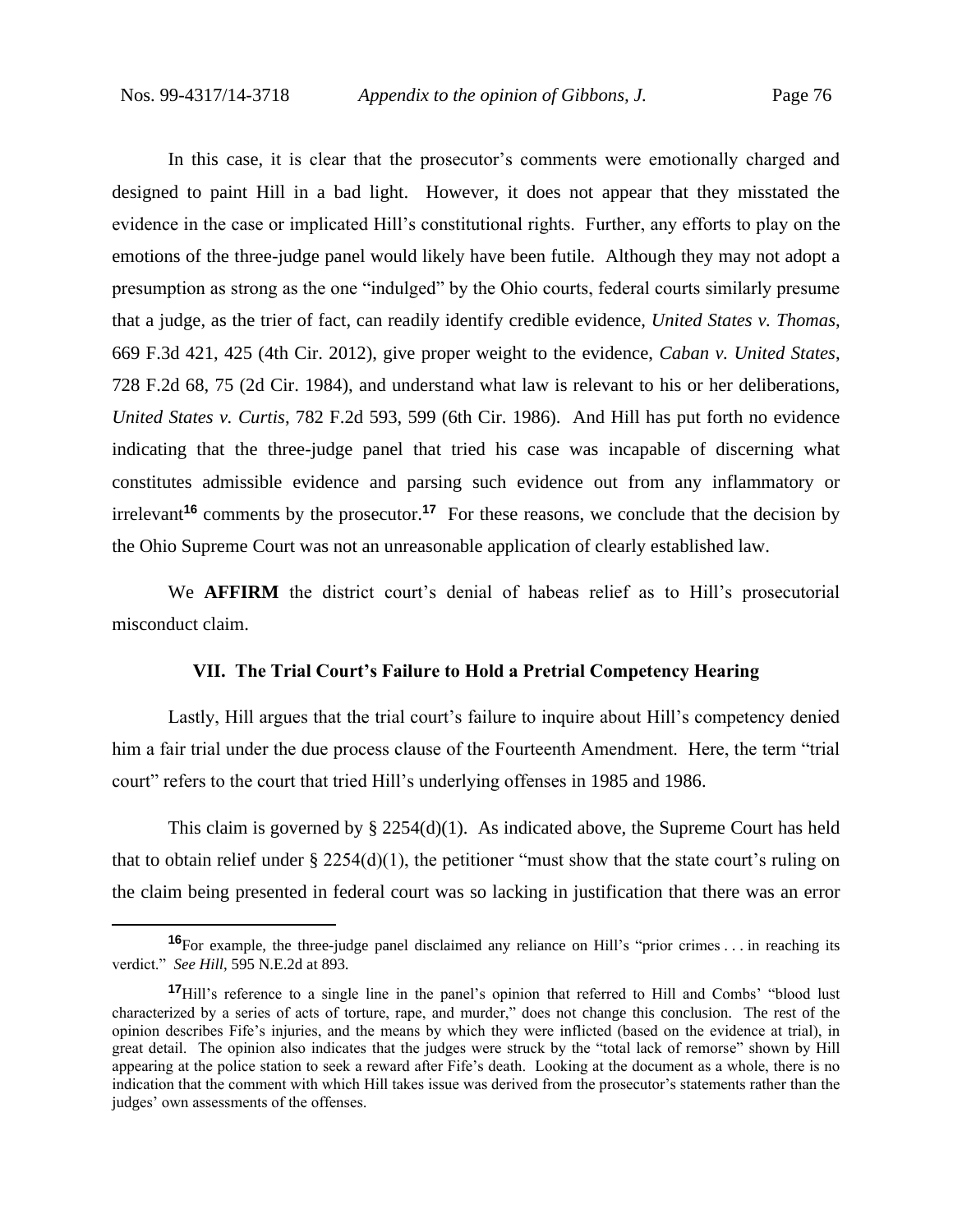well understood and comprehended in existing law beyond any possibility for fairminded disagreement." *Harrington v. Richter*, 562 U.S. 86, 103 (2011). In assessing competence, the relevant question is whether the defendant's "mental condition is such that he lacks the capacity to understand the nature and object of the proceedings against him, to consult with counsel, and to assist in preparing his defense." *Indiana v. Edwards*, 554 U.S. 164, 170 (2008). If the defendant's mental condition meets this description, the courts may not try him.**<sup>18</sup>** *Id*.

Hill maintains that because the trial court knew that he had "limitations in vocabulary, ability to calculate, and ability to draw" and "could not recognize or understand a majority of the words on the *Miranda* waiver form," the trial court should have "conduct[ed] further inquiry into [Hill's] competency to stand trial." Hill's Br. at 124-25. With regard to this final issue, Hill requests that this Court determine "not whether the state court was unreasonable in finding Danny competent to stand trial, but whether it was unreasonable under *Pate***<sup>19</sup>** and *Drope<sup>20</sup>* not to make such an inquiry in the first instance." *Id*. at 124. Hill also argues, with no elaboration and minimal citation to the record,**<sup>21</sup>** that the Ohio Supreme Court "unreasonably applied *Pate* and *Drope*" in determining that Hill was competent to stand trial. *Id*. at 125.

The Warden, for his part, asserts that "[a]lthough Hill is intellectually limited, his demeanor at trial was such that the trial court had no reason to *sua sponte* assess Hill for competence to stand [trial]." The Warden also argues that:

The trial record gives every indication that Hill was compliant, cooperative and appropriately attentive to the proceedings. Moreover, the trial judge had ample opportunity to assess Hill's ability to navigate through the trial proceedings, where Hill testified extensively during a pre-trial suppression hearing, and also had a direct colloquy with the trial court for acceptance of the jury waiver. In

**<sup>18</sup>**Again, our conclusion that Hill is intellectually disabled and thus ineligible for execution under *Atkins* does not mean that Hill was incompetent to stand trial or that the trial court should have presumed his incompetence and ordered a competency hearing *sua sponte*. The two inquiries are different, and even *Atkins* recognizes that "[m]entally retarded persons frequently . . . are competent to stand trial." 536 U.S. at 318.

**<sup>19</sup>***Pate v. Robinson*, 383 U.S. 375 (1966).

**<sup>20</sup>***Drope v. Missouri*, 420 U.S. 162 (1975).

**<sup>21</sup>**This issue occupies three pages in Hill's opening brief and just over a page in his reply brief. The only record citation in the opening brief seeks to demonstrate that Hill "could not recognize or understand a majority of the words on the *Miranda* waiver form."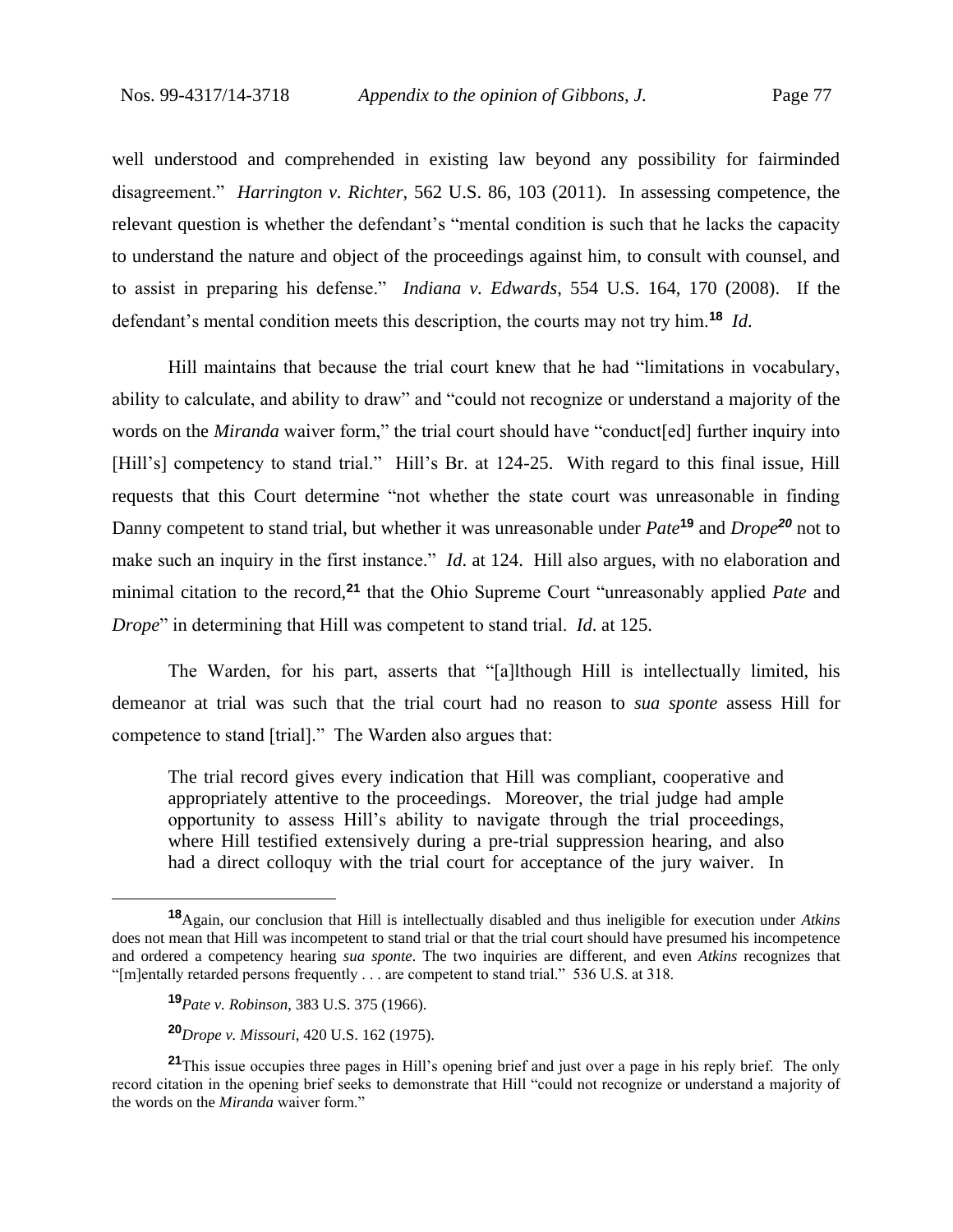addition, none of the three mental health experts who testified for the defense at trial expressed a concern about Hill's competence to stand trial.

Warden's Br. at 97.Hill's reply brief does not address these contentions.

Neither the state appellate court nor the Ohio Supreme Court opinions from Hill's direct appeal noted Hill's competency argument as one of his nineteen assignments of error and twenty-five propositions of law, respectively. *See generally State v. Hill*, 595 N.E.2d 884 (Ohio 1992); *State v. Hill*, Nos. 3720, 3745, 1989 WL 142761 (Ohio Ct. App. Nov. 27, 1989). Instead, the only similar claims addressed by these courts pertained to Hill's arguments that he could not knowingly and voluntarily waive his right to counsel or his right to a jury trial due to his alleged intellectual disability. *See, e.g.*, *Hill*, 595 N.E.2d at 890-91, 895; *Hill*, 1989 WL 142761, at \*\*3, 5-7, 13-14. The district court found that Hill raised the issue of competency only under state law, not federal law, and that Hill did not raise the competency claim under federal law until filing for state post-conviction relief. *Hill*, 1999 U.S. Dist. LEXIS 23332, at \*\*92-93. On this basis, the district court concluded that Hill's competency claim was procedurally defaulted. *Id.*  at \*\*93-94 (citing *State v. Hill*, No. 94-T-5116, 1995 WL 418683 (Ohio Ct. App. June 16, 1995)). The Warden argues that even if Hill's claim was not procedurally defaulted, it fails on the merits. We agree.

On December 16, 1985, the trial court held a hearing on Hill's motion to suppress his statements to the police. Defense counsel called Hill as a witness to testify with respect to "the circumstances under which [he] gave statements to the police department." R. 29, PageID# 3101. In response to the trial court's questions, Hill indicated that he understood the purpose and nature of the hearing. *Id.* at 3103-04. He went on to testify about the means by which he arrived at the police station, as well as his inability to leave police custody prior to the arrival of his mother on Friday, September 13, 1985. On Monday, September 16, 1984, Hill returned to the police station at his mother's behest with his uncle, Detective Hill, and another police officer, Sergeant Steinbeck. As discussed earlier, Hill testified that while he and Detective Hill were alone, Detective Hill threw Hill against the wall, slapped him, and told him to tell the police what had happened. Hill also claimed that after being physically abused by his uncle, he told the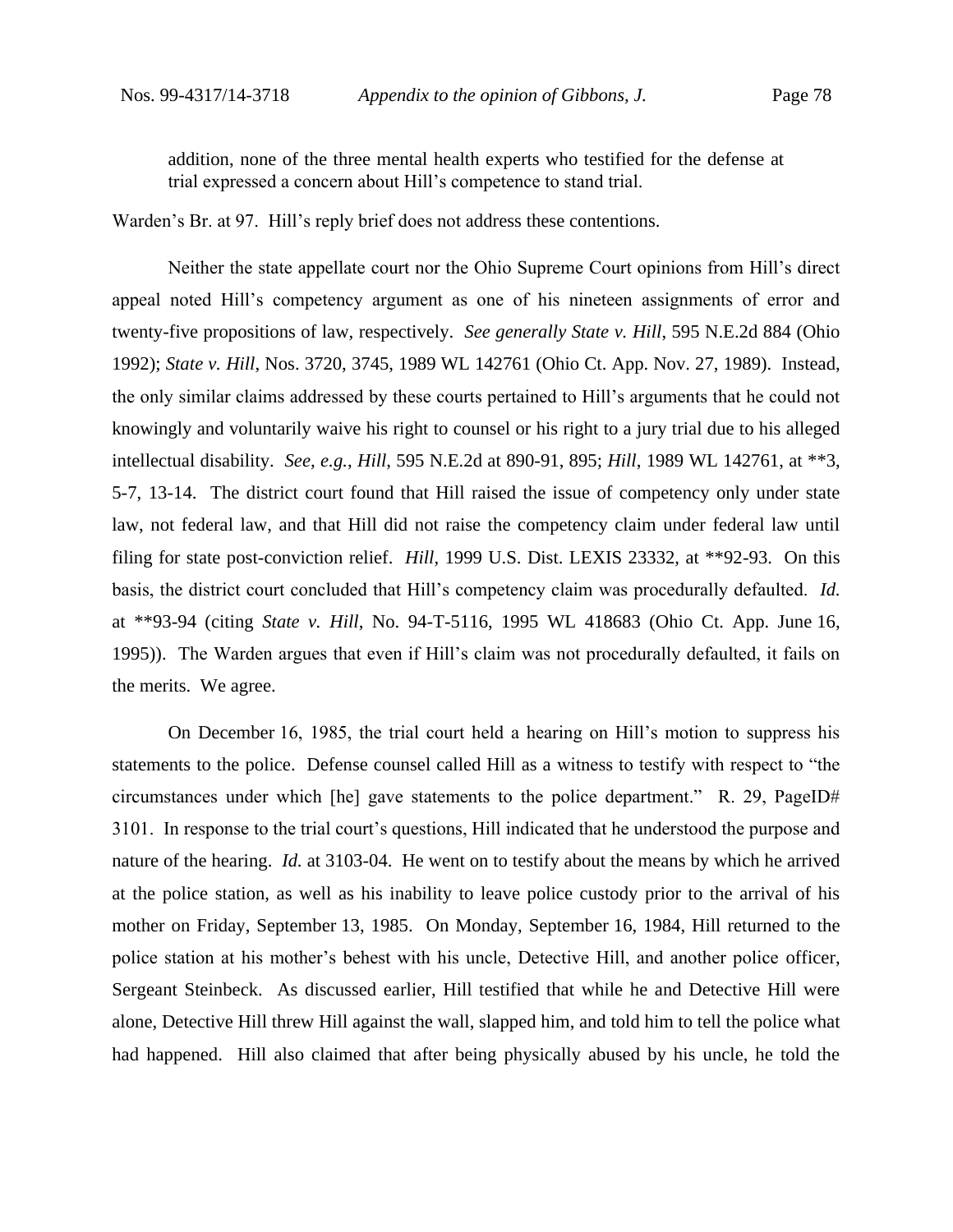police what they wanted to hear because he was afraid of both Detective Hill and the other officers. *Id*. at 3114, 3118-19.

Defense counsel, for his part, attempted to demonstrate that Hill could neither read nor write and that Hill signed the *Miranda* waiver without understanding its contents or knowing what it meant; meanwhile, the prosecutor attempted to demonstrate that Hill had been to the Warren police department many times before based on theft-related crimes and was therefore familiar with the department's *Miranda* form. *Id*. at 3107-09, 3115, 3121-23, 3152-53, 3155. On cross-examination, Hill testified that he signed the *Miranda* waiver because the police told him to do so. *Id*. at 3135-37.Hill's testimony ended following questions from the trial court about Hill's alleged physical abuse at the hands of Detective Hill.

Hill appeared before the trial court once more on January 7, 1986, this time to waive his right to a jury trial. *See Hill*, 595 N.E.2d at 889. The trial court's colloquy with Hill, which was designed to determine whether Hill's waiver was knowing and voluntary, included an explanation of the jury selection system, the role of the jury, the jury waiver's effect on some of Hill's pending motions, defense counsel's possible motives for seeking to waive Hill's right to a jury trial, and the differences between a jury and three-judge panel in terms of number of persons, familiarity with the law and the facts of the case, and demographic composition. The trial court read the waiver aloud to Hill and suggested the Hill go over the waiver with his attorney. Waiver of Jury Trial Hr'g Tr. at 10-11.**<sup>22</sup>** Hill indicated that he had discussed the issue of waiver with both his attorney and his mother, and there was a 25-minute recess in which the attorney and Hill's mother apparently discussed the waiver with him further. *Id*. at 5-6. After the recess, Hill affirmatively stated that he wanted to be tried by the three-judge panel.*Id*. at 12.

A review of Hill's testimony during the December 16, 1985, suppression hearing reveals that Hill claimed to understand the nature of the hearing and was able to answer questions posed by the prosecutor, defense counsel, and the trial court. Hill stated more than once when he did not understand or did not know the answer to a question, either on his own or with attorney prompting. He also appeared to understand the role of the trial judge. Hill's interactions with

**<sup>22</sup>**The transcript of the jury waiver hearing can be found in the district court record at R. 30 in *Hill v. Anderson*, No. 4:96-cv-00795 (N.D. Ohio Jan. 28. 1997).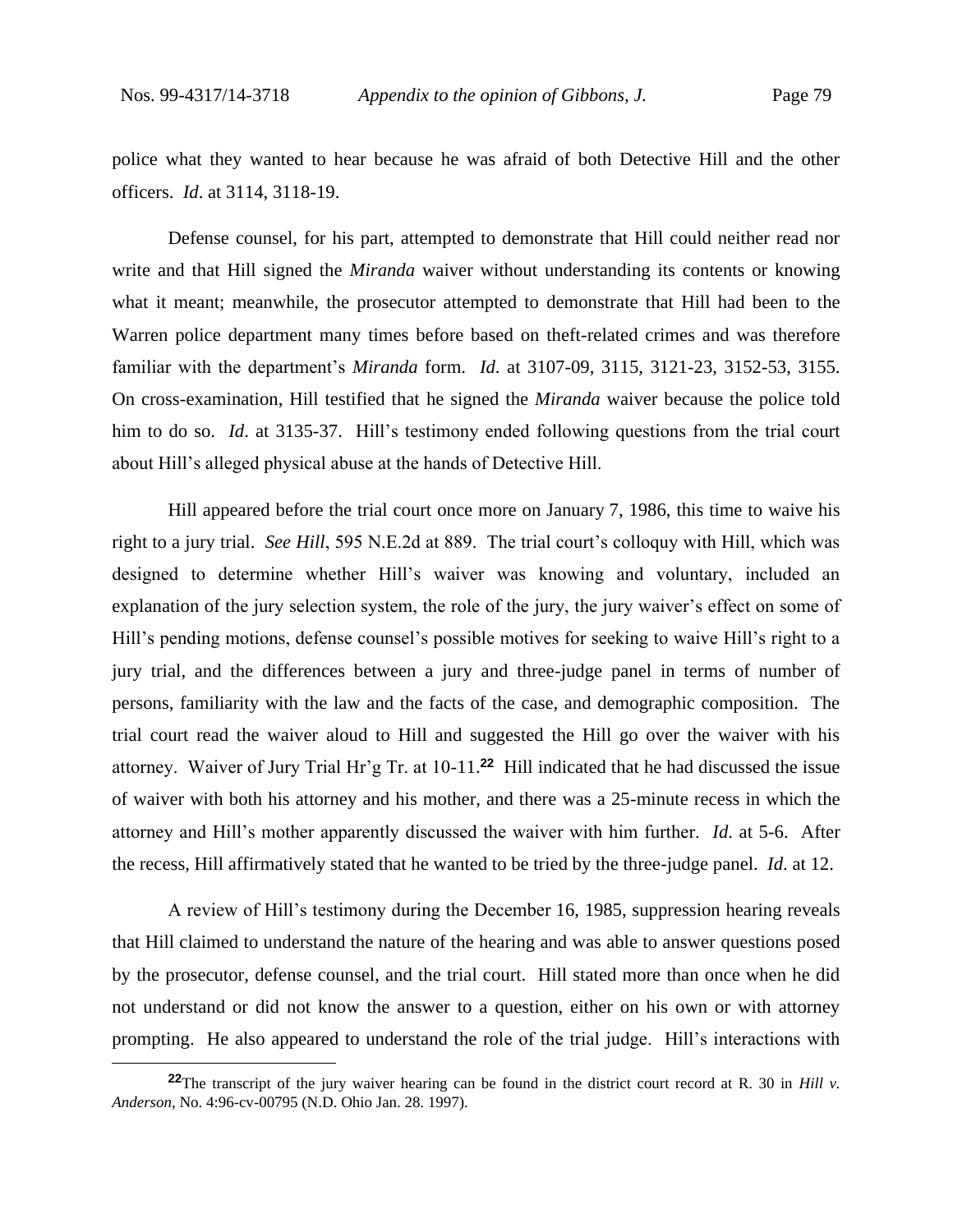the trial court at the January 7, 1986 hearing on his waiver of jury trial also failed to raise any red flags regarding competence. Although the trial court did most of the talking, Hill did not express any confusion about the nature of the waiver, and was given an opportunity to go over the considerations discussed by the trial court with his attorney and mother before and during the hearing. After Hill conferred with his attorney, the following exchange took place:

COURT: All right. Danny, you've been talking with your lawyer now*,* have you not, for the last 25 minutes or so? DEFENDANT HILL: Yeah. COURT: And did he go over this matter of a jury trial with you? DEFENDANT HILL: Yeah. COURT: And you want to tell me now what decision you've made after talking this over. DEFENDANT HILL: I want to have— COURT: What do you want to do? Who do you want to try it? Three judges— DEFENDANT HILL: Three judges. COURT: —or do you want the jury? DEFENDANT HILL: You. COURT: I hope you understand—you mean myself and two other judges? DEFENDANT HILL: (Nods head affirmatively.)

*Id.* At no point during the hearing did Hill behave in a manner, or make a statement indicating, that he did not understand the nature of the waiver.

On this record, there is no indication that Hill did not understand the nature of the proceedings against him or that he could not consult with defense counsel to assist in his case. *See Edwards*, 554 U.S. at 170. Although Hill is correct that the record suggests that he was functionally illiterate at the time of the suppression hearing, Hill cites no authority for the proposition that trial courts should equate illiteracy to incompetence. He also cites no authority for the proposition that because there were other signs that he was intellectually limited, i.e., his limited vocabulary or "ability to draw similarities," the trial court should have doubted his competence to stand trial and ordered a competency hearing *sua sponte*. As indicated above, the trial court had at least two opportunities to observe Hill and interact with him directly, and these incidents did not suggest that Hill was incompetent to stand trial under *Pate*, *Drope*, or the more recent Supreme Court case, *Edwards*.